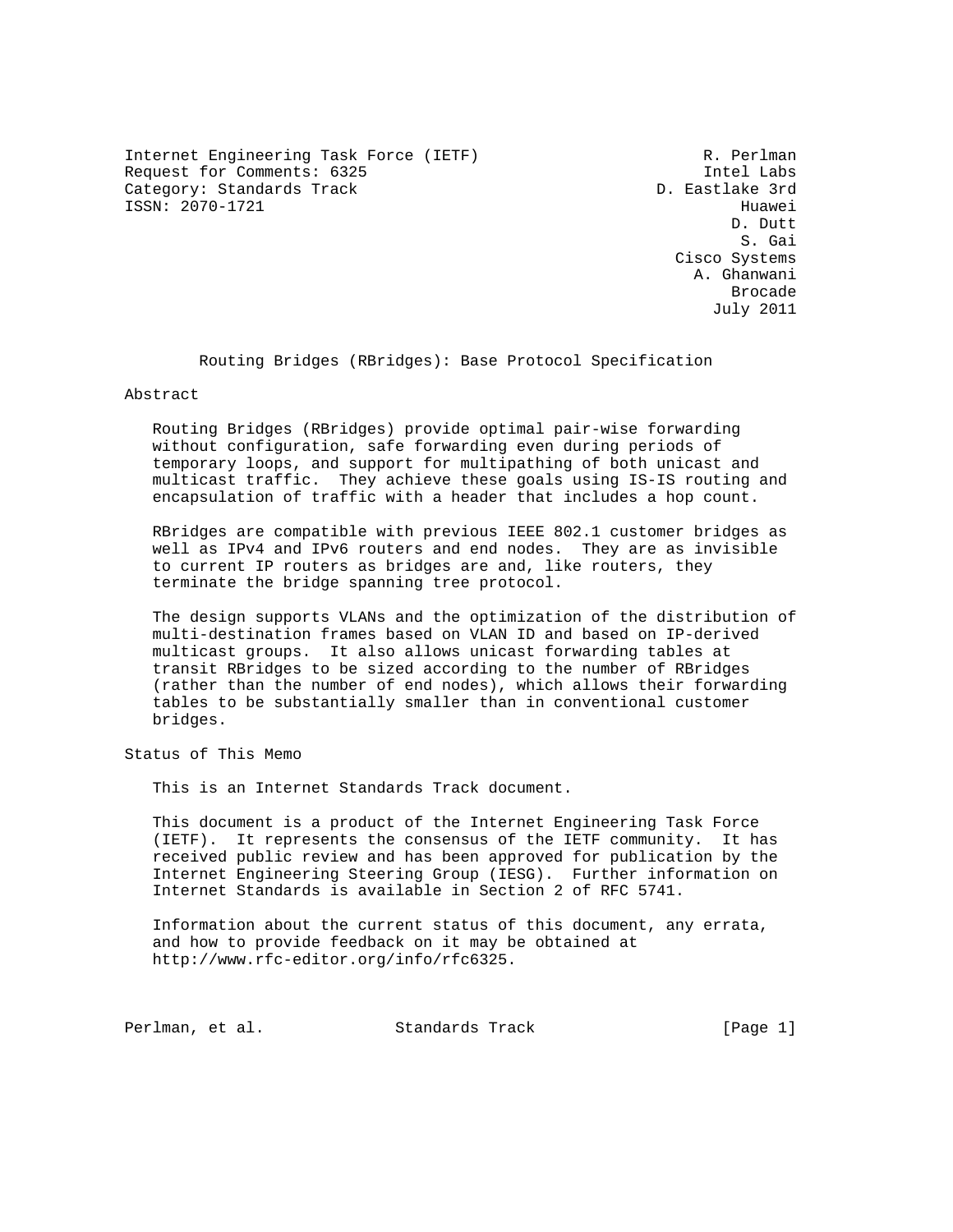Copyright Notice

 Copyright (c) 2011 IETF Trust and the persons identified as the document authors. All rights reserved.

 This document is subject to BCP 78 and the IETF Trust's Legal Provisions Relating to IETF Documents (http://trustee.ietf.org/license-info) in effect on the date of

 publication of this document. Please review these documents carefully, as they describe your rights and restrictions with respect to this document. Code Components extracted from this document must include Simplified BSD License text as described in Section 4.e of the Trust Legal Provisions and are provided without warranty as described in the Simplified BSD License.

 This document may contain material from IETF Documents or IETF Contributions published or made publicly available before November 10, 2008. The person(s) controlling the copyright in some of this material may not have granted the IETF Trust the right to allow modifications of such material outside the IETF Standards Process. Without obtaining an adequate license from the person(s) controlling the copyright in such materials, this document may not be modified outside the IETF Standards Process, and derivative works of it may not be created outside the IETF Standards Process, except to format it for publication as an RFC or to translate it into languages other than English.

Perlman, et al. Standards Track [Page 2]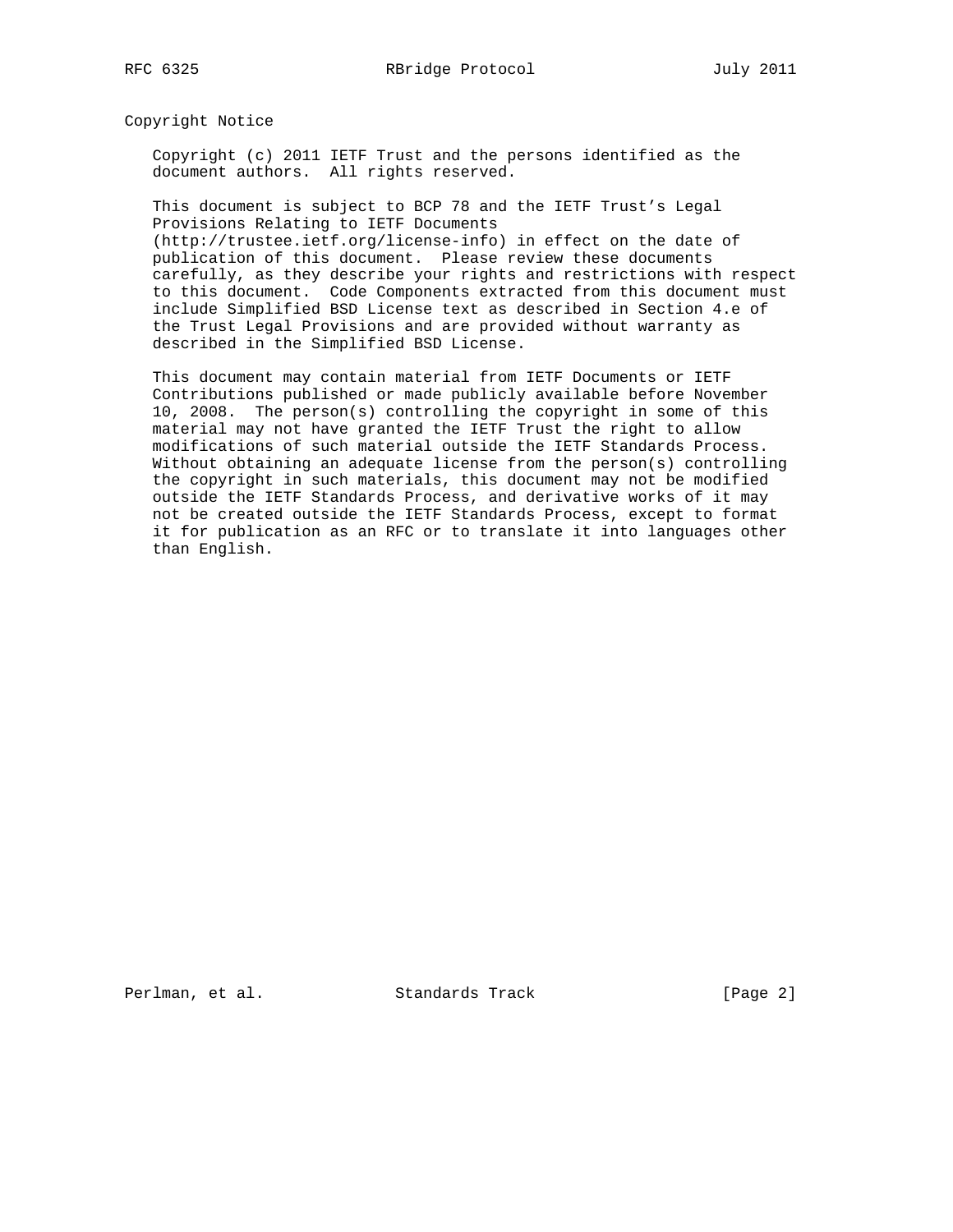# Table of Contents

| 1.3. Terminology and Notation in This Document              |
|-------------------------------------------------------------|
|                                                             |
|                                                             |
|                                                             |
|                                                             |
|                                                             |
| 2.3. RBridge Encapsulation Architecture 13                  |
|                                                             |
|                                                             |
|                                                             |
|                                                             |
| 2.5.1. Link VLAN Assumptions 17                             |
| 2.6. RBridges and IEEE 802.1 Bridges 18                     |
| 2.6.1. RBridge Ports and 802.1 Layering 18                  |
| 2.6.2. Incremental Deployment 20                            |
|                                                             |
|                                                             |
|                                                             |
|                                                             |
|                                                             |
|                                                             |
|                                                             |
|                                                             |
| 3.7.1. Egress RBridge Nickname 23                           |
| 3.7.2. Ingress RBridge Nickname 24                          |
| 3.7.3. RBridge Nickname Selection 24                        |
|                                                             |
|                                                             |
| 4.1. Ethernet Data Encapsulation 27                         |
| 4.1.1. VLAN Tag Information 30                              |
|                                                             |
|                                                             |
| 4.1.4. Frame Check Sequence (FCS) 32                        |
| 4.2. Link State Protocol (IS-IS) 32                         |
| 4.2.1. IS-IS RBridge Identity 32                            |
|                                                             |
| 4.2.3. TRILL IS-IS Frames 33                                |
| 4.2.4. TRILL Link Hellos, DRBs, and Appointed Forwarders 34 |
| 4.2.4.1. P2P Hello Links 35                                 |
| 4.2.4.2. Designated RBridge 35                              |
| 4.2.4.3. Appointed VLAN-x Forwarder 36                      |
| $4.2.4.4$ . TRILL LSP Information 37                        |
| 4.2.5. The TRILL ESADI Protocol 40                          |

Perlman, et al. Standards Track [Page 3]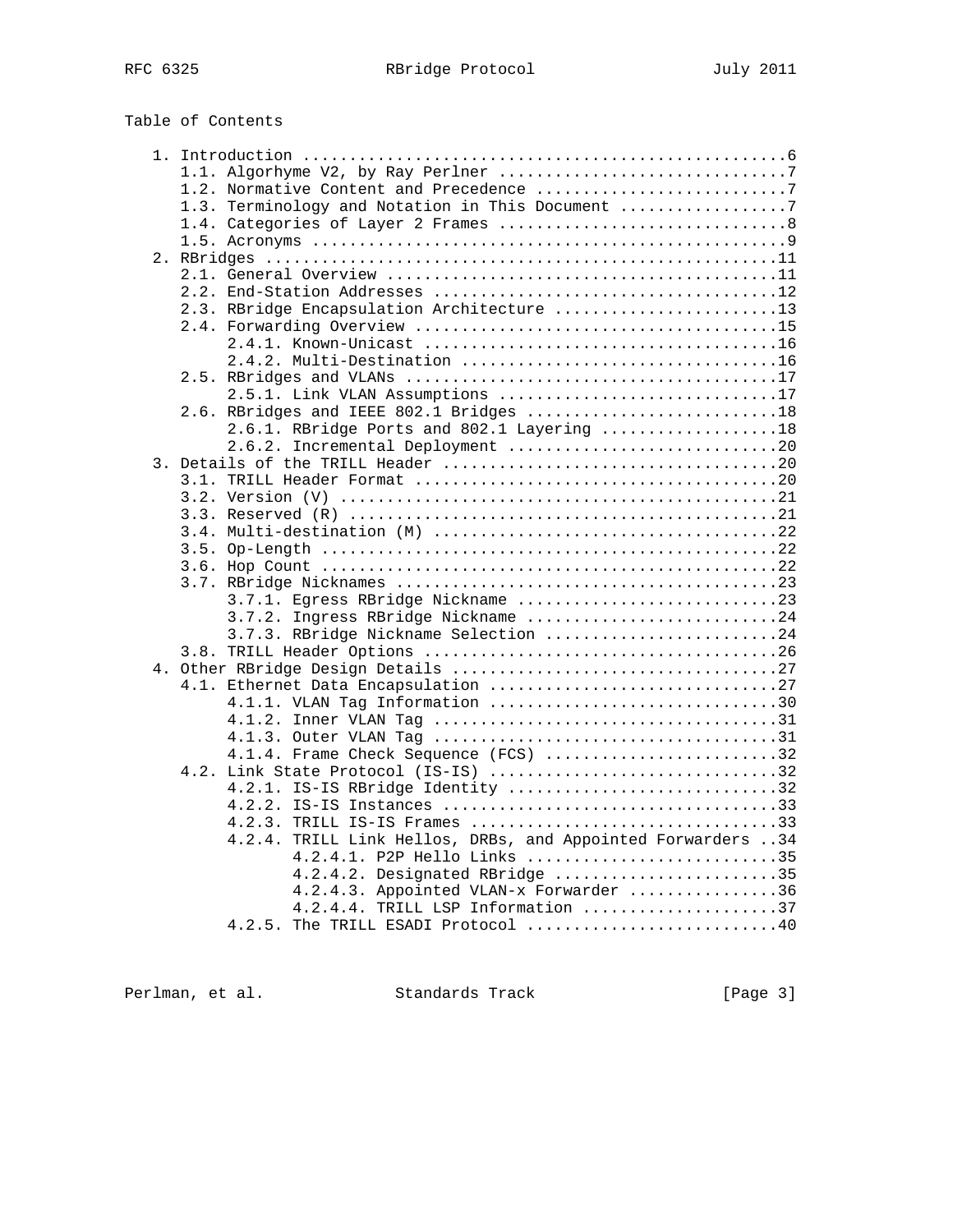|  | 4.2.5.1. TRILL ESADI Participation 42                                |  |
|--|----------------------------------------------------------------------|--|
|  | 4.2.5.2. TRILL ESADI Information 42                                  |  |
|  | 4.2.6. SPF, Forwarding, and Ambiguous Destinations  43               |  |
|  |                                                                      |  |
|  | 4.3.1. Determining Campus-Wide TRILL IS-IS MTU Size  44              |  |
|  | 4.3.2. Testing Link MTU Size 44                                      |  |
|  |                                                                      |  |
|  | 4.4.1. TRILL-Hello Rationale 45                                      |  |
|  | 4.4.2. TRILL-Hello Contents and Timing 46                            |  |
|  | 4.4.2.1. TRILL Neighbor List 48                                      |  |
|  | 4.4.3. TRILL MTU-Probe and TRILL Hello VLAN Tagging  49              |  |
|  | 4.4.4. Multiple Ports on the Same Link 50                            |  |
|  | 4.4.5. VLAN Mapping within a Link 51                                 |  |
|  |                                                                      |  |
|  | 4.5.1. Distribution Tree Calculation 54                              |  |
|  | 4.5.2. Multi-Destination Frame Checks 55                             |  |
|  | 4.5.3. Pruning the Distribution Tree 57                              |  |
|  | 4.5.4. Tree Distribution Optimization 58                             |  |
|  | 4.5.5. Forwarding Using a Distribution Tree 59                       |  |
|  |                                                                      |  |
|  |                                                                      |  |
|  | 4.6.1.1. Native Unicast Case 60                                      |  |
|  | 4.6.1.2. Native Multicast and Broadcast Frames  61                   |  |
|  |                                                                      |  |
|  |                                                                      |  |
|  |                                                                      |  |
|  |                                                                      |  |
|  | 4.6.2.4. Known Unicast TRILL Data Frames 63                          |  |
|  | 4.6.2.5. Multi-Destination TRILL Data Frames  64                     |  |
|  | 4.6.3. Receipt of a Layer 2 Control Frame 65                         |  |
|  |                                                                      |  |
|  |                                                                      |  |
|  |                                                                      |  |
|  | 4.8.2. Learning Confidence Level Rationale 68                        |  |
|  | 4.8.3. Forgetting End-Station Addresses 69                           |  |
|  |                                                                      |  |
|  |                                                                      |  |
|  |                                                                      |  |
|  |                                                                      |  |
|  |                                                                      |  |
|  | 4.9.3.1. Receipt of BPDUs 76                                         |  |
|  | 4.9.3.2. Root Bridge Changes 76<br>4.9.3.3. Transmission of BPDUs 77 |  |
|  | 4.9.4. Dynamic VLAN Registration 77                                  |  |
|  |                                                                      |  |
|  |                                                                      |  |
|  |                                                                      |  |
|  |                                                                      |  |
|  |                                                                      |  |

Perlman, et al. Standards Track [Page 4]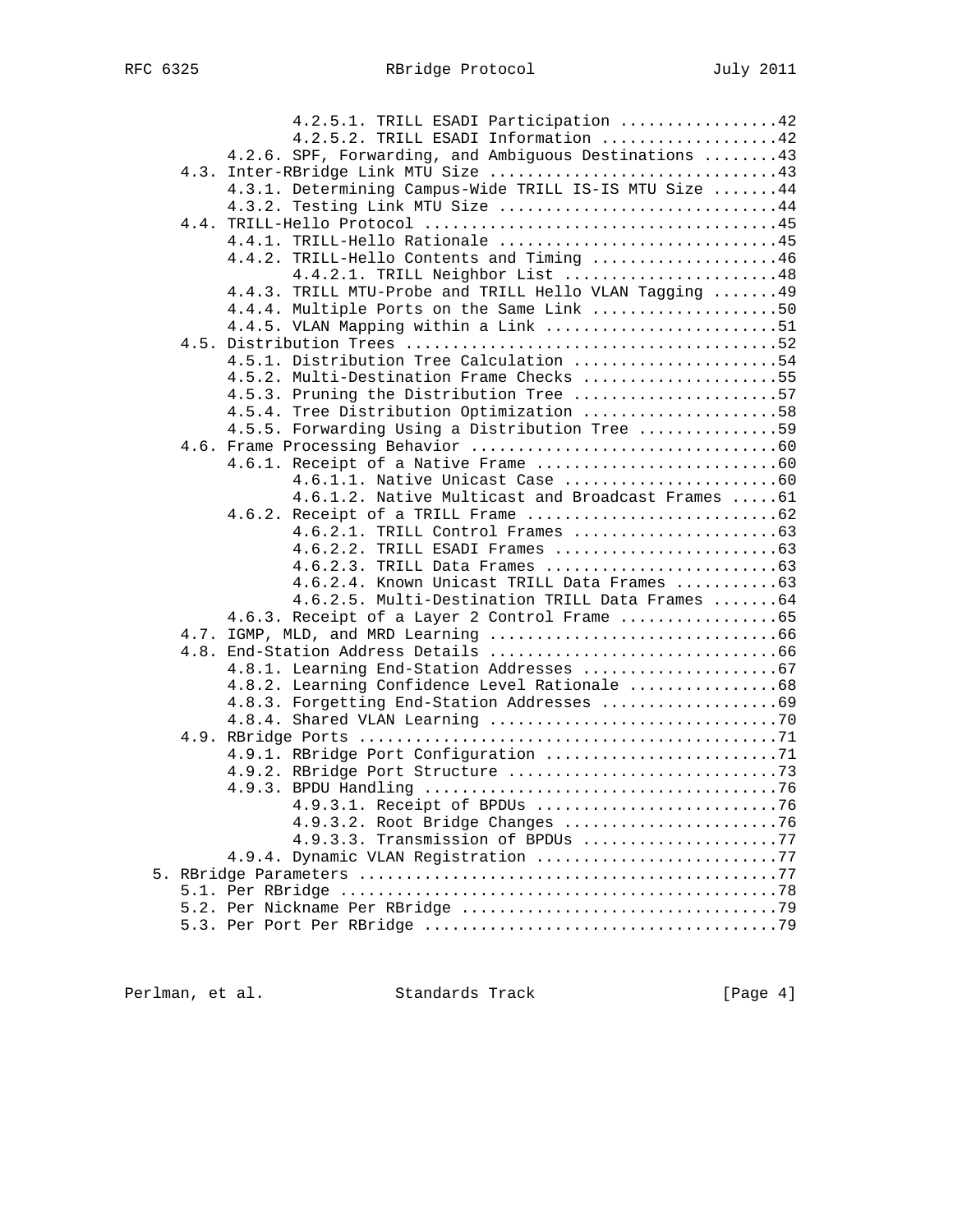| 6.2. BPDU/Hello Denial-of-Service Considerations 82   |
|-------------------------------------------------------|
|                                                       |
|                                                       |
| 7.2. IEEE Registration Authority Considerations 83    |
|                                                       |
|                                                       |
|                                                       |
|                                                       |
| A.2. Appointed Forwarders and Bridged LANs 87         |
|                                                       |
|                                                       |
|                                                       |
|                                                       |
|                                                       |
| Appendix B. Trunk and Access Port Configuration 92    |
|                                                       |
| Appendix D. Determination of VLAN and Priority 95     |
| Appendix E. Support of IEEE 802.10-2005 Amendments 95 |
|                                                       |
|                                                       |
|                                                       |
|                                                       |

# Table of Figures

|  |  | Figure 2: An Ethernet Encapsulated TRILL Frame 14   |  |  |  |  |
|--|--|-----------------------------------------------------|--|--|--|--|
|  |  | Figure 3: A PPP Encapsulated TRILL Frame 14         |  |  |  |  |
|  |  |                                                     |  |  |  |  |
|  |  |                                                     |  |  |  |  |
|  |  | Figure 6: Options Area Initial Flags Octet 26       |  |  |  |  |
|  |  | Figure 7: TRILL Data Encapsulation over Ethernet 29 |  |  |  |  |
|  |  |                                                     |  |  |  |  |
|  |  | Figure 9: TRILL IS-IS Frame Format 34               |  |  |  |  |
|  |  | Figure 10: TRILL ESADI Frame Format 41              |  |  |  |  |
|  |  |                                                     |  |  |  |  |
|  |  |                                                     |  |  |  |  |
|  |  |                                                     |  |  |  |  |
|  |  |                                                     |  |  |  |  |
|  |  |                                                     |  |  |  |  |
|  |  |                                                     |  |  |  |  |

Perlman, et al. Standards Track [Page 5]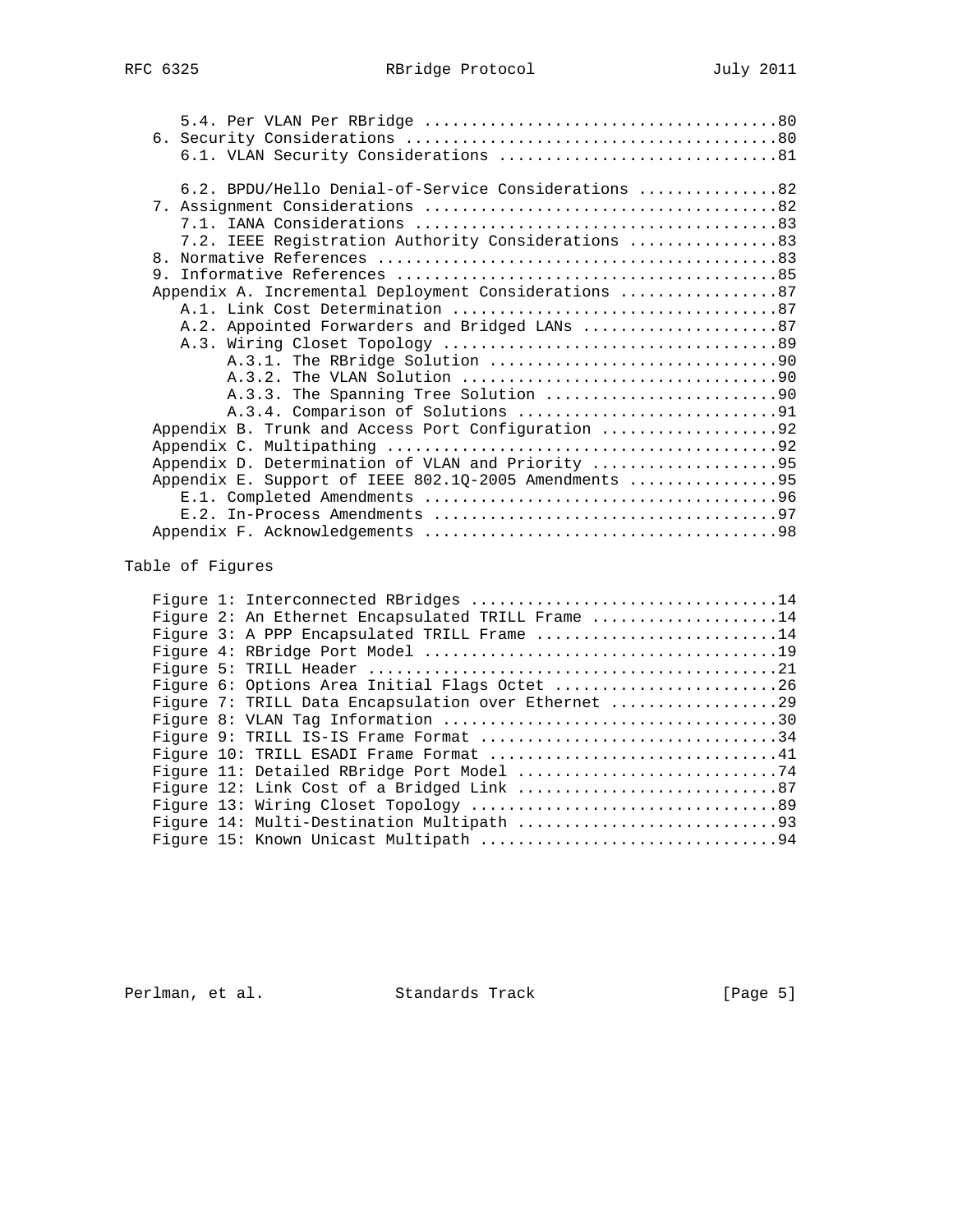# 1. Introduction

 In traditional IPv4 and IPv6 networks, each subnet has a unique prefix. Therefore, a node in multiple subnets has multiple IP addresses, typically one per interface. This also means that when an interface moves from one subnet to another, it changes its IP address. Administration of IP networks is complicated because IP routers require per-port subnet address configuration. Careful IP address management is required to avoid creating subnets that are sparsely populated, wasting addresses.

 IEEE 802.1 bridges avoid these problems by transparently gluing many physical links into what appears to IP to be a single LAN [802.1D]. However, 802.1 bridge forwarding using the spanning tree protocol has some disadvantages:

- o The spanning tree protocol works by blocking ports, limiting the number of forwarding links, and therefore creates bottlenecks by concentrating traffic onto selected links.
- o Forwarding is not pair-wise shortest path, but is instead whatever path remains after the spanning tree eliminates redundant paths.
- o The Ethernet header does not contain a hop count (or Time to Live (TTL)) field. This is dangerous when there are temporary loops such as when spanning tree messages are lost or components such as repeaters are added.
- o VLANs can partition when the spanning tree reconfigures.

 This document presents the design for RBridges (Routing Bridges [RBridges]) that implement the TRILL protocol and are poetically summarized below. Rbridges combine the advantages of bridges and routers and, as specified in this document, are the application of link state routing to the VLAN-aware customer bridging problem. With the exceptions discussed in this document, RBridges can incrementally replace IEEE [802.1Q-2005] or [802.1D] customer bridges.

 While RBridges can be applied to a variety of link protocols, this specification focuses on IEEE [802.3] links. Use with other link types is expected to be covered in other documents.

 The TRILL protocol, as specified herein, is designed to be a Local Area Network protocol and not designed with the goal of scaling beyond the size of existing bridged LANs. For further discussion of the problem domain addressed by RBridges, see [RFC5556].

Perlman, et al. Standards Track [Page 6]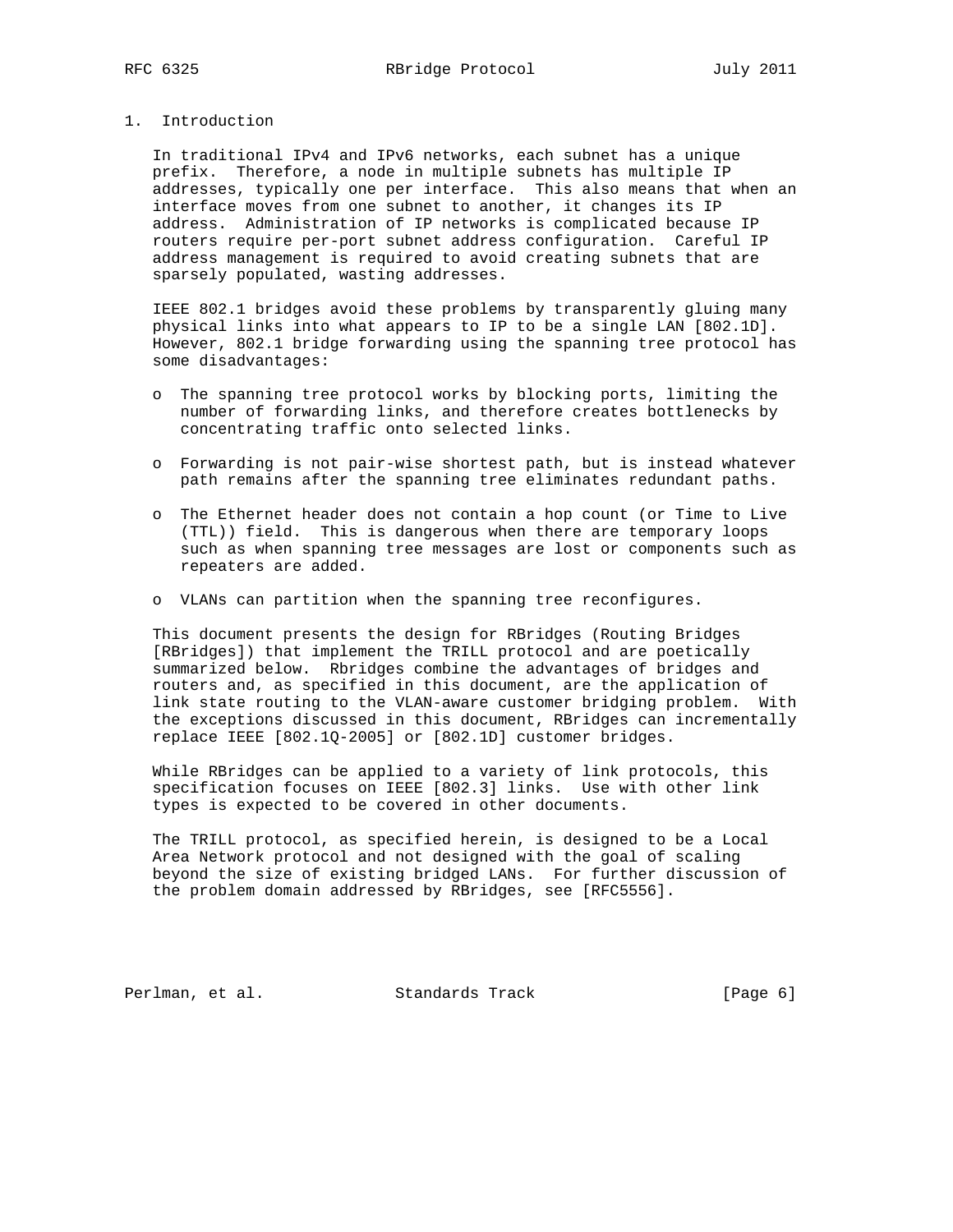1.1. Algorhyme V2, by Ray Perlner

 I hope that we shall one day see A graph more lovely than a tree.

 A graph to boost efficiency While still configuration-free.

 A network where RBridges can Route packets to their target LAN.

 The paths they find, to our elation, Are least cost paths to destination!

 With packet hop counts we now see, The network need not be loop-free!

 RBridges work transparently, Without a common spanning tree.

1.2. Normative Content and Precedence

 The bulk of the normative material in this specification appears in Sections 1 through 4. In case of conflict between provisions in these four sections, the provision in the higher numbered section prevails.

## 1.3. Terminology and Notation in This Document

 The key words "MUST", "MUST NOT", "REQUIRED", "SHALL", "SHALL NOT", "SHOULD", "SHOULD NOT", "RECOMMENDED", "MAY", and "OPTIONAL" in this document are to be interpreted as described in [RFC2119].

 "TRILL" is the protocol specified herein while an "RBridge" is a device that implements that protocol. The second letter in Rbridge is case insensitive. Both Rbridge and RBridge are correct.

 In this document, the term "link", unless otherwise qualified, means "bridged LAN", that is to say, the combination of one or more [802.3] links with zero or more bridges, hubs, repeaters, or the like. The term "simple link" or the like is used indicate a point-to-point or multi-access link with no included bridges or RBridges.

 In this document, the term "port", unless otherwise qualified, includes physical, virtual [802.1AE], and pseudo [802.1X] ports. The term "physical port" or the like is used to indicate the physical point of connection between an RBridge and a link.

Perlman, et al. Standards Track [Page 7]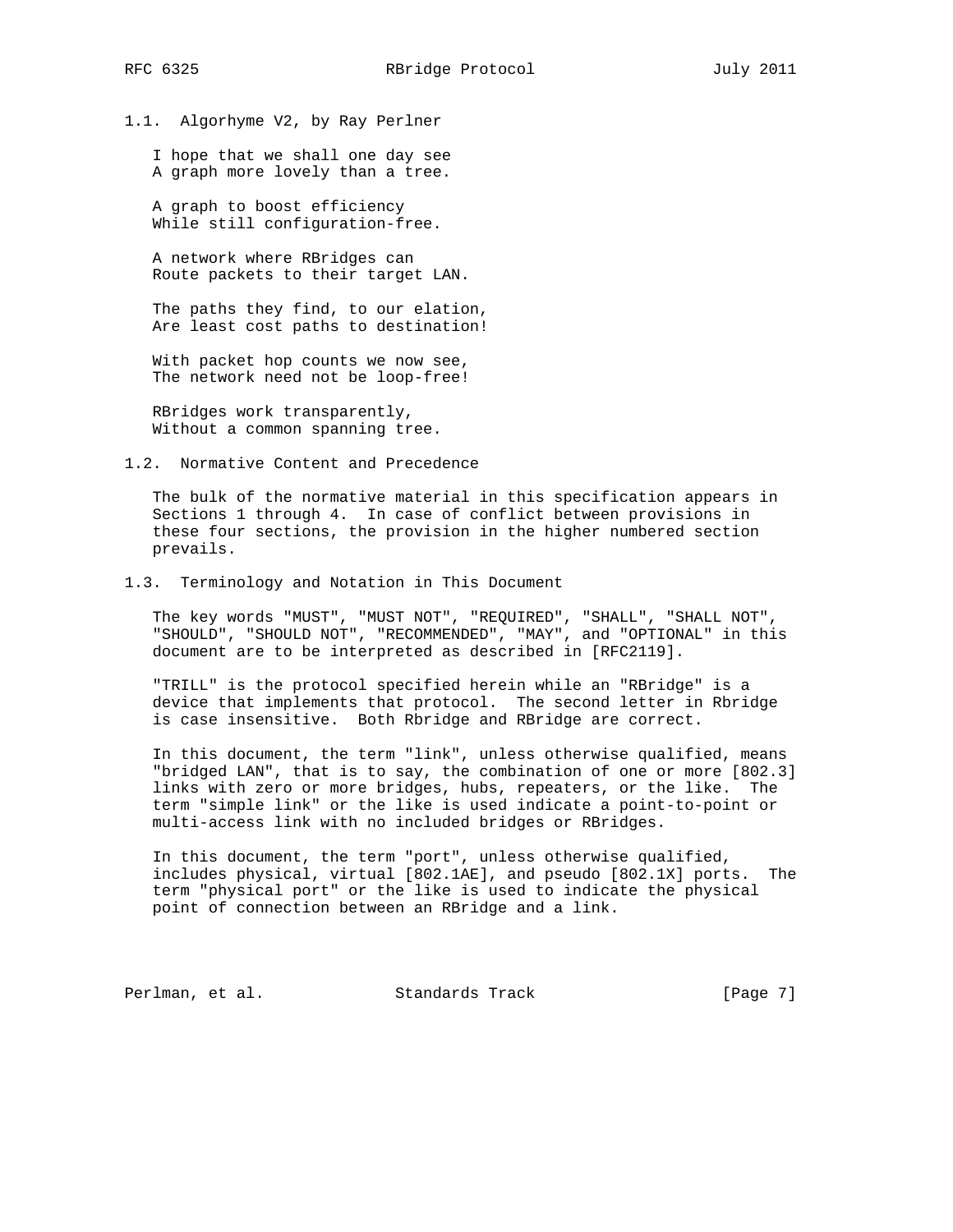A "campus" is to RBridges as a "bridged LAN" is to bridges. An RBridge campus consists of a network of RBridges, bridges, hubs, repeaters, simple links, and the like and it is bounded by end stations and routers.

 The term "spanning tree" in this document includes both classic spanning tree and rapid spanning tree (as in the Rapid Spanning Tree Protocol).

 This document uses hexadecimal notation for MAC addresses. Two hexadecimal digits represent each octet (that is, 8-bit byte), giving the value of the octet as an unsigned integer. A hyphen separates successive octets. This document consistently uses IETF bit ordering, although the physical order of bit transmission within an octet on an IEEE [802.3] link is from the lowest order bit to the highest order bit, the reverse of IETF ordering.

1.4. Categories of Layer 2 Frames

In this document, Layer 2 frames are divided into five categories:

- o Layer 2 control frames (such as Bridge PDUs (BPDUs))
- o native frames (non-TRILL-encapsulated data frames)
- o TRILL Data frames (TRILL-encapsulated data frames)
- o TRILL control frames
- o TRILL other frames

The way these five types of frames are distinguished is as follows:

- o Layer 2 control frames are those with a multicast destination address in the range 01-80-C2-00-00-00 to 01-80-C2-00-00-0F or equal to 01-80-C2-00-00-21. RBridges MUST NOT encapsulate and forward such frames, though they MAY, unless otherwise specified in this document, perform the Layer 2 function (such as MAC-level security) of the control frame. Frames with a destination address of 01-80-C2-00-00-00 (BPDU) or 01-80-C2-00-00-21 (VLAN Registration Protocol) are called "high-level control frames" in this document. All other Layer 2 control frames are called "low level control frames".
- o Native frames are those that are not control frames and have an Ethertype other than "TRILL" or "L2-IS-IS" and have a destination MAC address that is not one of the 16 multicast addresses reserved for TRILL.
- o TRILL Data frames have the Ethertype "TRILL". In addition, TRILL data frames, if multicast, have the multicast destination MAC address "All-RBridges".

Perlman, et al. Standards Track [Page 8]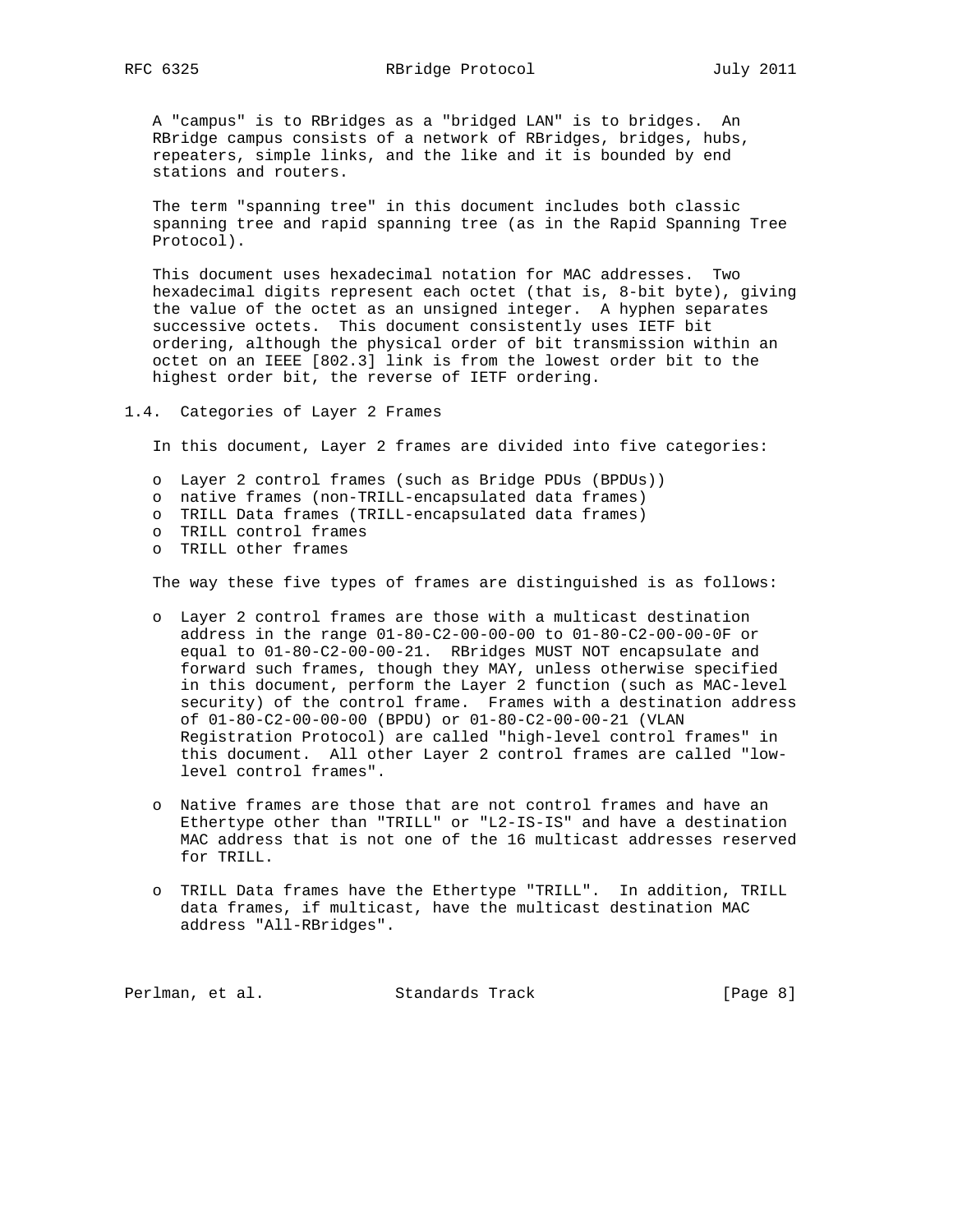- o TRILL control frames have the Ethertype "L2-IS-IS". In addition, TRILL control frames, if multicast, have the multicast destination MAC addresses of "All-IS-IS-RBridges". (Note that ESADI frames look on the outside like TRILL data and are so handled but, when decapsulated, have the L2-IS-IS Ethertype.)
- o TRILL other frames are those with any of the 16 multicast destination addresses reserved for TRILL other than All-RBridges and All-IS-IS-RBridges. RBridges conformant to this specification MUST discard TRILL other frames.
- 1.5. Acronyms

AllL1ISs - All Level 1 Intermediate Systems

- AllL2ISs All Level 2 Intermediate Systems
- BPDU Bridge PDU
- CHbH Critical Hop-by-Hop
- CItE Critical Ingress-to-Egress
- CSNP Complete Sequence Number PDU
- DA Destination Address
- DR Designated Router
- DRB Designated RBridge
- EAP Extensible Authentication Protocol
- ECMP Equal Cost Multipath
- EISS Extended Internal Sublayer Service
- ESADI End-Station Address Distribution Information
- FCS Frame Check Sequence
- GARP Generic Attribute Registration Protocol
- GVRP GARP VLAN Registration Protocol
- IEEE Institute of Electrical and Electronics Engineers
- IGMP Internet Group Management Protocol

Perlman, et al. Standards Track [Page 9]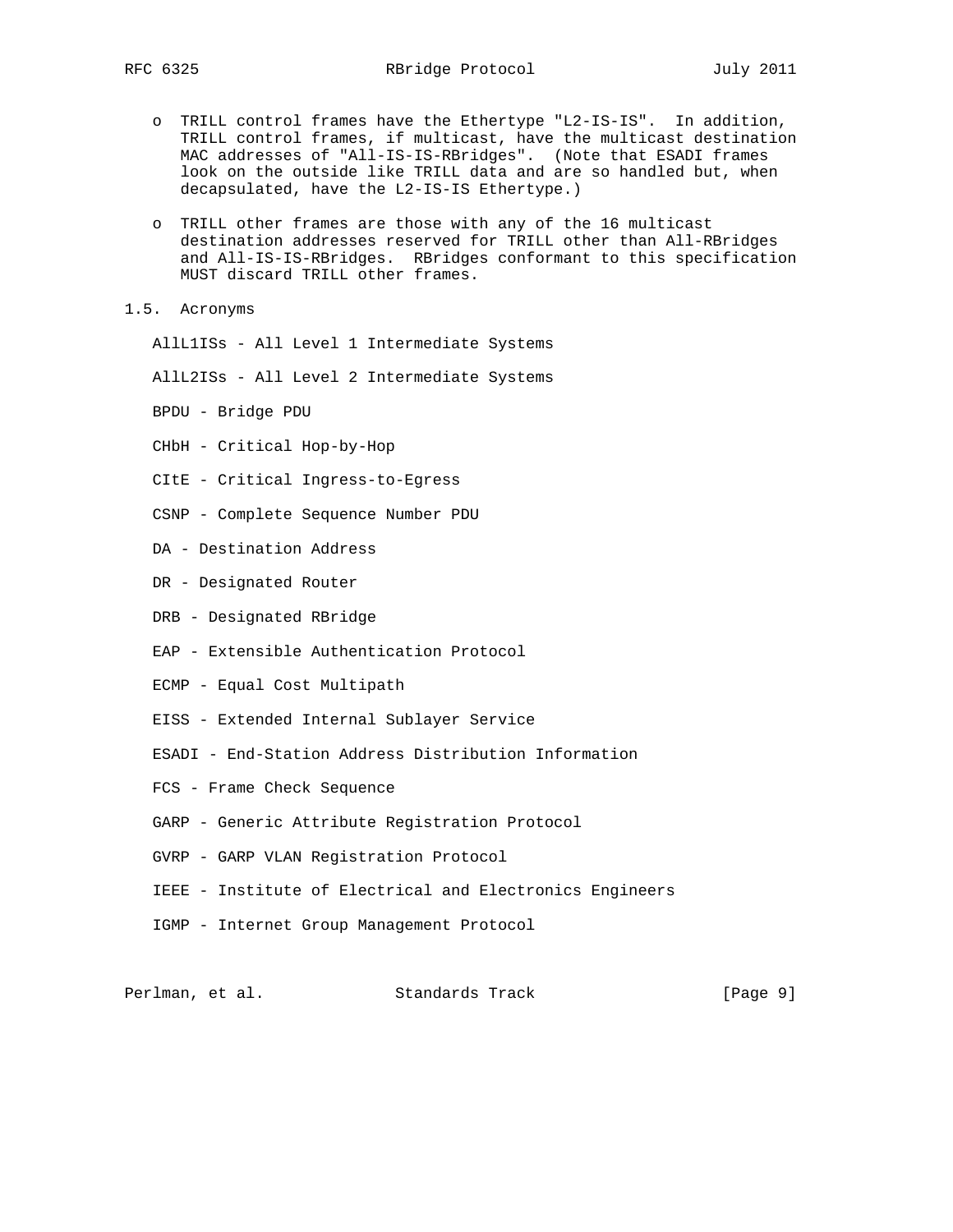- IP Internet Protocol
- IS-IS Intermediate System to Intermediate System
- ISS Internal Sublayer Service
- LAN Local Area Network
- LSP Link State PDU
- MAC Media Access Control
- MLD Multicast Listener Discovery
- MRD Multicast Router Discovery
- MTU Maximum Transmission Unit
- MVRP Multiple VLAN Registration Protocol
- NSAP Network Service Access Point
- P2P Point-to-point
- PDU Protocol Data Unit
- PPP Point-to-Point Protocol
- RBridge Routing Bridge
- RPF Reverse Path Forwarding
- SA Source Address
- SNMP Simple Network Management Protocol
- SPF Shortest Path First
- TLV Type, Length, Value
- TRILL TRansparent Interconnection of Lots of Links
- VLAN Virtual Local Area Network
- VRP VLAN Registration Protocol

Perlman, et al. Standards Track [Page 10]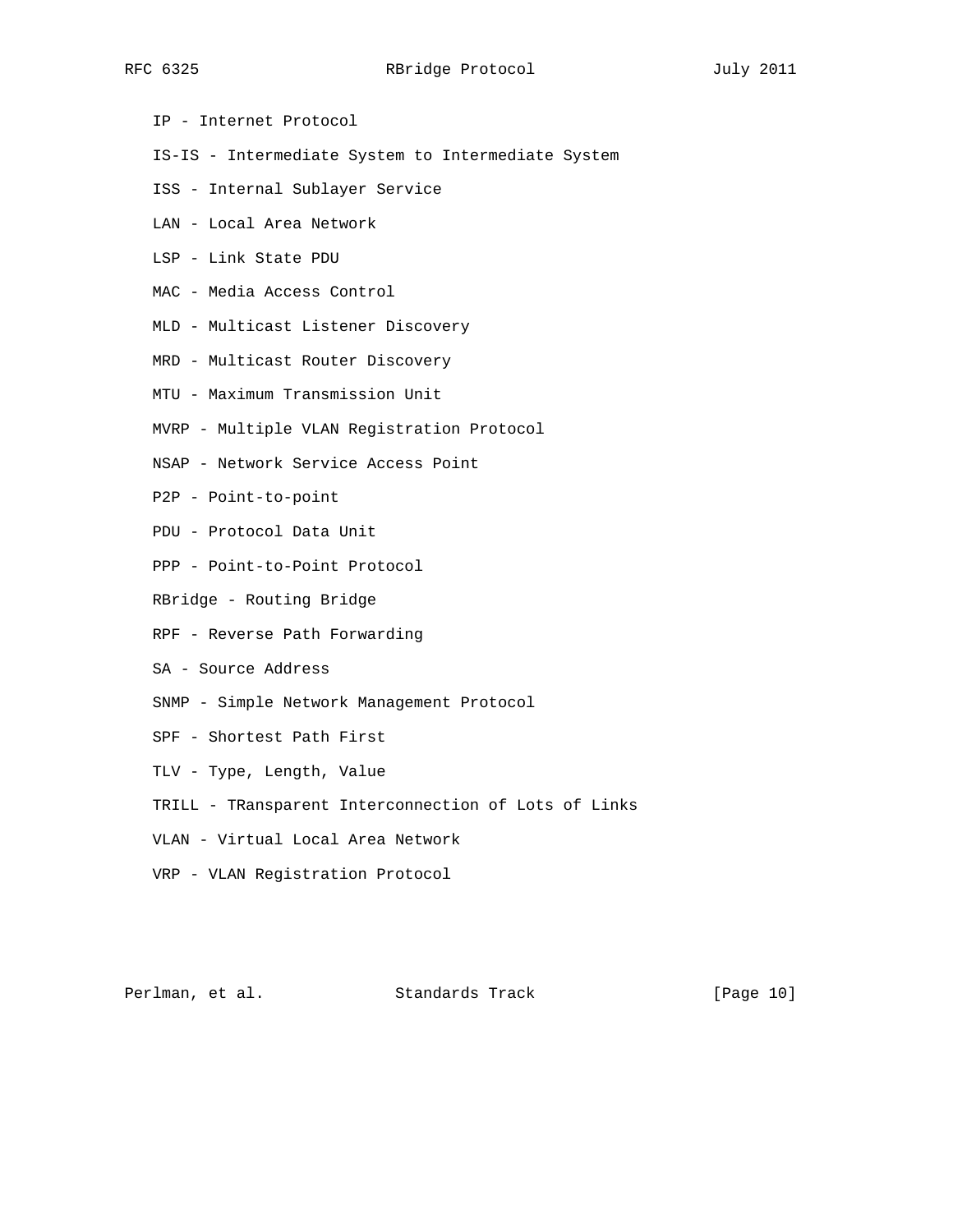2. RBridges

 This section provides a high-level overview of RBridges, which implement the TRILL protocol, omitting some details. Sections 3 and 4 below provide more detailed specifications.

 TRILL, as described in this document and with the exceptions discussed herein, provides [802.1Q-2005] VLAN-aware customer bridging service. As described below, TRILL is layered above the ports of an RBridge.

 The RBridges specified by this document do not supply provider [802.1ad] or provider backbone [802.1ah] bridging or the like. The extension of TRILL to provide such provider services is left for future work that will be separately documented. However, provider or provider backbone bridges may be used to interconnect parts of an RBridge campus.

## 2.1. General Overview

 RBridges run a link state protocol amongst themselves. This gives them enough information to compute pair-wise optimal paths for unicast, and calculate distribution trees for delivery of frames either to destinations whose location is unknown or to multicast/broadcast groups [RBridges] [RP1999].

 To mitigate temporary loop issues, RBridges forward based on a header with a hop count. RBridges also specify the next hop RBridge as the frame destination when forwarding unicast frames across a shared media link, which avoids spawning additional copies of frames during a temporary loop. A Reverse Path Forwarding Check and other checks are performed on multi-destination frames to further control potentially looping traffic (see Section 4.5.2).

 The first RBridge that a unicast frame encounters in a campus, RB1, encapsulates the received frame with a TRILL header that specifies the last RBridge, RB2, where the frame is decapsulated. RB1 is known as the "ingress RBridge" and RB2 is known as the "egress RBridge". To save room in the TRILL header and simplify forwarding lookups, a dynamic nickname acquisition protocol is run among the RBridges to select 2-octet nicknames for RBridges, unique within the campus, which are an abbreviation for the IS-IS ID of the RBridge. The 2-octet nicknames are used to specify the ingress and egress RBridges in the TRILL header.

 Multipathing of multi-destination frames through alternative distribution trees and ECMP (Equal Cost Multipath) of unicast frames are supported (see Appendix C).

Perlman, et al. Standards Track [Page 11]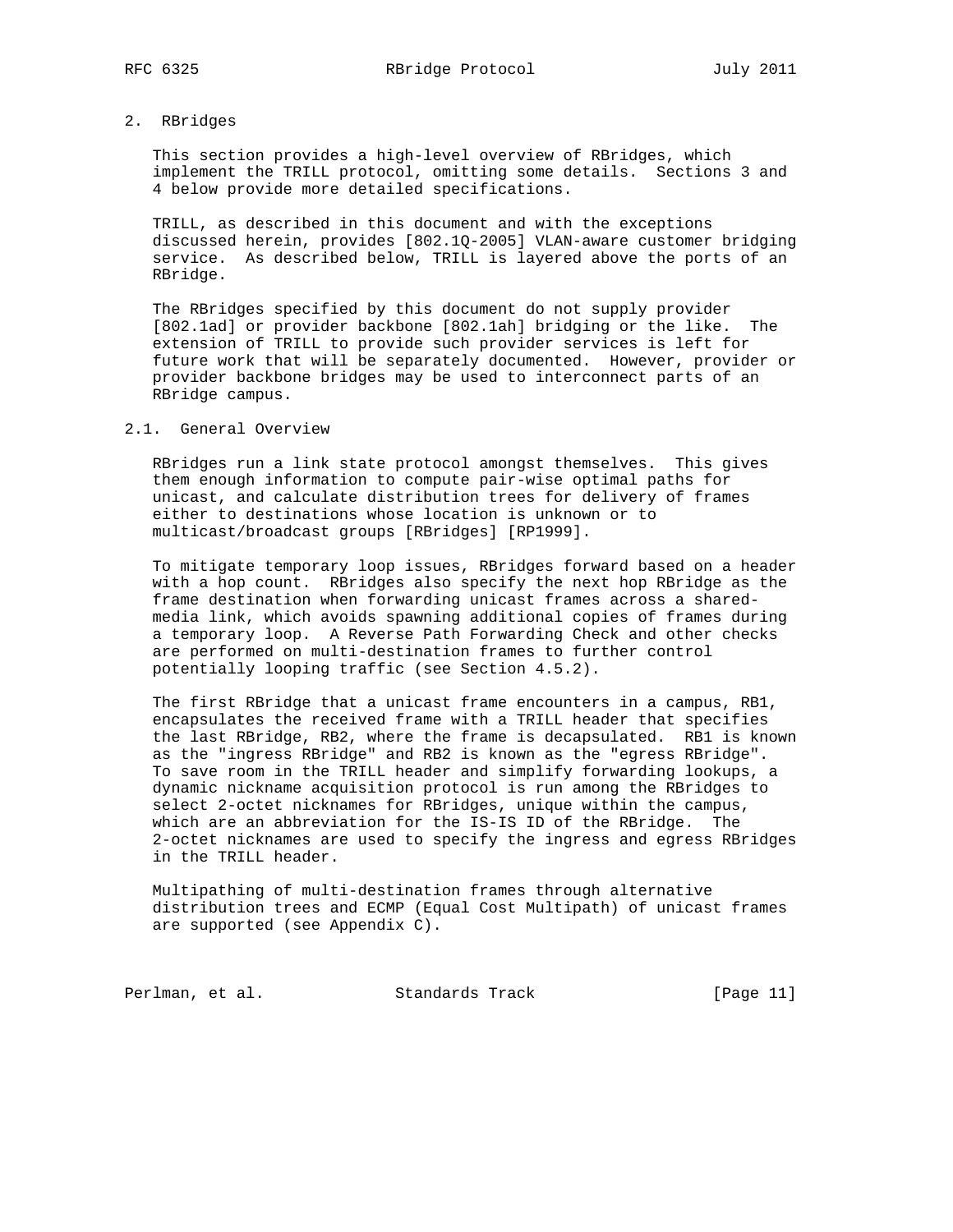Networks with a more mesh-like structure will benefit to a greater extent from the multipathing and optimal paths provided by TRILL than will more tree-like networks.

 RBridges run a protocol on a link to elect a "Designated RBridge" (DRB). The TRILL-IS-IS election protocol on a link is a little different from the Layer 3 IS-IS [ISO10589] election protocol, because in TRILL it is essential that only one RBridge be elected DRB, whereas in Layer 3 IS-IS it is possible for multiple routers to be elected Designated Router (also known as Designated Intermediate System). As with an IS-IS router, the DRB may give a pseudonode name to the link, issue an LSP (Link State PDU) on behalf of the pseudonode, and issues CSNPs (Complete Sequence Number PDUs) on the link. Additionally, the DRB has some TRILL-specific duties, including specifying which VLAN will be the Designated VLAN used for communication between RBridges on that link (see Section 4.2.4.2).

 The DRB either encapsulates/decapsulates all data traffic to/from the link, or, for load splitting, delegates this responsibility, for one or more VLANs, to other RBridges on the link. There must at all times be at most one RBridge on the link that encapsulates/decapsulates traffic for a particular VLAN. We will refer to the RBridge appointed to forward VLAN-x traffic on behalf of the link as the "appointed VLAN-x forwarder" (see Section 4.2.4.3). (Section 2.5 discusses VLANs further.)

 Rbridges SHOULD support SNMPv3 [RFC3411]. The Rbridge MIB will be specified in a separate document. If IP service is available to an RBridge, it SHOULD support SNMPv3 over UDP over IPv4 [RFC3417] and IPv6 [RFC3419]; however, management can be used, within a campus, even for an RBridge that lacks an IP or other Layer 3 transport stack or which does not have a Layer 3 address, by transporting SNMP with Ethernet [RFC4789].

## 2.2. End-Station Addresses

 An RBridge, RB1, that is the VLAN-x forwarder on any of its links MUST learn the location of VLAN-x end nodes, both on the links for which it is VLAN-x forwarder and on other links in the campus. RB1 learns the port, VLAN, and Layer 2 (MAC) addresses of end nodes on links for which it is VLAN-x forwarder from the source address of frames received, as bridges do (for example, see Section 8.7 of [802.1Q-2005]), or through configuration or a Layer 2 explicit registration protocol such as IEEE 802.11 association and authentication. RB1 learns the VLAN and Layer 2 address of distant VLAN-x end nodes, and the corresponding RBridge to which they are

Perlman, et al. Standards Track [Page 12]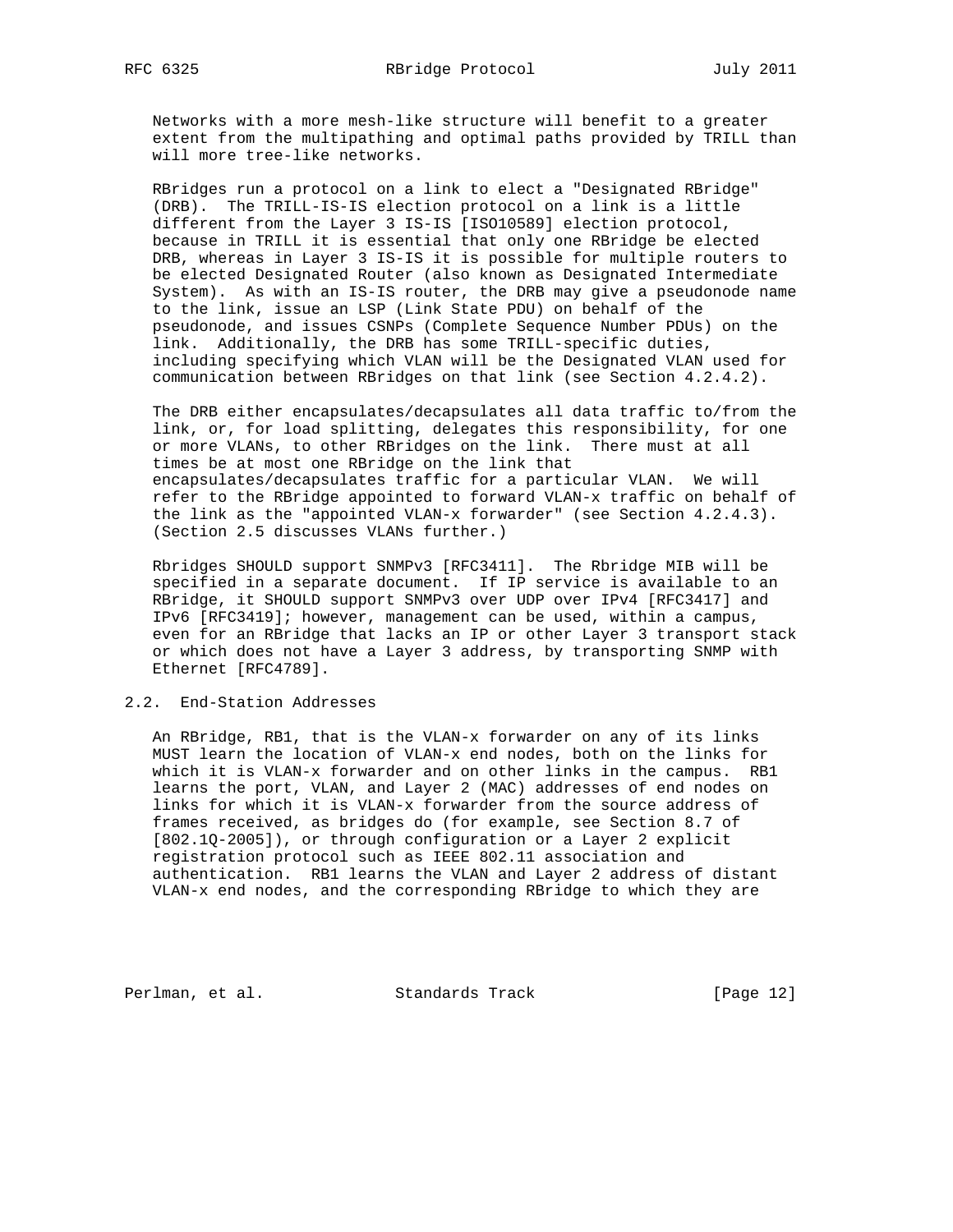attached, by looking at the ingress RBridge nickname in the TRILL header and the VLAN and source MAC address of the inner frame of TRILL Data frames that it decapsulates.

 Additionally, an RBridge that is the appointed VLAN-x forwarder on one or more links MAY use the End-Station Address Distribution Information (ESADI) protocol to announce some or all of the attached VLAN-x end nodes on those links.

 The ESADI protocol could be used to announce end nodes that have been explicitly enrolled. Such information might be more authoritative than that learned from data frames being decapsulated onto the link. Also, the addresses enrolled and distributed in this way can be more secure for two reasons: (1) the enrollment might be authenticated (for example, by cryptographically based EAP methods via [802.1X]), and (2) the ESADI protocol also supports cryptographic authentication of its messages [RFC5304] [RFC5310] for more secure transmission.

 If an end station is unplugged from one RBridge and plugged into another, then, depending on circumstances, frames addressed to that end station can be black-holed. That is, they can be sent just to the older RBridge that the end station used to be connected to until cached address information at some remote RBridge(s) times out, possibly for a number of minutes or longer. With the ESADI protocol, the link interruption from the unplugging can cause an immediate update to be sent.

 Even if the ESADI protocol is used to announce or learn attached end nodes, RBridges MUST still learn from received native frames and decapsulated TRILL Data frames unless configured not to do so. Advertising end nodes using ESADI is optional, as is learning from these announcements.

(See Section 4.8 for further end-station address details.)

2.3. RBridge Encapsulation Architecture

 The Layer 2 technology used to connect Rbridges may be either IEEE [802.3] or some other link technology such as PPP [RFC1661]. This is possible since the RBridge relay function is layered on top of the Layer 2 technologies. However, this document specifies only an IEEE 802.3 encapsulation.

 Figure 1 shows two RBridges, RB1 and RB2, interconnected through an Ethernet cloud. The Ethernet cloud may include hubs, point-to-point or shared media, IEEE 802.1D bridges, or 802.1Q bridges.

Perlman, et al. Standards Track [Page 13]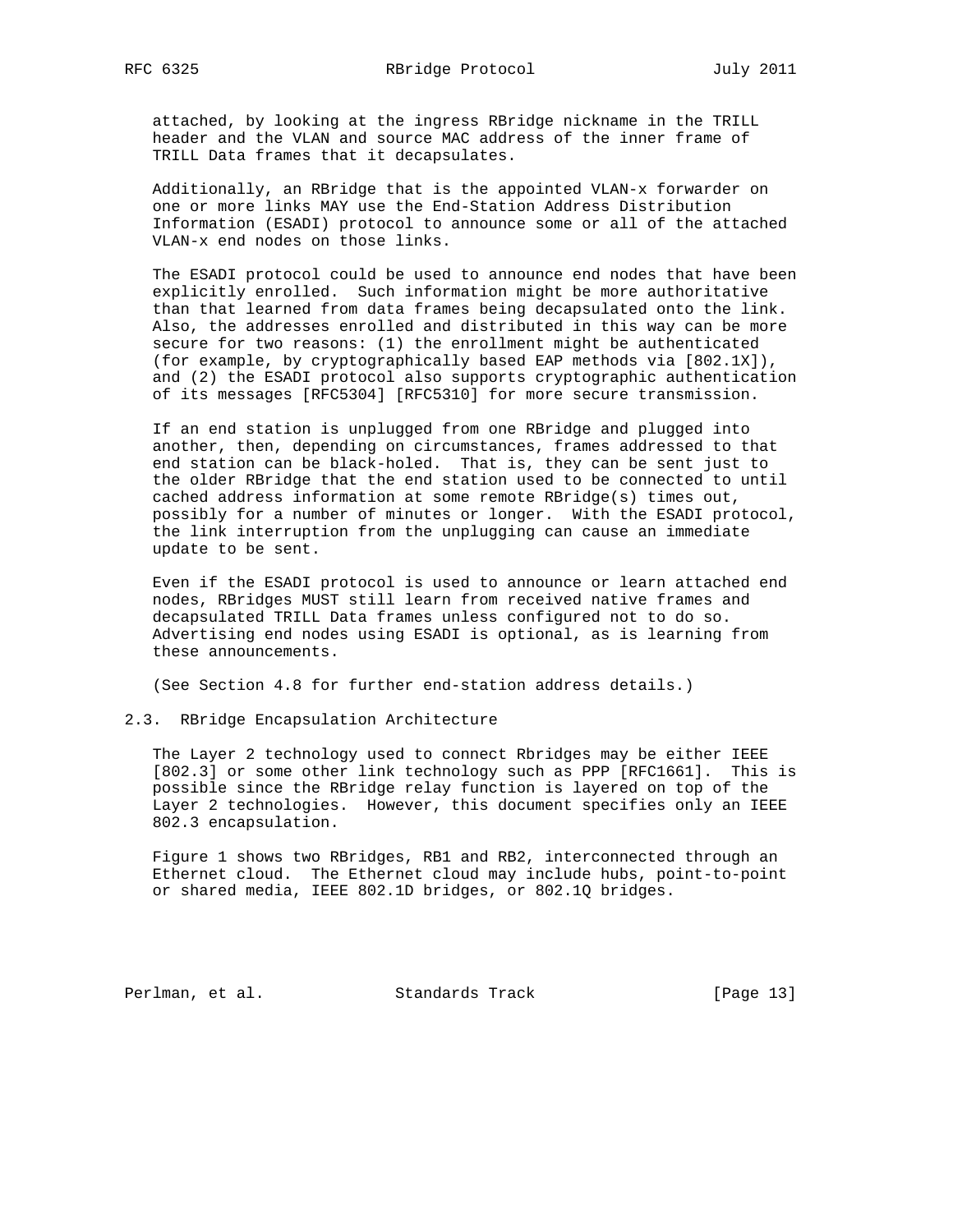

Figure 1: Interconnected RBridges

 Figure 2 shows the format of a TRILL data or ESADI frame traveling through the Ethernet cloud between RB1 and RB2.



Figure 2: An Ethernet Encapsulated TRILL Frame

 In the case of media different from Ethernet, the header specific to that media replaces the outer Ethernet header. For example, Figure 3 shows a TRILL encapsulation over PPP.



Figure 3: A PPP Encapsulated TRILL Frame

 The outer header is link-specific and, although this document specifies only [802.3] links, other links are allowed.

Perlman, et al. Standards Track [Page 14]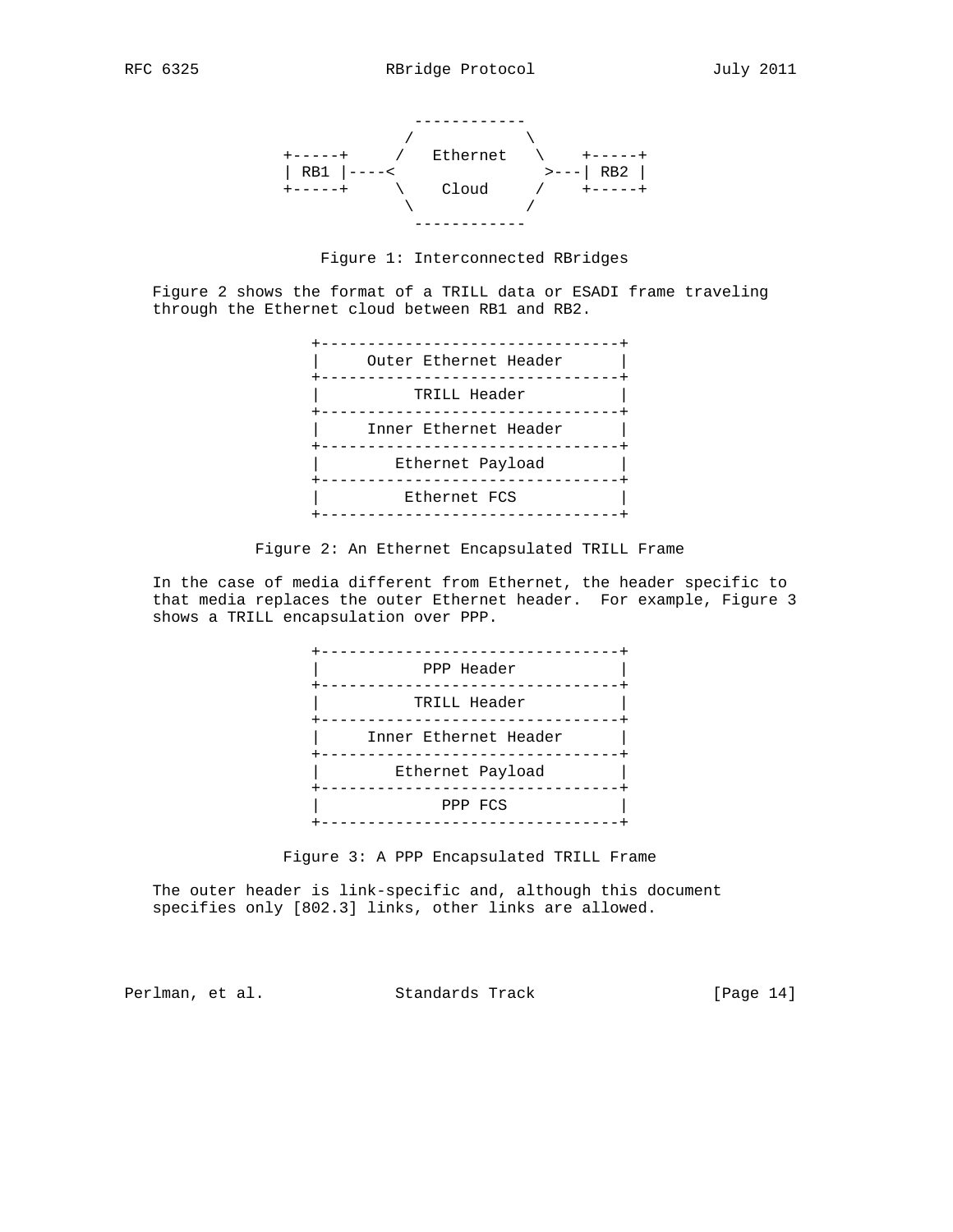In both cases, the inner Ethernet header and the Ethernet Payload come from the original frame and are encapsulated with a TRILL header as they travel between RBridges. Use of a TRILL header offers the following benefits:

- 1. loop mitigation through use of a hop count field;
- 2. elimination of the need for end-station VLAN and MAC address learning in transit RBridges;
- 3. direction of unicast frames towards the egress RBridge (this enables unicast forwarding tables of transit RBridges to be sized with the number of RBridges rather than the total number of end nodes); and
- 4. provision of a separate VLAN tag for forwarding traffic between RBridges, independent of the VLAN of the native frame.

 When forwarding unicast frames between RBridges, the outer header has the MAC destination address of the next hop Rbridge, to avoid frame duplication if the inter-RBridge link is multi-access. This also enables multipathing of unicast, since the transmitting RBridge can specify the next hop. Having the outer header specify the transmitting RBridge as the source address ensures that any bridges inside the Ethernet cloud will not get confused, as they might be if multipathing is in use and they were to see the original source or ingress RBridge in the outer header.

#### 2.4. Forwarding Overview

 RBridges are true routers in the sense that, in the forwarding of a frame by a transit RBridge, the outer Layer 2 header is replaced at each hop with an appropriate Layer 2 header for the next hop, and a hop count is decreased. Despite these modifications of the outer Layer 2 header and the hop count in the TRILL header, the original encapsulated frame is preserved, including the original frame's VLAN tag. See Section 4.6 for more details.

 From a forwarding standpoint, transit frames may be classified into two categories: known-unicast and multi-destination. Layer 2 control frames and TRILL control and TRILL other frames are not transit frames, are not forwarded by RBridges, and are not included in these categories.

Perlman, et al. Standards Track [Page 15]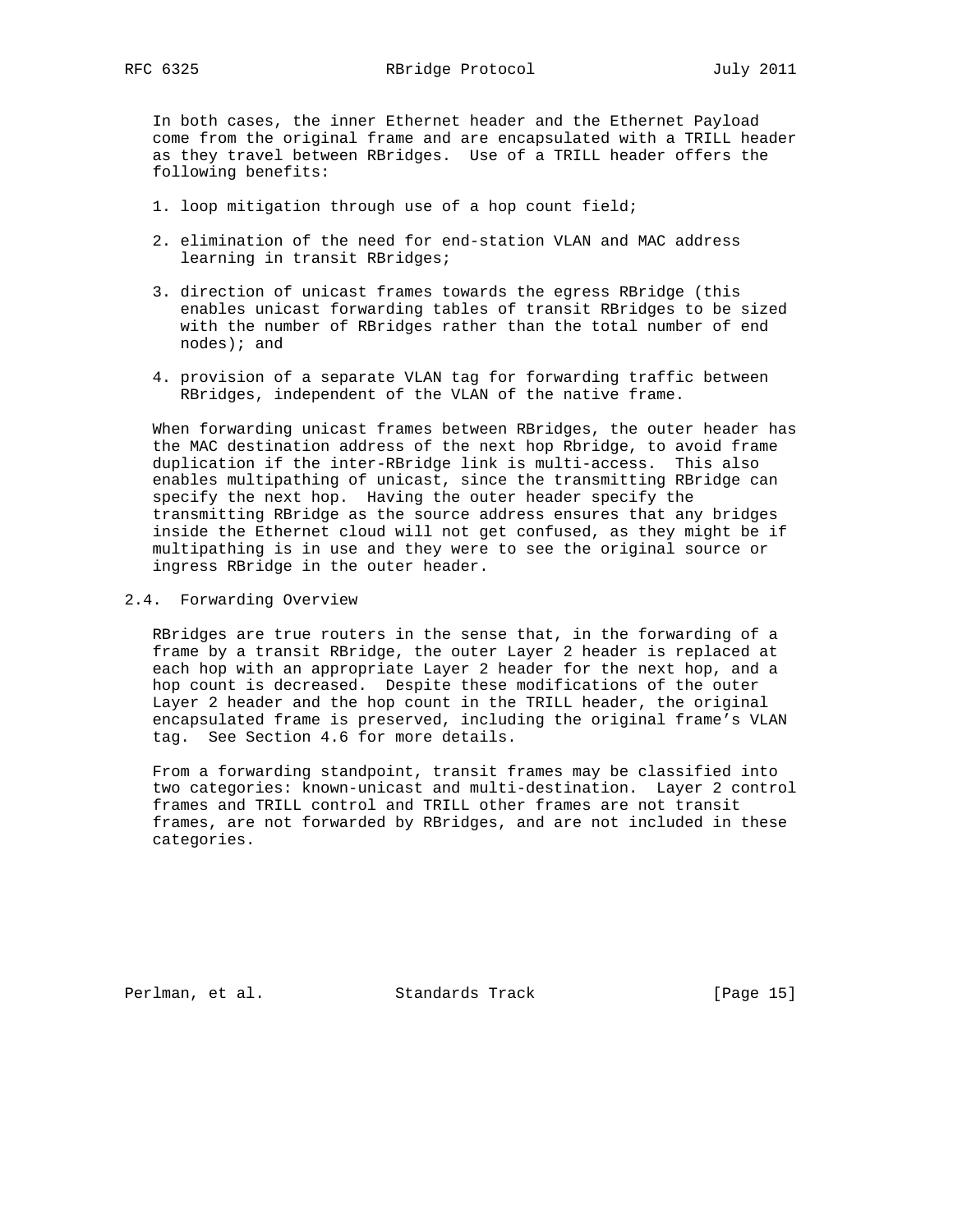# 2.4.1. Known-Unicast

 These frames have a unicast inner MAC destination address (Inner.MacDA) and are those for which the ingress RBridge knows the egress RBridge for the destination MAC address in the frame's VLAN.

 Such frames are forwarded Rbridge hop by Rbridge hop to their egress Rbridge.

2.4.2. Multi-Destination

These are frames that must be delivered to multiple destinations.

Multi-destination frames include the following:

- 1. unicast frames for which the location of the destination is unknown: the Inner.MacDA is unicast, but the ingress RBridge does not know its location in the frame's VLAN.
- 2. multicast frames for which the Layer 2 destination address is derived from an IP multicast address: the Inner.MacDA is multicast, from the set of Layer 2 multicast addresses derived from IPv4 [RFC1112] or IPv6 [RFC2464] multicast addresses. These frames are handled somewhat differently in different subcases:
	- 2.1. IGMP [RFC3376] and MLD [RFC2710] multicast group membership reports
	- 2.2. IGMP [RFC3376] and MLD [RFC2710] queries and MRD [RFC4286] announcement messages
	- 2.3. other IP-derived Layer 2 multicast frames
- 3. multicast frames for which the Layer 2 destination address is not derived from an IP multicast address: the Inner.MacDA is multicast, and not from the set of Layer 2 multicast addresses derived from IPv4 or IPv6 multicast addresses.
- 4. broadcast frames: the Inner.MacDA is broadcast (FF-FF-FF-FF-FF-FF).

 RBridges build distribution trees (see Section 4.5) and use these trees for forwarding multi-destination frames. Each distribution tree reaches all RBridges in the campus, is shared across all VLANs, and may be used for the distribution of a native frame that is in any VLAN. However, the distribution of any particular frame on a distribution tree is pruned in different ways for different cases to avoid unnecessary propagation of the frame.

Perlman, et al. Standards Track [Page 16]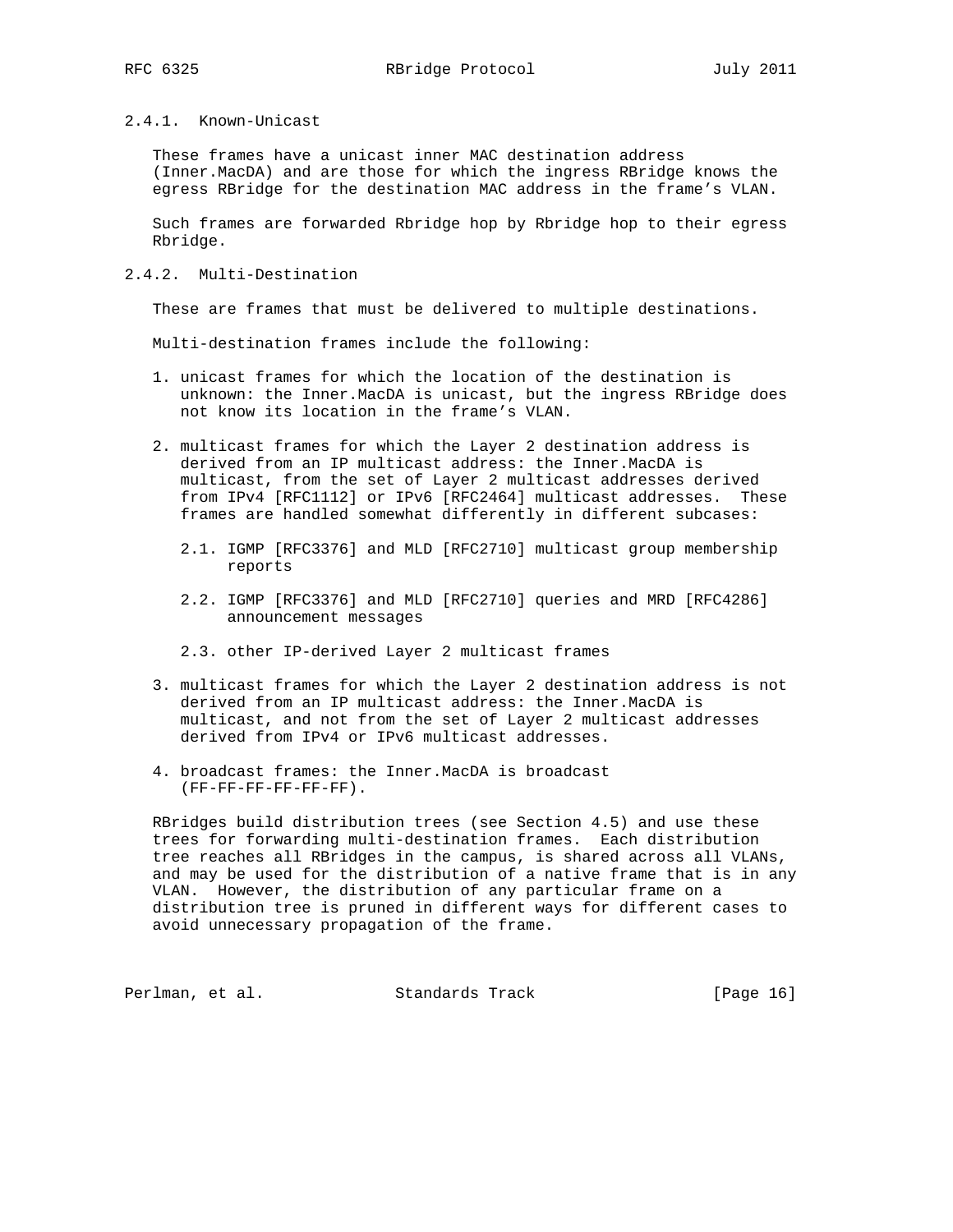#### 2.5. RBridges and VLANs

 A VLAN is a way to partition end nodes in a campus into different Layer 2 communities [802.1Q-2005]. Use of VLANs requires configuration. By default, the port of receipt determines the VLAN of a frame sent by an end station. End stations can also explicitly insert this information in a frame.

 IEEE [802.1Q-2005] bridges can be configured to support multiple customer VLANs over a single simple link by inserting/removing a VLAN tag in the frame. VLAN tags used by TRILL have the same format as VLAN tags defined in IEEE [802.1Q-2005]. As shown in Figure 2, there are two places where such tags may be present in a TRILL-encapsulated frame sent over an IEEE [802.3] link: one in the outer header (Outer.VLAN) and one in the inner header (Inner.VLAN). Inner and outer VLANs are further discussed in Section 4.1.

 RBridges enforce delivery of a native frame originating in a particular VLAN only to other links in the same VLAN; however, there are a few differences in the handling of VLANs between an RBridge campus and an 802.1 bridged LAN as described below.

 (See Section 4.2.4 for further discussion of TRILL IS-IS operation on a link.)

# 2.5.1. Link VLAN Assumptions

 Certain configurations of bridges may cause partitions of a VLAN on a link. For such configurations, a frame sent by one RBridge to a neighbor on that link might not arrive, if tagged with a VLAN that is partitioned due to bridge configuration.

 TRILL requires at least one VLAN per link that gives full connectivity to all the RBridges on that link. The default VLAN is 1, though RBridges may be configured to use a different VLAN. The DRB dictates to the other RBridges which VLAN to use.

 Since there will be only one appointed forwarder for any VLAN, say, VLAN-x, on a link, if bridges are configured to cause VLAN-x to be partitioned on a link, some VLAN-x end nodes on that link may be orphaned (unable to communicate with the rest of the campus).

 It is possible for bridge and port configuration to cause VLAN mapping on a link (where a VLAN-x frame turns into a VLAN-y frame). TRILL detects this by inserting a copy of the outer VLAN into TRILL- Hello messages and checking it on receipt. If detected, it takes

Perlman, et al. Standards Track [Page 17]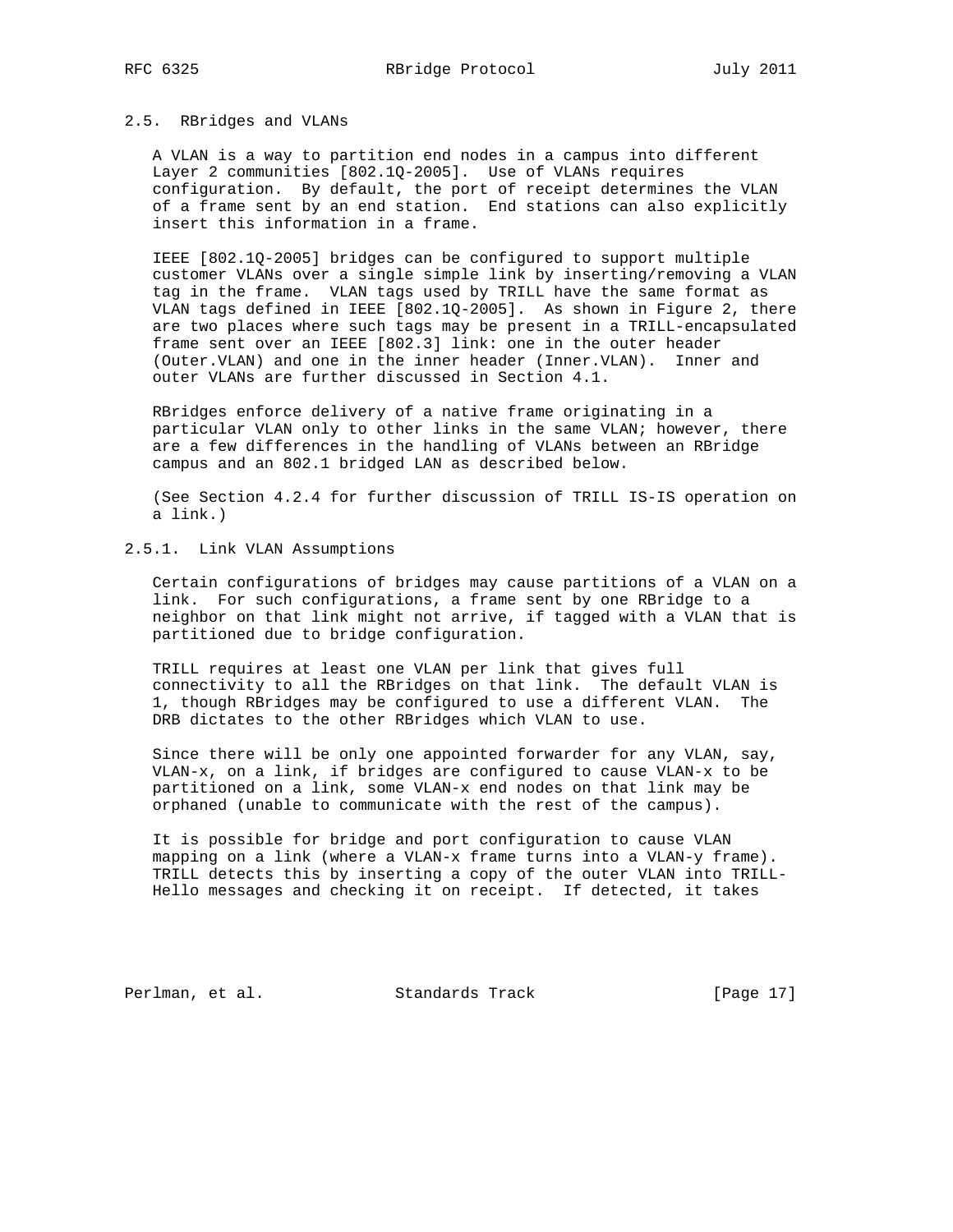steps to ensure that there is at most a single appointed forwarder on the link, to avoid possible frame duplication or loops (see Section 4.4.5).

 TRILL behaves as conservatively as possible, avoiding loops rather than avoiding partial connectivity. As a result, lack of connectivity may result from bridge or port misconfiguration.

2.6. RBridges and IEEE 802.1 Bridges

 RBridge ports are, except as described below, layered on top of IEEE [802.1Q-2005] port facilities.

2.6.1. RBridge Ports and 802.1 Layering

 RBridge ports make use of [802.1Q-2005] port VLAN and priority processing. In addition, they MAY implement other lower-level 802.1 protocols as well as protocols for the link in use, such as PAUSE (Annex 31B of [802.3]), port-based access control [802.1X], MAC security [802.1AE], or link aggregation [802.1AX].

 However, RBridges do not use spanning tree and do not block ports as spanning tree does. Figure 4 shows a high-level diagram of an RBridge with one port connected to an IEEE 802.3 link. Single lines represent the flow of control information, double lines the flow of both frames and control information.

Perlman, et al. Standards Track [Page 18]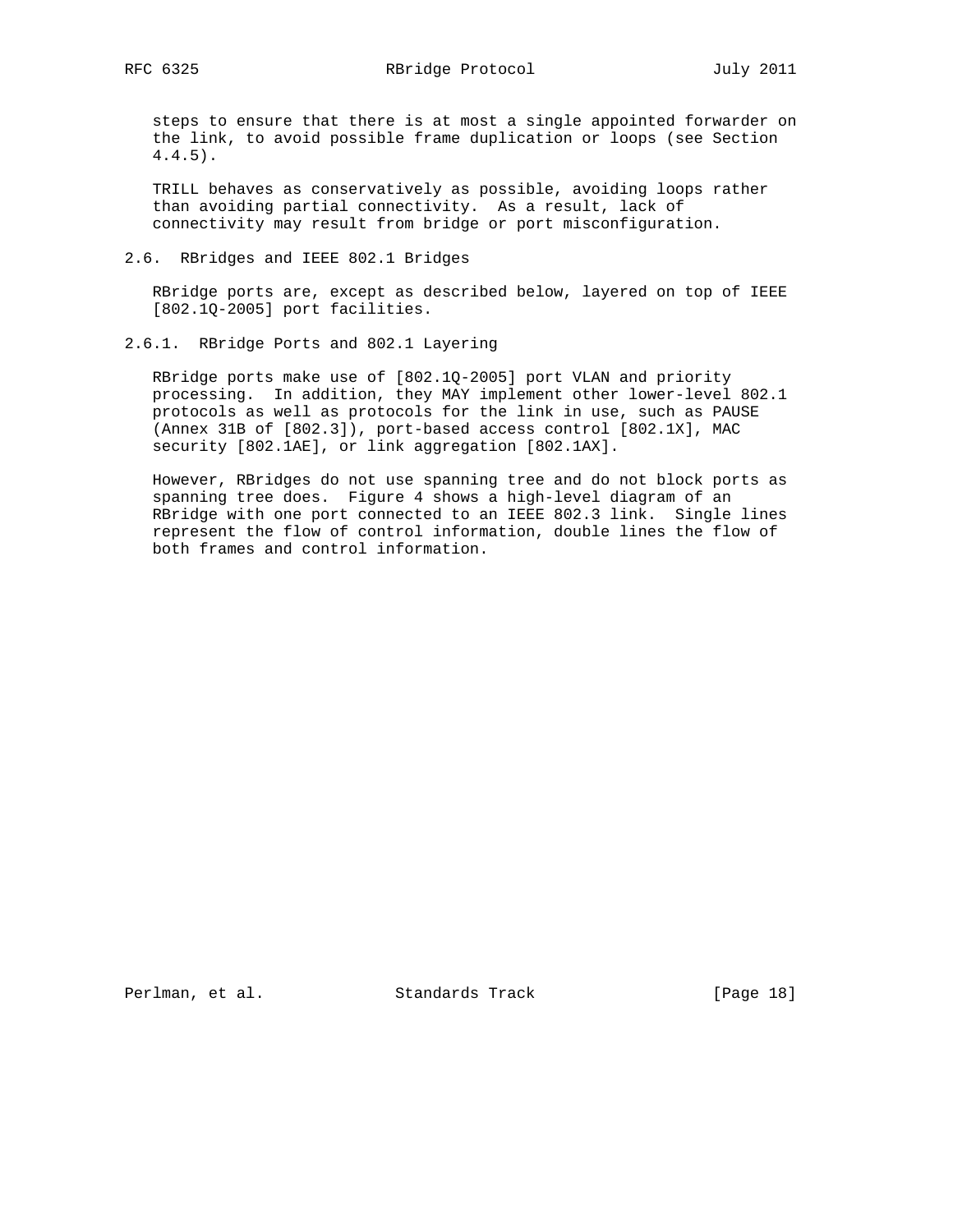



 The upper interface to the low-level port/link control logic corresponds to the Internal Sublayer Service (ISS) in [802.1Q-2005]. In RBridges, high-level control frames are processed above the ISS interface.

 The upper interface to the port VLAN and priority processing corresponds to the Extended Internal Sublayer Service (EISS) in [802.1Q-2005]. In RBridges, native and TRILL frames are processed above the EISS interface and are subject to port VLAN and priority processing.

Perlman, et al. Standards Track [Page 19]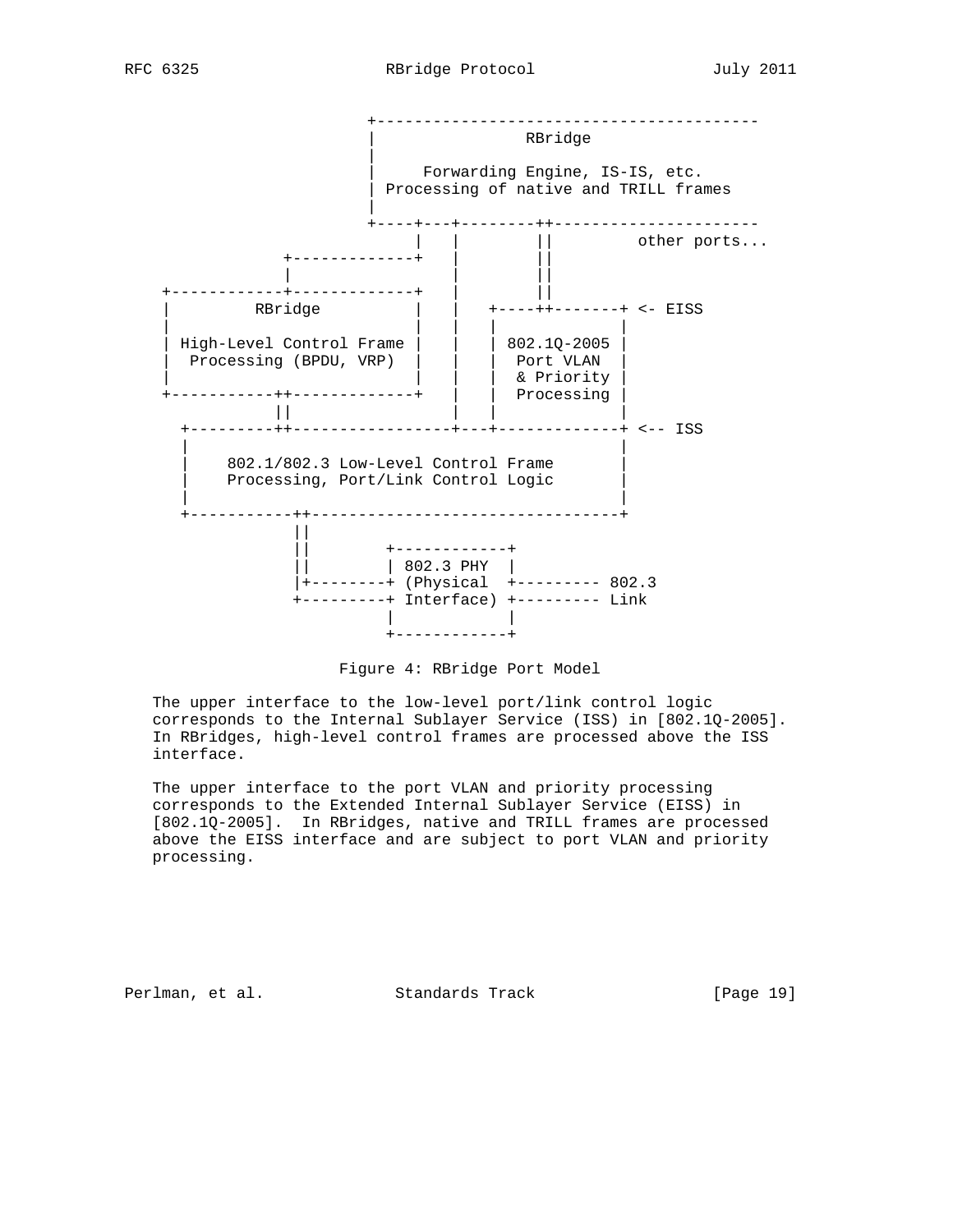## 2.6.2. Incremental Deployment

 Because RBridges are compatible with IEEE [802.1Q-2005] customer bridges, except as discussed in this document, a bridged LAN can be upgraded by incrementally replacing such bridges with RBridges. Bridges that have not yet been replaced are transparent to RBridge traffic. The physical links directly interconnected by such bridges, together with the bridges themselves, constitute bridged LANs. These bridged LANs appear to RBridges to be multi-access links.

 If the bridges replaced by RBridges were default configuration bridges, then their RBridge replacements will not require configuration.

 Because RBridges, as described in this document, only provide customer services, they cannot replace provider bridges or provider backbone bridges, just as a customer bridge can't replace a provider bridge. However, such provider devices can be part of the bridged LAN between RBridges. Extension of TRILL to support provider services is left for future work and will be separately documented.

 Of course, if the bridges replaced had any port level protocols enabled, such as port-based access control [802.1X] or MAC security [802.1AE], replacement RBridges would need the same port level protocols enabled and similarly configured. In addition, the replacement RBridges would have to support the same link type and link level protocols as the replaced bridges.

 An RBridge campus will work best if all IEEE [802.1D] and [802.1Q-2005] bridges are replaced with RBridges, assuming the RBridges have the same speed and capacity as the bridges. However, there may be intermediate states, where only some bridges have been replaced by RBridges, with inferior performance.

See Appendix A for further discussion of incremental deployment.

3. Details of the TRILL Header

 This section specifies the TRILL header. Section 4 below provides other RBridge design details.

## 3.1. TRILL Header Format

 The TRILL header is shown in Figure 5 and is independent of the data link layer used. When that layer is IEEE [802.3], it is prefixed with the 16-bit TRILL Ethertype [RFC5342], making it 64-bit aligned. If Op-Length is a multiple of 64 bits, then 64-bit alignment is normally maintained for the content of an encapsulated frame.

Perlman, et al. Standards Track [Page 20]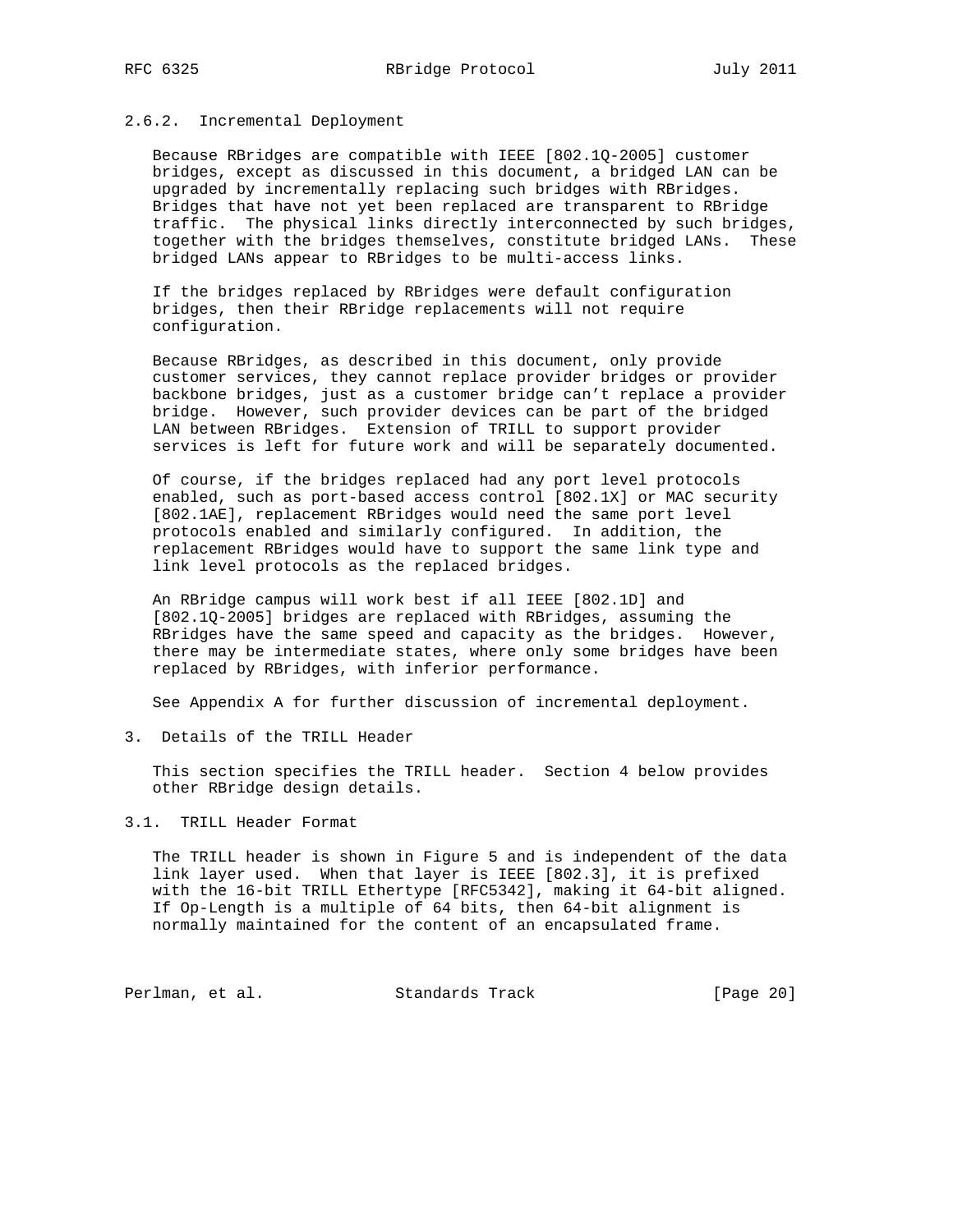+-+-+-+-+-+-+-+-+-+-+-+-+-+-+-+-+ | V | R |M|Op-Length| Hop Count | +-+-+-+-+-+-+-+-+-+-+-+-+-+-+-+-+-+-+-+-+-+-+-+-+-+-+-+-+-+-+-+-+ | Egress RBridge Nickname | Ingress RBridge Nickname | +-+-+-+-+-+-+-+-+-+-+-+-+-+-+-+-+-+-+-+-+-+-+-+-+-+-+-+-+-+-+-+-+ | Options... +-+-+-+-+-+-+-+-+-+-+-+-

#### Figure 5: TRILL Header

 The header contains the following fields that are described in the sections referenced:

- o V (Version): 2-bit unsigned integer. See Section 3.2.
- o R (Reserved): 2 bits. See Section 3.3.
- o M (Multi-destination): 1 bit. See Section 3.4.
- o Op-Length (Options Length): 5-bit unsigned integer. See Section 3.5.
- o Hop Count: 6-bit unsigned integer. See Section 3.6.
- o Egress RBridge Nickname: 16-bit identifier. See Section 3.7.1.
- o Ingress RBridge Nickname: 16-bit identifier. See Section 3.7.2.
- o Options: present if Op-Length is non-zero. See Section 3.8.

 Version (V) is a 2-bit field. Version zero of TRILL is specified in this document. An RBridge RB1 MUST check the V field in a received TRILL-encapsulated frame. If the V field has a value not recognized by RB1, then RB1 MUST silently discard the frame. The allocation of new TRILL Version numbers requires an IETF Standards Action.

 The two R bits are reserved for future use in extensions to this version zero of the TRILL protocol. They MUST be set to zero when the TRILL header is added by an ingress RBridge, transparently copied but otherwise ignored by transit RBridges, and ignored by egress RBridges. The allocation of reserved TRILL header bits requires an IETF Standards Action.

Perlman, et al. Standards Track [Page 21]

<sup>3.2.</sup> Version (V)

<sup>3.3.</sup> Reserved (R)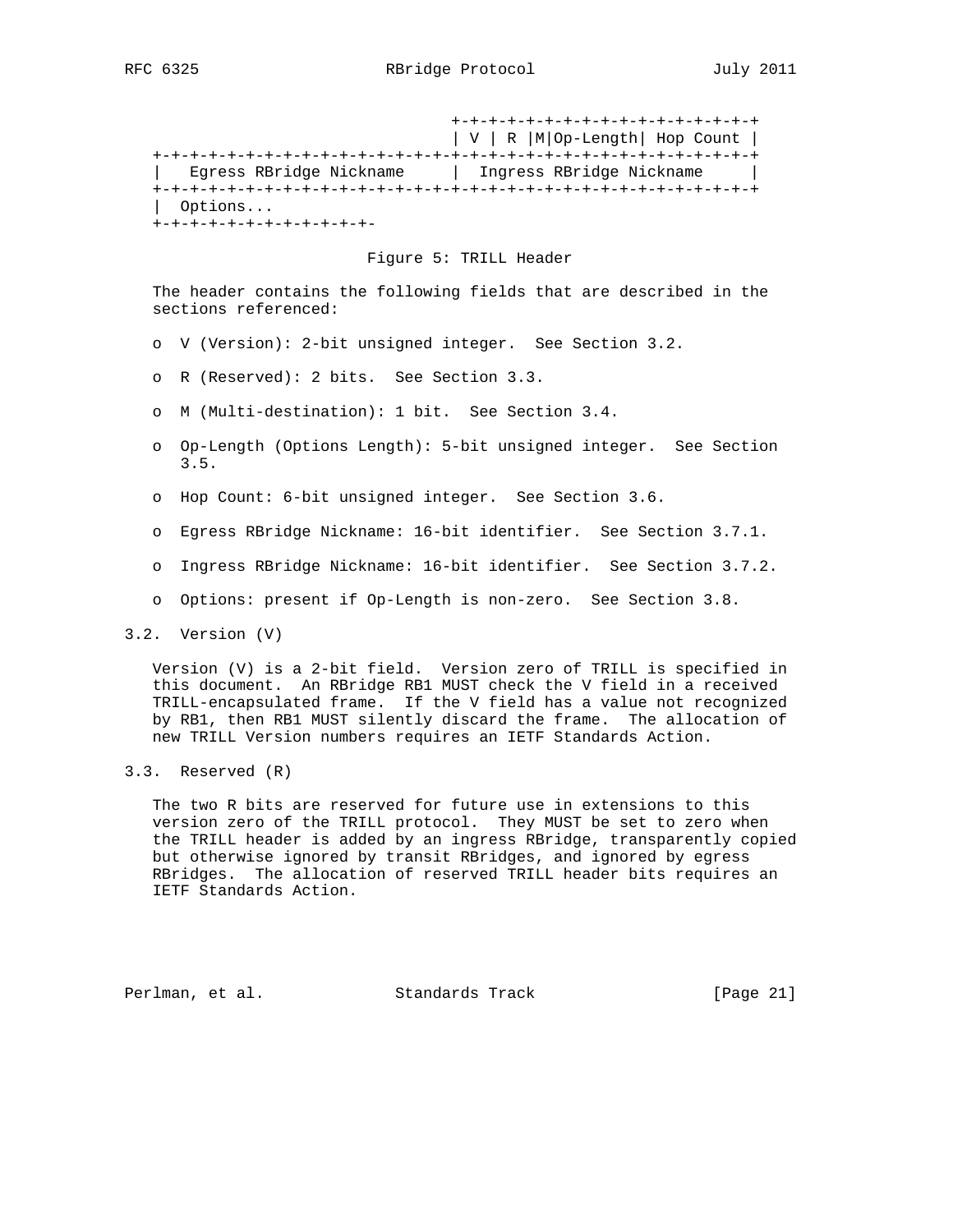#### 3.4. Multi-destination (M)

 The Multi-destination bit (see Section 2.4.2) indicates that the frame is to be delivered to a class of destination end stations via a distribution tree and that the egress RBridge nickname field specifies this tree. In particular:

- o M = 0 (FALSE) The egress RBridge nickname contains a nickname of the egress Rbridge for a known unicast MAC address.
- o M = 1 (TRUE) The egress RBridge nickname field contains a nickname that specifies a distribution tree. This nickname is selected by the ingress RBridge for a TRILL Data frame or by the source RBridge for a TRILL ESADI frame.

## 3.5. Op-Length

 There are provisions to express in the TRILL header that a frame is using an optional capability and to encode information into the header in connection with that capability.

 The Op-Length header field gives the length of the TRILL header options in units of 4 octets, which allows up to 124 octets of options area. If Op-Length is zero, there are no options present. If options are present, they follow immediately after the Ingress Rbridge Nickname field.

See Section 3.8 for more information on TRILL header options.

3.6. Hop Count

 The Hop Count field is a 6-bit unsigned integer. An Rbridge drops frames received with a hop count of zero, otherwise it decrements the hop count. (This behavior is different from IPv4 and IPv6 in order to support the later addition of a traceroute-like facility that would be able to get a hop count exceeded from an egress RBridge.)

 For known unicast frames, the ingress RBridge SHOULD set the Hop Count in excess of the number of RBridge hops it expects to the egress RBridge to allow for alternate routing later in the path.

 For multi-destination frames, the Hop Count SHOULD be set by the ingress RBridge (or source RBridge for a TRILL ESADI frame) to at least the expected number of hops to the most distant RBridge. To accomplish this, RBridge RBn calculates, for each branch from RBn of the specified distribution tree rooted at RBi, the maximum number of hops in that branch.

Perlman, et al. Standards Track [Page 22]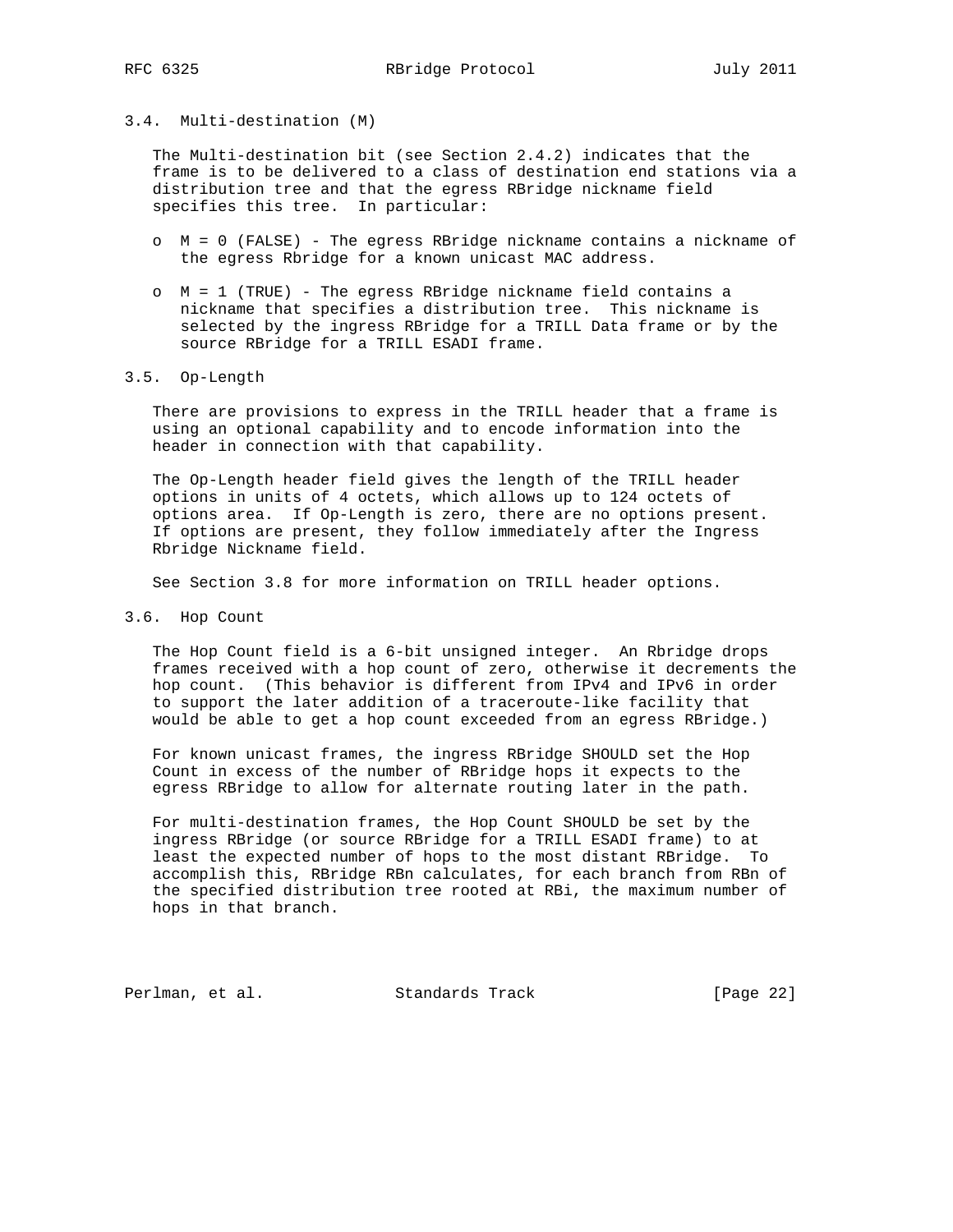Multi-destination frames are of particular danger because a loop involving one or more distribution tree forks could result in the rapid generation of multiple copies of the frame, even with the normal hop count mechanism. It is for this reason that multi destination frames are subject to a stringent Reverse Path Forwarding Check and other checks as described in Section 4.5.2. As an optional additional traffic control measure, when forwarding a multi destination frame onto a distribution tree branch, transit RBridge RBm MAY decrease the hop count by more than 1, unless decreasing the hop count by more than 1 would result in a hop count insufficient to reach all destinations in that branch of the tree rooted at RBi. Using a hop count close or equal to the minimum needed on multi destination frames provides additional protection against problems with temporary loops when forwarding.

 Although the RBridge MAY decrease the hop count of multi-destination frames by more than 1, under the circumstances described above, the RBridge forwarding a frame MUST decrease the hop count by at least 1, and discards the frame if it cannot do so because the hop count is 0. The option to decrease the hop count by more than 1 under the circumstances described above applies only to multi-destination frames, not to known unicast frames.

## 3.7. RBridge Nicknames

 Nicknames are 16-bit dynamically assigned quantities that act as abbreviations for RBridges' IS-IS IDs to achieve a more compact encoding and can be used to specify potentially different trees with the same root. This assignment allows specifying up to 2\*\*16 RBridges; however, the value 0x0000 is reserved to indicate that a nickname is not specified, the values 0xFFC0 through 0xFFFE are reserved for future specification, and the value 0xFFFF is permanently reserved. RBridges piggyback a nickname acquisition protocol on the link state protocol (see Section 3.7.3) to acquire one or more nicknames unique within the campus.

#### 3.7.1. Egress RBridge Nickname

 There are two cases for the contents of the egress RBridge nickname field, depending on the M bit (see Section 3.4). The nickname is filled in by the ingress RBridge for TRILL Data frames and by the source RBridge for TRILL ESADI frames.

 o For known unicast TRILL Data frames, M == 0 and the egress RBridge nickname field specifies the egress RBridge; that is, it specifies the RBridge that needs to remove the TRILL encapsulation and forward the native frame. Once the egress nickname field is set, it MUST NOT be changed by any subsequent transit RBridge.

Perlman, et al. Standards Track [Page 23]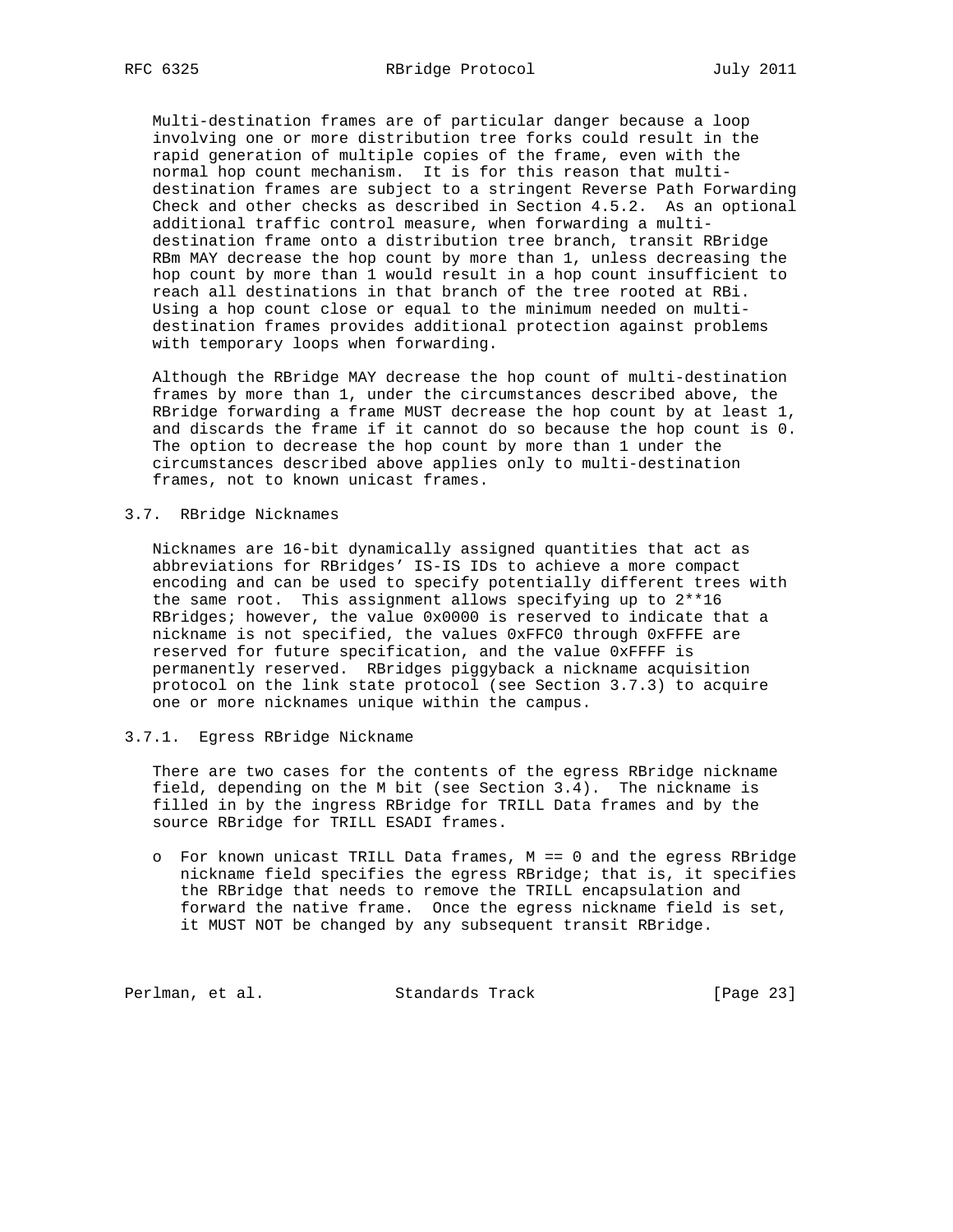o For multi-destination TRILL Data frames and for TRILL ESADI frames, M == 1. The egress RBridge nickname field contains a nickname specifying the distribution tree selected to be used to forward the frame. This root nickname MUST NOT be changed by transit RBridges.

## 3.7.2. Ingress RBridge Nickname

 The ingress RBridge nickname is set to a nickname of the ingress RBridge for TRILL Data frames and to a nickname of the source RBridge for TRILL ESADI frames. If the RBridge setting the ingress nickname has multiple nicknames, it SHOULD use the same nickname in the ingress field whenever it encapsulates a frame with any particular Inner.MacSA and Inner.VLAN value. This simplifies end node learning.

 Once the ingress nickname field is set, it MUST NOT be changed by any subsequent transit RBridge.

3.7.3. RBridge Nickname Selection

 The nickname selection protocol is piggybacked on TRILL IS-IS as follows:

- o The nickname or nicknames being used by an RBridge are carried in an IS-IS TLV (type-length-value data element) along with a priority of use value [RFC6326]. Each RBridge chooses its own nickname or nicknames.
- o Nickname values MAY be configured. An RBridge that has been configured with one or more nickname values will have priority for those nickname values over all Rbridges with non-configured nicknames.
- o The nickname value 0x0000 and the values from 0xFFC0 through 0xFFFF are reserved and MUST NOT be selected by or configured for an RBridge. The value 0x0000 is used to indicate that a nickname is not known.
- o The priority of use field reported with a nickname is an unsigned 8-bit value, where the most significant bit (0x80) indicates that the nickname value was configured. The bottom 7 bits have the default value 0x40, but MAY be configured to be some other value. Additionally, an RBridge MAY increase its priority after holding a nickname for some amount of time. However, the most significant bit of the priority MUST NOT be set unless the nickname value was configured.

Perlman, et al. Standards Track [Page 24]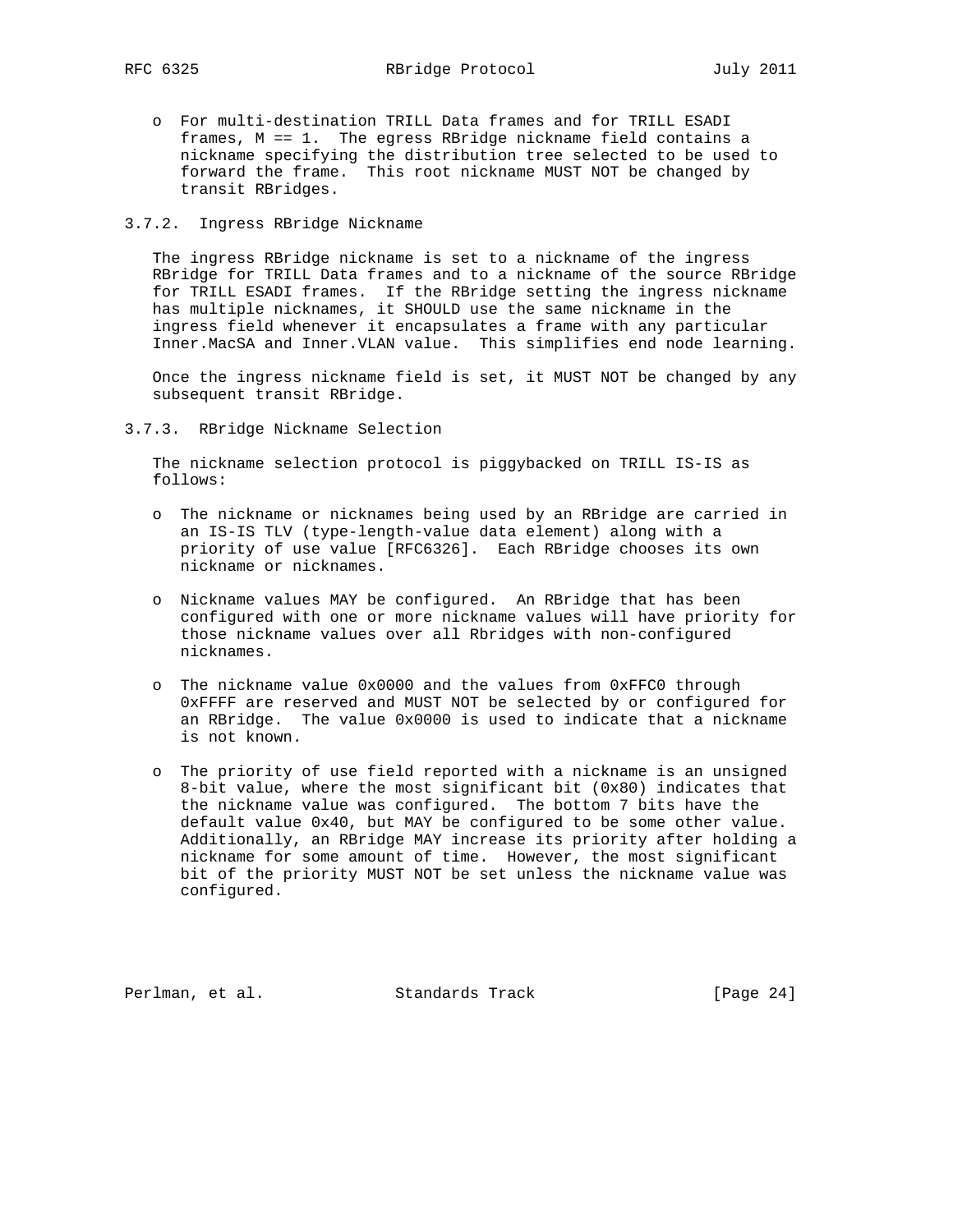- o Once an RBridge has successfully acquired a nickname, it SHOULD attempt to reuse it in the case of a reboot.
- o Each RBridge is responsible for ensuring that its nickname or each of its nicknames is unique. If RB1 chooses nickname x, and RB1 discovers, through receipt of an LSP for RB2 at any later time, that RB2 has also chosen x, then the RBridge or pseudonode with the numerically higher IS-IS ID (LAN ID) keeps the nickname, or if there is a tie in priority, the RBridge with the numerically higher IS-IS System ID keeps the nickname, and the other RBridge MUST select a new nickname. This can require an RBridge with a configured nickname to select a replacement nickname.
- o To minimize the probability of nickname collisions, an RBridge selects a nickname randomly from the apparently available nicknames, based on its copy of the link state. This random selection can be by the RBridge hashing some of its parameters, e.g., SystemID, time and date, and other entropy sources, such as those given in [RFC4086], each time or by the RBridge using such hashing to create a seed and making any selections based on pseudo-random numbers generated from that seed [RFC4086]. The random numbers or seed and the algorithm used SHOULD make uniformly distributed selections over the available nicknames. Convergence to a nickname-collision-free campus is accelerated by selecting new nicknames only from those that appear to be available and by having the highest priority nickname involved in a nickname conflict retain its value. There is no reason for all Rbridges to use the same algorithm for selecting nicknames.
- o If two RBridge campuses merge, then transient nickname collisions are possible. As soon as each RBridge receives the LSPs from the other RBridges, the RBridges that need to change nicknames select new nicknames that do not, to the best of their knowledge, collide with any existing nicknames. Some RBridges may need to change nicknames more than once before the situation is resolved.
- o To minimize the probability of a new RBridge usurping a nickname already in use, an RBridge SHOULD wait to acquire the link state database from a neighbor before it announces any nicknames that were not configured.
- o An RBridge by default has only a single nickname but MAY be configured to request multiple nicknames. Each such nickname would specify a shortest path tree with the RBridge as root but, since the tree number is used in tiebreaking when there are multiple equal cost paths (see Section 4.5.1), the trees for the different nicknames will likely utilize different links. Because of the potential tree computation load it imposes, this capability

Perlman, et al. Standards Track [Page 25]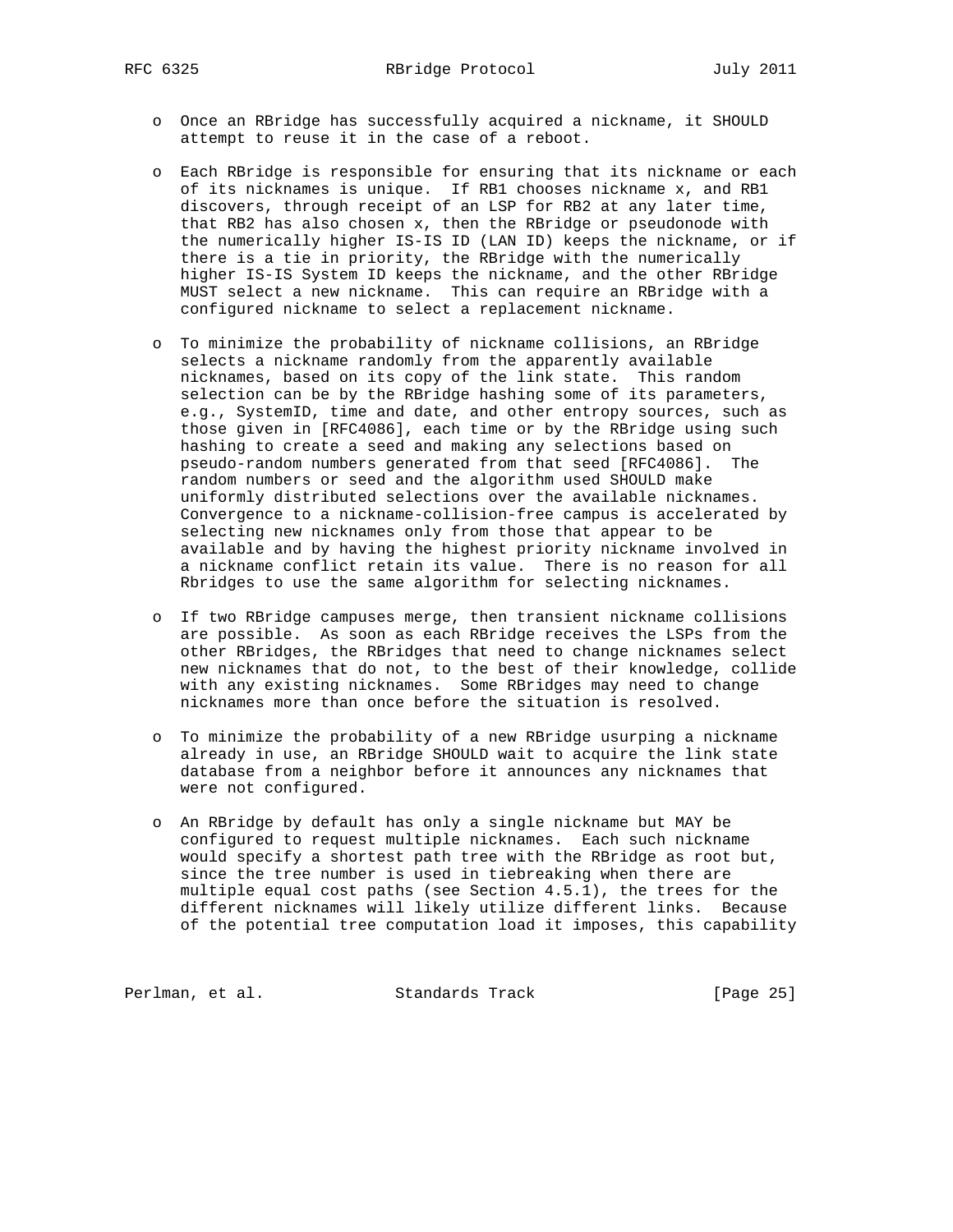to request multiple nicknames for an RBridge should be used sparingly. For example, it should be used at a few RBridges that, because of campus topology, are particularly good places from which to calculate multiple different shortest path distribution trees. Such trees need separate nicknames so traffic can be multipathed across them.

 o If it is desired for a pseudonode to be a tree root, the DRB MAY request one or more nicknames in the pseudonode LSP.

 Every nickname in use in a campus identifies an RBridge (or pseudonode) and every nickname designates a distribution tree rooted at the RBridge (or pseudonode) it identifies. However, only a limited number of these potential distribution trees are actually computed by all the RBridges in a campus as discussed in Section 4.5.

3.8. TRILL Header Options

 All Rbridges MUST be able to skip the number of 4-octet chunks indicated by the Op-Length field (see Section 3.5) in order to find the inner frame, since RBridges must be able to find the destination MAC address and VLAN tag in the inner frame. (Transit RBridges need such information to filter VLANs, IP multicast, and the like. Egress Rbridges need to find the inner header to correctly decapsulate and handle the inner frame.)

 To ensure backward-compatible safe operation, when Op-Length is non zero indicating that options are present, the top two bits of the first octet of the options area are specified as follows:

> +------+------+----+----+----+----+----+----+ | CHbH | CItE | Reserved | +------+------+----+----+----+----+----+----+

Figure 6: Options Area Initial Flags Octet

 If the CHbH (Critical Hop-by-Hop) bit is one, one or more critical hop-by-hop options are present. Transit RBridges that do not support all of the critical hop-by-hop options present, for example, an RBridge that supported no options, MUST drop the frame. If the CHbH bit is zero, the frame is safe, from the point of view of options processing, for a transit RBridge to forward, regardless of what options that RBridge does or does not support. A transit RBridge that supports none of the options present MUST transparently forward the options area when it forwards a frame.

 If the CItE (Critical Ingress-to-Egress) bit is one, one or more critical ingress-to-egress options are present. If it is zero, no

Perlman, et al. Standards Track [Page 26]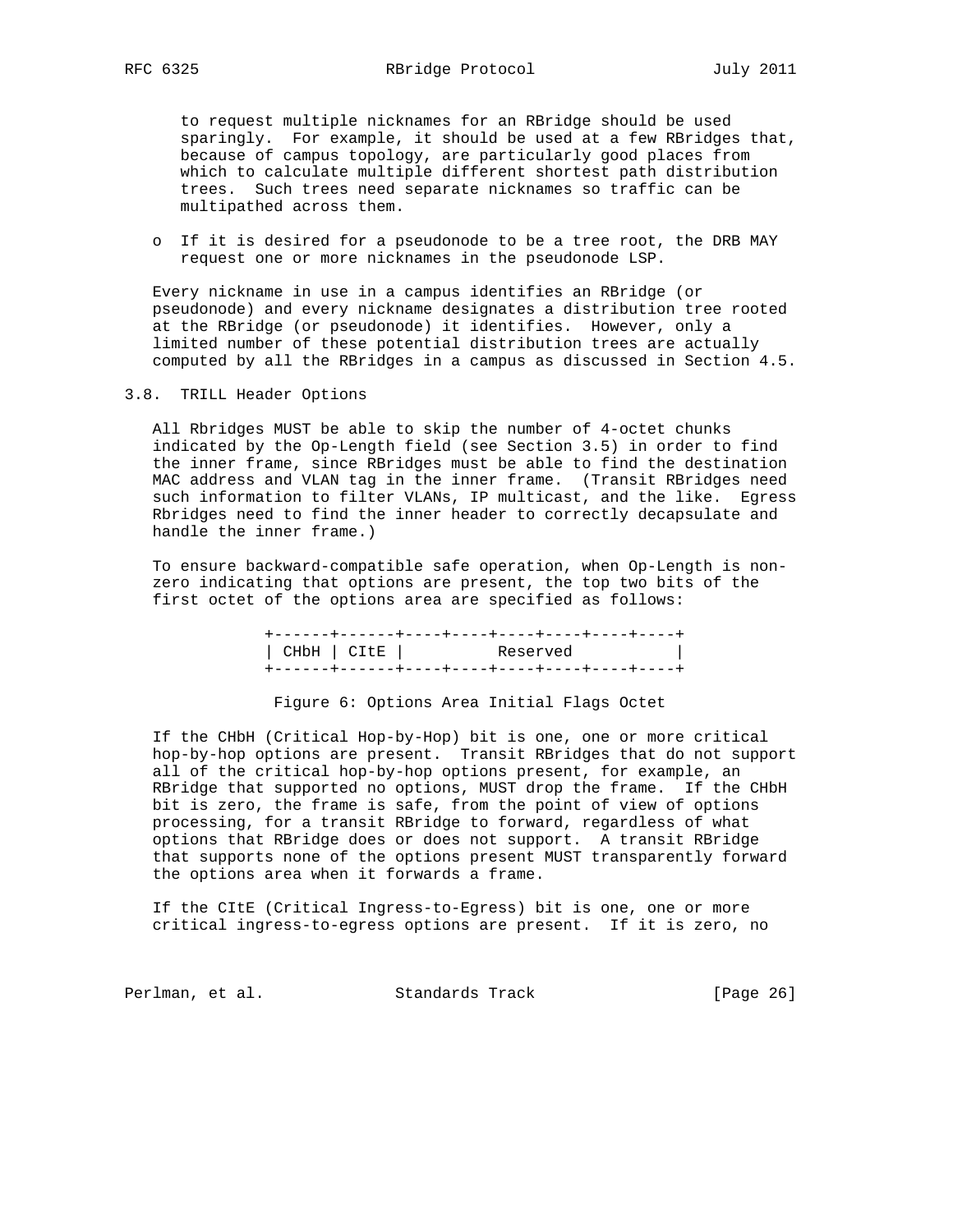such options are present. If either CHbH or CItE is non-zero, egress RBridges that don't support all critical options present, for example, an RBridge that supports no options, MUST drop the frame. If both CHbH and CItE are zero, the frame is safe, from the point of view of options, for any egress RBridge to process, regardless of what options that RBridge does or does not support.

 Options, including the meaning of the bits labeled as Reserved in Figure 6, will be further specified in other documents and are expected to include provisions for hop-by-hop and ingress-to-egress options as well as critical and non-critical options.

- Note: Most RBridge implementations are expected to be optimized for the simplest and most common cases of frame forwarding and processing. The inclusion of options may, and the inclusion of complex or lengthy options likely will, cause frame processing using a "slow path" with inferior performance to "fast path" processing. Limited slow path throughput may cause such frames to be discarded.
- 4. Other RBridge Design Details

 Section 3 above specifies the TRILL header, while this section specifies other RBridge design details.

4.1. Ethernet Data Encapsulation

 TRILL data and ESADI frames in transit on Ethernet links are encapsulated with an outer Ethernet header (see Figure 2). This outer header looks, to a bridge on the path between two RBridges, like the header of a regular Ethernet frame; therefore, bridges forward the frame as they normally would. To enable RBridges to distinguish such TRILL Data frames, a new TRILL Ethertype (see Section 7.2) is used in the outer header.

 Figure 7 details a TRILL Data frame with an outer VLAN tag traveling on an Ethernet link as shown at the top of the figure, that is, between transit RBridges RB3 and RB4. The native frame originated at end station ESa, was encapsulated by ingress RBridge RB1, and will ultimately be decapsulated by egress RBridge RB2 and delivered to destination end station ESb. The encapsulation shown has the advantage, if TRILL options are absent or the length of such options is a multiple of 64 bits, of aligning the original Ethernet frame at a 64-bit boundary.

 When a TRILL Data frame is carried over an Ethernet cloud, it has three pairs of addresses:

Perlman, et al. Standards Track [Page 27]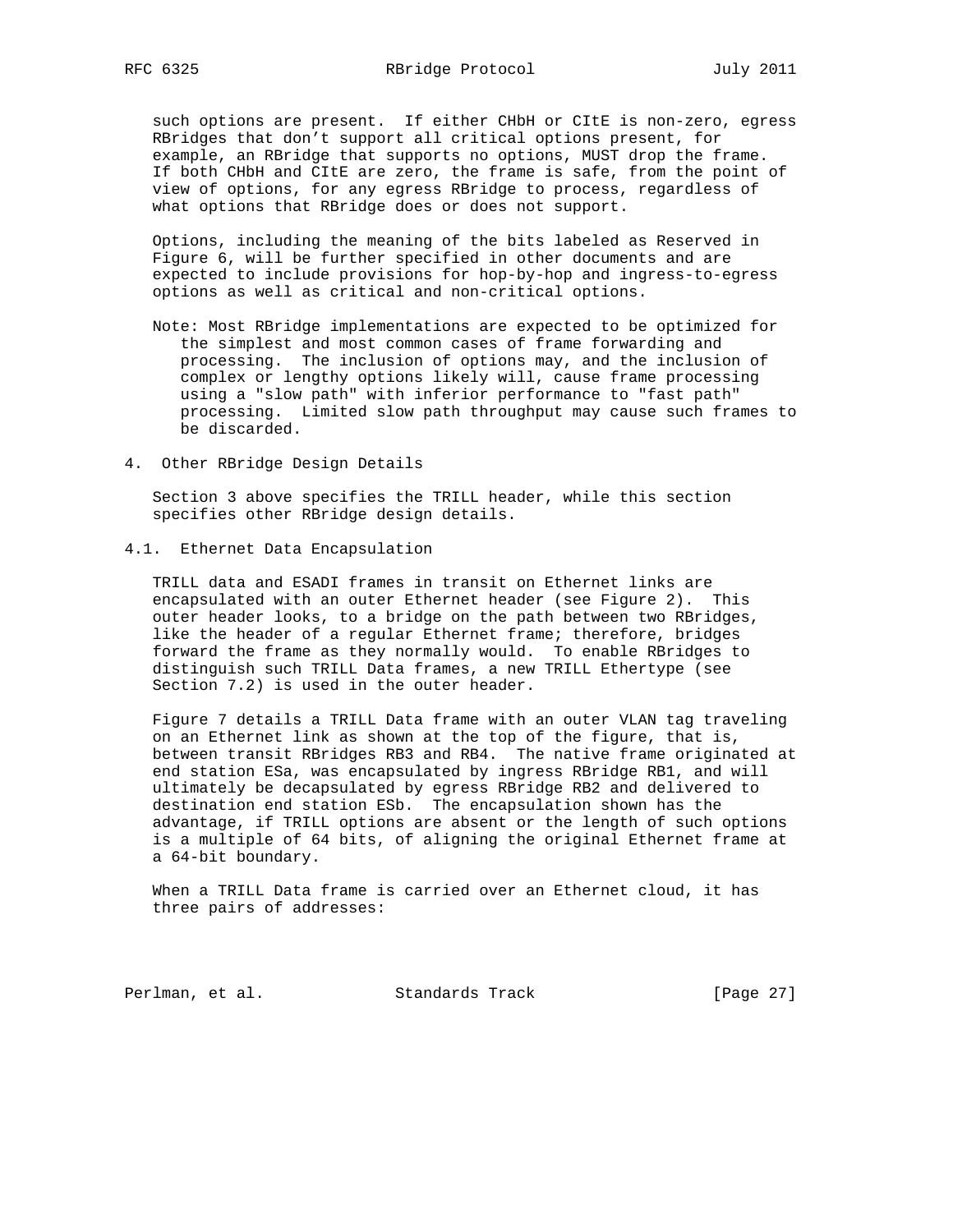- o Outer Ethernet Header: Outer Destination MAC Address (Outer.MacDA) and Outer Source MAC Address (Outer.MacSA): These addresses are used to specify the next hop RBridge and the transmitting RBridge, respectively.
- o TRILL Header: Egress Nickname and Ingress Nickname. These specify nicknames of the egress and ingress RBridges, respectively, unless the frame is multi-destination, in which case the Egress Nickname specifies the distribution tree on which the frame is being sent.
- o Inner Ethernet Header: Inner Destination MAC Address (Inner.MacDA) and Inner Source MAC Address (Inner.MacSA): These addresses are as transmitted by the original end station, specifying, respectively, the destination and source of the inner frame.

 A TRILL Data frame also potentially has two VLAN tags, as discussed in Sections 4.1.2 and 4.1.3 below, that can carry two different VLAN Identifiers and specify priority.

Perlman, et al. Standards Track [Page 28]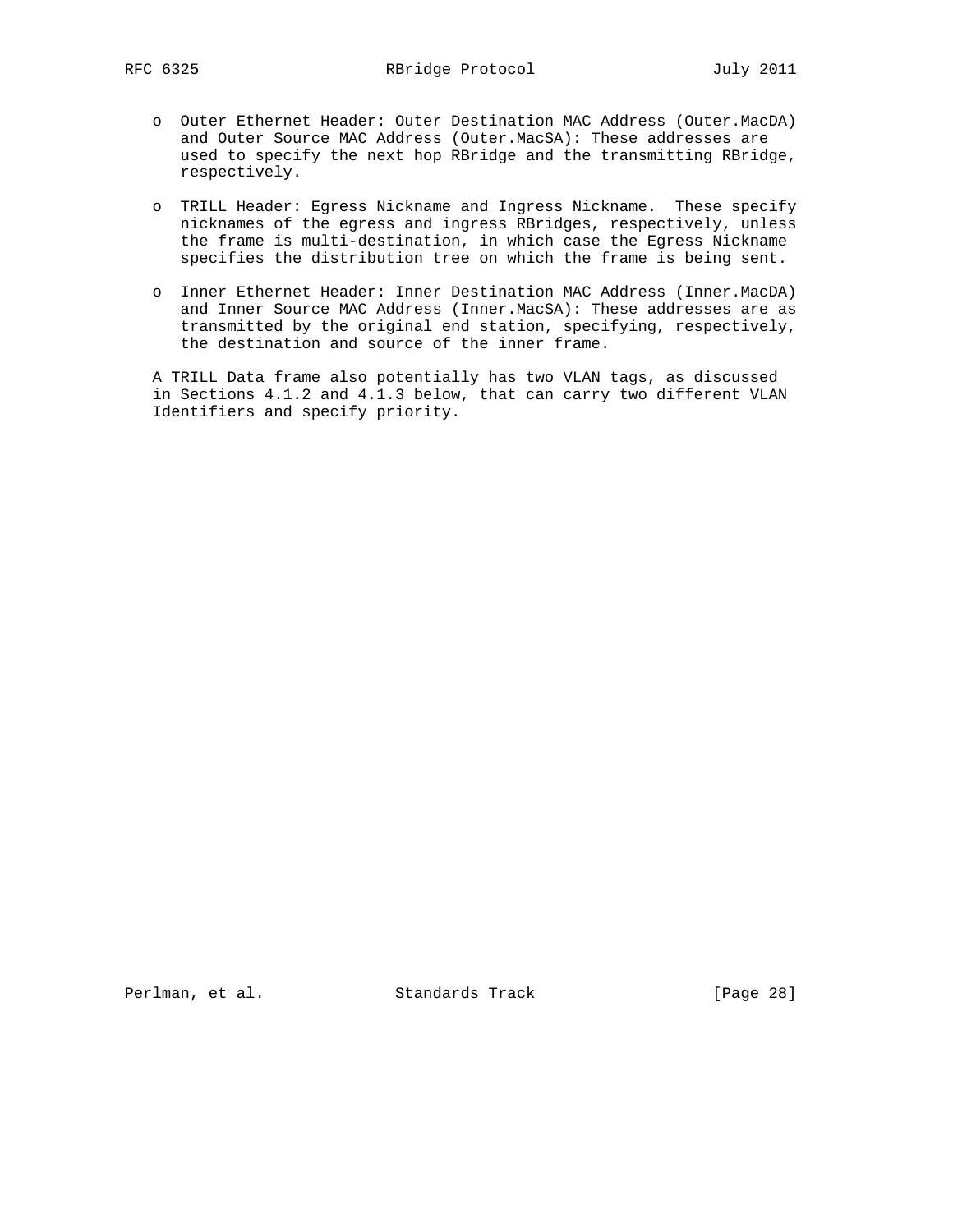Flow: +-----+ +-------+ +-------+ +-------+ +-------+ +----+ | ESa +--+ RB1 +---+ RB3 +-------+ RB4 +---+ RB2 +--+ESb | +-----+ |ingress| |transit| ^ |transit| |egress | +----+ +-------+ +-------+ | +-------+ +-------+ | Outer Ethernet Header: +-+-+-+-+-+-+-+-+-+-+-+-+-+-+-+-+-+-+-+-+-+-+-+-+-+-+-+-+-+-+-+-+ Outer Destination MAC Address (RB4) +-+-+-+-+-+-+-+-+-+-+-+-+-+-+-+-+-+-+-+-+-+-+-+-+-+-+-+-+-+-+-+-+ | Outer Destination MAC Address | Outer Source MAC Address | +-+-+-+-+-+-+-+-+-+-+-+-+-+-+-+-+-+-+-+-+-+-+-+-+-+-+-+-+-+-+-+-+ Outer Source MAC Address (RB3) +-+-+-+-+-+-+-+-+-+-+-+-+-+-+-+-+-+-+-+-+-+-+-+-+-+-+-+-+-+-+-+-+ |Ethertype = C-Tag [802.1Q-2005]| Outer.VLAN Tag Information | +-+-+-+-+-+-+-+-+-+-+-+-+-+-+-+-+-+-+-+-+-+-+-+-+-+-+-+-+-+-+-+-+ TRILL Header: +-+-+-+-+-+-+-+-+-+-+-+-+-+-+-+-+-+-+-+-+-+-+-+-+-+-+-+-+-+-+-+-+ | Ethertype = TRILL  $|V| \rvert R |M|$ Op-Length| Hop Count | +-+-+-+-+-+-+-+-+-+-+-+-+-+-+-+-+-+-+-+-+-+-+-+-+-+-+-+-+-+-+-+-+ | Egress (RB2) Nickname | Ingress (RB1) Nickname | +-+-+-+-+-+-+-+-+-+-+-+-+-+-+-+-+-+-+-+-+-+-+-+-+-+-+-+-+-+-+-+-+ Inner Ethernet Header: +-+-+-+-+-+-+-+-+-+-+-+-+-+-+-+-+-+-+-+-+-+-+-+-+-+-+-+-+-+-+-+-+ Inner Destination MAC Address (ESb) +-+-+-+-+-+-+-+-+-+-+-+-+-+-+-+-+-+-+-+-+-+-+-+-+-+-+-+-+-+-+-+-+ | Inner Destination MAC Address | Inner Source MAC Address | +-+-+-+-+-+-+-+-+-+-+-+-+-+-+-+-+-+-+-+-+-+-+-+-+-+-+-+-+-+-+-+-+ | Inner Source MAC Address (ESa) | +-+-+-+-+-+-+-+-+-+-+-+-+-+-+-+-+-+-+-+-+-+-+-+-+-+-+-+-+-+-+-+-+ |Ethertype = C-Tag [802.1Q-2005]| Inner.VLAN Tag Information | +-+-+-+-+-+-+-+-+-+-+-+-+-+-+-+-+-+-+-+-+-+-+-+-+-+-+-+-+-+-+-+-+ Payload: +-+-+-+-+-+-+-+-+-+-+-+-+-+-+-+-+-+-+-+-+-+-+-+-+-+-+-+-+-+-+-+-+ | Ethertype of Original Payload | | +-+-+-+-+-+-+-+-+-+-+-+-+-+-+-+-+ | Original Ethernet Payload | | +-+-+-+-+-+-+-+-+-+-+-+-+-+-+-+-+-+-+-+-+-+-+-+-+-+-+-+-+-+-+-+-+ Frame Check Sequence: +-+-+-+-+-+-+-+-+-+-+-+-+-+-+-+-+-+-+-+-+-+-+-+-+-+-+-+-+-+-+-+-+ New FCS (Frame Check Sequence) +-+-+-+-+-+-+-+-+-+-+-+-+-+-+-+-+-+-+-+-+-+-+-+-+-+-+-+-+-+-+-+-+

Figure 7: TRILL Data Encapsulation over Ethernet

Perlman, et al. Standards Track [Page 29]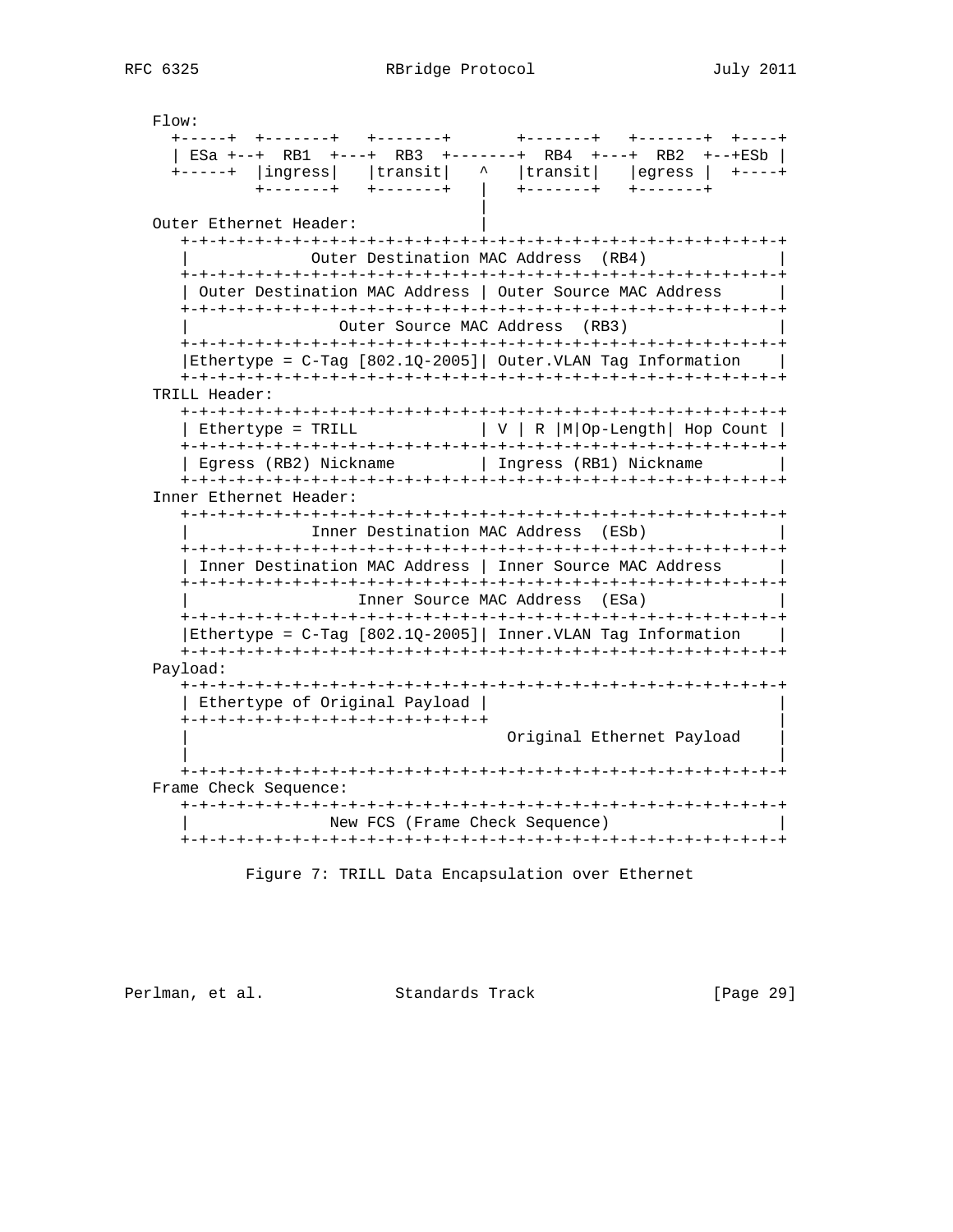## 4.1.1. VLAN Tag Information

 A "VLAN Tag" (formerly known as a Q-tag), also known as a "C-tag" for customer tag, includes a VLAN ID and a priority field as shown in Figure 8. The "VLAN ID" may be zero, indicating that no VLAN is specified, just a priority, although such frames are called "priority tagged" rather than "VLAN tagged" [802.1Q-2005].

 Use of [802.1ad] S-tags, also known as service tags, and use of stacked tags, are beyond the scope of this document.

|                  | +---+---+---+---+---+---+---+---+---+---+---+---+---+---+---+---+--- |  |
|------------------|----------------------------------------------------------------------|--|
| ∣ Priority ∣ C ∣ | VIAN TD                                                              |  |
|                  |                                                                      |  |

#### Figure 8: VLAN Tag Information

 As recommended in [802.1Q-2005], Rbridges SHOULD be implemented so as to allow use of the full range of VLAN IDs from 0x001 through 0xFFE. Rbridges MAY support a smaller number of simultaneously active VLAN IDs. VLAN ID zero is the null VLAN identifier and indicates that no VLAN is specified while VLAN ID 0xFFF is reserved.

 The VLAN ID 0xFFF MUST NOT be used. Rbridges MUST discard any frame they receive with an Outer.VLAN ID of 0xFFF. Rbridges MUST discard any frame for which they examine the Inner.VLAN ID and find it to be 0xFFF; such examination is required at all egress Rbridges that decapsulate a frame.

 The "C" bit shown in Figure 8 is not used in the Inner.VLAN in TRILL. It MUST be set to zero there by ingress RBridges, transparently forwarded by transit RBridges, and is ignored by egress RBridges.

 As specified in [802.1Q-2005], the priority field contains an unsigned value from 0 through 7 where 1 indicates the lowest priority, 7 the highest priority, and the default priority zero is considered to be higher than priority 1 but lower than priority 2. The [802.1ad] amendment to [802.1Q-2005] permits mapping some adjacent pairs of priority levels into a single priority level with and without drop eligibility. Ongoing work in IEEE 802.1 (802.1az, Appendix E) suggests the ability to configure "priority groups" that have a certain guaranteed bandwidth. RBridges ports MAY also implement such options. RBridges are not required to implement any particular number of distinct priority levels but may treat one or more adjacent priority levels in the same fashion.

Perlman, et al. Standards Track [Page 30]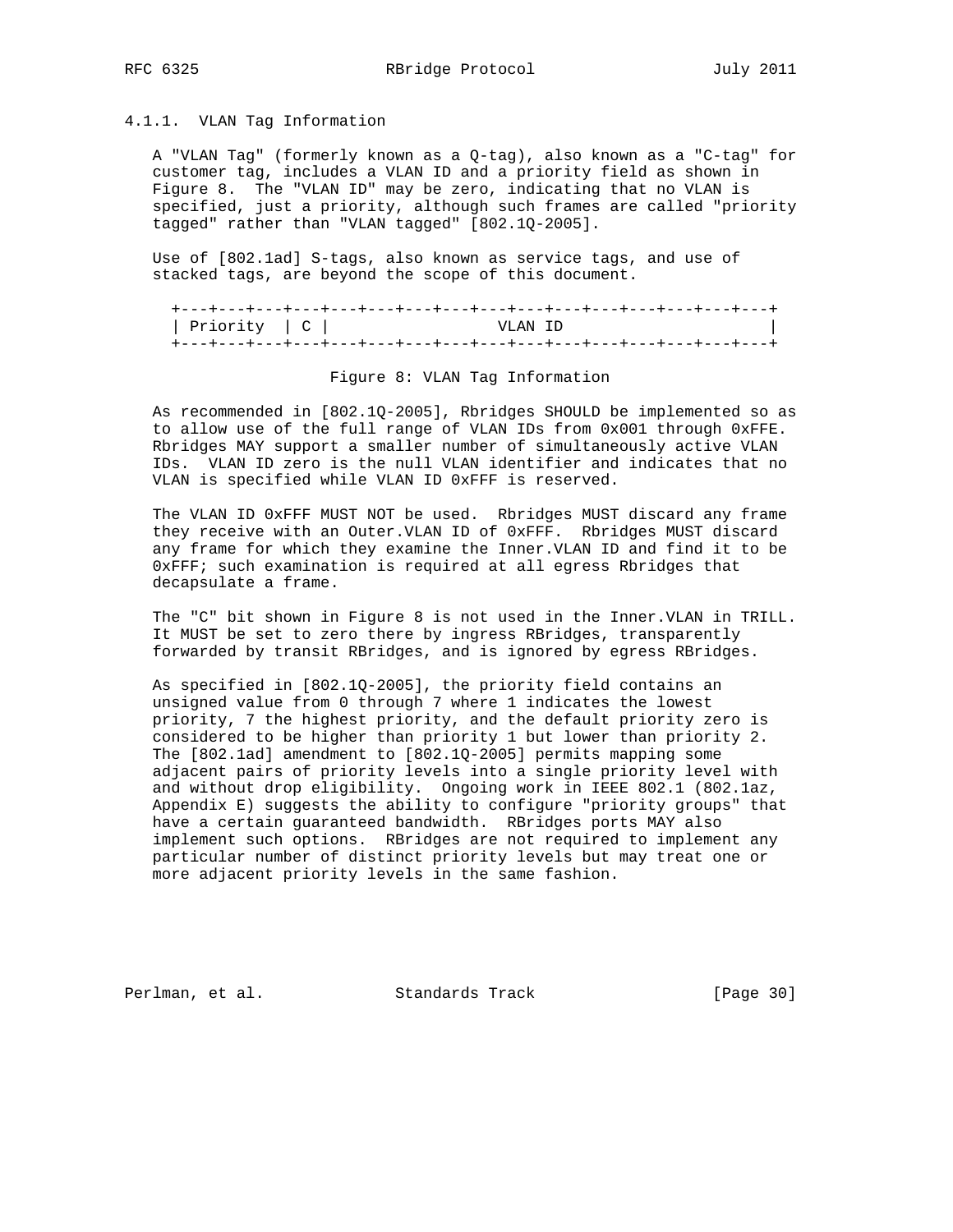Frames with the same source address, destination address, VLAN, and priority that are received on the same port as each other and are transmitted on the same port MUST be transmitted in the order received unless the RBridge classifies the frames into more fine grained flows, in which case this ordering requirement applies to each such flow. Frames in the same VLAN with the same priority and received on the same port may be sent out different ports if multipathing is in effect. (See Appendix C.)

The C-Tag Ethertype [RFC5342] is 0x8100.

## 4.1.2. Inner VLAN Tag

 The "Inner VLAN Tag Information" (Inner.VLAN) field contains the VLAN tag information associated with the native frame when it was ingressed or the VLAN tag information associated with a TRILL ESADI frame when that frame was created. When a TRILL frame passes through a transit RBridge, the Inner.VLAN MUST NOT be changed except when VLAN mapping is being intentionally performed within that RBridge.

 When a native frame arrives at an RBridge, the associated VLAN ID and priority are determined as specified in [802.1Q-2005] (see Appendix D and [802.1Q-2005], Section 6.7). If the RBridge is an appointed forwarder for that VLAN and the delivery of the frame requires transmission to one or more other links, this ingress RBridge forms a TRILL Data frame with the associated VLAN ID and priority placed in the Inner.VLAN information.

 The VLAN ID is required at the ingress Rbridge as one element in determining the appropriate egress Rbridge for a known unicast frame and is needed at the ingress and every transit Rbridge for multi destination frames to correctly prune the distribution tree.

## 4.1.3. Outer VLAN Tag

 TRILL frames sent by an RBridge, except for some TRILL-Hello frames, use an Outer.VLAN ID specified by the Designated RBridge (DRB) for the link onto which they are being sent, referred to as the Designated VLAN. For TRILL data and ESADI frames, the priority in the Outer.VLAN tag SHOULD be set to the priority in the Inner.VLAN tag.

 TRILL frames forwarded by a transit RBridge use the priority present in the Inner.VLAN of the frame as received. TRILL Data frames are sent with the priority associated with the corresponding native frame when received (see Appendix D). TRILL IS-IS frames SHOULD be sent with priority 7.

Perlman, et al. Standards Track [Page 31]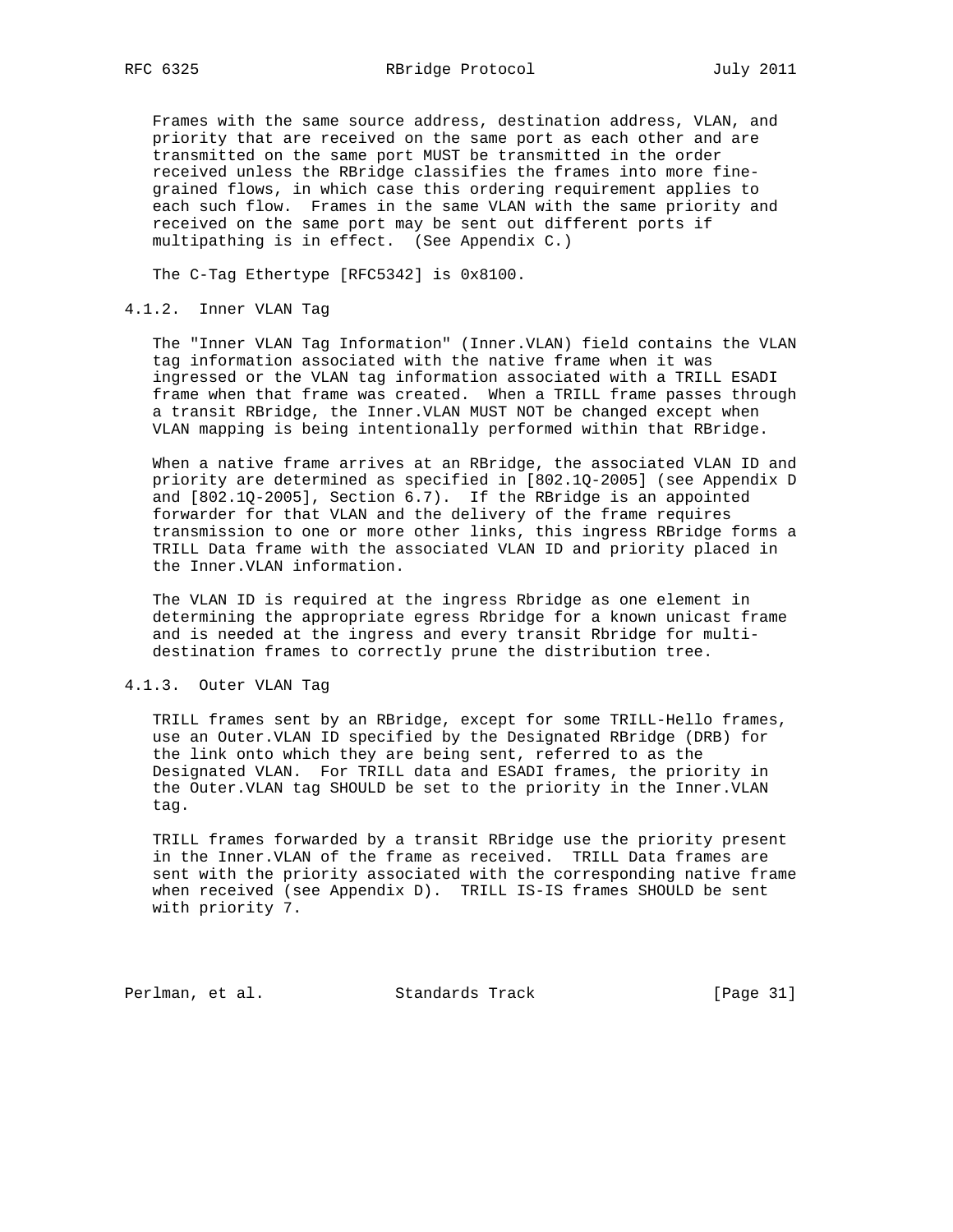Whether an Outer.VLAN tag actually appears on the wire when a TRILL frame is sent depends on the configuration of the RBridge port through which it is sent in the same way as the appearance of a VLAN tag on a frame sent by an [802.1Q-2005] bridge depends on the configuration of the bridge port (see Section 4.9.2).

## 4.1.4. Frame Check Sequence (FCS)

 Each Ethernet frame has a single Frame Check Sequence (FCS) that is computed to cover the entire frame, for detecting frame corruption due to bit errors on a link. Thus, when a frame is encapsulated, the original FCS is not included but is discarded. Any received frame for which the FCS check fails SHOULD be discarded (this may not be possible in the case of cut through forwarding). The FCS normally changes on encapsulation, decapsulation, and every TRILL hop due to changes in the outer destination and source addresses, the decrementing of the hop count, etc.

 Although the FCS is normally calculated just before transmission, it is desirable, when practical, for an FCS to accompany a frame within an RBridge after receipt. That FCS could then be dynamically updated to account for changes to the frame during Rbridge processing and used for transmission or checked against the FCS calculated for frame transmission. This optional, more continuous use of an FCS would be helpful in detecting some internal RBridge failures such as memory errors.

4.2. Link State Protocol (IS-IS)

 TRILL uses an extension of IS-IS [ISO10589] [RFC1195] as its routing protocol. IS-IS has the following advantages:

- o It runs directly over Layer 2, so therefore it may be run without configuration (no IP addresses need to be assigned).
- o It is easy to extend by defining new TLV (type-length-value) data elements and sub-elements for carrying TRILL information.

 This section describes TRILL use of IS-IS, except for the TRILL-Hello protocol, which is described in Section 4.4, and the MTU-probe and MTU-ack messages that are described in Section 4.3.

4.2.1. IS-IS RBridge Identity

 Each RBridge has a unique 48-bit (6-octet) IS-IS System ID. This ID may be derived from any of the RBridge's unique MAC addresses.

Perlman, et al. Standards Track [Page 32]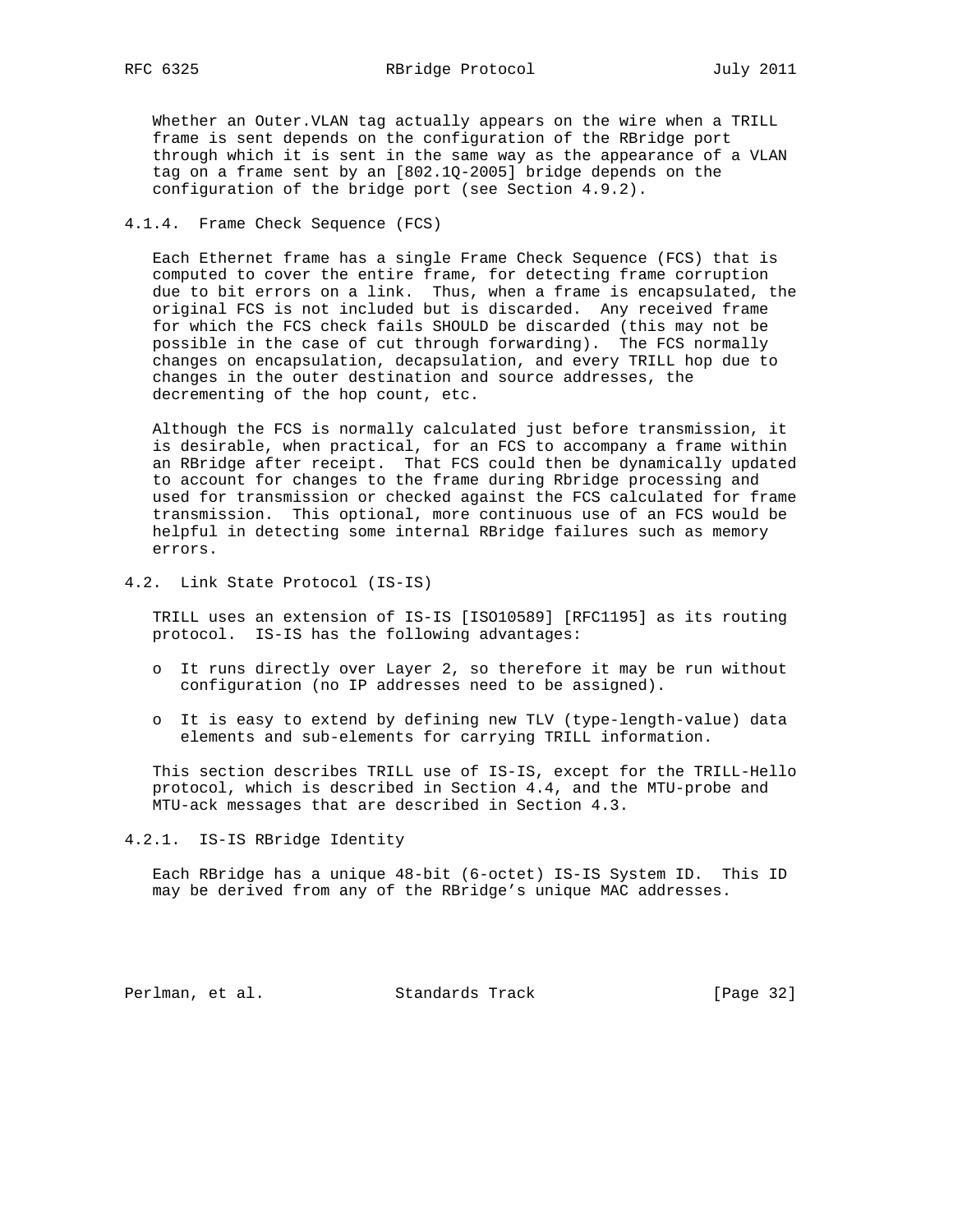A pseudonode is assigned a 7-octet ID by the DRB that created it, by taking a 6-octet ID owned by the DRB, and appending another octet. The 6-octet ID used to form a pseudonode ID SHOULD be the DRB's ID unless the DRB has to create IDs for pseudonodes for more than 255 links. The only constraint for correct operation is that the 7-octet ID be unique within the campus, and that the 7th octet be nonzero. An RBridge has a 7-octet ID consisting of its 6-octet system ID concatenated with a zero octet.

 In this document, we use the term "IS-IS ID" to refer to the 7-octet quantity that can be either the ID of an RBridge or a pseudonode.

#### 4.2.2. IS-IS Instances

 TRILL implements a separate IS-IS instance from any used by Layer 3, that is, different from the one used by routers. Layer 3 IS-IS frames must be distinguished from TRILL IS-IS frames even when those Layer 3 IS-IS frames are transiting an RBridge campus.

 Layer 3 IS-IS native frames have special multicast destination addresses specified for that purpose, such as AllL1ISs or AllL2ISs. When they are TRILL encapsulated, these multicast addresses appear as the Inner.MacDA and the Outer.MacDA will be the All-RBridges multicast address.

 Within TRILL, there is an IS-IS instance across all Rbridges in the campus as described in Section 4.2.3. This instance uses TRILL IS-IS frames that are distinguished by having a different Ethertype "L2-IS-IS". Additionally, for TRILL IS-IS frames that are multicast, there is a distinct multicast destination address of All-IS-IS-RBridges. TRILL IS-IS frames do not have a TRILL header.

 ESADI is a separate protocol from the IS-IS instance implemented by all the RBridges. There is a separate ESADI instance for each VLAN, and ESADI frames are encapsulated just like TRILL Data frames. After the TRILL header, the ESADI frame has an inner Ethernet header with the Inner.MacDA of "All-ESADI-RBridges" and the "L2-IS-IS" Ethertype followed by the ESADI frame.

#### 4.2.3. TRILL IS-IS Frames

 All Rbridges MUST participate in the TRILL IS-IS instance, which constitutes a single Level 1 IS-IS area using the fixed area address zero. TRILL IS-IS frames are never forwarded by an RBridge but are locally processed on receipt. (Such processing may cause the RBridge to send additional TRILL IS-IS frames.)

Perlman, et al. Standards Track [Page 33]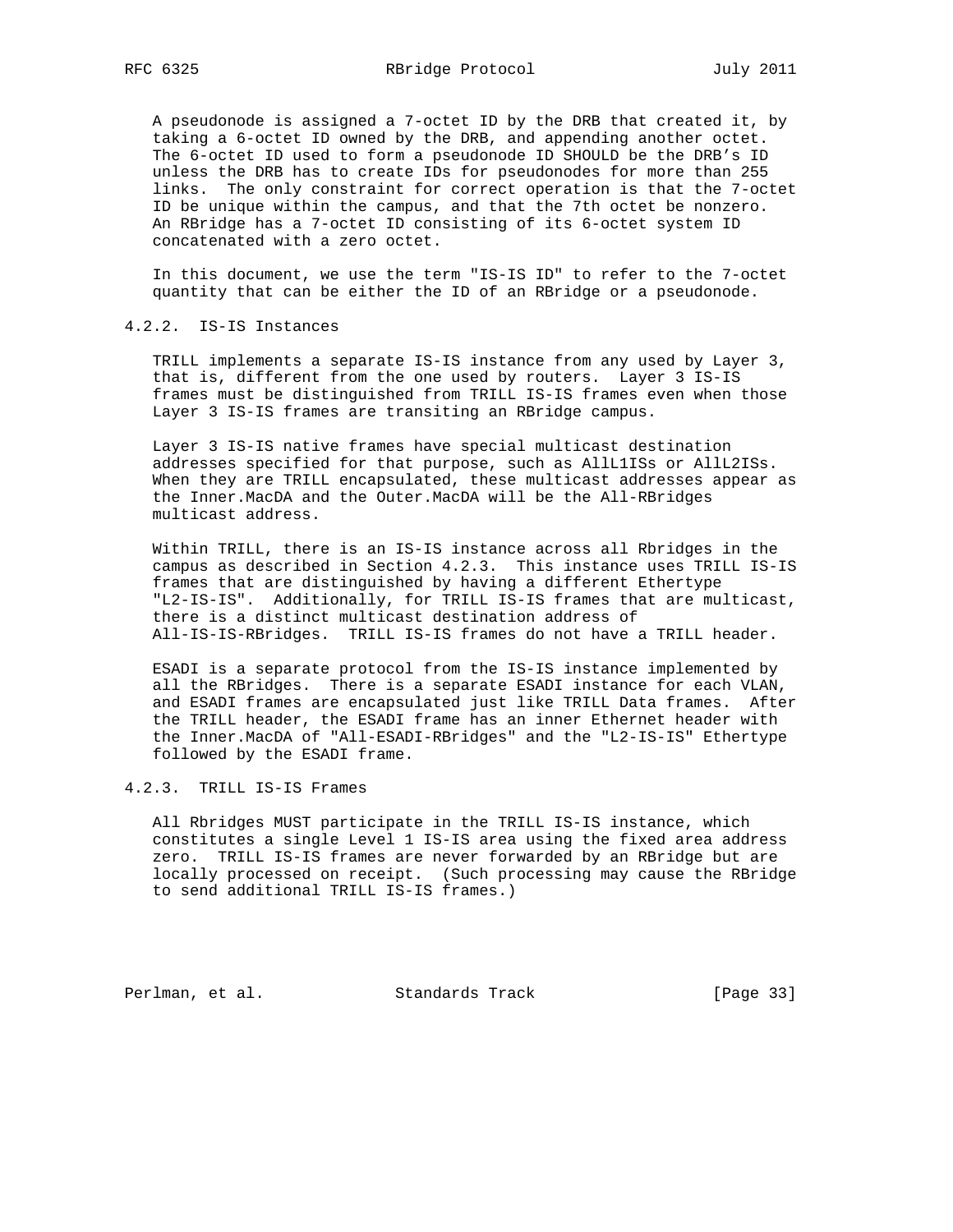RFC 6325 RBridge Protocol July 2011

 A TRILL IS-IS frame on an 802.3 link is structured as shown below. All such frames are Ethertype encoded. The RBridge port out of which such a frame is sent will strip the outer VLAN tag if configured to do so.

Outer Ethernet Header:

 +-+-+-+-+-+-+-+-+-+-+-+-+-+-+-+-+-+-+-+-+-+-+-+-+-+-+-+-+-+-+-+-+ | All-IS-IS-RBridges Multicast Address | +-+-+-+-+-+-+-+-+-+-+-+-+-+-+-+-+-+-+-+-+-+-+-+-+-+-+-+-+-+-+-+-+ | All-IS-IS-RBridges continued | Source RBridge MAC Address | +-+-+-+-+-+-+-+-+-+-+-+-+-+-+-+-+-+-+-+-+-+-+-+-+-+-+-+-+-+-+-+-+ Source RBridge MAC Address continued +-+-+-+-+-+-+-+-+-+-+-+-+-+-+-+-+-+-+-+-+-+-+-+-+-+-+-+-+-+-+-+-+ |Ethertype = C-Tag [802.1Q-2005]| Outer.VLAN Tag Information | +-+-+-+-+-+-+-+-+-+-+-+-+-+-+-+-+-+-+-+-+-+-+-+-+-+-+-+-+-+-+-+-+ | L2-IS-IS Ethertype | +-+-+-+-+-+-+-+-+-+-+-+-+-+-+-+-+ IS-IS Payload: +-+-+-+-+-+-+-+-+-+-+-+-+-+-+-+-+-+-+-+-+-+-+-+-+-+-+-+-+-+-+-+-+

| IS-IS Common Header, IS-IS PDU Specific Fields, IS-IS TLVs |

Frame Check Sequence:

 +-+-+-+-+-+-+-+-+-+-+-+-+-+-+-+-+-+-+-+-+-+-+-+-+-+-+-+-+-+-+-+-+ FCS (Frame Check Sequence) +-+-+-+-+-+-+-+-+-+-+-+-+-+-+-+-+-+-+-+-+-+-+-+-+-+-+-+-+-+-+-+-+

Figure 9: TRILL IS-IS Frame Format

 The VLAN specified in the Outer.VLAN information will be the Designated VLAN for the link on which the frame is sent, except in the case of some TRILL Hellos.

4.2.4. TRILL Link Hellos, DRBs, and Appointed Forwarders

 RBridges default to using TRILL Hellos unless, on a per-port basis, they are configured to use P2P Hellos. TRILL-Hello frames are specified in Section 4.4.

 RBridges are normally configured to use P2P Hellos only when there are exactly two of them on a link. However, it can occur that RBridges are misconfigured as to which type of hello to use. This is safe but may cause lack of RBridge-to-RBridge connectivity. An RBridge port configured to use P2P Hellos ignores TRILL Hellos, and an RBridge port configured to use TRILL Hellos ignores P2P Hellos.

 If any of the RBridge ports on a link is configured to use TRILL Hellos, one of such RBridge ports using TRILL Hellos is elected DRB (Designated RBridge) for the link. This election is based on

Perlman, et al. Standards Track [Page 34]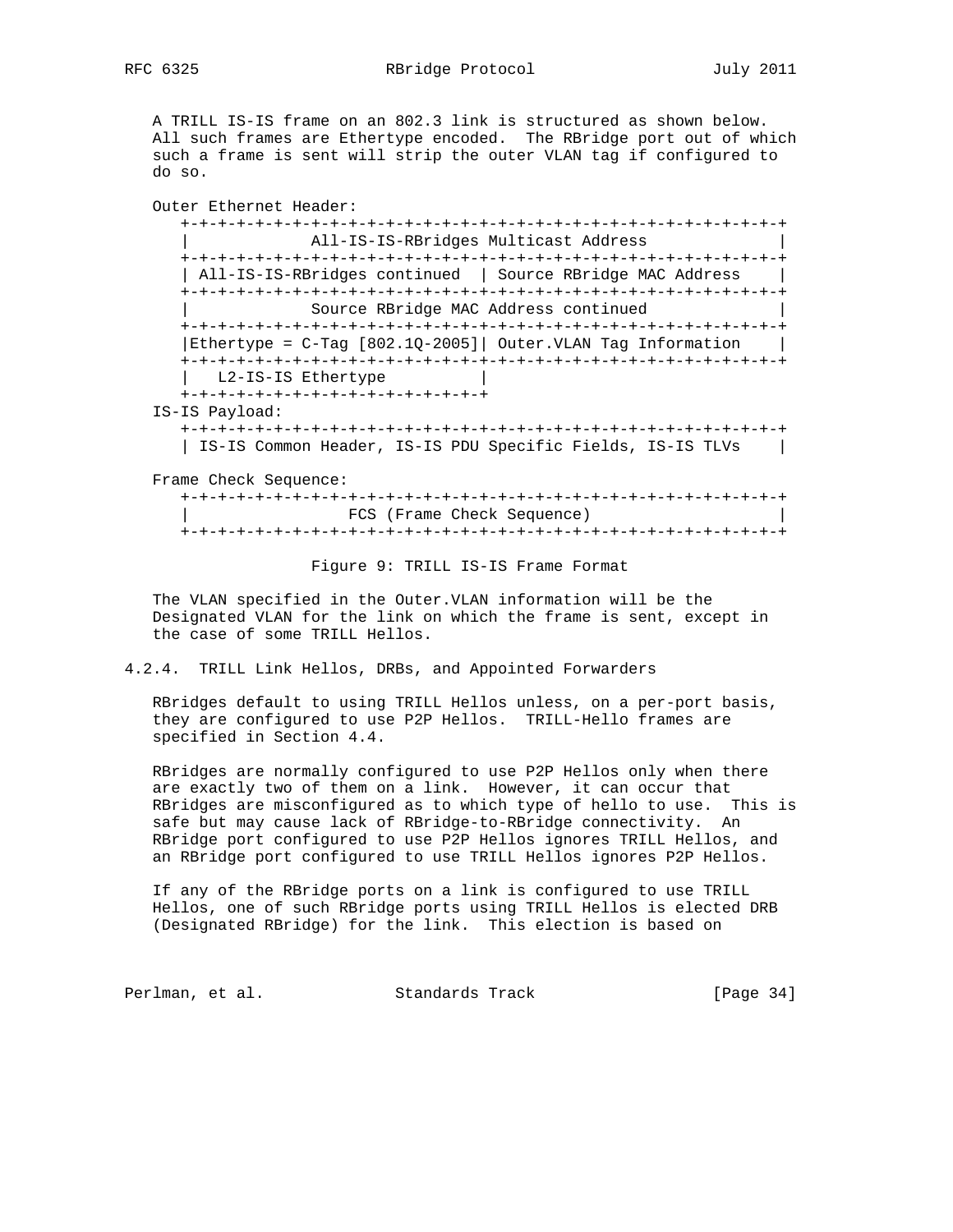configured priority (most significant field), and source MAC address, as communicated by TRILL-Hello frames. The DRB, as described in Section 4.2.4.2, designates the VLAN to be used on the link for inter-RBridge communication by the non-P2P RBridge ports and appoints itself or other RBridges on the link as appointed forwarder (see Section 4.2.4.3) for VLANs on the link.

## 4.2.4.1. P2P Hello Links

 RBridge ports can be configured to use IS-IS P2P Hellos. This implies that the port is a point-to-point link to another RBridge. An RBridge MUST NOT provide any end-station (native frame) service on a port configured to use P2P Hellos.

 As with Layer 3 IS-IS, such P2P ports do not participate in a DRB election. They send all frames VLAN tagged as being in the Desired Designated VLAN configured for the port, although this tag may be stripped if the port is so configured. Since all traffic through the port should be TRILL frames or Layer 2 control frames, such a port cannot be an appointed forwarder. RBridge P2P ports MUST use the IS-IS three-way handshake [RFC5303] so that extended circuit IDs are associated with the link for tie breaking purposes (see Section 4.5.2).

 Even if all simple links in a network are physically point-to-point, if some of the nodes are bridges, the bridged LANs that include those bridges appear to be multi-access links to attached RBridges. This would necessitate using TRILL Hellos for proper operation in many cases.

 While it is safe to erroneously configure ports as P2P, this may result in lack of connectivity.

## 4.2.4.2. Designated RBridge

 TRILL IS-IS elects one RBridge for each LAN link to be the Designated RBridge (DRB), that is, to have special duties. The Designated RBridge:

- o Chooses, for the link, and announces in its TRILL Hellos, the Designated VLAN ID to be used for inter-RBridge communication. This VLAN is used for all TRILL-encapsulated data and ESADI frames and TRILL IS-IS frames except some TRILL-Hello frames.
- o If the link is represented in the IS-IS topology as a pseudonode, chooses a pseudonode ID and announces that in its TRILL Hellos and issues an LSP on behalf of the pseudonode.

Perlman, et al. Standards Track [Page 35]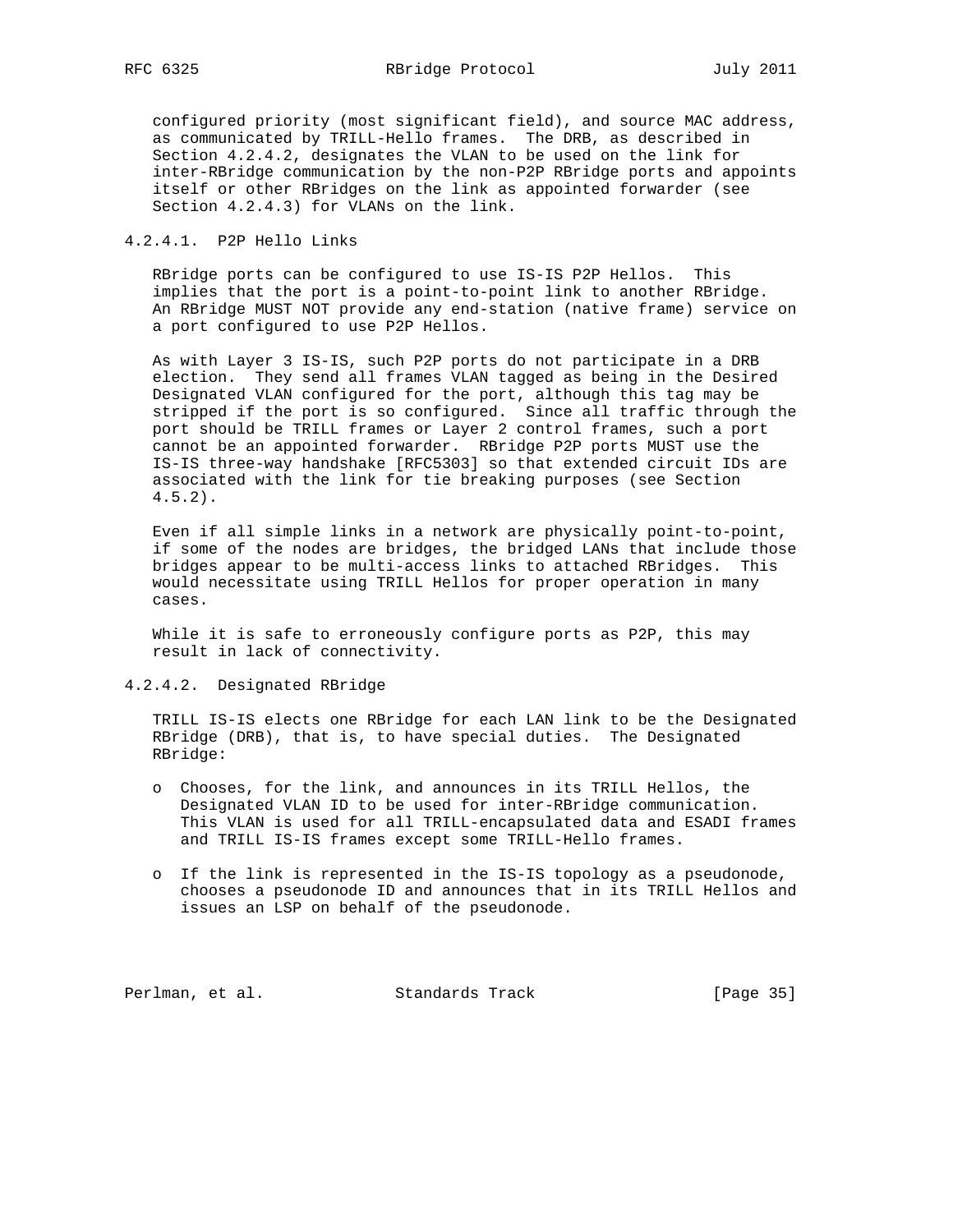- o Issues CSNPs.
- o For each VLAN-x appearing on the link, chooses an RBridge on the link to be the appointed VLAN-x forwarder (the DRB MAY choose itself to be the appointed VLAN-x forwarder for all or some of the VLANs).
- o Before appointing a VLAN-x forwarder (including appointing itself), wait at least its Holding Time (to ensure it is the DRB).
- o If configured to send TRILL-Hello frames, continues to send them on all its enabled VLANs that have been configured in the Announcing VLANs set of the DRB, which defaults to all enabled VLANs.
- 4.2.4.3. Appointed VLAN-x Forwarder

 The appointed VLAN-x forwarder for a link is responsible for the following points. In connection with the loop avoidance points, when an appointed forwarder for a port is "inhibited", it drops any native frames it receives and does not transmit but instead drops any native frames it decapsulates, in the VLAN for which it is appointed.

- o Loop avoidance:
	- Inhibiting itself for a time, configurable per port from zero to 30 seconds, which defaults to 30 seconds, after it sees a root bridge change on the link (see Section 4.9.3.2).
	- Inhibiting itself for VLAN-x, if it has received a Hello in which the sender asserts that it is appointed forwarder and that is either
		- + received on VLAN-x (has VLAN-x as its Outer.VLAN) or
		- + was originally sent on VLAN-x as indicated inside the body of the Hello.
	- Optionally, not decapsulating a frame from ingress RBridge RBm unless it has RBm's LSP, and the root bridge on the link it is about to forward onto is not listed in RBm's list of root bridges for VLAN-x. This is known as the "decapsulation check" or "root bridge collision check".
- o Unless inhibited (see above), receiving VLAN-x native traffic from the link and forwarding it as appropriate.
- o Receiving VLAN-x traffic for the link and, unless inhibited, transmitting it in native form after decapsulating it as appropriate.

Perlman, et al. Standards Track [Page 36]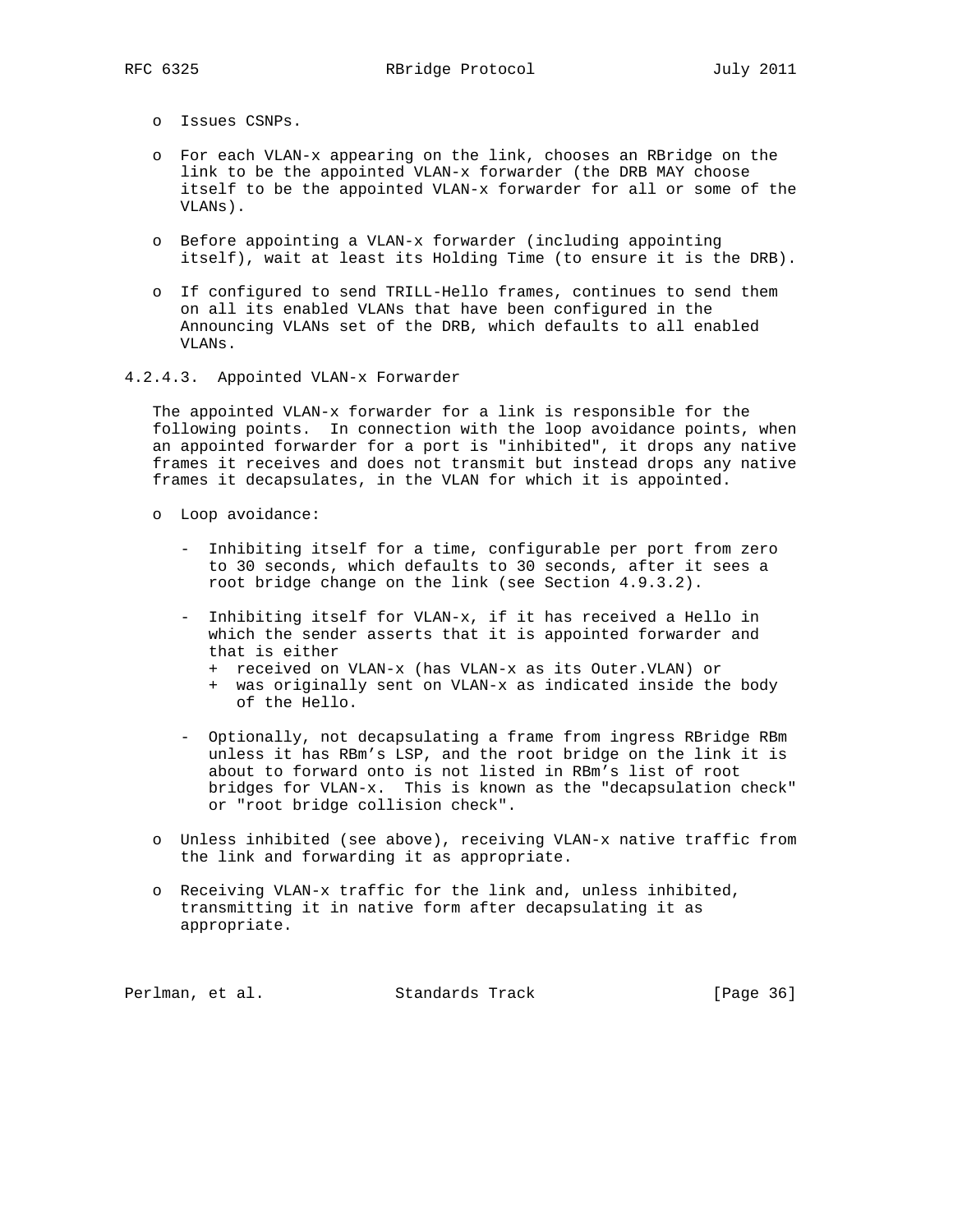- o Learning the MAC address of local VLAN-x nodes by looking at the source address of VLAN-x frames from the link.
- o Optionally learning the port of local VLAN-x nodes based on any sort of Layer 2 registration protocols, such as IEEE 802.11 association and authentication.
- o Keeping track of the { egress RBridge, VLAN, MAC address } of distant VLAN-x end nodes, learned by looking at the fields { ingress RBridge, Inner.VLAN ID, Inner.MacSA } from VLAN-x frames being received for decapsulation onto the link.
- o Optionally observe native IGMP [RFC3376], MLD [RFC2710], and MRD [RFC4286] frames to learn the presence of local multicast listeners and multicast routers.
- o Optionally listening to TRILL ESADI messages for VLAN-x to learn { egress RBridge, VLAN-x, MAC address } triplets and the confidence level of such explicitly advertised end nodes.
- o Optionally advertising VLAN-x end nodes, on links for which it is appointed VLAN-x forwarder, in ESADI messages.
- o Sending TRILL-Hello frames on VLAN-x unless the Announcing VLANs set for the port has been configured to disable them.
- o Listening to BPDUs on the common spanning tree to learn the root bridge, if any, for that link and to report in its LSP the complete set of root bridges seen on any of its links for which it is appointed forwarder for VLAN-x.

 When an appointed forwarder observes that the DRB on a link has changed, it no longer considers itself appointed for that link until appointed by the new DRB.

4.2.4.4. TRILL LSP Information

 The information items in the TRILL IS-IS LSP that are mentioned elsewhere in this document are listed below. Unless an item is stated in the list below to be optional, it MUST be included. Other items MAY be included unless their inclusion is prohibited elsewhere in this document. The actual encoding of this information and the IS-IS Type or sub-Type values for any new IS-IS TLV or sub-TLV data elements are specified in separate documents [RFC6165] [RFC6326].

 1. The IS-IS IDs of neighbors (pseudonodes as well as RBridges) of RBridge RBn, and the cost of the link to each of those neighbors. RBridges MUST use the Extended IS Reachability TLV (#22, also

Perlman, et al. Standards Track [Page 37]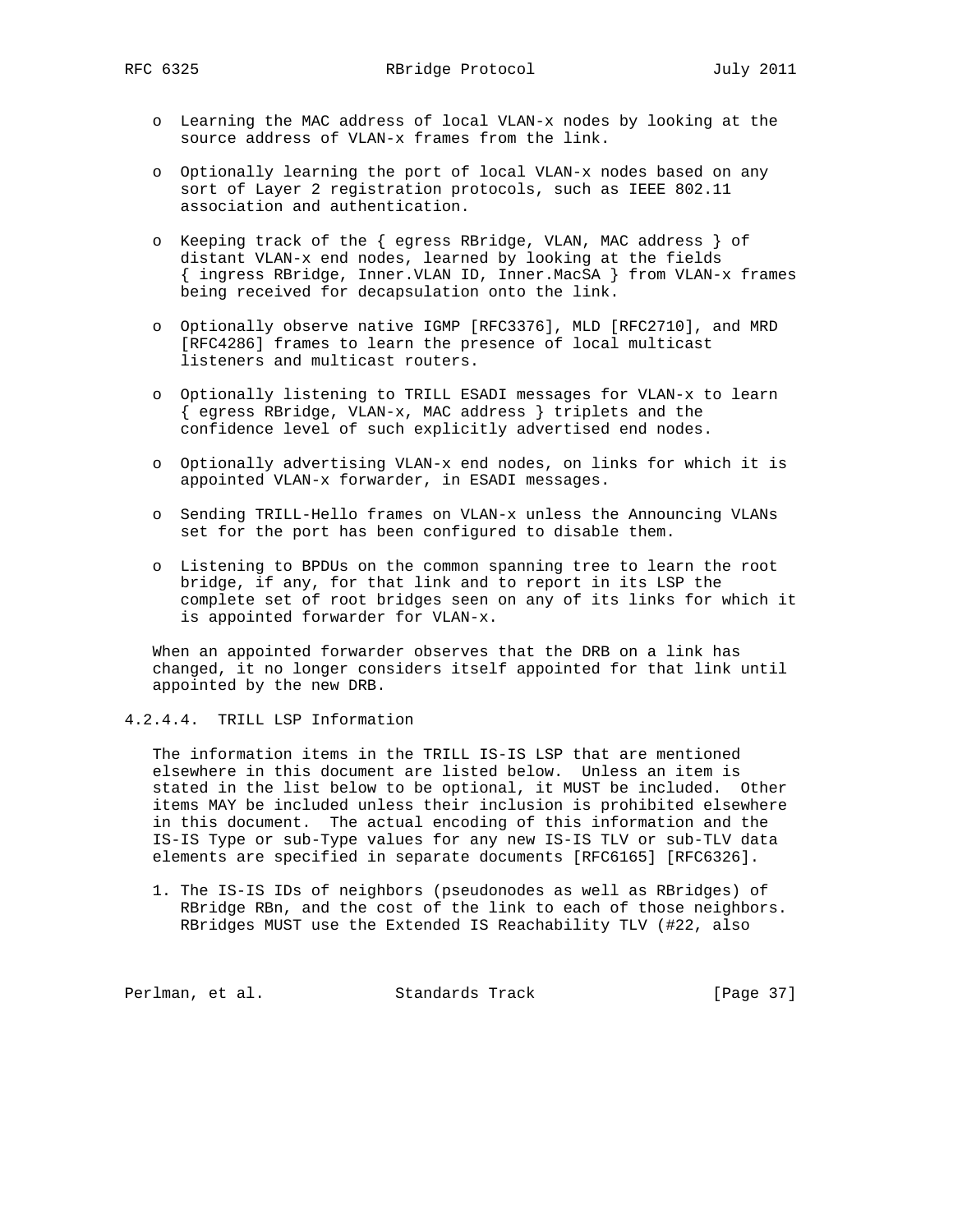known as "wide metric" [RFC5305]) and MUST NOT use the IS Reachability TLV (#2, also known as "narrow metric"). To facilitate efficient operation without configuration and consistent with [802.1D], RBridges SHOULD, by default, set the cost of a link to the integer part of twenty trillion (20,000,000,000,000) divided by the RBridge port's bit rate but not more than  $2**24-2$   $(16,777,214)$ ; for example, the cost for a link accessed by a 1Gbps port would default to 20,000. (Note that 2\*\*24-1 has a special meaning in IS-IS and would exclude the link from SPF routes.) However, the link cost MAY, by default, be decreased for aggregated links and/or increased to not more than 2\*\*24-2 if the link appears to be a bridged LAN. The tested MTU for the link (see Section 4.3) MAY be included via a sub-TLV.

- 2. The following information in connection with the nickname or each of the nicknames of RBridge RBn:
	- 2.1. The nickname value (2 octets).
	- 2.2. The unsigned 8-bit priority for RBn to have that nickname (see Section 3.7.3).
	- 2.3. The 16-bit unsigned priority of that nickname to becoming a distribution tree root.
- 3. The maximum TRILL Header Version supported by RBridge RBn.
- 4. The following information, in addition to the per-nickname tree root priority, in connection with distribution tree determination and announcement. (See Section 4.5 for further details on how this information is used.)
	- 4.1. An unsigned 16-bit number that is the number of trees all RBridges in the campus calculate if RBn has the highest priority tree root.
	- 4.2. A second unsigned 16-bit number that is the number of trees RBn would like to use.
	- 4.3. A third unsigned 16-bit number that is the maximum number of distribution trees that RBn is able to calculate.
	- 4.4. A first list of nicknames that are intended distribution trees for all RBridges in the campus to calculate.
	- 4.5. A second list of nicknames that are distribution trees RBn would like to use when ingressing multi-destination frames.

Perlman, et al. Standards Track [Page 38]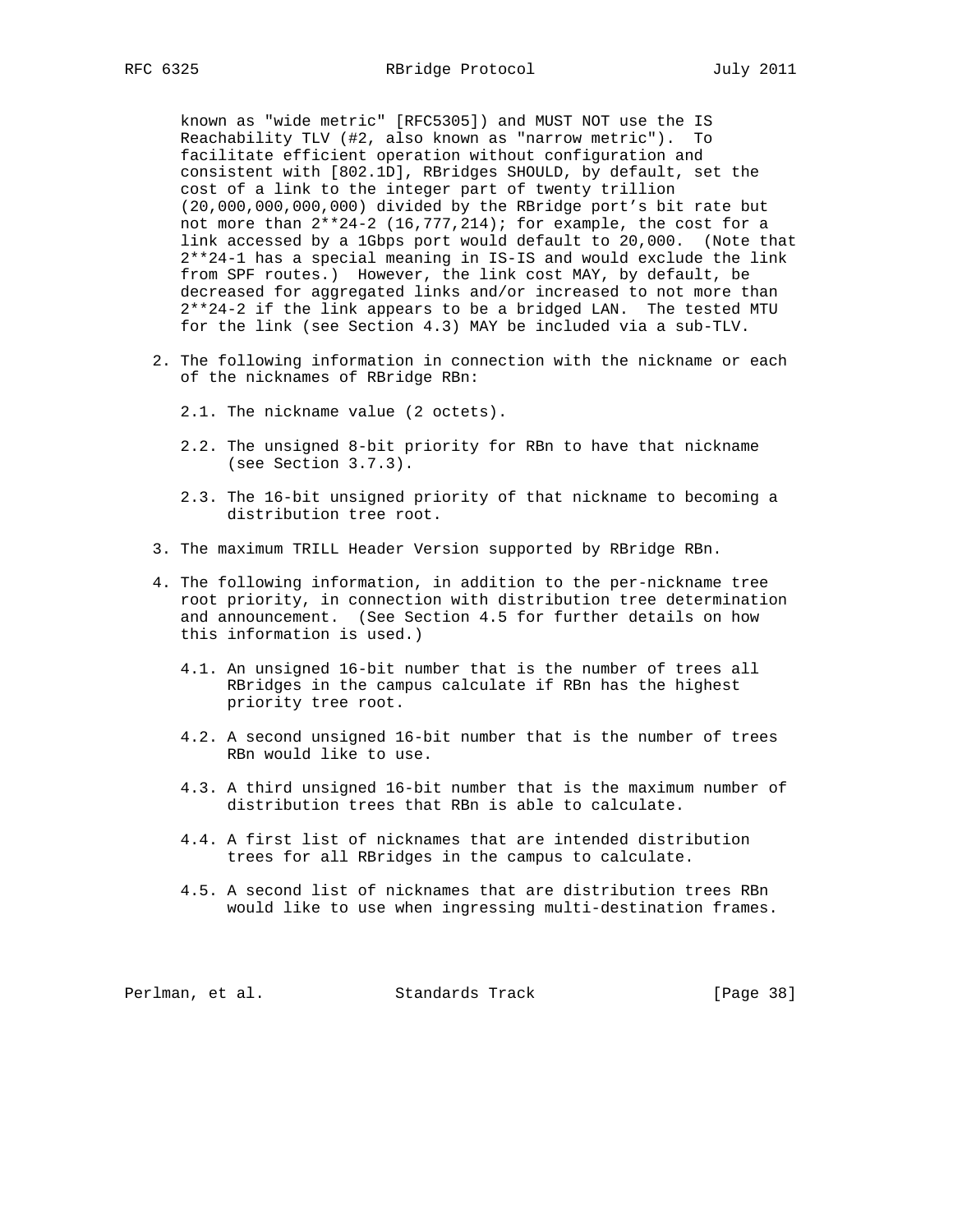- 5. The list of VLAN IDs of VLANs directly connected to RBn for links on which RBn is the appointed forwarder for that VLAN. (Note: An RBridge may advertise that it is connected to additional VLANs in order to receive additional frames to support certain VLAN-based features beyond the scope of this specification as mentioned in Section 4.8.4 and in a separate document concerning VLAN mapping inside RBridges.) RBridges may associate advertised connectivity to different groups of VLANs with specific nicknames they hold. In addition, the LSP contains the following information on a per- VLAN basis:
	- 5.1. Per-VLAN Multicast Router attached flags: This is two bits of information that indicate whether there is an IPv4 and/or IPv6 multicast router attached to the Rbridge on that VLAN. An RBridge that does not do IP multicast control snooping MUST set both of these bits (see Section 4.5.4). This information is used because IGMP [RFC3376] and MLD [RFC2710] Membership Reports MUST be transmitted to all links with IP multicast routers, and SHOULD NOT be transmitted to links without such routers. Also, all frames for IP-derived multicast addresses MUST be transmitted to all links with IP multicast routers (within a VLAN), in addition to links from which an IP node has explicitly asked to join the group the frame is for, except for some IP multicast addresses that MUST be treated as broadcast.
	- 5.2. Per-VLAN mandatory announcement of the set of IDs of Root bridges for any of RBn's links on which RBn is appointed forwarder for that VLAN. Where MSTP (Multiple Spanning Tree Protocol) is running on a link, this is the root bridge of the CIST (Common and Internal Spanning Tree). This is to quickly detect cases where two Layer 2 clouds accidentally get merged, and where there might otherwise temporarily be two DRBs for the same VLAN on the same link. (See Section 4.2.4.3.)
	- 5.3. Optionally, per-VLAN Layer 2 multicast addresses derived from IPv4 IGMP and IPv6 MLD notification messages received from attached end nodes on that VLAN, indicating the location of listeners for these multicast addresses (see Section 4.5.5).
	- 5.4. Per-VLAN ESADI protocol participation flag, priority, and holding time. If this flag is one, it indicates that the RBridge wishes to receive such TRILL ESADI frames (see Section 4.2.5.1).
	- 5.5. Per-VLAN appointed forwarder status lost counter (see Section 4.8.3).

Perlman, et al. Standards Track [Page 39]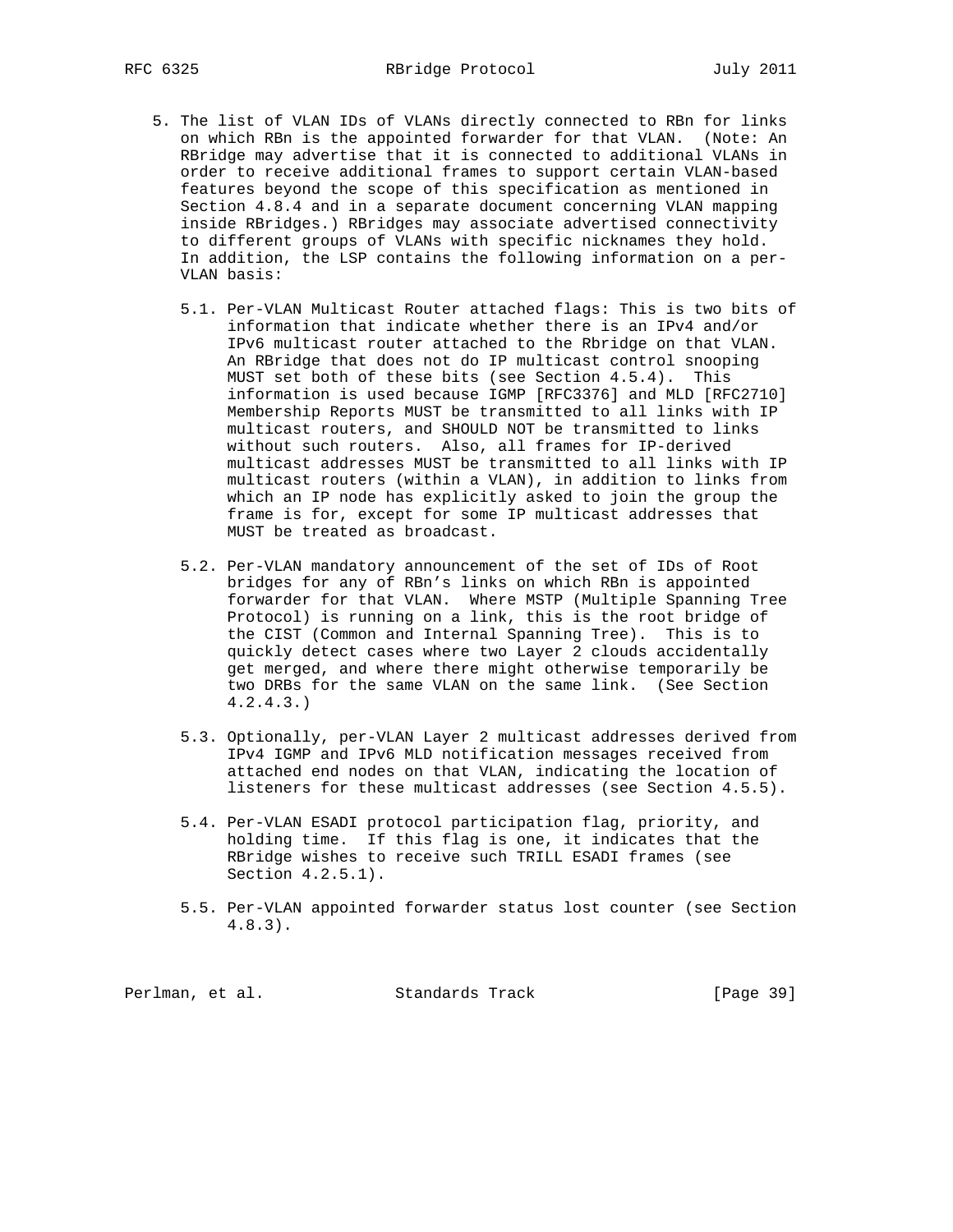- 6. Optionally, the largest TRILL IS-IS frame that the RBridge can handle using the originatingLSPBufferSize TLV #14 (see Section 4.3).
- 7. Optionally, a list of VLAN groups where address learning is shared across that VLAN group (see Section 4.8.4). Each VLAN group is a list of VLAN IDs, where the first VLAN ID listed in a group, if present, is the "primary" and the others are "secondary". This is to detect misconfiguration of features outside the scope of this document. RBridges that do not support features such as "shared VLAN learning" ignore this field.
- 8. Optionally, the Authentication TLV #10 (see Section 6).
- 4.2.5. The TRILL ESADI Protocol

 RBridges that are the appointed VLAN-x forwarder for a link MAY participate in the TRILL ESADI protocol for that VLAN. But all transit RBridges MUST properly forward TRILL ESADI frames as if they were multicast TRILL Data frames. TRILL ESADI frames are structured like IS-IS frames but are always TRILL encapsulated on the wire as if they were TRILL Data frames.

 Because of this forwarding, it appears to the ESADI protocol at an RBridge that it is directly connected by a shared virtual link to all other RBridges in the campus running ESADI for that VLAN. RBridges that do not implement the ESADI protocol or are not appointed forwarder for that VLAN do not decapsulate or locally process any TRILL ESADI frames they receive for that VLAN. In other words, these frames are transparently tunneled through transit RBridges. Such transit RBridges treat them exactly as multicast TRILL Data frames and no special processing is invoked due to such forwarding.

 TRILL ESADI frames sent on an IEEE 802.3 link are structured as shown below. The outer VLAN tag will not be present if it was stripped by the port out of which the frame was sent.

Perlman, et al. Standards Track [Page 40]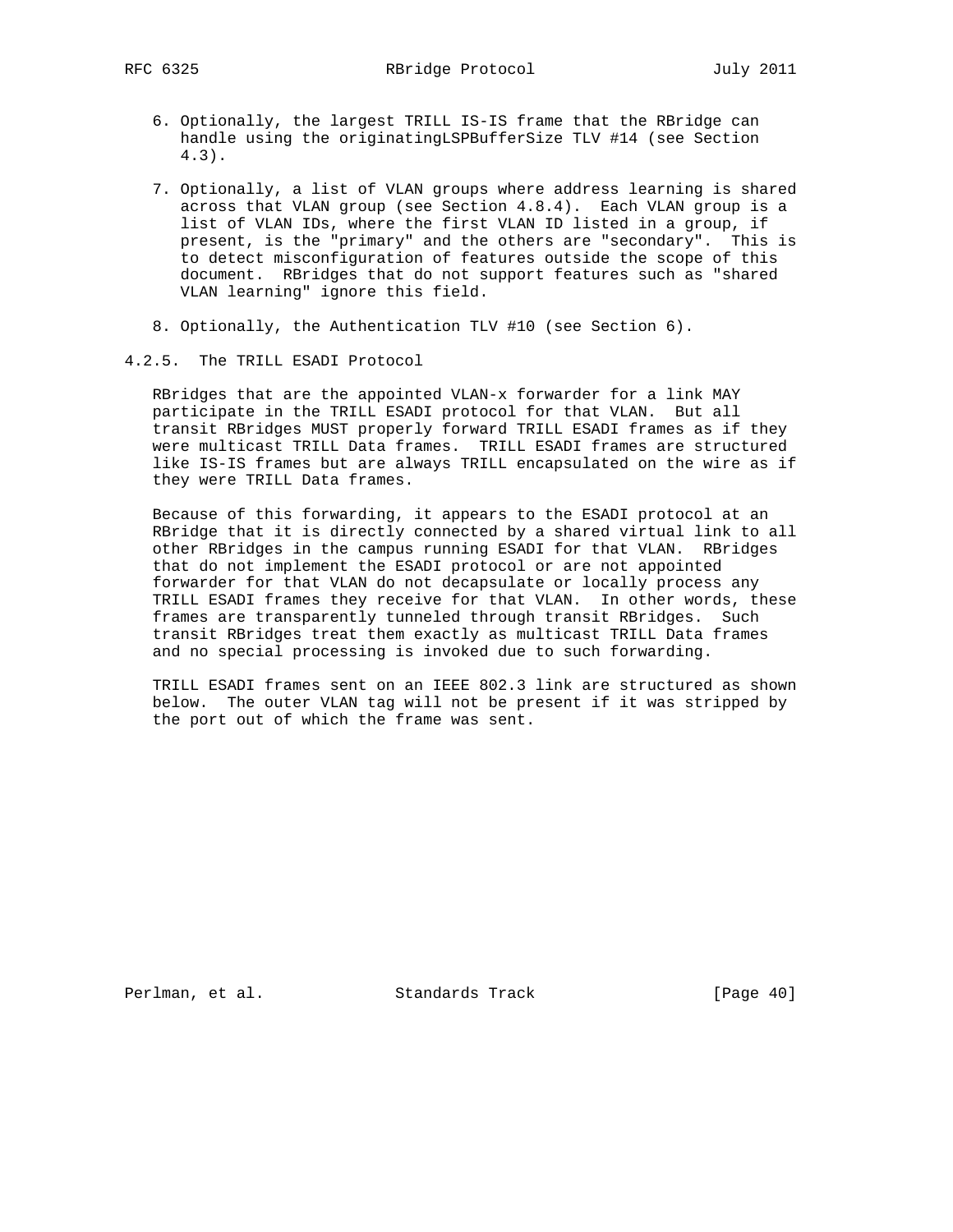```
 Outer Ethernet Header:
   +-+-+-+-+-+-+-+-+-+-+-+-+-+-+-+-+-+-+-+-+-+-+-+-+-+-+-+-+-+-+-+-+
                  Next Hop Destination Address
   +-+-+-+-+-+-+-+-+-+-+-+-+-+-+-+-+-+-+-+-+-+-+-+-+-+-+-+-+-+-+-+-+
  | Next Hop Destination Address | Sending RBridge MAC Address
   +-+-+-+-+-+-+-+-+-+-+-+-+-+-+-+-+-+-+-+-+-+-+-+-+-+-+-+-+-+-+-+-+
                  Sending RBridge Port MAC Address
   +-+-+-+-+-+-+-+-+-+-+-+-+-+-+-+-+-+-+-+-+-+-+-+-+-+-+-+-+-+-+-+-+
  |Ethertype = C-Tag [802.1Q-2005] Outer. VLAN Tag Information |
   +-+-+-+-+-+-+-+-+-+-+-+-+-+-+-+-+-+-+-+-+-+-+-+-+-+-+-+-+-+-+-+-+
TRILL Header:
   +-+-+-+-+-+-+-+-+-+-+-+-+-+-+-+-+-+-+-+-+-+-+-+-+-+-+-+-+-+-+-+-+
  | Ethertype = TRILL |V| \rvert R |M|Op-Length| Hop Count |
   +-+-+-+-+-+-+-+-+-+-+-+-+-+-+-+-+-+-+-+-+-+-+-+-+-+-+-+-+-+-+-+-+
   | Egress (Dist. Tree) Nickname | Ingress (Origin) Nickname |
   +-+-+-+-+-+-+-+-+-+-+-+-+-+-+-+-+-+-+-+-+-+-+-+-+-+-+-+-+-+-+-+-+
Inner Ethernet Header:
   +-+-+-+-+-+-+-+-+-+-+-+-+-+-+-+-+-+-+-+-+-+-+-+-+-+-+-+-+-+-+-+-+
                | All-ESADI-RBridges Multicast Address |
   +-+-+-+-+-+-+-+-+-+-+-+-+-+-+-+-+-+-+-+-+-+-+-+-+-+-+-+-+-+-+-+-+
  | All-ESADI-RBridges continued | Origin RBridge MAC Address |
   +-+-+-+-+-+-+-+-+-+-+-+-+-+-+-+-+-+-+-+-+-+-+-+-+-+-+-+-+-+-+-+-+
                  | Origin RBridge MAC Address continued |
   +-+-+-+-+-+-+-+-+-+-+-+-+-+-+-+-+-+-+-+-+-+-+-+-+-+-+-+-+-+-+-+-+
   |Ethertype = C-Tag [802.1Q-2005]| Inner.VLAN Tag Information |
   +-+-+-+-+-+-+-+-+-+-+-+-+-+-+-+-+-+-+-+-+-+-+-+-+-+-+-+-+-+-+-+-+
  | Ethertype = L2-IS-IS +-+-+-+-+-+-+-+-+-+-+-+-+-+-+-+-+
ESADI Payload (formatted as IS-IS):
   +-+-+-+-+-+-+-+-+-+-+-+-+-+-+-+-+-+-+-+-+-+-+-+-+-+-+-+-+-+-+-+-+
   | IS-IS Common Header, IS-IS PDU Specific Fields, IS-IS TLVs |
Frame Check Sequence:
   +-+-+-+-+-+-+-+-+-+-+-+-+-+-+-+-+-+-+-+-+-+-+-+-+-+-+-+-+-+-+-+-+
                    | FCS (Frame Check Sequence) |
```
+-+-+-+-+-+-+-+-+-+-+-+-+-+-+-+-+-+-+-+-+-+-+-+-+-+-+-+-+-+-+-+-+

#### Figure 10: TRILL ESADI Frame Format

 The Next Hop Destination Address or Outer.MacDA is the All-RBridges multicast address. The VLAN specified in the Outer.VLAN information will always be the Designated VLAN for the link on which the frame is sent. The V and R fields will be zero while the M field will be one. The VLAN specified in the Inner.VLAN information will be the VLAN to which the ESADI frame applies. The Origin RBridge MAC Address or Inner.MacSA MUST be a globally unique MAC address owned by the

Perlman, et al. Standards Track [Page 41]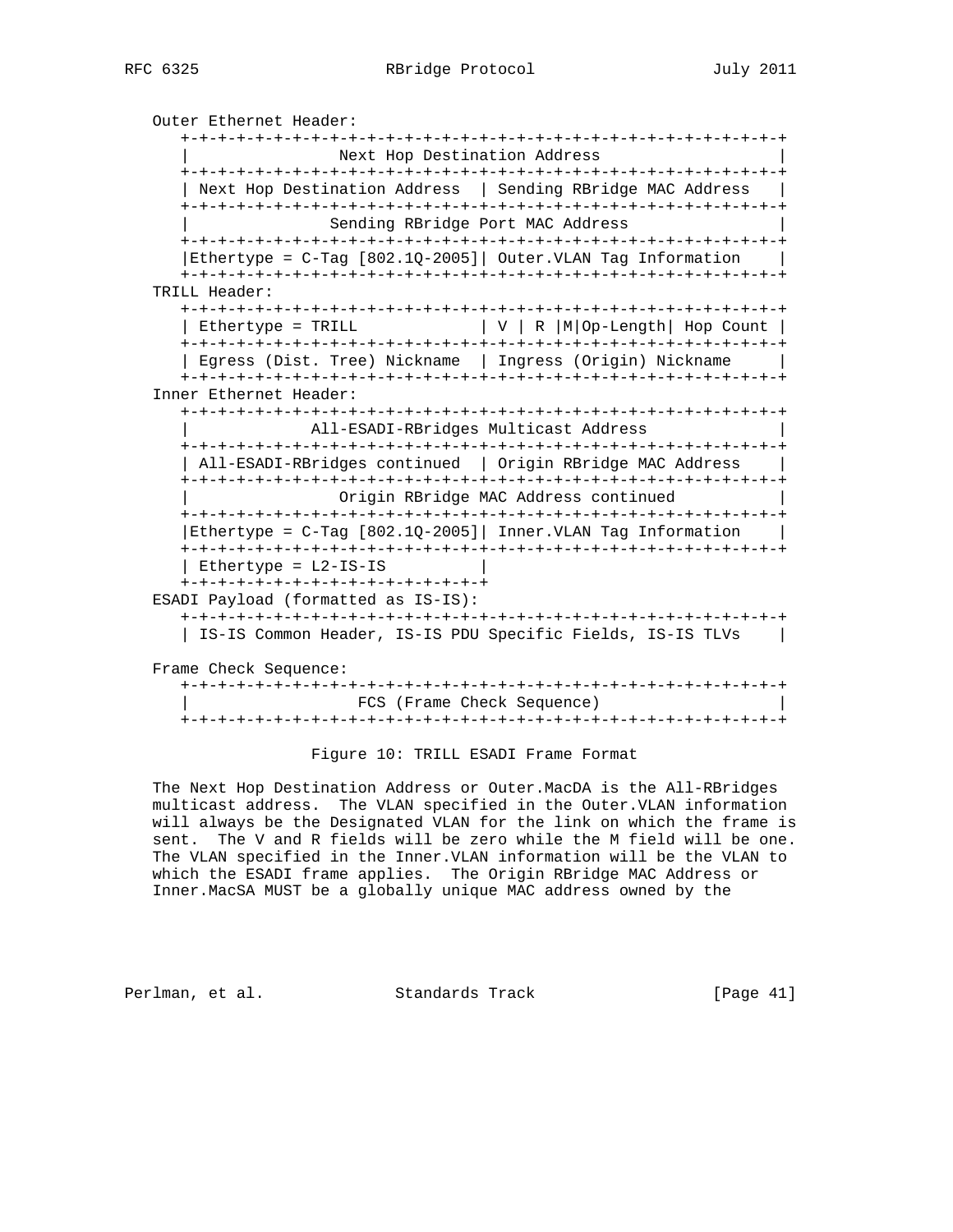RBridge originating the ESADI frame, for example, any of its port MAC addresses, and each RBridge MUST use the same Inner.MacSA for all of the ESADI frames that RBridge originates.

## 4.2.5.1. TRILL ESADI Participation

 An RBridge does not send any Hellos because of participation in the ESADI protocol. The information available in the TRILL IS-IS link state database is sufficient to determine the ESADI DRB on the virtual link for the ESADI protocol for each VLAN. In particular, the link state database information for each RBridge includes the VLANs, if any, for which that RBridge is participating in the ESADI protocol, its priority for being selected as DRB for the ESADI protocol for each of those VLANs, its holding time, and its IS-IS system ID for breaking ties in priority.

 An RBridge need not perform any routing calculation because of participation in the ESADI protocol. Since all RBridges participating in ESADI for a particular VLAN appear to be connected to the same single virtual link, there are no routing decisions to be made. A participating RBridge merely transmits the ESADI frames it originates on this virtual link.

 The ESADI DRB sends TRILL-ESADI-CSNP frames on the ESADI virtual link. For robustness, a participating RBridge that determines that some other RBridge should be ESADI DRB on such a virtual link but has not received or sent a TRILL-ESADI-CSNP in at least the ESADI DRB holding time MAY also send a TRILL-ESADI-CSNP on the virtual link. A participating RBridge that determines that no other RBridges are participating in the ESADI protocol for a particular VLAN SHOULD NOT send ESADI information or TRILL-ESADI-CSNPs on the virtual link for that VLAN.

4.2.5.2. TRILL ESADI Information

 The information distributed with the ESADI protocol is the list of local end-station MAC addresses known to the originating RBridge and, for each such address, a one-octet unsigned "confidence" rating in the range 0-254 (see Section 4.8).

 It is intended to optionally provide for VLAN ID translation within RBridges, as specified in [VLAN-MAPPING]. This includes translating TRILL ESADI frames. If TRILL ESADI frames could contain VLAN IDs in arbitrary internal locations, such translation would be impractical. Thus, TRILL ESADI frames MUST NOT contain the VLAN ID of the VLAN to which they apply in the body of the frame after the Inner.VLAN tag.

Perlman, et al. Standards Track [Page 42]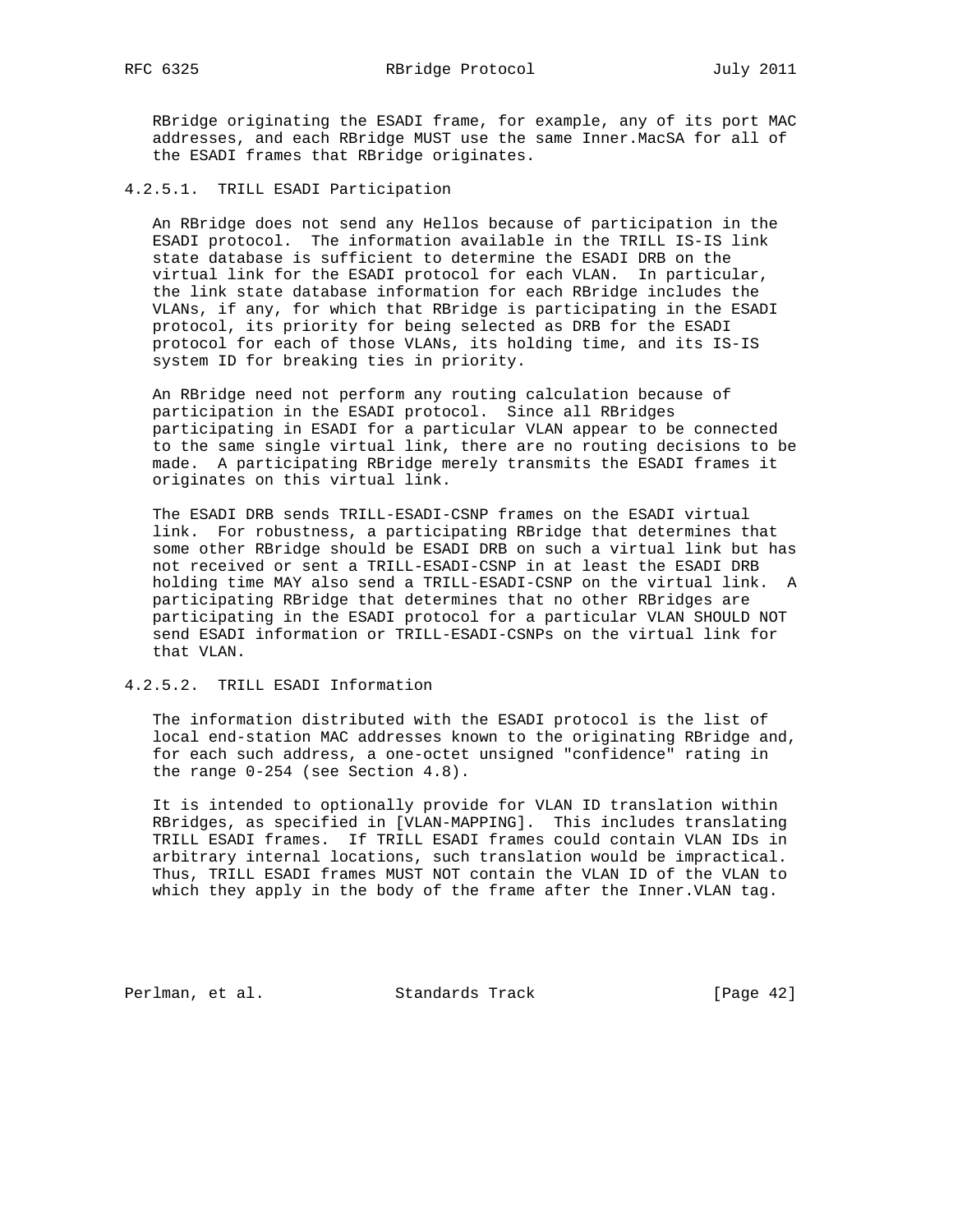# 4.2.6. SPF, Forwarding, and Ambiguous Destinations

 This section describes the logical result desired. Alternative implementation methods may be used as long as they produce the same forwarding behavior.

 When building a forwarding table, an RBridge RB1 calculates shortest paths from itself as described in Appendix C.1 of [RFC1195]. Nicknames are added into the shortest path calculation as a final step, just as with an end node. If multiple RBridges, say, RBa and RBb, claim the same nickname, this is a transitory condition and one of RBa or RBb will defer and choose a new nickname. However, RB1 simply adds that nickname as if it were attached to both RBa and RBb, and uses its standard shortest path calculation to choose the next hop.

 An ingress RBridge RB2 maps a native frame's known unicast destination MAC address and VLAN into an egress RBridge nickname. If RB2 learns addresses only from the observation of received and decapsulated frames, then such MAC addresses cannot be duplicated within a VLAN in RB2 tables because more recent learned information, if of a higher or equal confidence, overwrites previous information and, if of a lower confidence, is ignored. However, duplicates of the same MAC within a VLAN can appear in ESADI data and between ESADI data and addresses learned from the observation of received and decapsulated frames, entered by manual configuration, or learned through Layer 2 registration protocols. If duplicate MAC addresses occur within a VLAN, RB2 sends frames to the MAC with the highest confidence. If confidences are also tied between the duplicates, for consistency it is suggested that RB2 direct all such frames (or all such frames in the same ECMP flow) toward the same egress RBridge; however, the use of other policies will not cause a network problem since transit RBridges do not examine the Inner.MacDA for known unicast frames.

4.3. Inter-RBridge Link MTU Size

 There are two reasons why it is important to know what size of frame each inter-RBridge link in the campus can support:

- 1. RBridge RB1 must know the size of link state information messages it can generate that will be guaranteed to be forwardable across all inter-RBridge links in the campus.
- 2. If traffic engineering tools know which links support larger than minimally acceptable data packet sizes, paths can be computed that can support large data packets.

Perlman, et al. Standards Track [Page 43]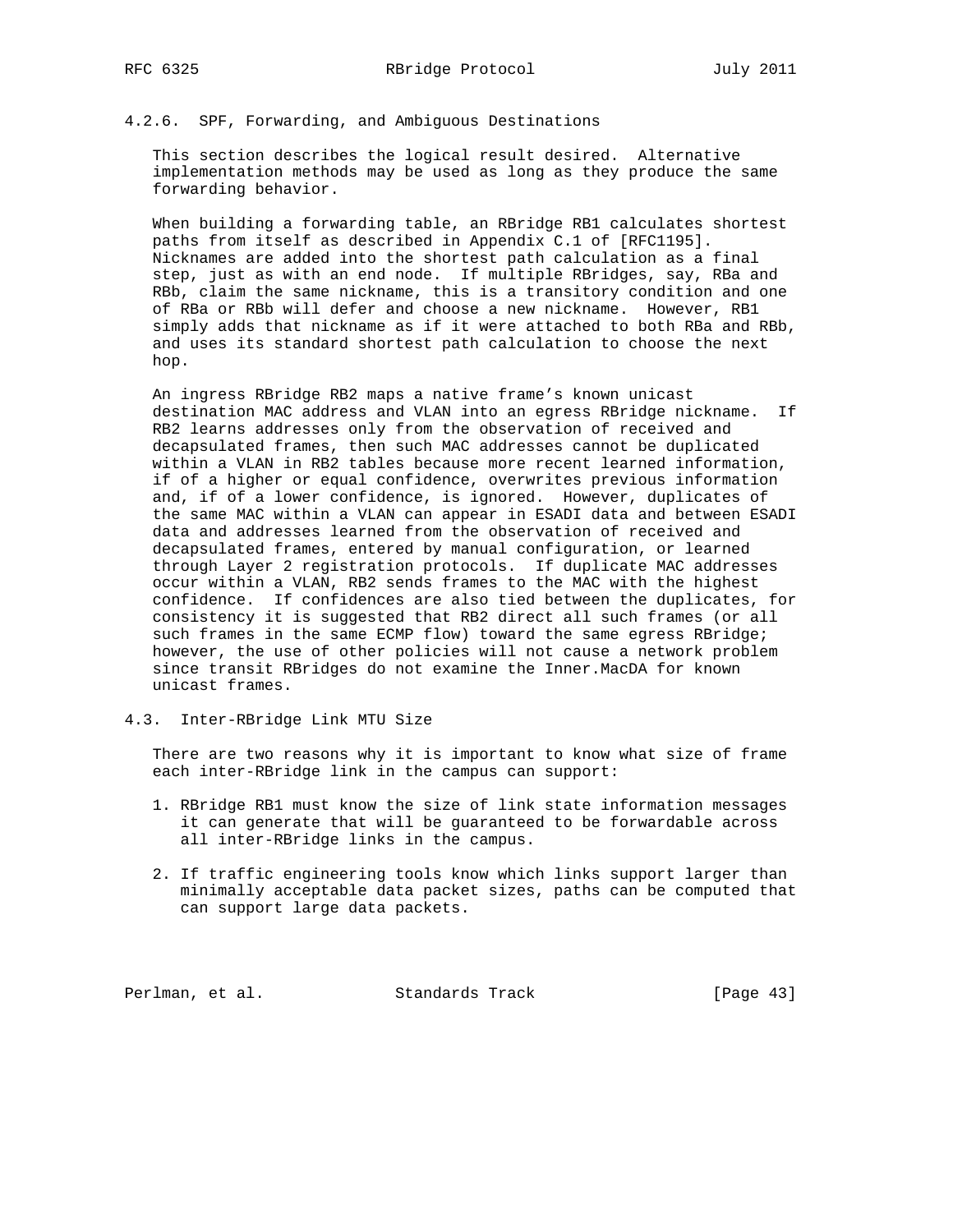## 4.3.1. Determining Campus-Wide TRILL IS-IS MTU Size

 In a stable campus, there must ultimately be agreement among all RBridges on the value of "Sz", the minimum acceptable inter-RBridge link size for the campus, for the proper operation of TRILL IS-IS. All RBridges MUST format their link state information messages to be in chunks of size no larger than what they believe Sz to be. Also, every RBridge RB1 SHOULD test each of its RBridge adjacencies, say, to RB2, to ensure that the RB1-RB2 link can forward packets of at least size Sz.

 Sz has no direct effect on end stations and is not directly related to any end-station-to-end-station "path MTU". Methods of using Sz or any link MTU information gathered by TRILL IS-IS in the traffic engineering of routes or the determination of any path MTU is beyond the scope of this document. Native frames that, after TRILL encapsulation, exceed the MTU of a link on which they are sent will generally be discarded.

 Sz is determined by having each RBridge (optionally) advertise, in its LSP, its assumption of the value of the campus-wide Sz. This LSP element is known in IS-IS as the originatingLSPBufferSize, TLV #14. The default and minimum value for Sz, and the implicitly advertised value of Sz if the TLV is absent, is 1470 octets. This length (which is also the maximum size of a TRILL-Hello) was chosen to make it extremely unlikely that a TRILL control frame, even with reasonable additional headers, tags, and/or encapsulation, would encounter MTU problems on an inter-RBridge link.

 The campus-wide value of Sz is the smallest value of Sz advertised by any RBridge.

## 4.3.2. Testing Link MTU Size

 There are two new TRILL IS-IS message types for use between pairs of RBridge neighbors to test the bidirectional packet size capacity of their connection. These messages are:

-- MTU-probe

-- MTU-ack

 Both the MTU-probe and the MTU-ack are padded to the size being tested.

 Sending of MTU-probes is optional; however, an RBridge RB2 that receives an MTU-probe from RB1 MUST respond with an MTU-ack padded to the same size as the MTU-probe. The MTU-probe MAY be multicast to

Perlman, et al. Standards Track [Page 44]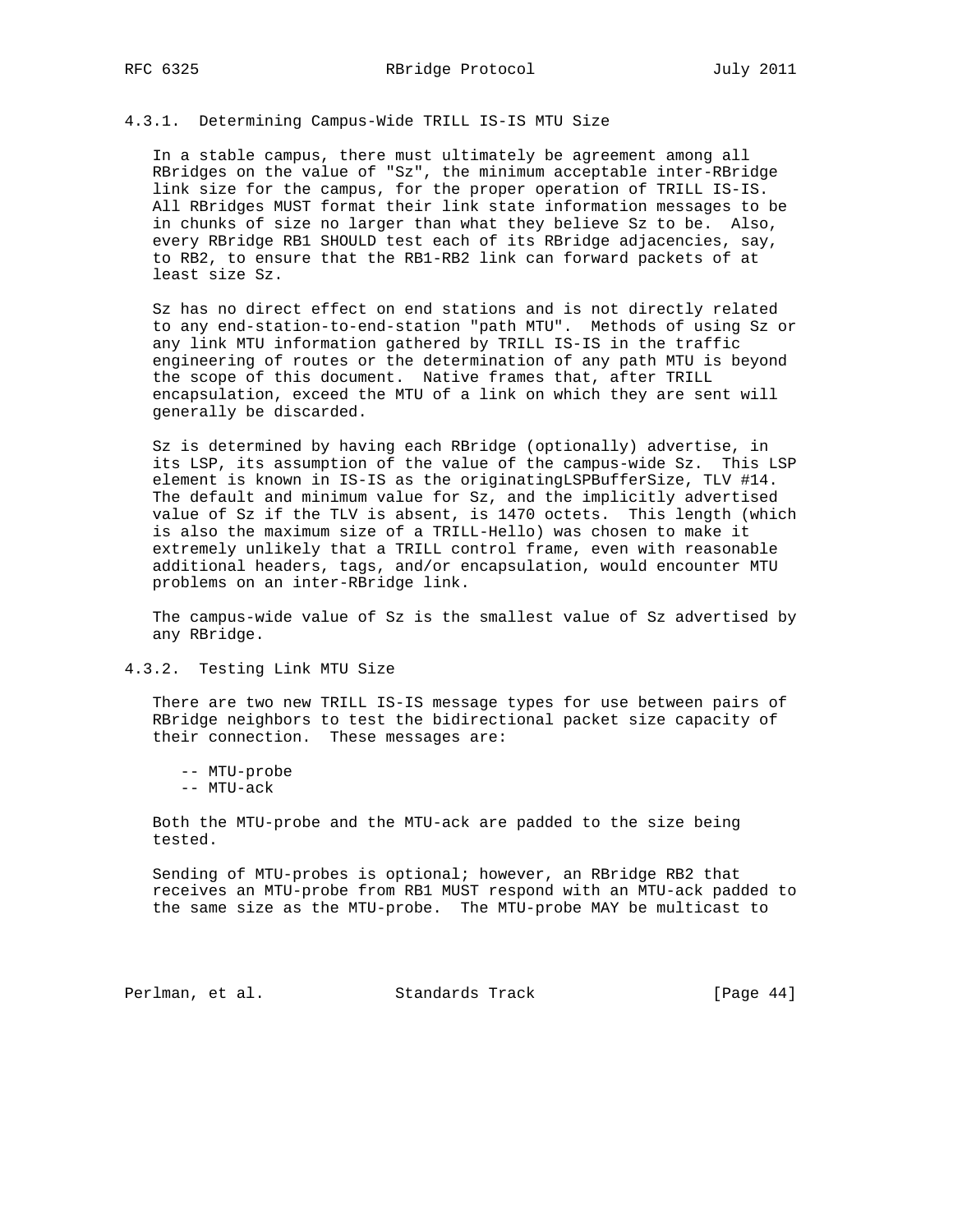All-RBridges, or unicast to a specific RBridge. The MTU-ack is normally unicast to the source of the MTU-probe to which it responds but MAY be multicast to All-RBridges.

 If RB1 fails to receive an MTU-ack to a probe of size X from RB2 after k tries (where k is a configurable parameter whose default is 3), then RB1 assumes the RB1-RB2 link cannot support size X. If X is not greater than Sz, then RB1 sets the "failed minimum MTU test" flag for RB2 in RB1's Hello. If size X succeeds, and X > Sz, then RB1 advertises the largest tested X for each adjacency in the TRILL Hellos RB1 sends on that link, and RB1 MAY advertise X as an attribute of the link to RB2 in RB1's LSP.

# 4.4. TRILL-Hello Protocol

 The TRILL-Hello protocol is a little different from the Layer 3 IS-IS LAN Hello protocol and uses a new type of IS-IS message known as a TRILL-Hello.

## 4.4.1. TRILL-Hello Rationale

 The reason for defining this new type of link in TRILL is that in Layer 3 IS-IS, the LAN Hello protocol may elect multiple Designated Routers (DRs) since, when choosing a DR, routers ignore other routers with whom they do not have 2-way connectivity. Also, Layer 3 IS-IS LAN Hellos are padded, to avoid forming adjacencies between neighbors that can't speak the maximum-sized packet to each other. This means, in Layer 3 IS-IS, that neighbors that have connectivity to each other, but with an MTU on that connection less than what they perceive as maximum sized packets, will not see each other's Hellos. The result is that routers might form cliques, resulting in the link turning into multiple pseudonodes.

 This behavior is fine for Layer 3, but not for Layer 2, where loops may form if there are multiple DRBs. Therefore, the TRILL-Hello protocol is a little different from Layer 3 IS-IS's LAN Hello protocol.

 One other issue with TRILL-Hellos is to ensure that subsets of the information can appear in any single message, and be processable, in the spirit of IS-IS LSPs and CSNPs. TRILL-Hello frames, even though they are not padded, can become very large. An example where this might be the case is when some sort of backbone technology interconnects hundreds of TRILL sites over what would appear to TRILL to be a giant Ethernet, where the RBridges connected to that cloud will perceive that backbone to be a single link with hundreds of neighbors.

Perlman, et al. Standards Track [Page 45]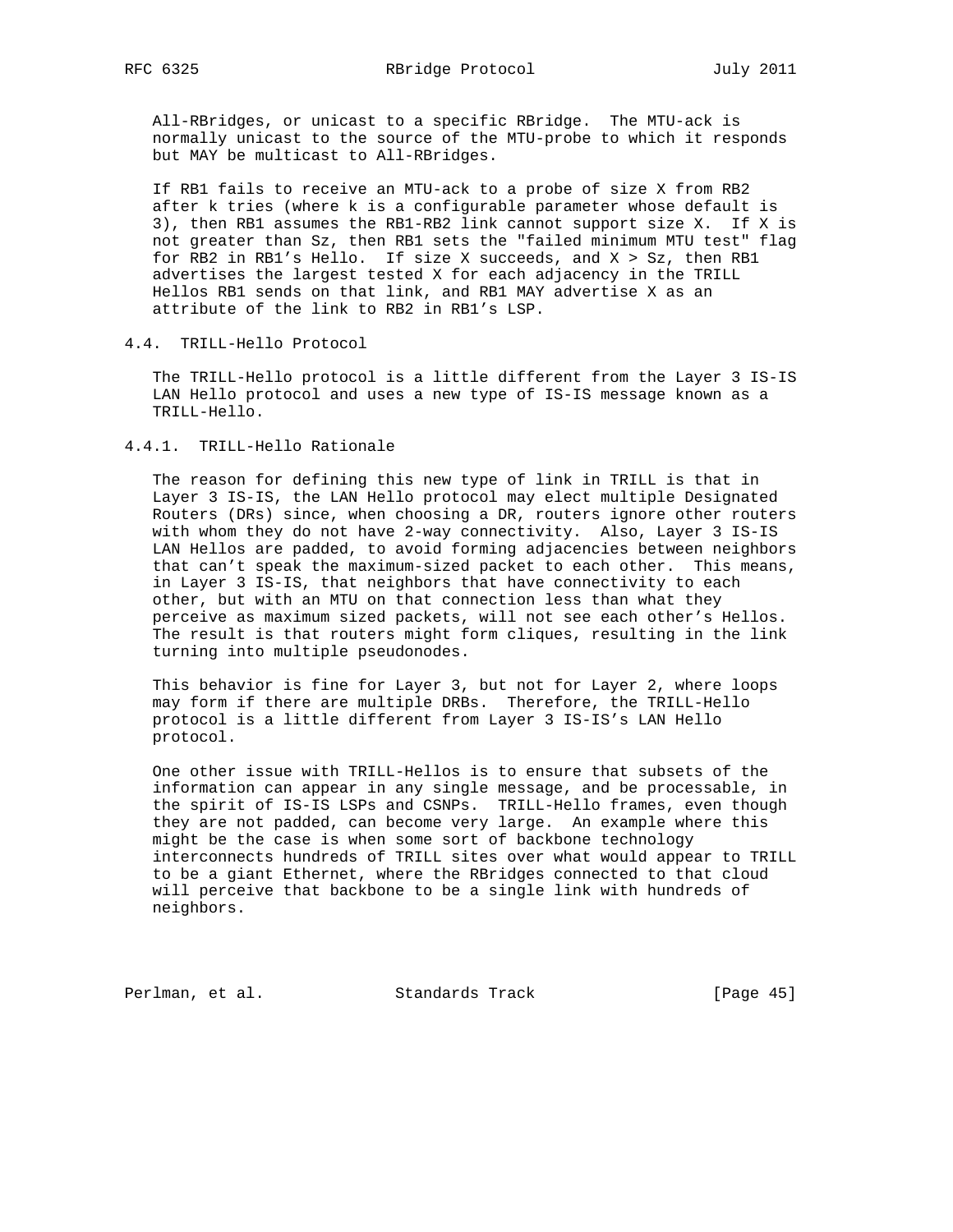In TRILL (unlike in Layer 3 IS-IS), the DRB is selected based solely on priority and MAC address. In other words, if RB2 receives a TRILL-Hello from RB1 with higher (priority, MAC), RB2 defers to RB1 as DRB, regardless of whether RB1 lists RB2 in RB1's TRILL-Hello.

 Although the neighbor list in a TRILL-Hello does not influence the DRB election, it does determine what is announced in LSPs. RB1 only reports links to RBridges with which it has two-way connectivity. If RB1 is the DRB on a link, and for whatever reason (MTU mismatch, or one-way connectivity) RB1 and RB2 do not have two-way connectivity, then RB2 does not report a link to RB1 (or the pseudonode), and RB1 (or RB1 on behalf of the pseudonode) does not report a link to RB2.

4.4.2. TRILL-Hello Contents and Timing

 The TRILL-Hello has a new IS-IS message type. It starts with the same fixed header as an IS-IS LAN Hello, which includes the 7-bit priority for the issuing RBridge to be DRB on that link. TRILL- Hellos are sent with the same timing as IS-IS LAN Hellos.

 TRILL-Hello messages, including their Outer.MacDA and Outer.MacSA, but excluding any Outer.VLAN or other tags, MUST NOT exceed 1470 octets in length and SHOULD NOT be padded. The following information MUST appear in every TRILL-Hello. References to "TLV" may actually be a "sub-TLV" as specified in separate documents [RFC6165] [RFC6326].

- 1. The VLAN ID of the Designated VLAN for the link.
- 2. A copy of the Outer.VLAN ID with which the Hello was tagged on sending.
- 3. A 16-bit port ID assigned by the sending RBridge to the port the TRILL-Hello is sent on such that no two ports of that RBridge have the same port ID.
- 4. A nickname of the sending RBridge.
- 5. Two flags as follows:
	- 5.a. A flag that, if set, indicates that the sender has detected VLAN mapping on the link, within the past 2 of its Holding Times.
	- 5.b. A flag that, if set, indicates that the sender believes it is appointed forwarder for the VLAN and port on which the TRILL- Hello was sent.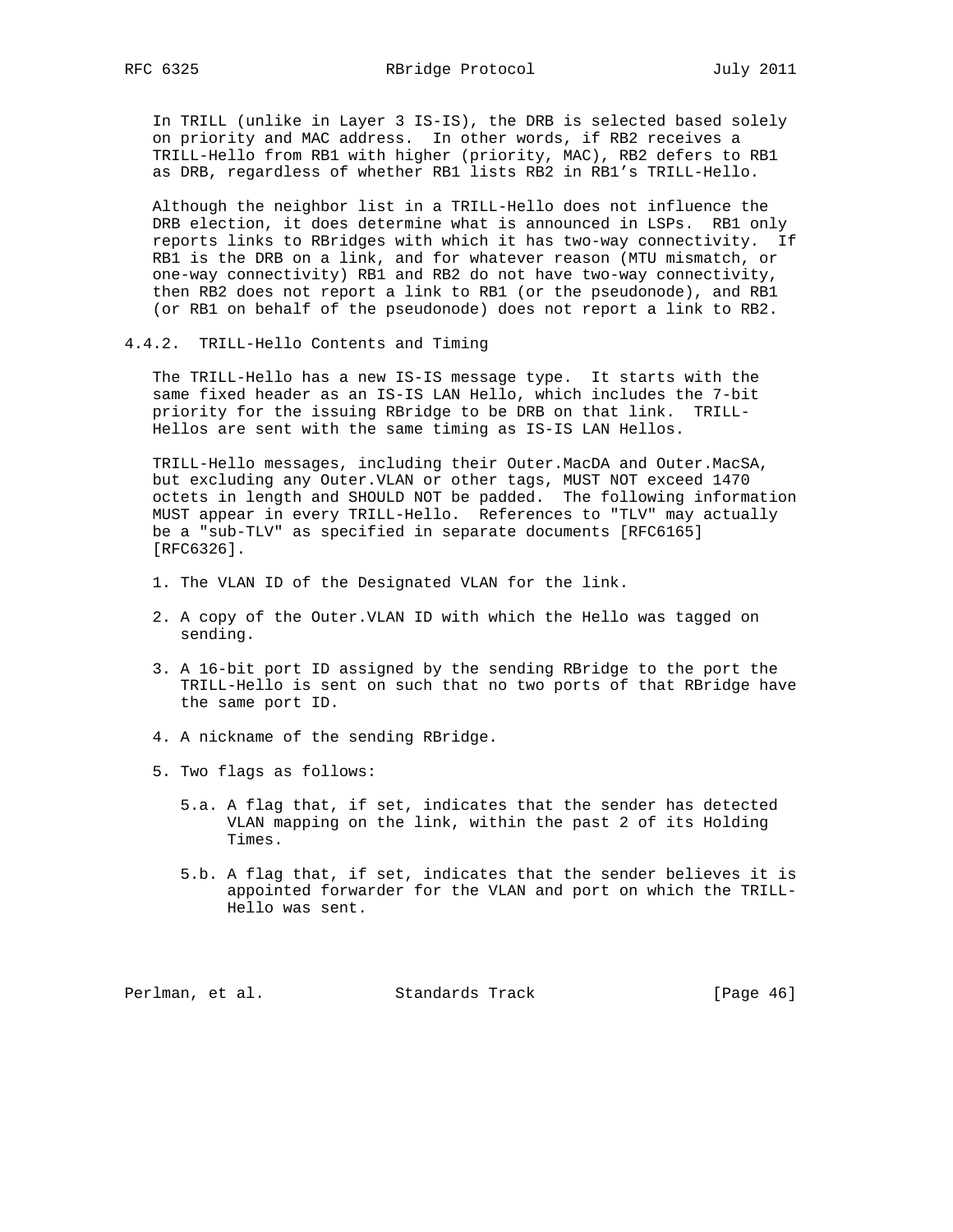The following information MAY appear:

- 1. The set of VLANs for which end-station service is enabled on the port.
- 2. Several flags as follows:
	- 2.a. A flag that, if set, indicates that the sender's port was configured as an access port.
	- 2.b. A flag that, if set, indicates that the sender's port was configured as a trunk port.
	- 2.c. A bypass pseudonode flag, as described below in this section.
- 3. If the sender is the DRB, the Rbridges (excluding itself) that it appoints as forwarders for that link and the VLANs for which it appoints them. As described below, this TLV is designed so that not all the appointment information need be included in each Hello. Its absence means that appointed forwarders should continue as previously assigned.
- 4. The TRILL neighbor list. This is a new TLV, not the same as the IS-IS Neighbor TLV, in order to accommodate fragmentation and reporting MTU on the link (see Section 4.4.2.1).

 The Appointed Forwarders TLV specifies a range of VLANs and, within that range, specifies which Rbridge, if any, other than the DRB, is appointed forwarder for the VLANs in that range [RFC6326]. Appointing an RBridge as forwarder on a port for a VLAN that is not enabled on that port has no effect.

 It is anticipated that many links between RBridges will be point-to point, in which case using a pseudonode merely adds to the complexity. If the DRB specifies the bypass pseudonode bit in its TRILL-Hellos, the RBridges on the link just report their adjacencies as point-to-point. This has no effect on how LSPs are flooded on a link. It only affects what LSPs are generated.

 For example, if RB1 and RB2 are the only RBridges on the link and RB1 is the DRB, then if RB1 creates a pseudonode that is used, there are 3 LSPs: for, say, RB1.25 (the pseudonode), RB1, and RB2, where RB1.25 reports connectivity to RB1 and RB2, and RB1 and RB2 each just say they are connected to RB1.25. Whereas if DRB RB1 sets the bypass pseudonode bit in its Hellos, then there will be only 2 LSPs: RB1 and RB2 each reporting connectivity to each other.

Perlman, et al. Standards Track [Page 47]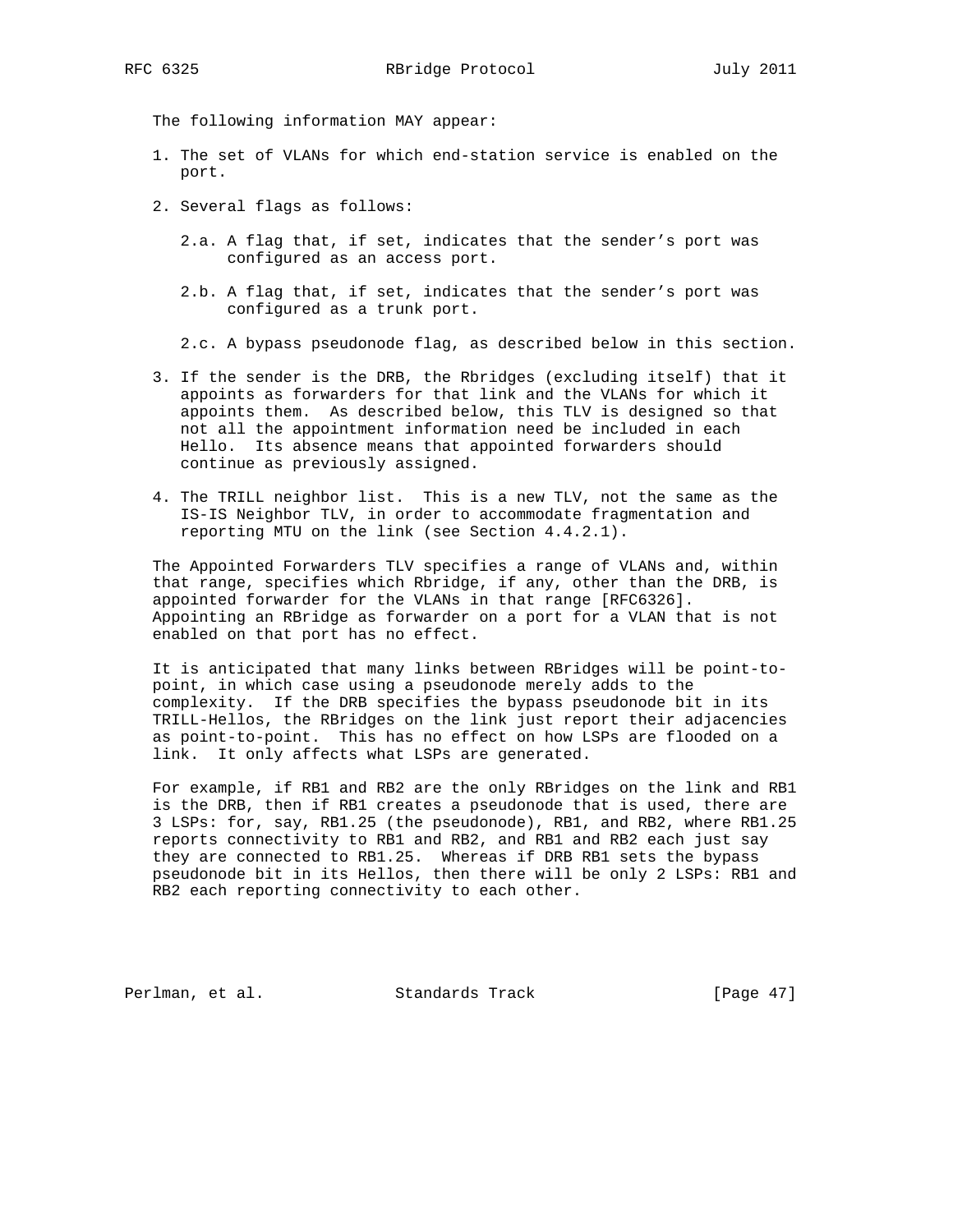A DRB SHOULD set the bypass pseudonode bit for its links unless, for a particular link, it has seen at least two simultaneous adjacencies on the link at some point since it last rebooted.

4.4.2.1. TRILL Neighbor List

 The new TRILL Neighbor TLV includes the following information for each neighbor it lists:

- 1. The neighbor's MAC address.
- 2. MTU size to this neighbor as a 2-octet unsigned integer in units of 4-octet chunks. The value zero indicates that the MTU is untested.
- 3. A flag for "failed minimum MTU test".

 To allow partial reporting of neighbors, the neighbor IDs MUST be sorted by ID. If a set of neighbors  $\{ X1, X2, X3, \ldots Xn \}$  is reported in RB1's Hello, then X1 < X2 < X3, ... < Xn. If RBridge RB2's ID is between X1 and Xn, and does not appear in RB1's Hello, then RB2 knows that RB1 has not heard RB2's Hello.

 Additionally there are two overall TRILL Neighbor List TLV flags: "the smallest ID I reported in this Hello is the smallest ID of any neighbor", and "the largest ID I reported in this Hello is the largest ID of any neighbor". If all the neighbors fit in RB1's TRILL-Hello, both flags will be set.

If RB1 reports  $\{ X1, \ldots Xn \}$  in its Hello, with the "smallest" flag set, and RB2's ID is smaller than X1, then RB2 knows that RB1 has not heard RB2's Hello. Similarly, if RB2's ID is larger than Xn and the "largest" flag is set, then RB2 knows that RB1 has not heard RB2's Hello.

 To ensure that any RBridge RB2 can definitively determine whether RB1 can hear RB2, RB1's neighbor list MUST eventually cover every possible range of IDs, that is, within a period that depends on RB1's policy and not necessarily within any specific period such as the holding time. In other words, if X1 is the smallest ID reported in one of RB1's neighbor lists, and the "smallest" flag is not set, then X1 MUST also appear as the largest ID reported in a different TRILL- Hello neighbor list. Or, fragments may overlap, as long as there is no gap, such that some range, say, between Xi and Xj, never appears in any fragment.

Perlman, et al. Standards Track [Page 48]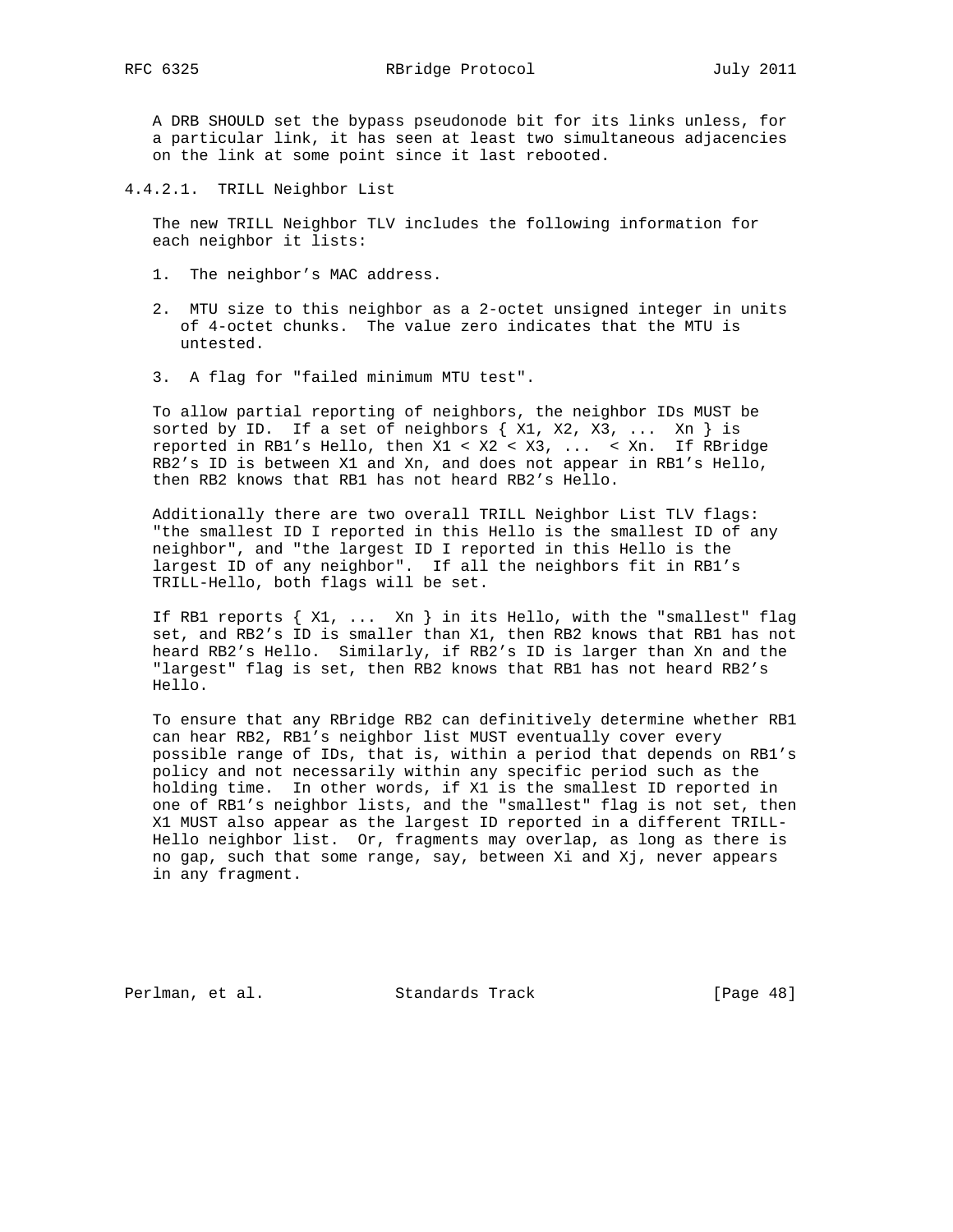4.4.3. TRILL MTU-Probe and TRILL Hello VLAN Tagging

 The MTU-probe mechanism is designed to determine the MTU for transmissions between RBridges. MTU-probes and probe acknowledgements are only sent on the Designated VLAN.

 An RBridge RBn maintains for each port the same VLAN information as a customer IEEE [802.1Q-2005] bridge, including the set of VLANs enabled for output through that port (see Section 4.9.2). In addition, RBn maintains the following TRILL-specific VLAN parameters per port:

- a) Desired Designated VLAN: the VLAN that RBn, if it is the DRB, will specify in its TRILL-Hellos as the VLAN to be used by all RBridges on the link to communicate all TRILL frames, except some TRILL-Hellos. This MUST be a VLAN enabled on RBn's port. It defaults to the numerically lowest enabled VLAN ID, which is VLAN 1 for a default configuration RBridge.
- b) Designated VLAN: the VLAN being used on the link for all TRILL frames except some TRILL Hellos. This is RBn's Desired Designated VLAN if RBn believes it is the DRB or the Designated VLAN in the DRB's Hellos if RBn is not the DRB.
- c) Announcing VLANs set. This defaults to the enabled VLANs set on the port but may be configured to be a subset of the enabled VLANs.
- d) Forwarding VLANs set: the set of VLANs for which an RBridge port is appointed VLAN forwarder on the port. This MUST contain only enabled VLANs for the port, possibly all enabled VLANs.

 On each of its ports that is not configured to use P2P Hellos, an RBridge sends TRILL-Hellos Outer.VLAN tagged with each VLAN in a set of VLANs. This set depends on the RBridge's DRB status and the above VLAN parameters. RBridges send TRILL Hellos Outer.VLAN tagged with the Designated VLAN, unless that VLAN is not enabled on the port. In addition, the DRB sends TRILL Hellos Outer.VLAN tagged with each enabled VLAN in its Announcing VLANs set. All non-DRB RBridges send TRILL-Hellos Outer.VLAN tagged with all enabled VLANs that are in the intersection of their Forwarding VLANs set and their Announcing VLANs set. More symbolically, TRILL-Hello frames, when sent, are sent as follows:

 If sender is DRB intersection ( Enabled VLANs, union ( Designated VLAN, Announcing VLANs ) )

Perlman, et al. Standards Track [Page 49]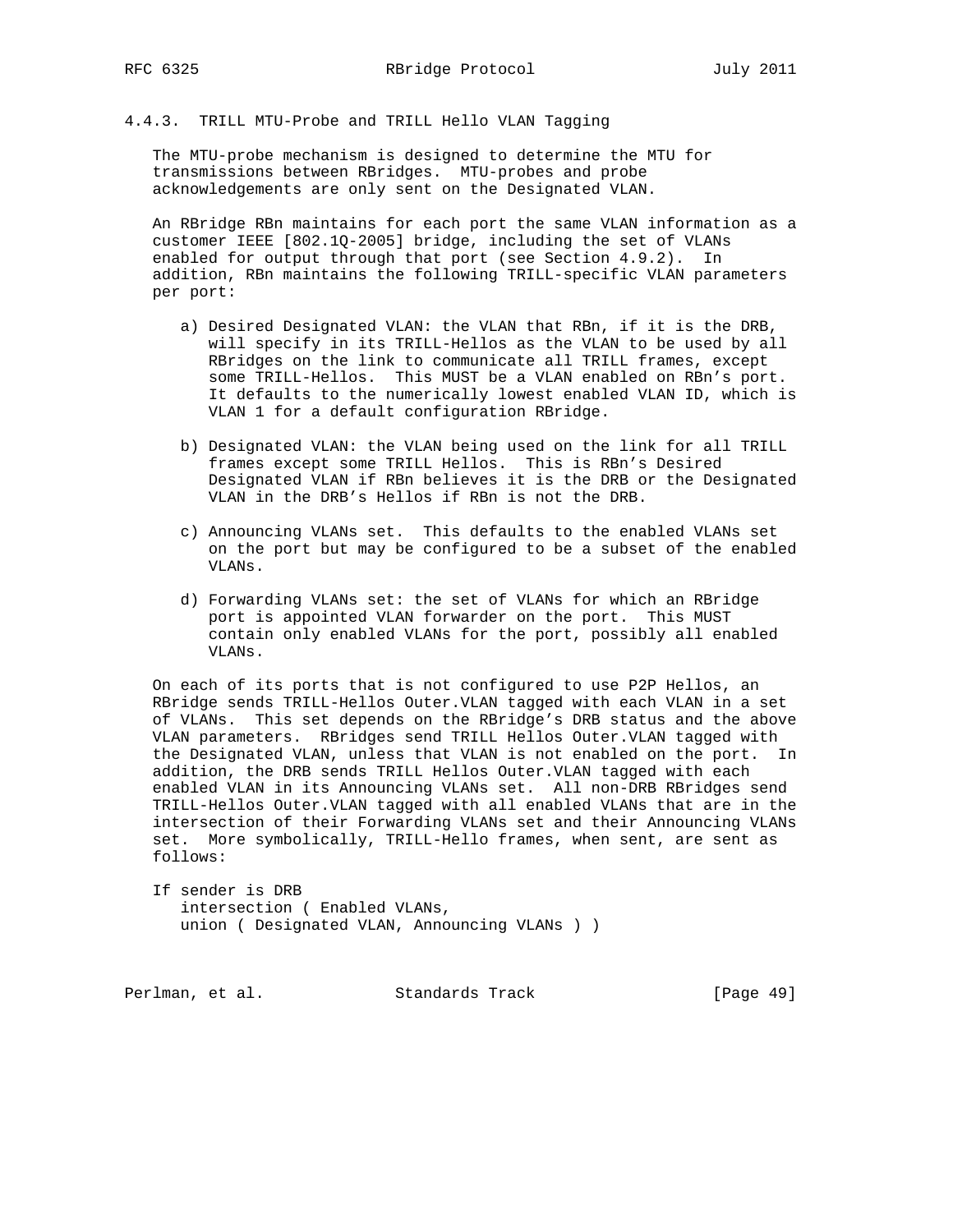If sender is not DRB intersection ( Enabled VLANs, union ( Designated VLAN, intersection ( Forwarding VLANs, Announcing VLANs ) ) )

 Configuring the Announcing VLANs set to be null minimizes the number of TRILL-Hellos. In that case, TRILL-Hellos are only tagged with the Designated VLAN. Great care should be taken in configuring an RBridge to not send TRILL Hellos on any VLAN where that RBridge is appointed forwarder as, under some circumstances, failure to send such Hellos can lead to loops.

 The number of TRILL-Hellos is maximized, within this specification, by configuring the Announcing VLANs set to be the set of all enabled VLAN IDs, which is the default. In that case, the DRB will send TRILL-Hello frames tagged with all its Enabled VLAN tags; in addition, any non-DRB RBridge RBn will send TRILL-Hello frames tagged with the Designated VLAN, if enabled, and tagged with all VLANs for which RBn is an appointed forwarder. (It is possible to send even more TRILL-Hellos. In particular, non-DRB RBridges could send TRILL- Hellos on enabled VLANs for which they are not an appointed forwarder and which are not the Designated VLAN. This would cause no harm other than a further communications and processing burden.)

When an RBridge port comes up, until it has heard a TRILL-Hello from a higher priority RBridge, it considers itself to be DRB on that port and sends TRILL-Hellos on that basis. Similarly, even if it has at some time recognized some other RBridge on the link as DRB, if it receives no TRILL-Hellos on that port from an RBridge with higher priority as DRB for a long enough time, as specified by IS-IS, it will revert to believing itself DRB.

4.4.4. Multiple Ports on the Same Link

 It is possible for an RBridge RB1 to have multiple ports to the same link. It is important for RB1 to recognize which of its ports are on the same link, so, for instance, if RB1 is appointed forwarder for VLAN A, RB1 knows that only one of its ports acts as appointed forwarder for VLAN A on that link.

 RB1 detects this condition based on receiving TRILL-Hello messages with the same IS-IS pseudonode ID on multiple ports. RB1 might have one set of ports, say,  $\{p1, p2, p3\}$  on one link, and another set of ports  $\{ p4, p5 \}$  on a second link, and yet other ports, say, p6, p7, p8, that are each on distinct links. Let us call a set of ports on the same link a "port group".

Perlman, et al. Standards Track [Page 50]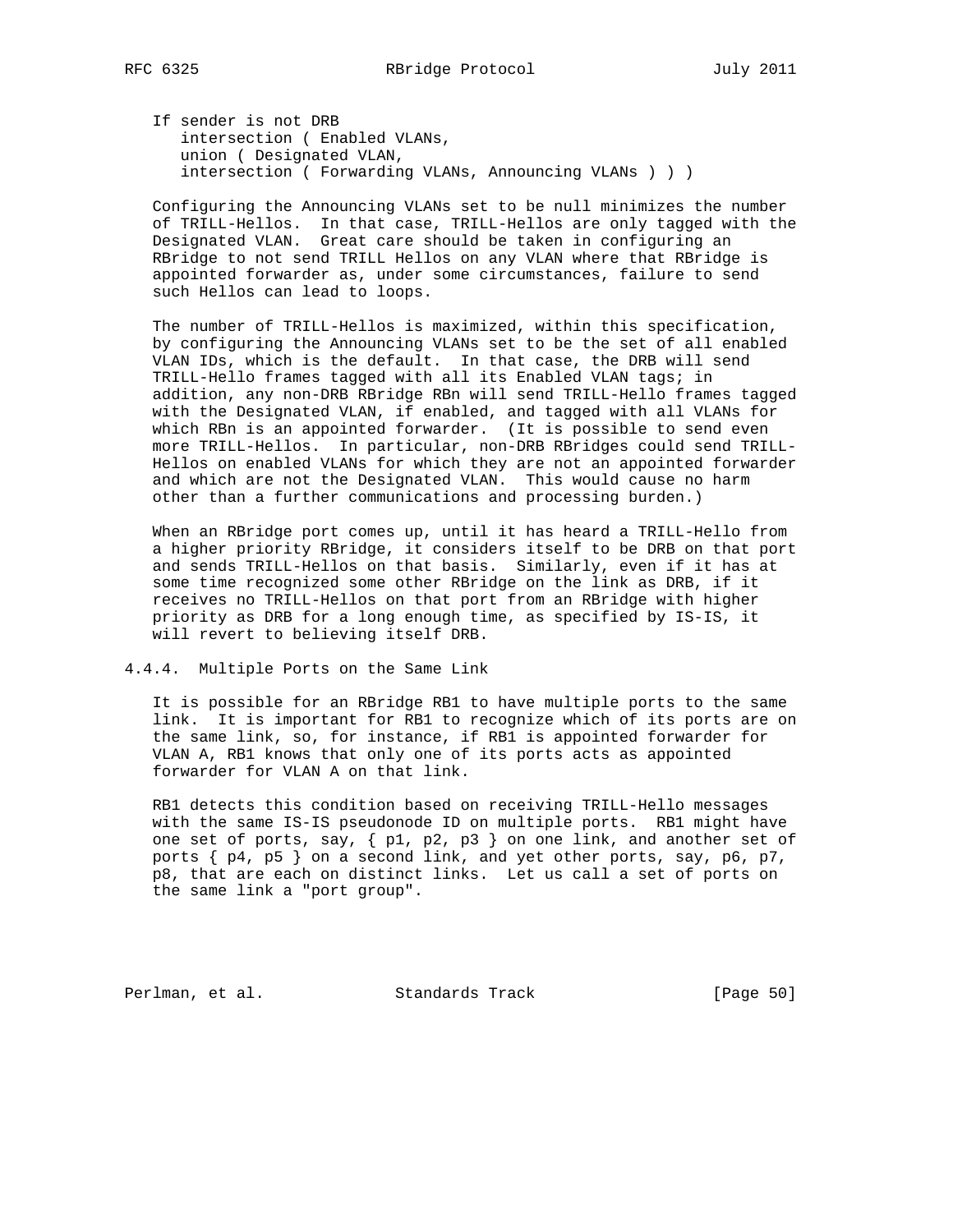If RB1 detects that a set of ports, say,  $\{p1, p2, p3\}$ , is a port group on a link, then RB1 MUST ensure that it does not cause loops when it encapsulates and decapsulates traffic from/to that link. If RB1 is appointed forwarder for VLAN A on that Ethernet link, RB1 MUST encapsulate/decapsulate VLAN A on only one of the ports. However, if RB1 is appointed forwarder for more than one VLAN, RB1 MAY choose to load split among its ports, using one port for some set of VLANs, and another port for a disjoint set of VLANs.

 If RB1 detects VLAN mapping occurring (see Section 4.4.5), then RB1 MUST NOT load split as appointed forwarder, and instead MUST act as appointed VLAN forwarder on that link on only one of its ports in the port group.

 When forwarding TRILL-encapsulated multi-destination frames to/from a link on which RB1 has a port group, RB1 MAY choose to load split among its ports, provided that it does not duplicate frames, and provided that it keeps frames for the same flow on the same port. If RB1's neighbor on that link, RB2, accepts multi-destination frames on that tree on that link from RB1, RB2 MUST accept the frame from any of RB2's adjacencies to RB1 on that link.

 If an RBridge has more than one port connected to a link and those ports have the same MAC address, they can be distinguished by the port ID contained in TRILL-Hellos.

### 4.4.5. VLAN Mapping within a Link

 IEEE [802.1Q-2005] does not provide for bridges changing the C-tag VLAN ID for a tagged frame they receive, that is, mapping VLANs. Nevertheless, some bridge products provide this capability and, in any case, bridged LANs can be configured to display this behavior. For example, a bridge port can be configured to strip VLAN tags on output and send the resulting untagged frames onto a link leading to another bridge's port configured to tag these frames with a different VLAN. Although each port's configuration is legal under [802.1Q-2005], in the aggregate they perform manipulations not permitted on a single customer [802.1Q-2005] bridge. Since RBridge ports have the same VLAN capabilities as customer [802.1Q-2005] bridges, this can occur even in the absence of bridges. (VLAN mapping is referred to in IEEE 802.1 as "VLAN ID translation".)

 RBridges include the Outer.VLAN ID inside every TRILL-Hello message. When a TRILL-Hello is received, RBridges compare this saved copy with the Outer.VLAN ID information associated with the received frame. If these differ and the VLAN ID inside the Hello is X and the Outer.VLAN is Y, it can be assumed that VLAN ID X is being mapped into VLAN ID Y.

Perlman, et al. Standards Track [Page 51]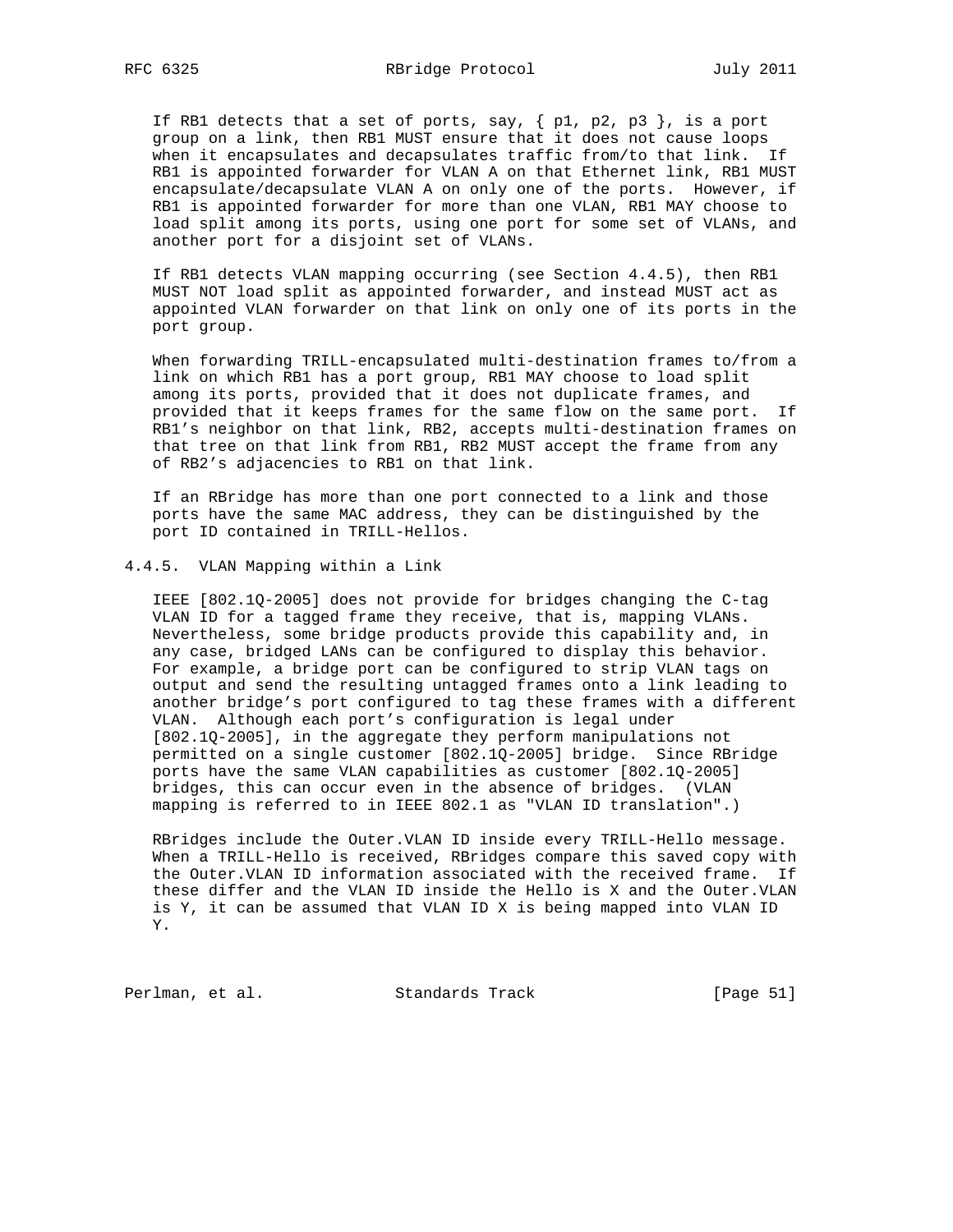When non-DRB RB2 detects VLAN mapping, based on receiving a TRILL- Hello where the VLAN tag in the body of the Hello differs from the one in the outer header, it sets a flag in all of its TRILL-Hellos for a period of two of its Holding Times since the last time RB2 detected VLAN mapping. When DRB RB1 is informed of VLAN mapping, either because of receiving a TRILL-Hello that has been VLAN-mapped, or because of seeing the "VLAN mapping detected" flag in a neighbor's TRILL-Hello on the link, RB1 re-assigns VLAN forwarders to ensure there is only a single forwarder on the link for all VLANs.

## 4.5. Distribution Trees

 RBridges use distribution trees to forward multi-destination frames (see Section 2.4.2). Distribution trees are bidirectional. Although a single tree is logically sufficient for the entire campus, the computation of additional distribution trees is warranted for the following reasons: it enables multipathing of multi-destination frames and enables the choice of a tree root closer to or, in the limit, identical with the ingress RBridge. Such a closer tree root improves the efficiency of the delivery of multi-destination frames that are being delivered to a subset of the links in the campus and reduces out-of-order delivery when a unicast address transitions between unknown and known. If applications are in use where occasional out-of-order unicast frames due to such transitions are a problem, the RBridge campus should be engineered to make sure they are of extremely low probability, such as by using the ESADI protocol, configuring addresses to eliminate unknown destination unicast frames, or using keep alive frames.

 An additional level of flexibility is the ability of an RBridge to acquire multiple nicknames, and therefore have multiple trees rooted at the same RBridge. Since the tree number is used as a tiebreaker for equal cost paths, the different trees, even if rooted at the same RBridge, will likely utilize different equal cost paths.

 How an ingress RBridge chooses the distribution tree or trees that it uses for multi-destination frames is beyond the scope of this document. However, for the reasons stated above, in the absence of other factors, a good choice is the tree whose root is least cost from the ingress RBridge and that is the default for an ingress RBridge that uses a single tree to distribute multi-destination frames.

 RBridges will precompute all the trees that might be used, and keep state for Reverse Path Forwarding Check filters (see Section 4.5.2). Also, since the tree number is used as a tiebreaker, it is important for all RBridges to know:

Perlman, et al. Standards Track [Page 52]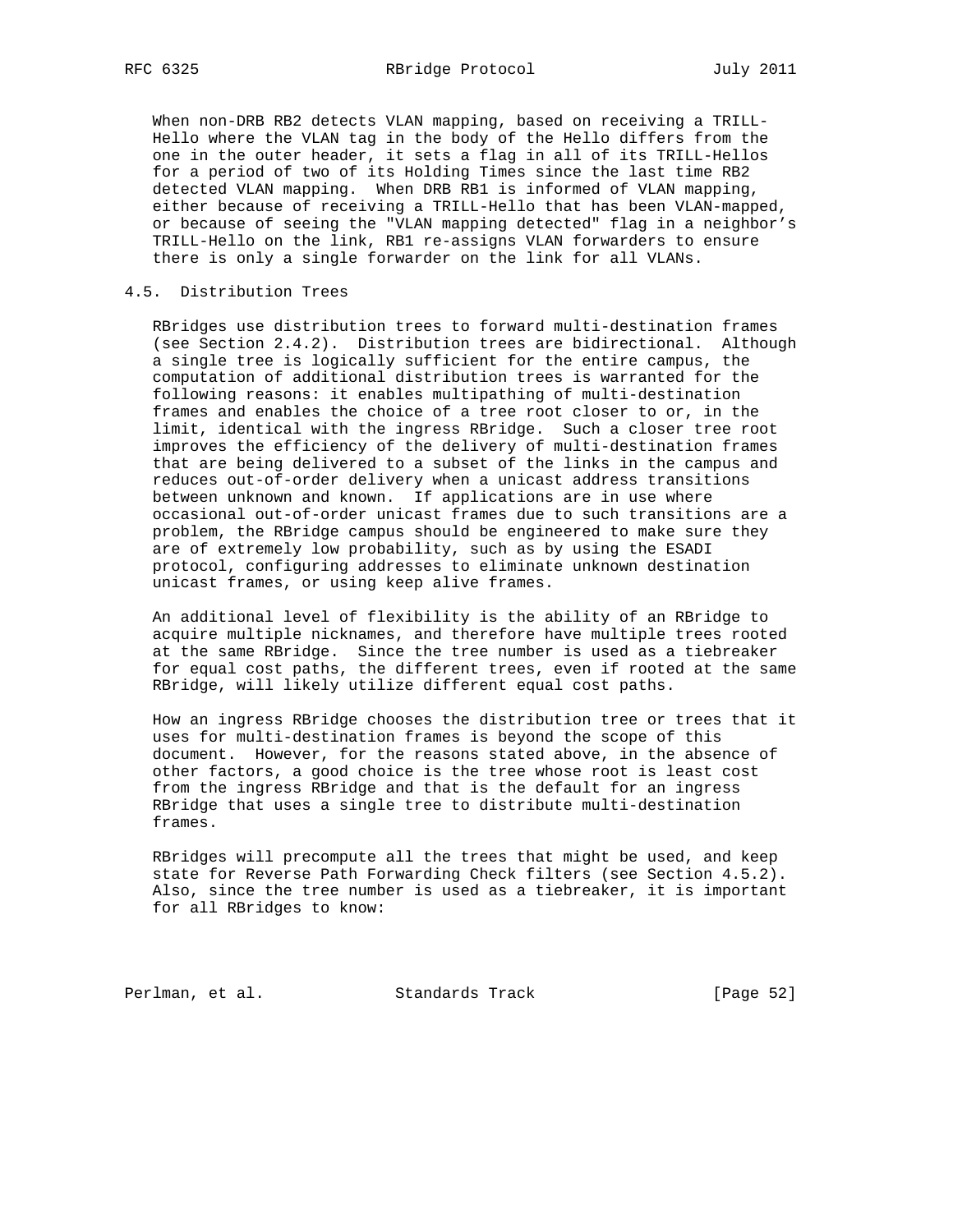- o how many trees to compute
- o which trees to compute
- o what the tree number for each tree is
	- o which trees each ingress RBridge might choose (for building Reverse Path Forwarding Check filters)

 Each RBridge advertises in its LSP a "tree root" priority for its nickname or for each of its nicknames if it has been configured to have more than one. This is a 16-bit unsigned integer that defaults, for an unconfigured RBridge, to 0x8000. Tree roots are ordered with highest numerical priority being highest priority, then with system ID of the RBridge (numerically higher = higher priority) as tiebreaker, and if that is equal, by the numerically higher nickname value, as an unsigned integer, having priority.

 Each RBridge advertises in its LSP the maximum number of distribution trees that it can compute and the number of trees that it wants all RBridges in the campus to compute. The number of trees, k, that are computed for the campus is the number wanted by the RBridge RB1, which has the nickname with the highest "tree root" priority, but no more than the number of trees supported by the RBridge in the campus that supports the fewest trees. If RB1 does not specify the specific distribution tree roots as described below, then the k highest priority trees are the trees that will be computed by all RBridges. Note that some of these k highest priority trees might be rooted at the same RBridge, if that RBridge has multiple nicknames.

 If an RBridge specifies the number of trees it can compute, or the number of trees it wants computed for the campus, as 0, it is treated as specifying them as 1. Thus, k defaults to 1.

 In addition, the RBridge RB1 having the highest root priority nickname might explicitly advertise a set of s trees by providing a list of s nicknames. In that case, the first k of those s trees will be computed. If s is less than k, or if any of the s nicknames associated with the trees RB1 is advertising does not exist within the LSP database, then the RBridges still compute k trees, but the remaining trees they select are the highest priority trees, such that k trees are computed.

 There are two exceptions to the above, which can cause fewer distribution trees to be computed, as follows:

 o A nickname whose tree root priority is zero is not selected as a tree root based on priority, although it may be selected by being listed by the RBridge holding the highest priority tree root nickname. The one exception to this is that if all nicknames have priority zero, then the highest priority among them as determined

Perlman, et al. Standards Track [Page 53]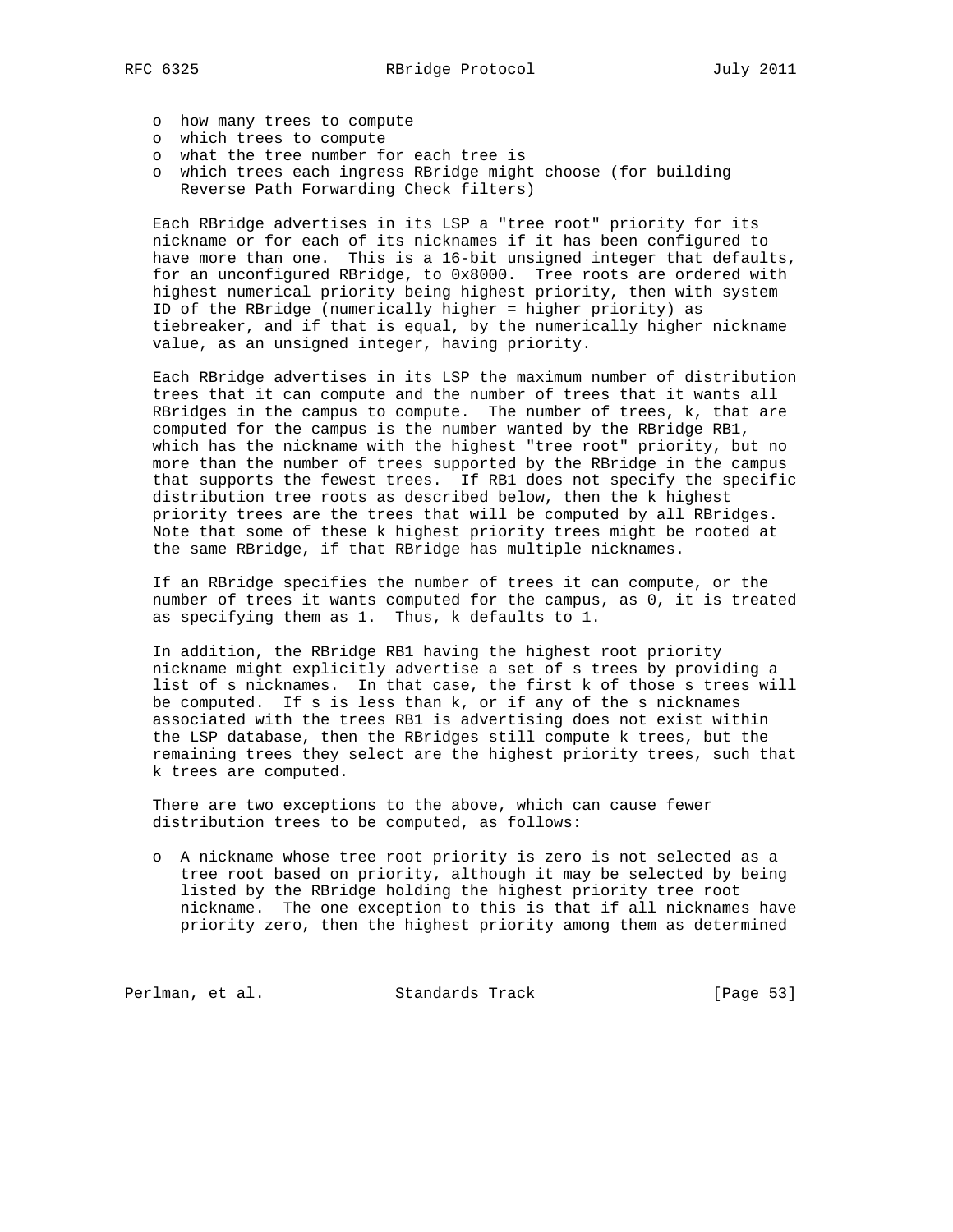by the tiebreakers is used as a tree root so that there is always guaranteed to be at least one distribution tree.

 o As a transient condition, two or more identical nicknames can appear in the list of roots for trees to be computed. In such a case, it is useless to compute a tree for the nickname(s) that are about to be lost by the RBridges holding them. So a distribution tree is only computed for the instance of the nickname where the priority to hold that nickname value is highest, reducing the total number of trees computed. (It would also be of little use to go further down the priority ordered list of possible tree root nicknames to maintain the number of trees as the additional tree roots found this way would only be valid for a very brief nickname transition period.)

 The k trees calculated for a campus are ordered and numbered from 1 to k. In addition to advertising the number k, RB1 might explicitly advertise a set of s trees by providing a list of s nicknames as described above.

- If s == k, then the trees are numbered in the order that RB1 advertises them.
- If s == 0, then the trees are numbered in order of decreasing priority. For example, if RB1 advertises only that k=2, then the highest priority tree is number 1 and the 2nd highest priority tree is number 2.
- If s < k, then those advertised by RB1 are numbered from 1 in the order advertised. Then the remainder are chosen by priority order from among the remaining possible trees with the numbering continuing. For example, if RB1 advertises k=4, advertises { Tx, Ty } as the nicknames of the root of the trees, and the campus-wide priority ordering of trees in decreasing order is Ty > Ta > Tc > Tb > Tx, the numbering will be as follows: Tx is 1 and Ty is 2 since that is the order they are advertised in by RB1. Then Ta is 3 and Tc is 4 because they are the highest priority trees that have not already been numbered.

## 4.5.1. Distribution Tree Calculation

 RBridges do not use spanning tree to calculate distribution trees. Instead, distribution trees are calculated based on the link state information, selecting a particular RBridge nickname as the root. Each RBridge RBn independently calculates a tree rooted at RBi by performing the SPF (Shortest Path First) calculation with RBi as the root without requiring any additional exchange of information.

Perlman, et al. Standards Track [Page 54]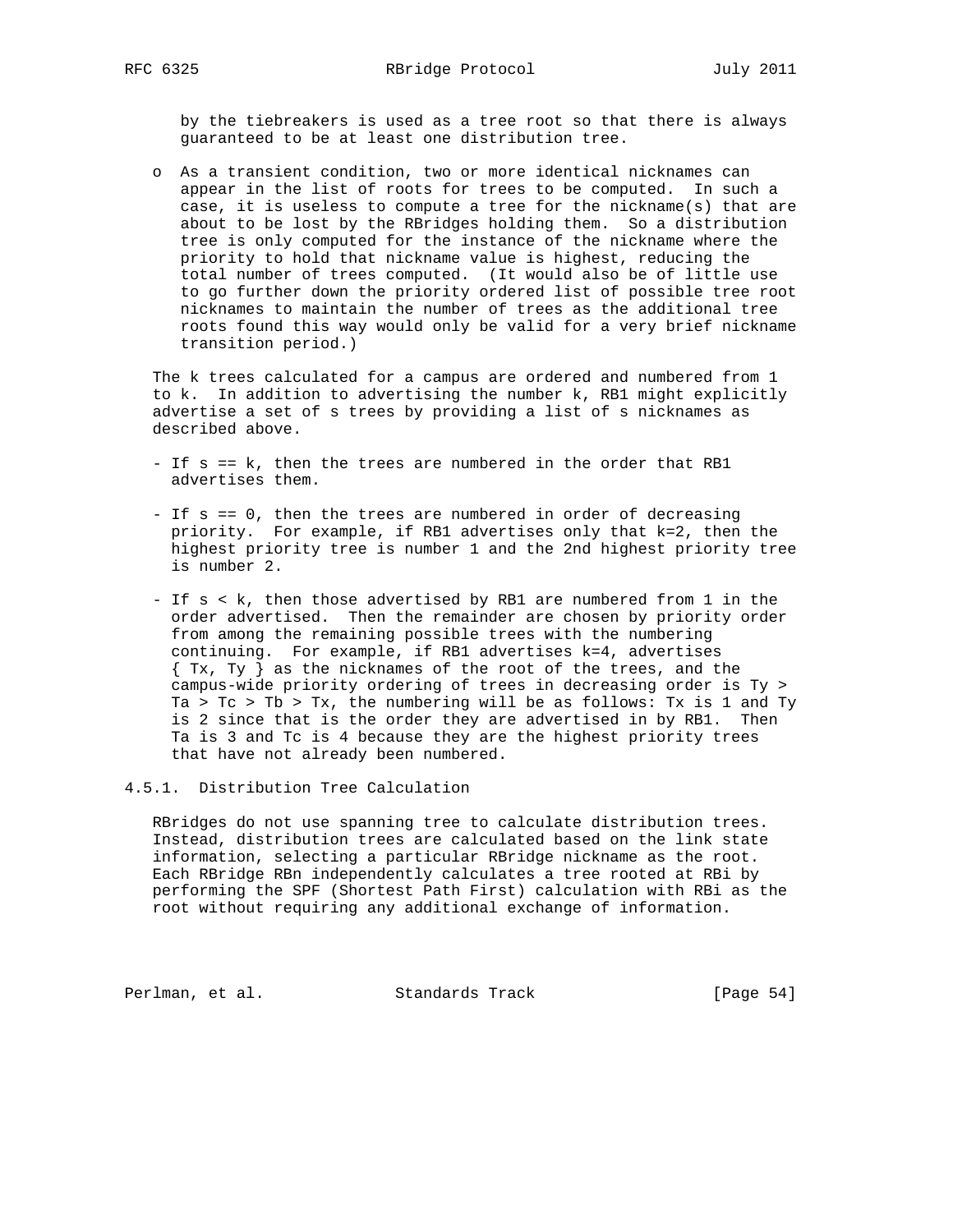It is important, when building a distribution tree, that all RBridges choose the same links for that tree. Therefore, when there are equal cost paths for a particular tree, all RBridges need to use the same tiebreakers. It is also desirable to allow splitting of traffic on as many links as possible. For this reason, a simple tiebreaker such as "always choose the parent with lower ID" would not be desirable. Instead, TRILL uses the tree number as a parameter in the tiebreaking algorithm.

 When building the tree number j, remember all possible equal cost parents for node N. After calculating the entire "tree" (actually, directed graph), for each node N, if N has "p" parents, then order the parents in ascending order according to the 7-octet IS-IS ID considered as an unsigned integer, and number them starting at zero. For tree j, choose N's parent as choice j mod p.

 Note that there might be multiple equal cost links between N and potential parent P that have no pseudonodes, because they are either point-to-point links or pseudonode-suppressed links. Such links will be treated as a single link for the purpose of tree building, because they all have the same parent P, whose IS-IS ID is "P.0".

 In other words, the set of potential parents for N, for the tree rooted at R, consists of those that give equally minimal cost paths from N to R and that have distinct IS-IS IDs, based on what is reported in LSPs.

#### 4.5.2. Multi-Destination Frame Checks

 When a multi-destination TRILL-encapsulated frame is received by an RBridge, there are four checks performed, each of which may cause the frame to be discarded:

 1. Tree Adjacency Check: Each RBridge RBn keeps a set of adjacencies ( { port, neighbor } pairs ) for each distribution tree it is calculating. One of these adjacencies is toward the tree root RBi, and the others are toward the leaves. Once the adjacencies are chosen, it is irrelevant which ones are towards the root RBi and which are away from RBi. RBridges MUST drop a multi destination frame that arrives at a port from an RBridge that is not an adjacency for the tree on which the frame is being distributed. Let's suppose that RBn has calculated that adjacencies a, c, and f are in the RBi tree. A multi-destination frame for the distribution tree RBi is received only from one of the adjacencies a, c, or f (otherwise it is discarded) and forwarded to the other two adjacencies. Should RBn have multiple

Perlman, et al. Standards Track [Page 55]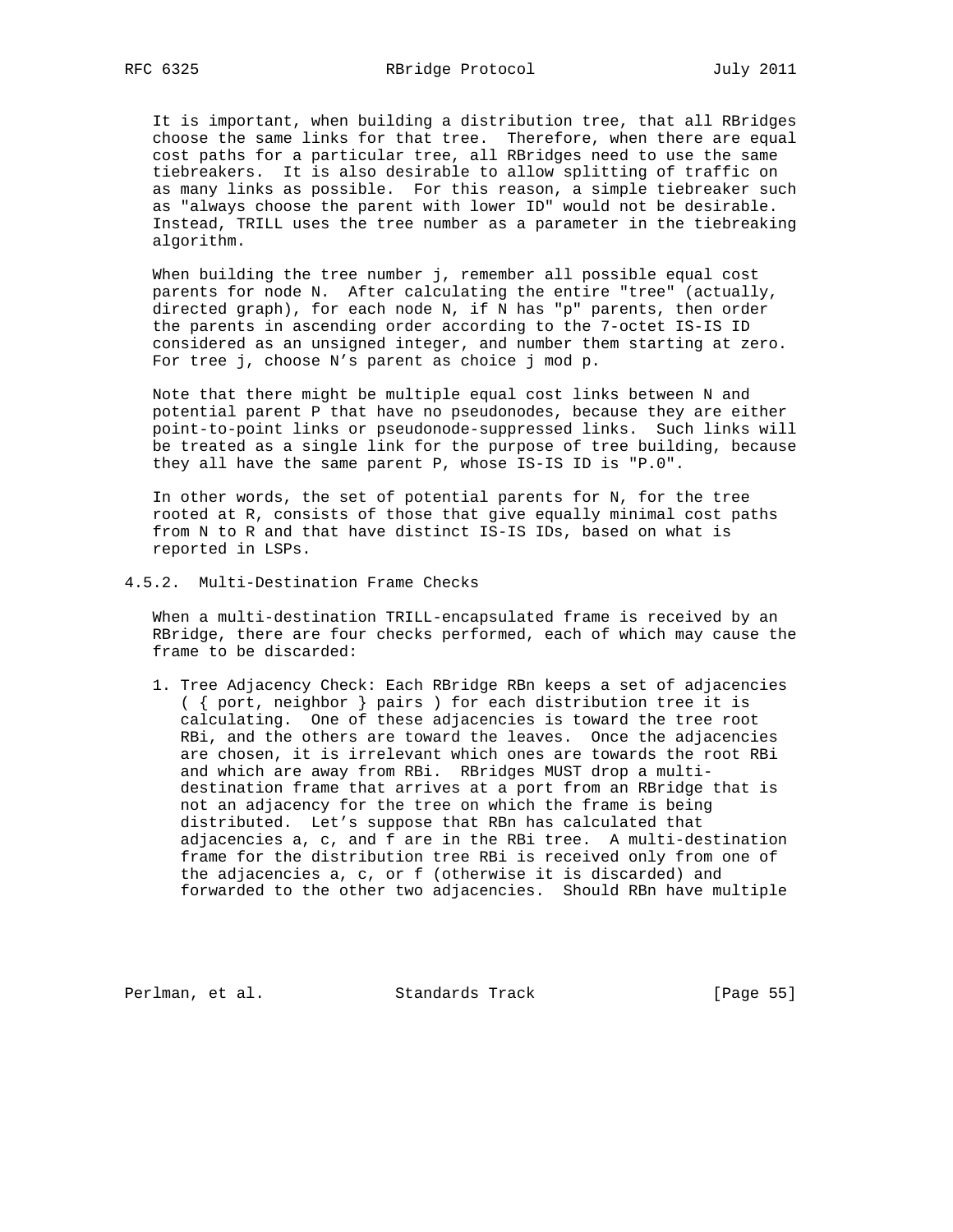ports on a link, a multi-destination frame it sends on one of these ports will be received by the others but will be discarded as an RBridge is not adjacent to itself.

 2. RPF Check: Another technique used by RBridges for avoiding temporary multicast loops during topology changes is the Reverse Path Forwarding Check. It involves checking that a multi destination frame, based on the tree and the ingress RBridge, arrives from the expected link. RBridges MUST drop multi destination frames that fail the RPF check.

 To limit the amount of state necessary to perform the RPF check, each RBridge RB2 MUST announce which trees RB2 may choose when RB2 ingresses a multi-destination packet. When any RBridge, say, RB3, is computing the tree from nickname X, RB3 computes, for each RBridge RB2 that might act as ingress for tree X, the link on which RB3 should receive a packet from ingress RB2 on tree X, and note for that link that RB2 is a legal ingress RBridge for tree X.

 The information to determine which trees RB2 might choose is included in RB2's LSP. Similarly to how the highest priority RBridge RB1 specifies the k trees that will be computed by all RBridges, RB2 specifies a number j, which is the total number of different trees RB2 might specify, and the specific trees RB2 might specify are a combination of specified trees and trees selected from highest priority trees. If RB2 specifies any trees that are not in the k trees as specified by RB1, they are ignored.

 The j potential ingress trees for RB2 are the ones with nicknames that RB2 has explicitly specified in "specified ingress tree nicknames" (and that are included in the k campus-wide trees selected by highest priority RBridge RB1), with the remainder (up to the maximum of  ${j,k}$ ) being the highest priority of the k campus-wide trees.

 The default value for j is 1. The value 0 for j is special and means that RB2 can pick any of the k trees being computed for the campus.

 3. Parallel Links Check: If the tree-building and tiebreaking for a particular multi-destination frame distribution tree selects a non-pseudonode link between RB1 and RB2, that "RB1-RB2 link" might actually consist of multiple links. These parallel links would be visible to RB1 and RB2, but not to the rest of the campus (because the links are not represented by pseudonodes). If this bundle of parallel links is included in a tree, it is important for RB1 and RB2 to decide which link to use, but is irrelevant to other RBridges, and therefore, the tiebreaking algorithm need not be

Perlman, et al. Standards Track [Page 56]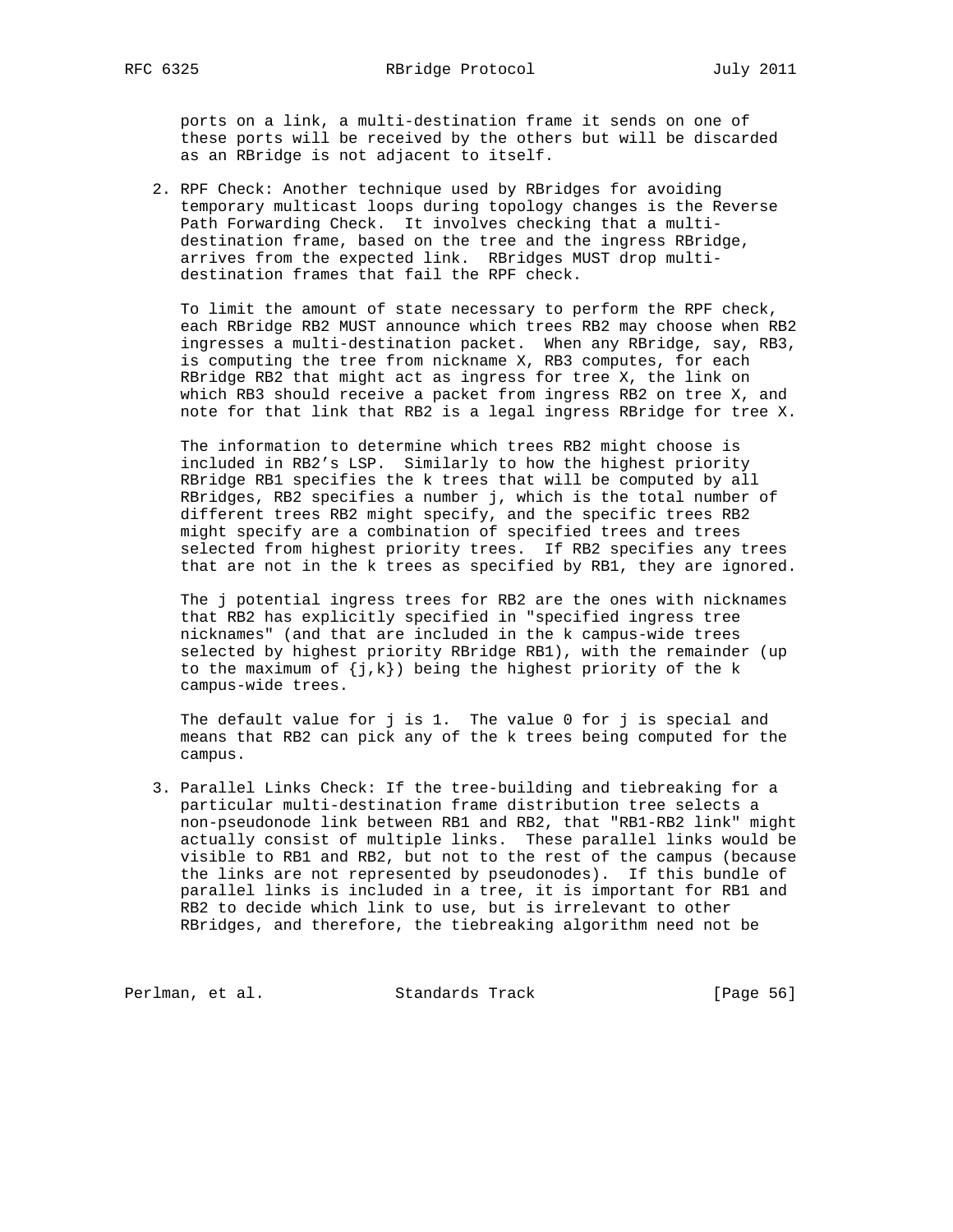visible to any RBridges other than RB1 and RB2. In this case, RB1-RB2 adjacencies are ordered as follows, with the one "most preferred" adjacency being the one on which RB1 and RB2 transmit to and receive multi-destination frames from each other.

- a) Most preferred are those established by P2P Hellos. Tiebreaking among those is based on preferring the one with the numerically highest Extended Circuit ID as associated with the adjacency by the RBridge with the highest System ID.
- b) Next considered are those established through TRILL-Hello frames, with suppressed pseudonodes. Note that the pseudonode is suppressed in LSPs, but still appears in the TRILL-Hello, and therefore is available for this tiebreaking. Among these links, the one with the numerically largest pseudonode ID is preferred.
- 4. Port Group Check: If an RBridge has multiple ports attached to the same link, a multi-destination frame it is receiving will arrive on all of them. All but one received copy of such a frame MUST be discarded to avoid duplication. All such frames that are part of the same flow must be accepted on the same port to avoid re ordering.

 When a topology change occurs (including apparent changes during start up), an RBridge MUST adjust its input distribution tree filters no later than it adjusts its output forwarding.

## 4.5.3. Pruning the Distribution Tree

 Each distribution tree SHOULD be pruned per VLAN, eliminating branches that have no potential receivers downstream. Multi destination TRILL Data frames SHOULD only be forwarded on branches that are not pruned.

 Further pruning SHOULD be done in two cases: (1) IGMP [RFC3376], MLD [RFC2710], and MRD [RFC4286] messages, where these are to be delivered only to links with IP multicast routers; and (2) other multicast frames derived from an IP multicast address that should be delivered only to links that have registered listeners, plus links that have IP multicast routers, except for IP multicast addresses that must be broadcast. Each of these cases is scoped per VLAN.

 Let's assume that RBridge RBn knows that adjacencies (a, c, and f) are in the nickname1 distribution tree. RBn marks pruning information for each of the adjacencies in the nickname1-tree. For each adjacency and for each tree, RBn marks:

Perlman, et al. Standards Track [Page 57]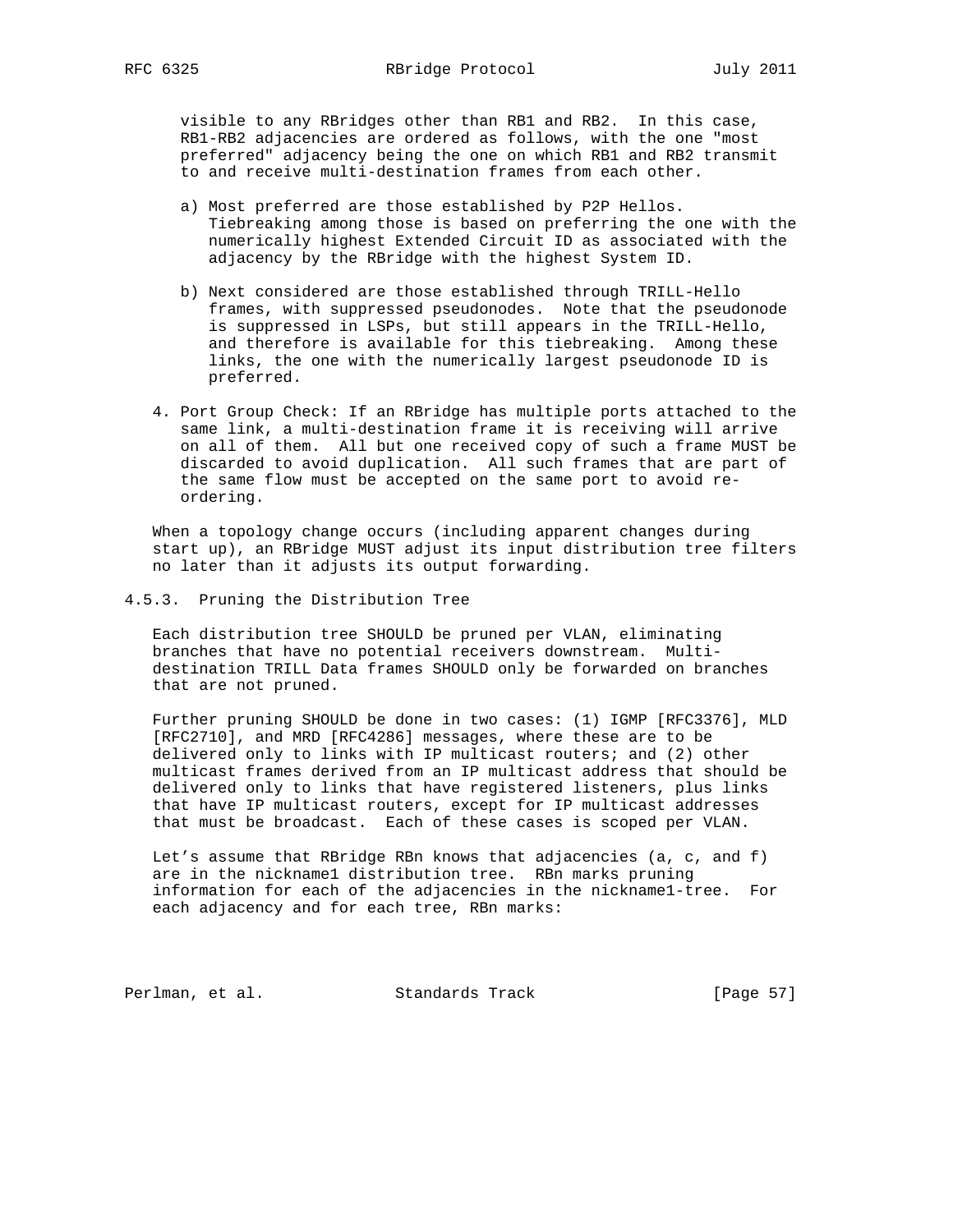- o the set of VLANs reachable downstream,
- o for each one of those VLANs, flags indicating whether there are IPv4 or IPv6 multicast routers downstream, and
- o the set of Layer 2 multicast addresses derived from IP multicast groups for which there are receivers downstream.
- 4.5.4. Tree Distribution Optimization

 RBridges MUST determine the VLAN associated with all native frames they ingress and properly enforce VLAN rules on the emission of native frames at egress RBridge ports according to how those ports are configured and designated as appointed forwarders. RBridges SHOULD also prune the distribution tree of multi-destination frames according to VLAN. But, since they are not required to do such pruning, they may receive TRILL data or ESADI frames that should have been VLAN pruned earlier in the tree distribution. They silently discard such frames. A campus may contain some Rbridges that prune distribution trees on VLAN and some that do not.

 The situation is more complex for multicast. RBridges SHOULD analyze IP-derived native multicast frames, and learn and announce listeners and IP multicast routers for such frames as discussed in Section 4.7 below. And they SHOULD prune the distribution of IP-derived multicast frames based on such learning and announcements. But, they are not required to prune based on IP multicast listener and router attachment state. And, unlike VLANs, where VLAN attachment state of ports MUST be maintained and honored, RBridges are not required to maintain IP multicast listener and router attachment state.

 An RBridge that does not examine native IGMP [RFC3376], MLD [RFC2710], or MRD [RFC4286] frames that it ingresses MUST advertise that it has IPv4 and IPv6 IP multicast routers attached for all the VLANs for which it is an appointed forwarder. It need not advertise any IP-derived multicast listeners. This will cause all IP-derived multicast traffic to be sent to this RBridge for those VLANs. It then egresses that traffic onto the links for which it is appointed forwarder where the VLAN of the traffic matches the VLAN for which it is appointed forwarder on that link. (This may cause the suppression of certain IGMP membership report messages from end stations, but that is not significant because any multicast traffic that such reports would be requesting will be sent to such end stations under these circumstances.)

Perlman, et al. Standards Track [Page 58]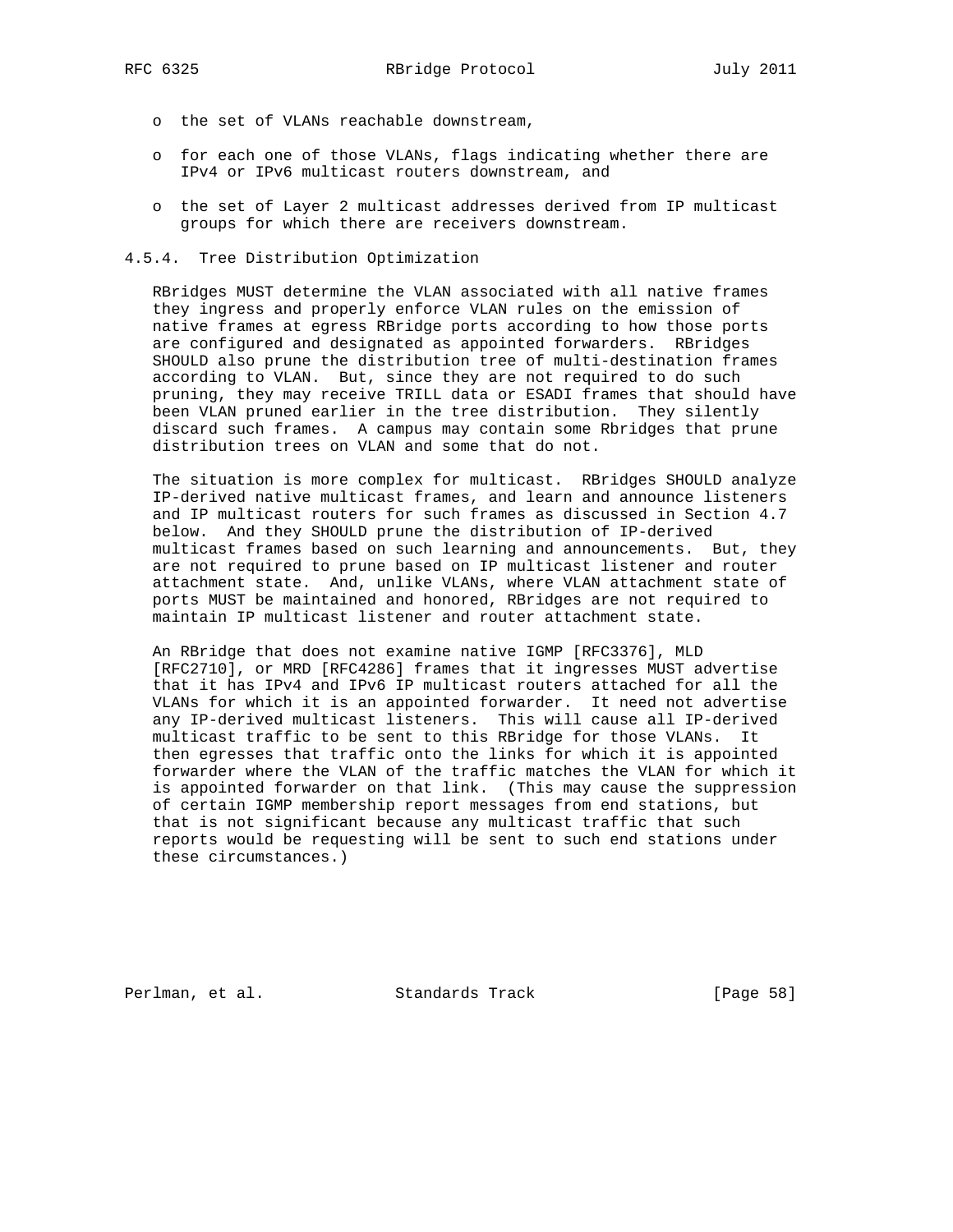A campus may contain a mixture of Rbridges with different levels of IP-derived multicast optimization. An RBridge may receive IP-derived multicast frames that should have been pruned earlier in the tree distribution. It silently discards such frames.

 See also "Considerations for Internet Group Management Protocol (IGMP) and Multicast Listener Discovery (MLD) Snooping Switches" [RFC4541].

## 4.5.5. Forwarding Using a Distribution Tree

 With full optimization, forwarding a multi-destination data frame is done as follows. References to adjacencies below do not include the adjacency on which a frame was received.

- o The RBridge RBn receives a multi-destination TRILL Data frame with inner VLAN-x and a TRILL header indicating that the selected tree is the nickname1 tree;
- o if the source from which the frame was received is not one of the adjacencies in the nickname1 tree for the specified ingress RBridge, the frame is dropped (see Section 4.5.1);
- o else, if the frame is an IGMP or MLD announcement message or an MRD query message, then the encapsulated frame is forwarded onto adjacencies in the nickname1 tree that indicate there are downstream VLAN-x IPv4 or IPv6 multicast routers as appropriate;
- o else, if the frame is for a Layer 2 multicast address derived from an IP multicast group, but its IP address is not the range of IP multicast addresses that must be treated as broadcast, the frame is forwarded onto adjacencies in the nickname1 tree that indicate there are downstream VLAN-x IP multicast routers of the corresponding type (IPv4 or IPv6), as well as adjacencies that indicate there are downstream VLAN-x receivers for that group address;
- o else (the inner frame is for a Layer 2 multicast address not derived from an IP multicast group or an unknown destination or broadcast or an IP multicast address that is required to be treated as broadcast), the frame is forwarded onto an adjacency if and only if that adjacency is in the nickname1 tree, and marked as reaching VLAN-x links.

 For each link for which RBn is appointed forwarder, RBn additionally checks to see if it should decapsulate the frame and send it to the link in native form, or process the frame locally.

Perlman, et al. Standards Track [Page 59]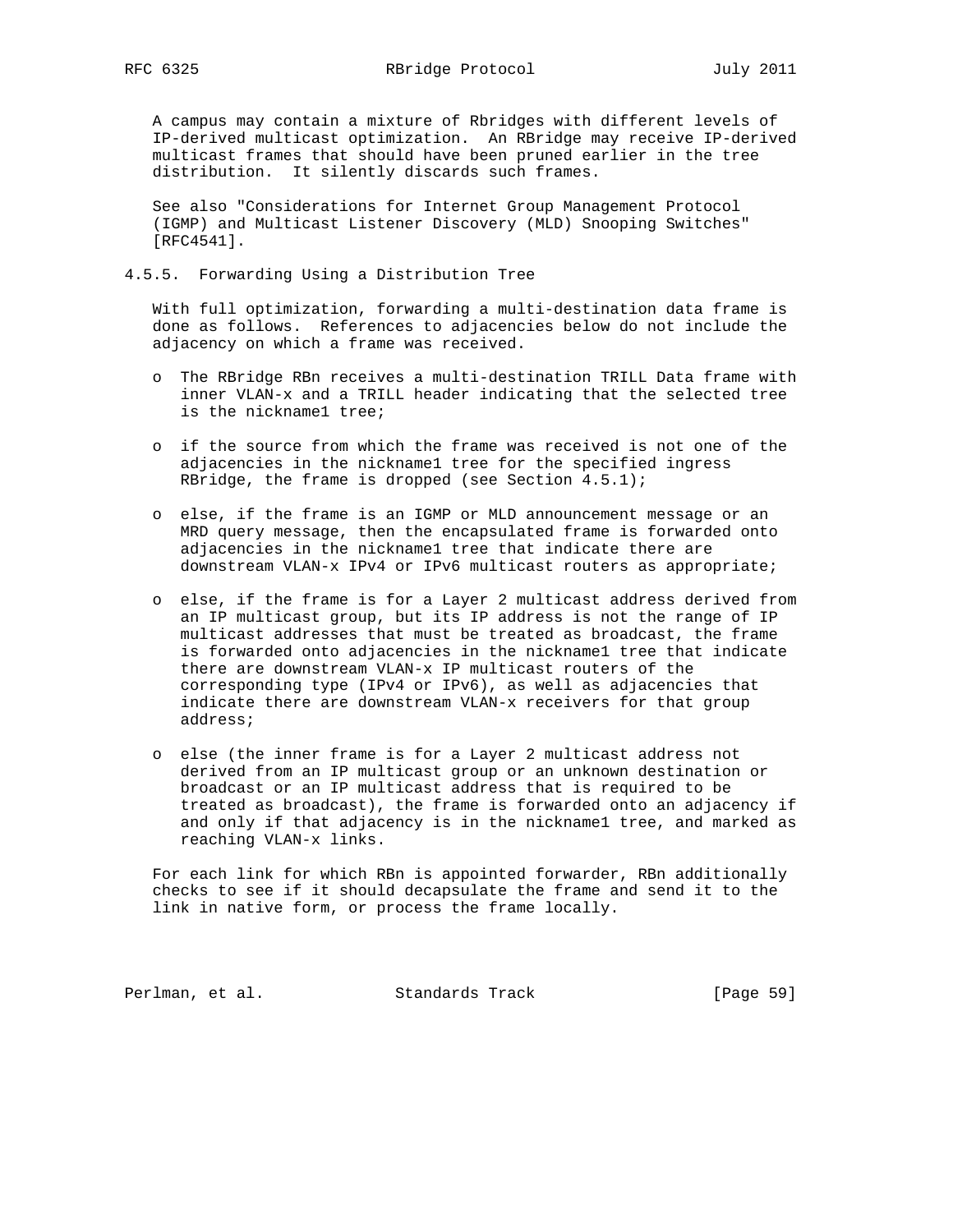TRILL ESADI frames will be delivered only to RBridges that are appointed forwarders for their VLAN. Such frames will be multicast throughout the campus, like other non-IP-derived multicast data frames, on the distribution tree chosen by the RBridge that created the TRILL ESADI frame, and pruned according to the Inner.VLAN ID. Thus, all the RBridges that are appointed forwarders for a link in that VLAN receive them.

## 4.6. Frame Processing Behavior

 This section describes RBridge behavior for all varieties of received frames, including how they are forwarded when appropriate. Section 4.6.1 covers native frames, Section 4.6.2 covers TRILL frames, and Section 4.6.3 covers Layer 2 control frames. Processing may be organized or sequenced in a different way than described here as long as the result is the same. See Section 1.4 for frame type definitions.

 Corrupt frames, for example, frames that are not a multiple of 8 bits, are too short or long for the link protocol/hardware in use, or have a bad FCS are discarded on receipt by an RBridge port as they are discarded on receipt at an IEEE 802.1 bridge port.

 Source address information ( { VLAN, Outer.MacSA, port } ) is learned by default from any frame with a unicast source address (see Section 4.8).

## 4.6.1. Receipt of a Native Frame

 If the port is configured as disabled or if end-station service is disabled on the port by configuring it as a trunk port or configuring it to use P2P Hellos, the frame is discarded.

 The ingress Rbridge RB1 determines the VLAN ID for a native frame according to the same rules as IEEE [802.1Q-2005] bridges do (see Appendix D and Section 4.9.2). Once the VLAN is determined, if RB1 is not the appointed forwarder for that VLAN on the port where the frame was received or is inhibited, the frame is discarded. If it is appointed forwarder for that VLAN and is not inhibited (see Section 4.2.4.3), then the native frame is forwarded according to Section 4.6.1.1 if it is unicast and according to Section 4.6.1.2 if it is multicast or broadcast.

4.6.1.1. Native Unicast Case

 If the destination MAC address of the native frame is a unicast address, the following steps are performed.

Perlman, et al. Standards Track [Page 60]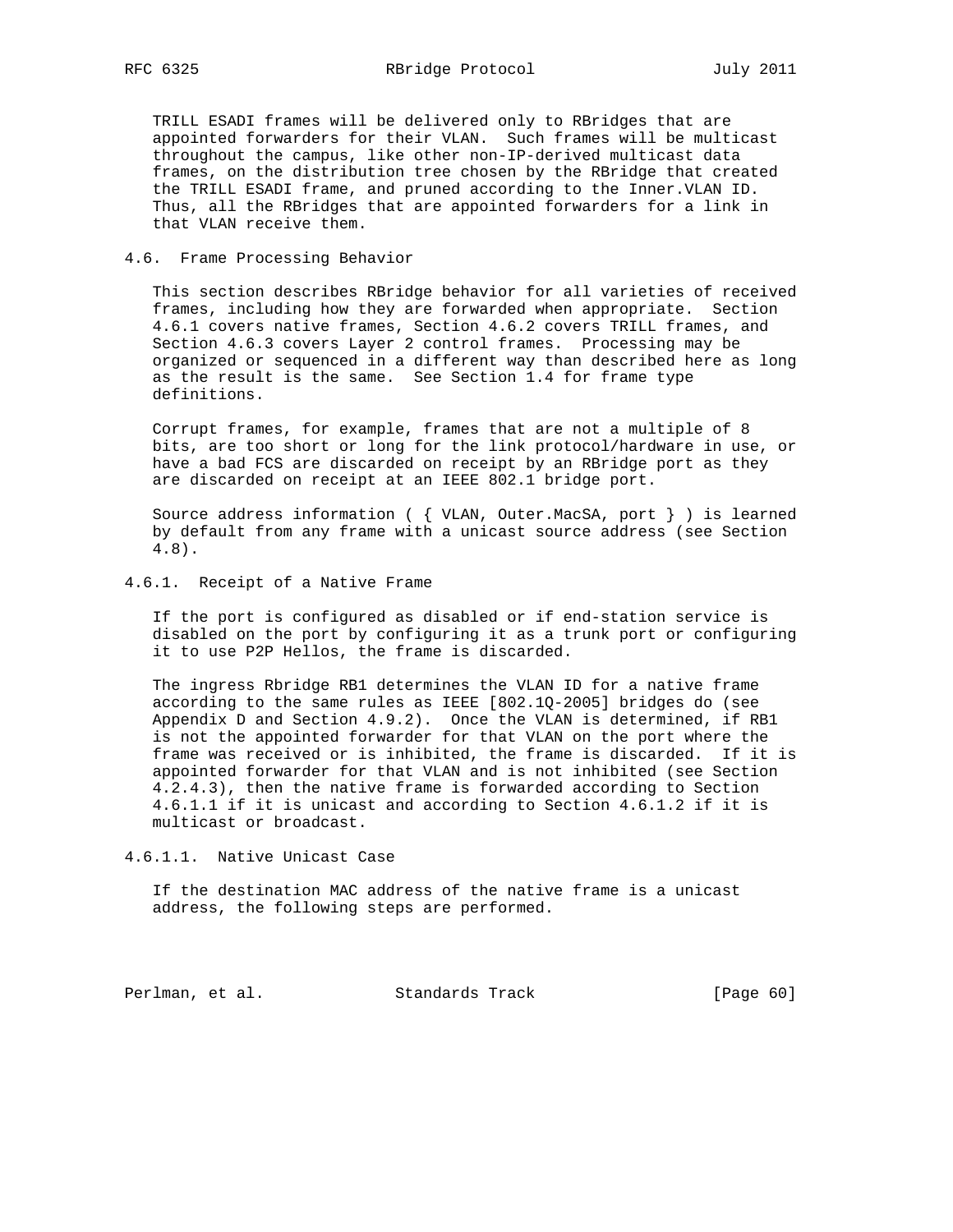The Layer 2 destination address and VLAN are looked up in the ingress RBridge's database of MAC addresses and VLANs to find the egress RBridge RBm or the local egress port or to discover that the destination is the receiving RBridge or is unknown. One of the following four cases will apply:

- 1. If the destination is the receiving RBridge, the frame is locally processed.
- 2. If the destination is known to be on the same link from which the native frame was received but is not the receiving RBridge, the RBridge silently discards the frame, since the destination should already have received it.
- 3. If the destination is known to be on a different local link for which RBm is the appointed forwarder, then RB1 converts the native frame to a TRILL Data frame with an Outer.MacDA of the next hop RBridge towards RBm, a TRILL header with  $M = 0$ , an ingress nickname for RB1, and the egress nickname for RBm. If ingress RB1 has multiple nicknames, it SHOULD use the same nickname in the ingress nickname field whenever it encapsulates a native frame from any particular source MAC address and VLAN. This simplifies end node learning. If RBm is RB1, processing then proceeds as in Section 4.6.2.4; otherwise, the Outer.MacSA is set to the MAC address of the RB1 port on the path to the next hop RBridge towards RBm and the frame is queued for transmission out of that port.
- 4. If a unicast destination MAC is unknown in the frame's VLAN, RB1 handles the frame as described in Section 4.6.1.2 for a broadcast frame except that the Inner.MacDA is the original native frame's unicast destination address.

### 4.6.1.2. Native Multicast and Broadcast Frames

 If the RBridge has multiple ports attached to the same link, all but one received copy of a native multicast or broadcast frame is discarded to avoid duplication. All such frames that are part of the same flow must be accepted on the same port to avoid re-ordering.

 If the frame is a native IGMP [RFC3376], MLD [RFC2710], or MRD [RFC4286] frame, then RB1 SHOULD analyze it, learn any group membership or IP multicast router presence indicated, and announce that information for the appropriate VLAN in its LSP (see Section 4.7).

 For all multi-destination native frames, RB1 forwards the frame in native form to its links where it is appointed forwarder for the

Perlman, et al. Standards Track [Page 61]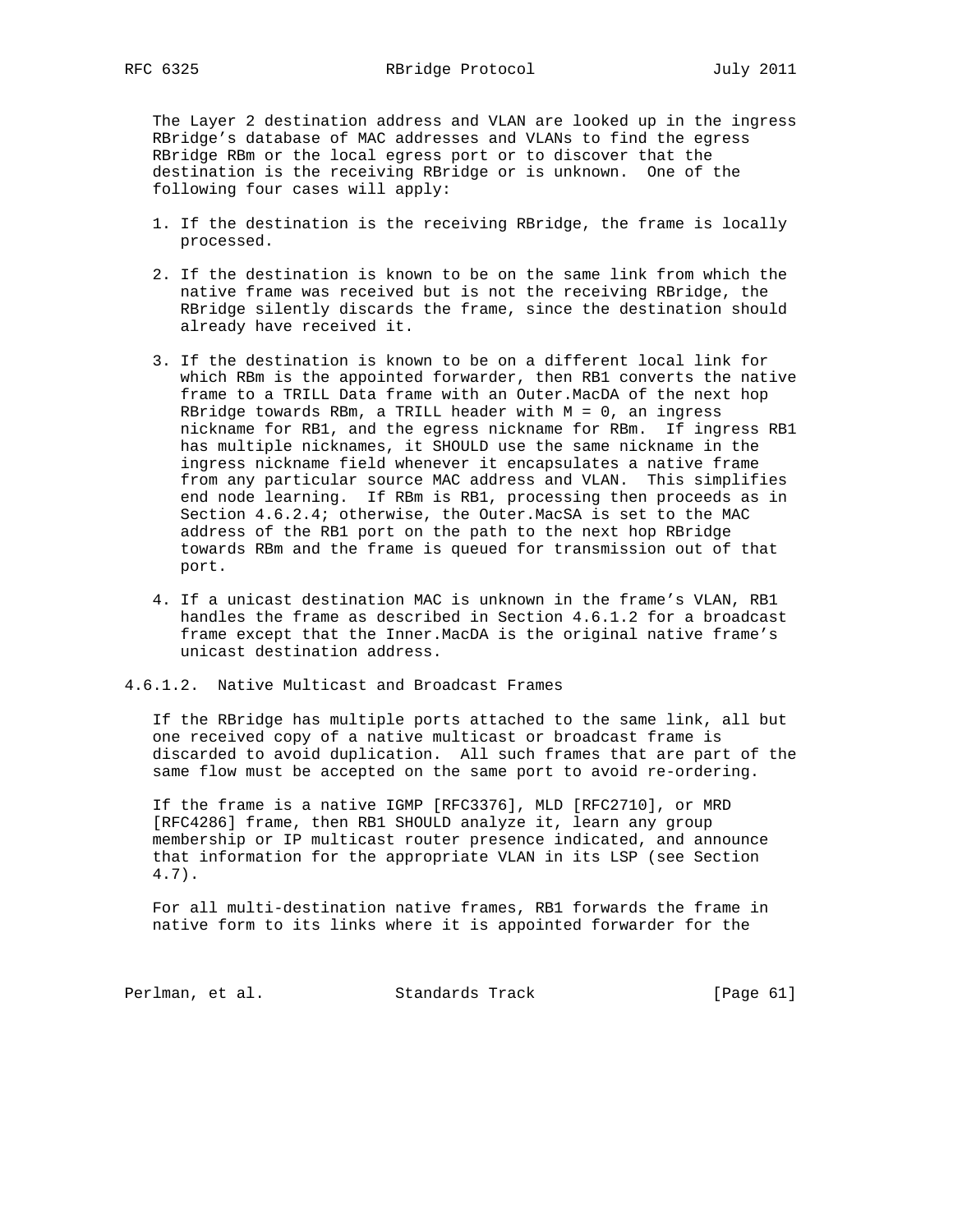frame's VLAN, subject to further pruning and inhibition. In addition, it converts the native frame to a TRILL Data frame with the All-RBridges multicast address as Outer.MacDA, a TRILL header with the multi-destination bit  $M = 1$ , the ingress nickname for RB1, and the egress nickname for the distribution tree it decides to use. It then forwards the frame on the pruned distribution tree (see Section 4.5) setting the Outer.MacSA of each copy sent to the MAC address of the RB1 port on which it is sent.

 The default is for RB1 to write into the egress nickname field the nickname for a distribution tree, from the set of distribution trees RB1 has announced it might use, whose root is least cost from RB1. RB1 MAY choose different distribution trees for different frames if RB1 has been configured to path-split multicast. In that case, RB1 MUST select a tree by specifying a nickname that is a distribution tree root (see Section 4.5). Also, RB1 MUST select a nickname that RB1 has announced (in RB1's own LSP) to be one of those that RB1 might use. The strategy RB1 uses to select distribution trees in multipathing multi-destination frames is beyond the scope of this document.

4.6.2. Receipt of a TRILL Frame

 A TRILL frame either has the TRILL or L2-IS-IS Ethertype or has a multicast Outer.MacDA allocated to TRILL (see Section 7.2). The following tests are performed sequentially, and the first that matches controls the handling of the frame:

- 1. If the Outer.MacDA is All-IS-IS-RBridges and the Ethertype is L2-IS-IS, the frame is handled as described in Section 4.6.2.1.
- 2. If the Outer.MacDA is a multicast address allocated to TRILL other than All-RBridges, the frame is discarded.
- 3. If the Outer.MacDA is a unicast address other than the receiving Rbridge port MAC address, the frame is discarded. (Such discarded frames are most likely addressed to another RBridge on a multi access link and that other Rbridge will handle them.)
- 4. If the Ethertype is not TRILL, the frame is discarded.
- 5. If the Version field in the TRILL header is greater than 0, the frame is discarded.
- 6. If the hop count is 0, the frame is discarded.
- 7. If the Outer.MacDA is multicast and the M bit is zero or if the Outer.MacDA is unicast and M bit is one, the frame is discarded.

Perlman, et al. Standards Track [Page 62]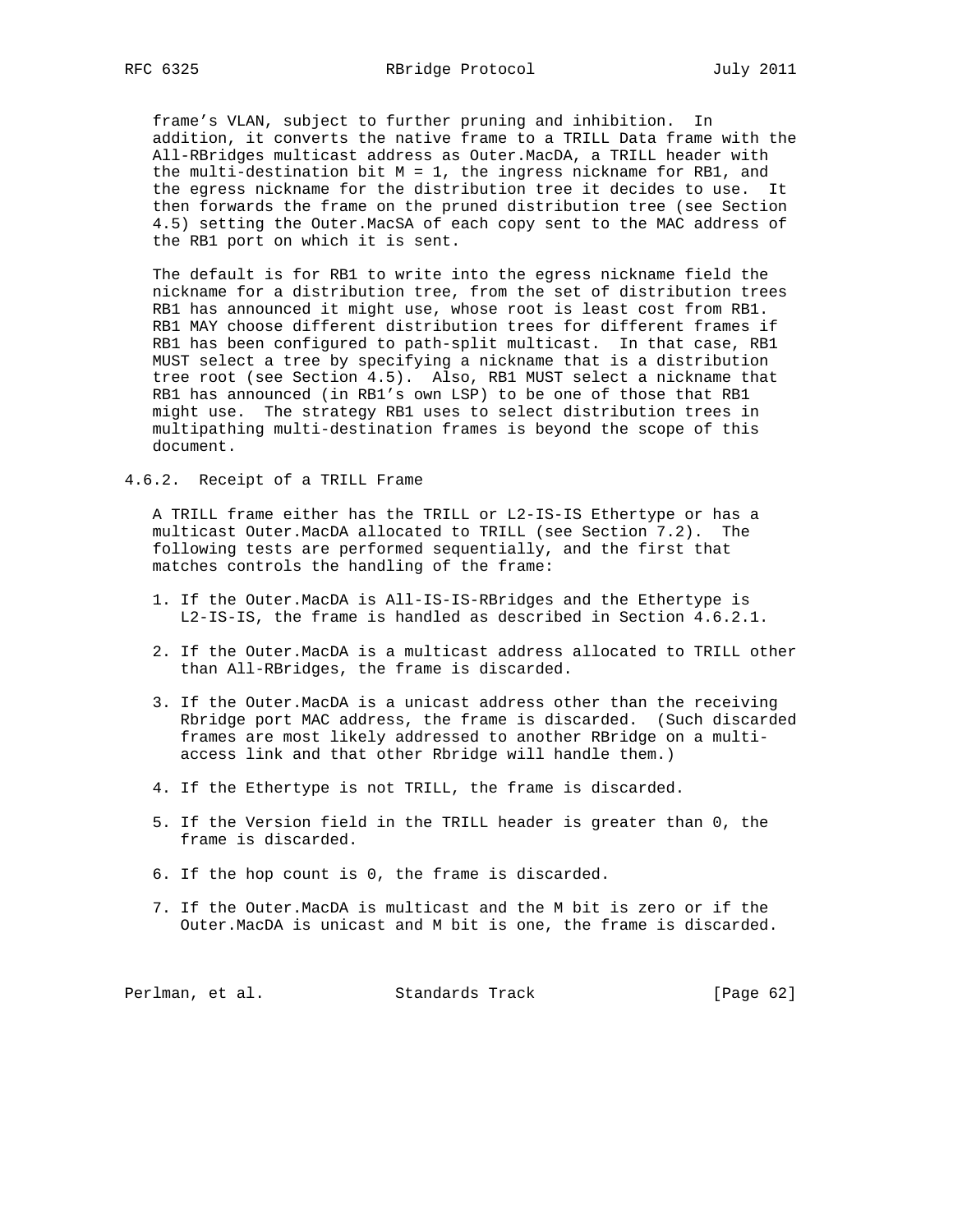- 8. By default, an RBridge MUST NOT forward TRILL-encapsulated frames from a neighbor with which it does not have a TRILL IS-IS adjacency. RBridges MAY be configured per port to accept these frames for forwarding in cases where it is known that a non peering device (such as an end station) is configured to originate TRILL-encapsulated frames that can be safely forwarded.
- 9. The Inner.MacDA is then tested. If it is the All-ESADI-RBridges multicast address and RBn implements the ESADI protocol, processing proceeds as in Section 4.6.2.2 below. If it is any other address or RBn does not implement ESADI, processing proceeds as in Section 4.6.2.3.
- 4.6.2.1. TRILL Control Frames

 The frame is processed by the TRILL IS-IS instance on RBn and is not forwarded.

4.6.2.2. TRILL ESADI Frames

If M == 0, the frame is silently discarded.

 The egress nickname designates the distribution tree. The frame is forwarded as described in Section 4.6.2.5. In addition, if the forwarding Rbridge is an appointed forwarder for a link in the specified VLAN and implements the TRILL ESADI protocol and ESADI is enabled at the forwarding Rbridge for that VLAN, the inner frame is decapsulated and provided to that local ESADI protocol.

4.6.2.3. TRILL Data Frames

 The M flag is then checked. If it is zero, processing continues as described in Section 4.6.2.4, if it is one, processing continues as described in Section 4.6.2.5.

4.6.2.4. Known Unicast TRILL Data Frames

 The egress nickname in the TRILL header is examined, and if it is unknown or reserved, the frame is discarded.

 If RBn is a transit RBridge, the hop count is decremented by one and the frame is forwarded to the next hop RBridge towards the egress RBridge. (The provision permitting RBridges to decrease the hop count by more than one under some circumstances (see Section 3.6) applies only to multi-destination frames, not to the known unicast frames considered in this subsection.) The Inner.VLAN is not examined by a transit RBridge when it forwards a known unicast TRILL Data frame. For the forwarded frame, the Outer.MacSA is the MAC

Perlman, et al. Standards Track [Page 63]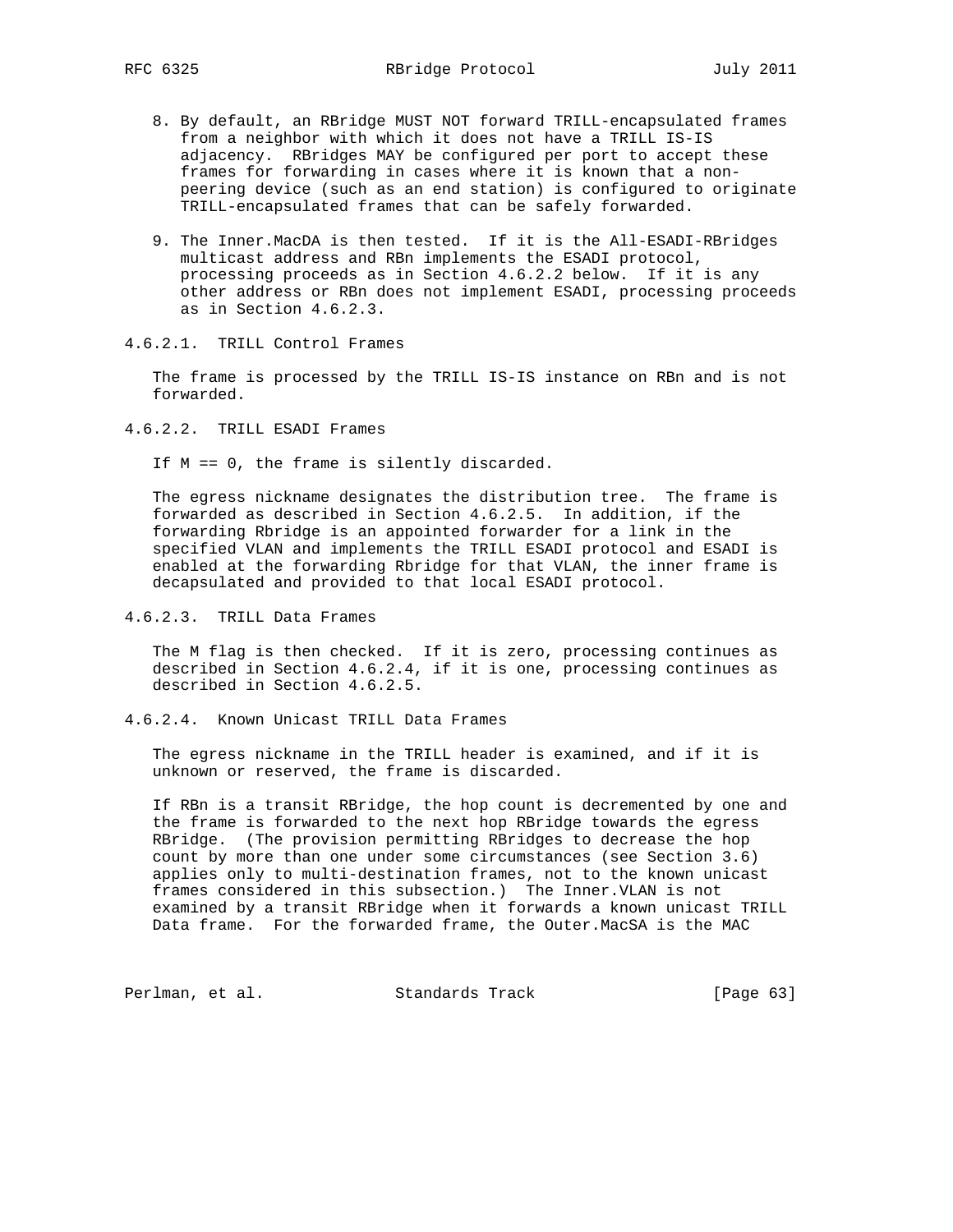address of the transmitting port, the Outer.MacDA is the unicast address of the next hop RBridge, and the VLAN is the Designated VLAN on the link onto which the frame is being transmitted.

 If RBn is not a transit RBridge, that is, if the egress RBridge indicated is the RBridge performing the processing, the Inner.MacSA and Inner.VLAN ID are, by default, learned as associated with the ingress nickname unless that nickname is unknown or reserved or the Inner.MacSA is not unicast. Then the frame being forwarded is decapsulated to native form, and the following checks are performed:

- o The Inner.MacDA is checked. If it is not unicast, the frame is discarded.
- o If the Inner.MacDA corresponds to the RBridge doing the processing, the frame is locally delivered.
- o The Inner.VLAN ID is checked. If it is 0x0 or 0xFFF, the frame is discarded.
- o The Inner.MacDA and Inner.VLAN ID are looked up in RBn's local address cache and the frame is then either sent onto the link containing the destination, if the RBridge is appointed forwarder for that link for the frame's VLAN and is not inhibited (or discarded if it is inhibited), or processed as in one of the following two paragraphs.

 A known unicast TRILL Data frame can arrive at the egress Rbridge only to find that the combination of Inner.MacDA and Inner.VLAN is not actually known by that RBridge. One way this can happen is that the address information may have timed out in the egress RBridge MAC address cache. In this case, the egress RBridge sends the native frame out on all links that are in the frame's VLAN for which the RBridge is appointed forwarder and has not been inhibited, except that it MAY refrain from sending the frame on links where it knows there cannot be an end station with the destination MAC address, for example, the link port is configured as a trunk (see Section 4.9.1).

 If, due to manual configuration or learning from Layer 2 registration, the destination MAC and VLAN appear in RBn's local address cache for two or more links for which RBn is an uninhibited appointed forwarder for the frame's VLAN, RBn sends the native frame on all such links.

4.6.2.5. Multi-Destination TRILL Data Frames

 The egress and ingress nicknames in the TRILL header are examined and, if either is unknown or reserved, the frame is discarded.

Perlman, et al. Standards Track [Page 64]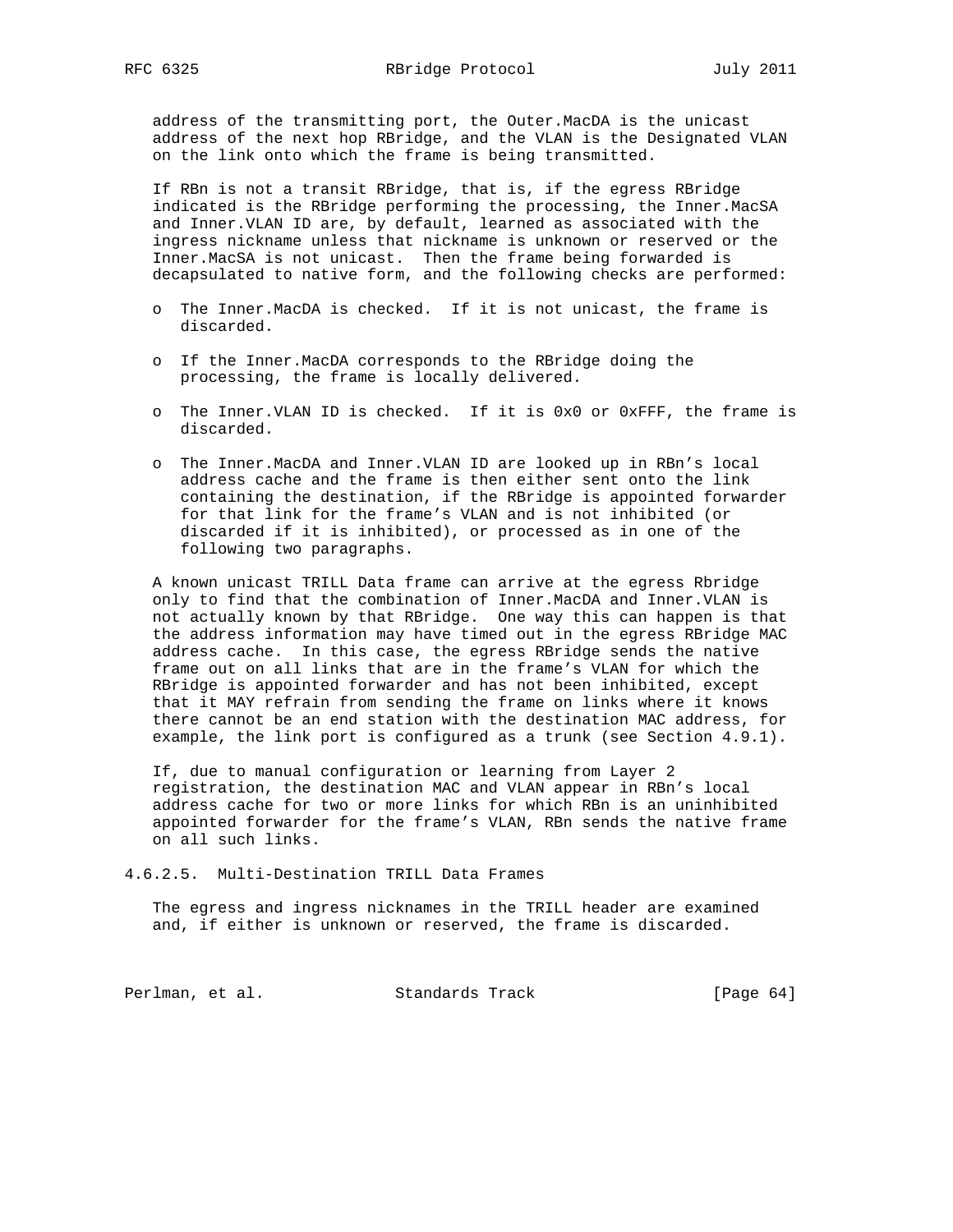The Outer.MacSA is checked and the frame discarded if it is not a tree adjacency for the tree indicated by the egress RBridge nickname on the port where the frame was received. The Reverse Path Forwarding Check is performed on the ingress and egress nicknames and the frame discarded if it fails. If there are multiple TRILL-Hello pseudonode suppressed parallel links to the previous hop RBridge, the frame is discarded if it has been received on the wrong one. If the RBridge has multiple ports connected to the link, the frame is discarded unless it was received on the right one. For more information on the checks in this paragraph, see Section 4.5.2.

 If the Inner.VLAN ID of the frame is 0x0 or 0xFFF, the frame is discarded.

 If the RBridge is an appointed forwarder for the Inner.VLAN ID of the frame, the Inner.MacSA and Inner.VLAN ID are, by default, learned as associated with the ingress nickname unless that nickname is unknown or reserved or the Inner.MacSA is not unicast. A copy of the frame is then decapsulated, sent in native form on those links in its VLAN for which the RBridge is appointed forwarder subject to additional pruning and inhibition as described in Section 4.2.4.3, and/or locally processed as appropriate.

 The hop count is decreased (possibly by more than one; see Section 3.6), and the frame is forwarded down the tree specified by the egress RBridge nickname pruned as described in Section 4.5.

 For the forwarded frame, the Outer.MacSA is set to that of the port on which the frame is being transmitted, the Outer.MacDA is the All-RBridges multicast address, and the VLAN is the Designated VLAN of the link on which the frame is being transmitted.

4.6.3. Receipt of a Layer 2 Control Frame

 Low-level control frames received by an RBridge are handled within the port where they are received as described in Section 4.9.

 There are two types of high-level control frames, distinguished by their destination address, which are handled as described in the sections referenced below.

 Name Section Destination Address BPDU 4.9.3 01-80-C2-00-00-00 VRP 4.9.4 01-80-C2-00-00-21

Perlman, et al. Standards Track [Page 65]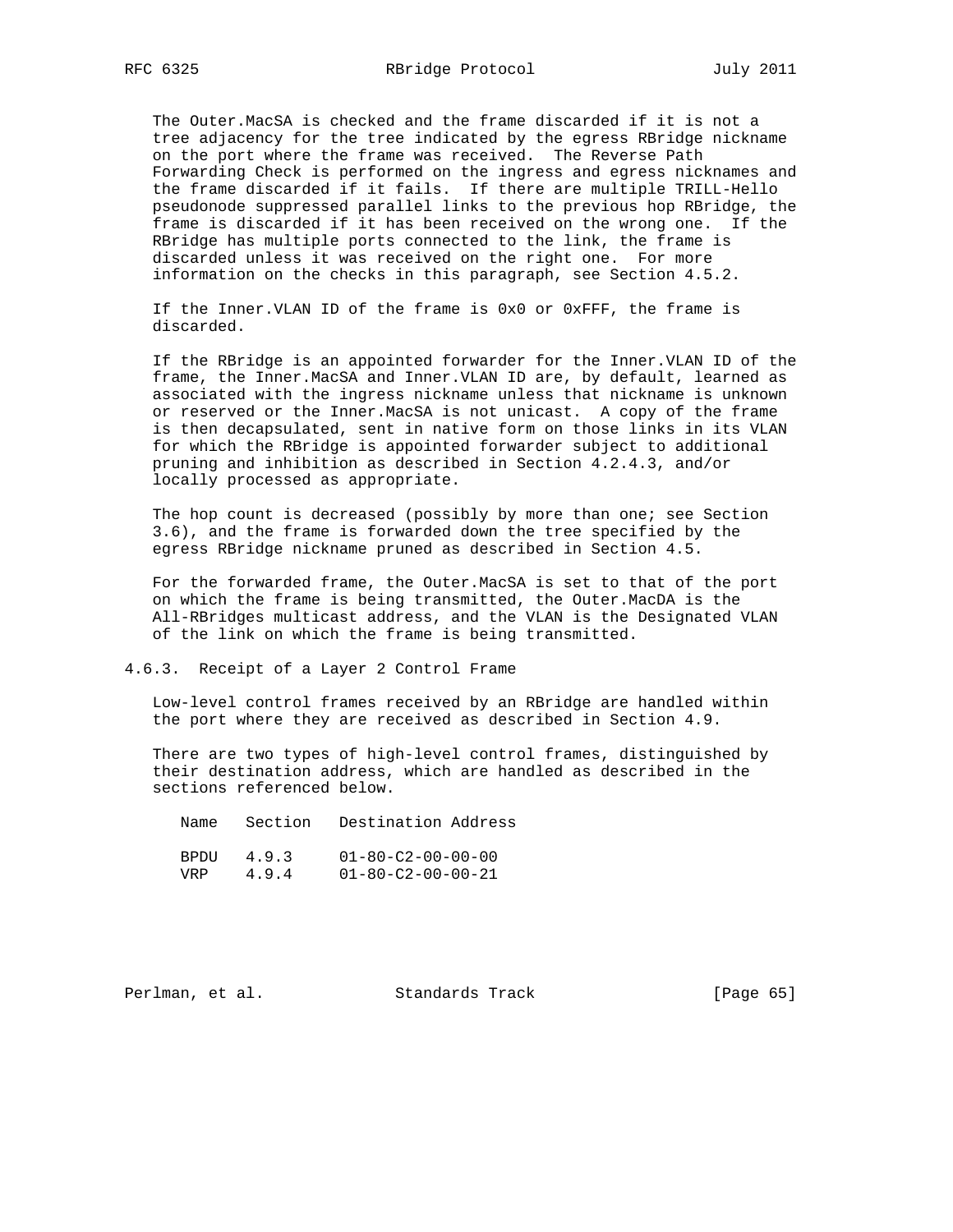## 4.7. IGMP, MLD, and MRD Learning

 Ingress RBridges SHOULD learn, based on native IGMP [RFC3376], MLD [RFC2710], and MRD [RFC4286] frames they receive in VLANs for which they are an uninhibited appointed forwarder, which IP-derived multicast messages should be forwarded onto which links. Such frames are also, in general, encapsulated as TRILL Data frames and distributed as described below and in Section 4.5.

 An IGMP or MLD membership report received in native form from a link indicates a multicast group listener for that group on that link. An IGMP or MLD query or an MRD advertisement received in native form from a link indicates the presence of an IP multicast router on that link.

 IP multicast group membership reports have to be sent throughout the campus and delivered to all IP multicast routers, distinguishing IPv4 and IPv6. All IP-derived multicast traffic must also be sent to all IP multicast routers for the same version of IP.

 IP multicast data SHOULD only be sent on links where there is either an IP multicast router for that IP type (IPv4 or IPv6) or an IP multicast group listener for that IP-derived multicast MAC address, unless the IP multicast address is in the range required to be treated as broadcast.

 RBridges do not need to announce themselves as listeners to the IPv4 All-Snoopers multicast group (the group used for MRD reports [RFC4286]), because the IPv4 multicast address for that group is in the range where all frames sent to that IP multicast address must be broadcast (see [RFC4541], Section 2.1.2). However, RBridges that are performing IPv6-derived multicast optimization MUST announce themselves as listeners to the IPv6 All-Snoopers multicast group.

 See also "Considerations for Internet Group Management Protocol (IGMP) and Multicast Listener Discovery (MLD) Snooping Switches" [RFC4541].

# 4.8. End-Station Address Details

 RBridges have to learn the MAC addresses and VLANs of their locally attached end stations for link/VLAN pairs for which they are the appointed forwarder. Learning this enables them to do the following:

 o Forward the native form of incoming known unicast TRILL Data frames onto the correct link.

Perlman, et al. Standards Track [Page 66]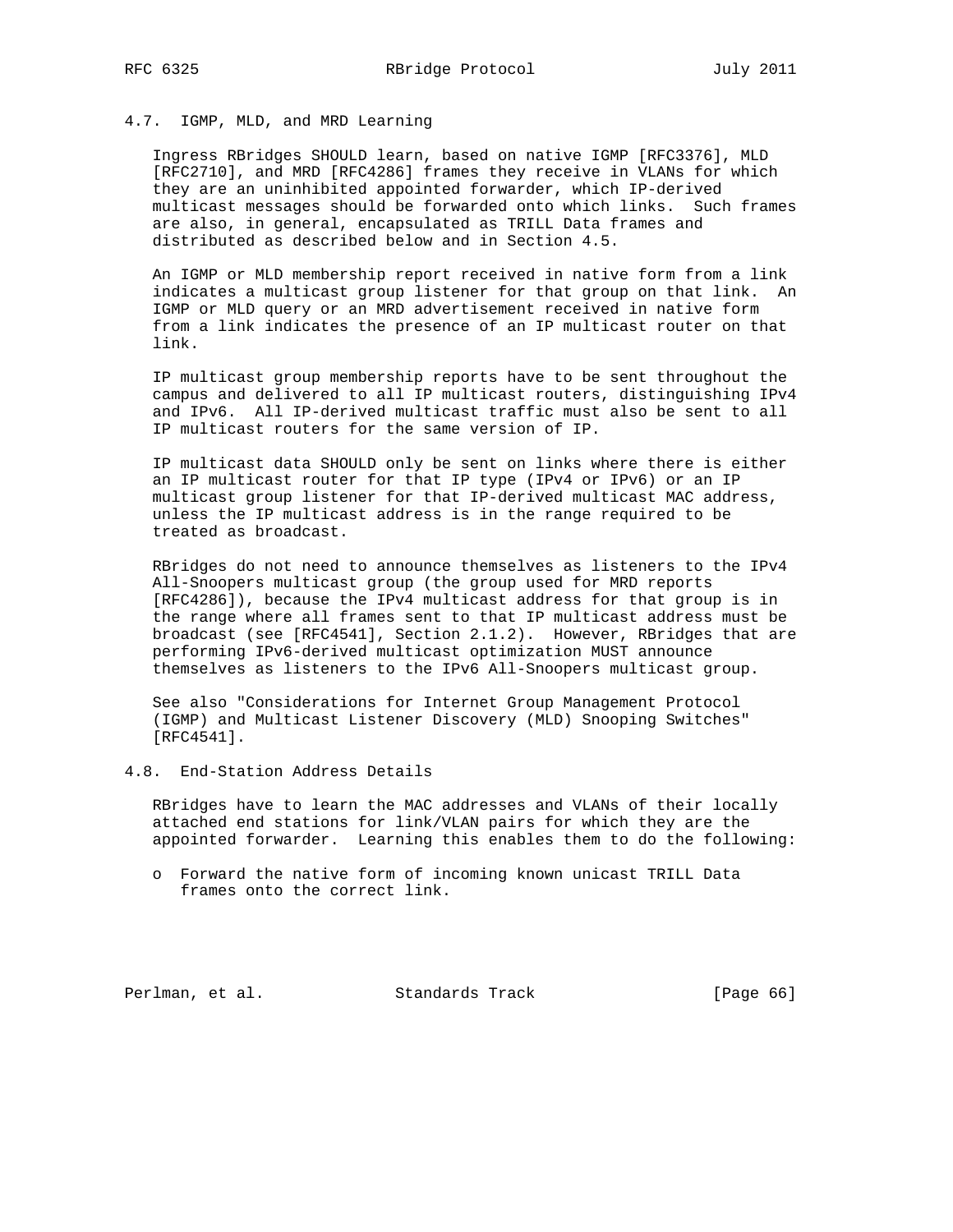- o Decide, for an incoming native unicast frame from a link, where the RBridge is the appointed forwarder for the frame's VLAN, whether the frame is
	- known to have been destined for another end station on the same link, so the RBridge need do nothing, or
	- has to be converted to a TRILL Data frame and forwarded.

 RBridges need to learn the MAC addresses, VLANs, and remote RBridges of remotely attached end stations for VLANs for which they and the remote RBridge are an appointed forwarder, so they can efficiently direct native frames they receive that are unicast to those addresses and VLANs.

4.8.1. Learning End-Station Addresses

 There are five independent ways an RBridge can learn end-station addresses as follows:

- 1. From the observation of VLAN-x frames received on ports where it is appointed VLAN-x forwarder, learning the { source MAC, VLAN, port } triplet of received frames.
- 2. The { source MAC, VLAN, ingress RBridge nickname } triplet of any native frames that it decapsulates.
- 3. By Layer 2 registration protocols learning the { source MAC, VLAN, port } of end stations registering at a local port.
- 4. By running the TRILL ESADI protocol for one or more VLANs and thereby receiving remote address information and/or transmitting local address information.
- 5. By management configuration.

 RBridges MUST implement capabilities 1 and 2 above. RBridges use these capabilities unless configured, for one or more particular VLANs and/or ports, not to learn from either received frames or from decapsulating native frames to be transmitted or both.

 RBridges MAY implement capabilities 3 and 4 above. If capability 4 is implemented, the ESADI protocol is run only when the RBridge is configured to do so on a per-VLAN basis.

RBridges SHOULD implement capability 5.

Perlman, et al. Standards Track [Page 67]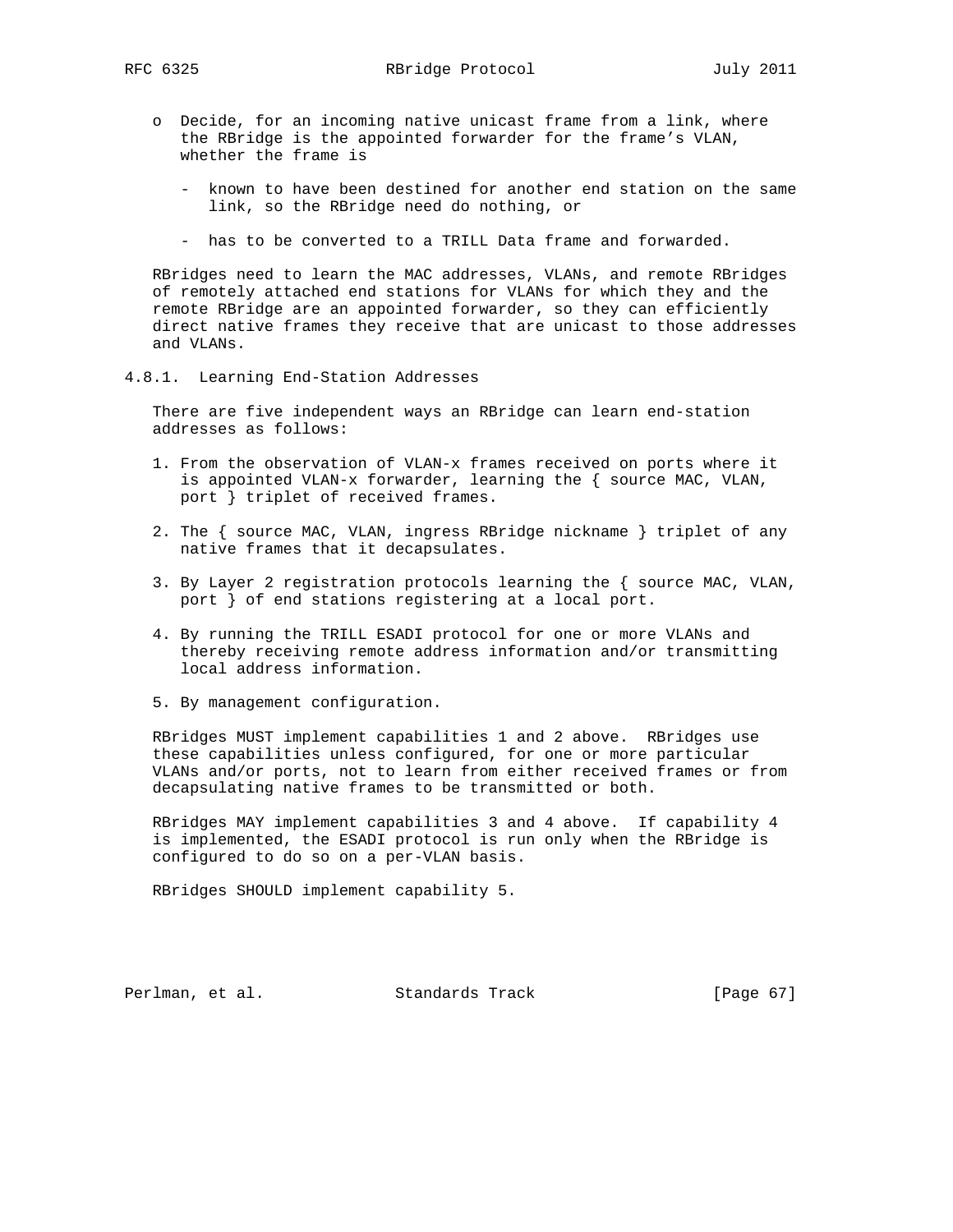Entries in the table of learned MAC and VLAN addresses and associated information also have a one-octet unsigned confidence level associated with each entry whose rationale is given below. Such information learned from the observation of data has a confidence of 0x20 unless configured to have a different confidence. This confidence level can be configured on a per-RBridge basis separately for information learned from local native frames and that learned from remotely originated encapsulated frames. Such information received via the TRILL ESADI protocol is accompanied by a confidence level in the range 0 to 254. Such information configured by management defaults to a confidence level of 255 but may be configured to have another value.

 The table of learned MAC addresses includes (1) { confidence, VLAN, MAC address, local port } for addresses learned from local native frames and local registration protocols, (2) { confidence, VLAN, MAC address, egress RBridge nickname } for addresses learned from remote encapsulated frames and ESADI link state databases, and (3) additional information to implement timeout of learned addresses, statically configured addresses, and the like.

 When a new address and related information learned from observing data frames are to be entered into the local database, there are three possibilities:

- A. If this is a new { address, VLAN } pair, the information is entered accompanied by the confidence level.
- B. If there is already an entry for this { address, VLAN } pair with the same accompanying delivery information, the confidence level in the local database is set to the maximum of its existing confidence level and the confidence level with which it is being learned. In addition, if the information is being learned with the same or a higher confidence level than its existing confidence level, timer information is reset.
- C. If there is already an entry for this { address, VLAN } pair with different information, the learned information replaces the older information only if it is being learned with higher or equal confidence than that in the database entry. If it replaces older information, timer information is also reset.

## 4.8.2. Learning Confidence Level Rationale

 The confidence level mechanism allows an RBridge campus manager to cause certain address learning sources to prevail over others. In a default configuration, without the optional ESADI protocol, addresses are only learned from observing local native frames and the

Perlman, et al. Standards Track [Page 68]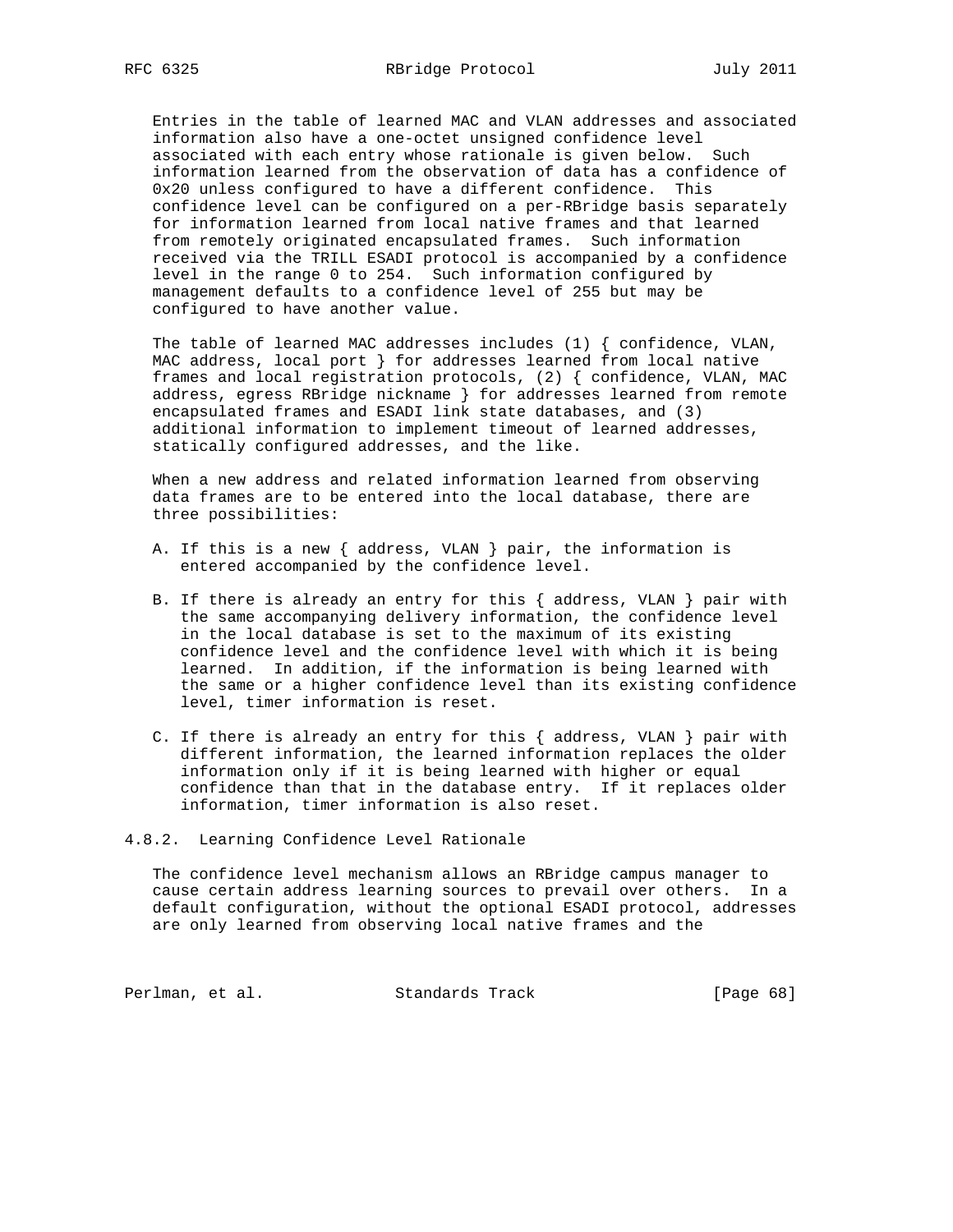decapsulation of received TRILL Data frames. Both of these sources default to confidence level 0x20 so, since learning at an equal or high confidence overrides previous learning, the learning in such a default case mimics default 802.1 bridge learning.

 While RBridge campus management policies are beyond the scope of this document, here are some example types of policies that can be implemented with the confidence mechanism and the rationale for each:

- o Locally received native frames might be considered more reliable than decapsulated frames received from remote parts of the campus. To stop MAC addresses learned from such local frames from being usurped by remotely received forged frames, the confidence in locally learned addresses could be increased or that in addresses learned from remotely sourced decapsulated frames decreased.
- o MAC address information learned through a cryptographically authenticated Layer 2 registration protocol, such as 802.1X with a cryptographically based EAP method, might be considered more reliable than information learned through the mere observation of data frames. When such authenticated learned address information is transmitted via the ESADI protocol, the use of authentication in the TRILL ESADI LSP frames could make tampering with it in transit very difficult. As a result, it might be reasonable to announce such authenticated information via the ESADI protocol with a high confidence, so it would override any alternative learning from data observation.

 Manually configured address information is generally considered static and so defaults to a confidence of 0xFF while no other source of such information can be configured to a confidence any higher than 0xFE. However, for other cases, such as where the manual configuration is just a starting point that the Rbridge campus manager wishes to be dynamically overridable, the confidence of such manually configured information may be configured to a lower value.

4.8.3. Forgetting End-Station Addresses

 While RBridges need to learn end-station addresses as described above, it is equally important that they be able to forget such information. Otherwise, frames for end stations that have moved to a different part of the campus could be indefinitely black-holed by RBridges with stale information as to the link to which the end station is attached.

 For end-station address information locally learned from frames received, the time out from the last time a native frame was received or decapsulated with the information conforms to the recommendations

Perlman, et al. Standards Track [Page 69]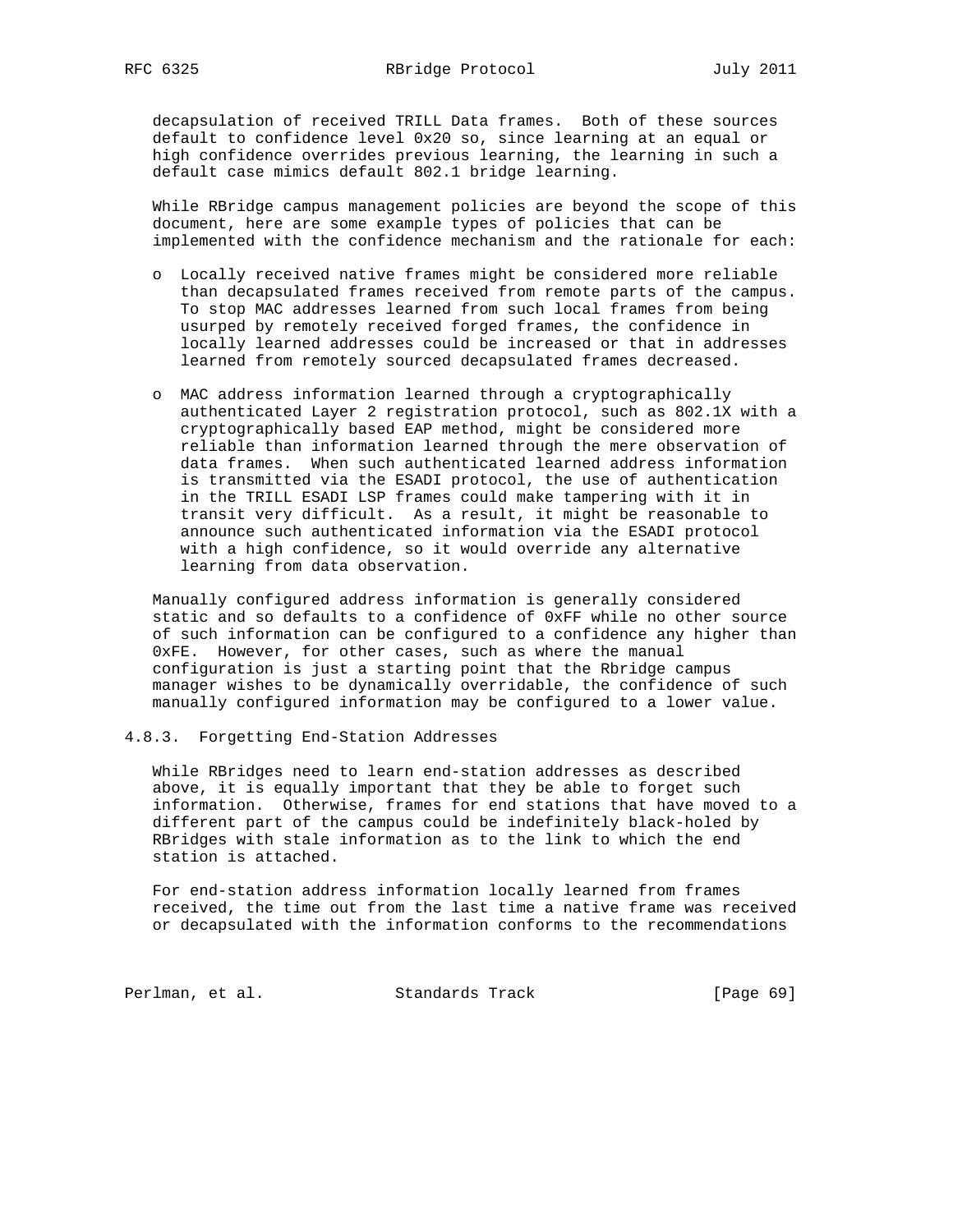of [802.1D]. It is referred to as the "Ageing Time" and is configurable per RBridge with a range of from 10 seconds to 1,000,000 seconds and a default value of 300 seconds.

 The situation is different for end-station address information acquired via the TRILL ESADI protocol. It is up to the originating RBridge to decide when to remove such information from its ESADI LSPs (or up to ESADI protocol timeouts if the originating RBridge becomes inaccessible).

 When an RBridge ceases to be appointed forwarder for VLAN-x on a port, it forgets all end-station address information learned from the observation of VLAN-x native frames received on that port. It also increments a per-VLAN counter of the number of times it lost appointed forwarder status on one of its ports for that VLAN.

 When, for all of its ports, RBridge RBn is no longer appointed forwarder for VLAN-x, it forgets all end-station address information learned from decapsulating VLAN-x native frames. Also, if RBn is participating in the TRILL ESADI protocol for VLAN-x, it ceases to so participate after sending a final LSP nulling out the end-station address information for the VLAN that it had been originating. In addition, all other RBridges that are VLAN-x forwarder on at least one of their ports notice that the link state data for RBn has changed to show that it no longer has a link on VLAN-x. In response, they forget all end-station address information they have learned from decapsulating VLAN-x frames that show RBn as the ingress RBridge.

When the appointed forwarder lost counter for RBridge RBn for VLAN-x is observed to increase via the TRILL IS-IS link state database but RBn continues to be an appointed forwarder for VLAN-x on at least one of its ports, every other RBridge that is an appointed forwarder for VLAN-x modifies the aging of all the addresses it has learned by decapsulating native frames in VLAN-x from ingress RBridge RBn as follows: the time remaining for each entry is adjusted to be no larger than a per-RBridge configuration parameter called (to correspond to [802.1D]) "Forward Delay". This parameter is in the range of 4 to 30 seconds with a default value of 15 seconds.

## 4.8.4. Shared VLAN Learning

 RBridges can map VLAN IDs into a smaller number of identifiers for purposes of address learning, as [802.1Q-2005] bridges can. Then, when a lookup is done in learned address information, this identifier is used for matching in place of the VLAN ID. If the ID of the VLAN on which the address was learned is not retained, then there are the following consequences:

Perlman, et al. Standards Track [Page 70]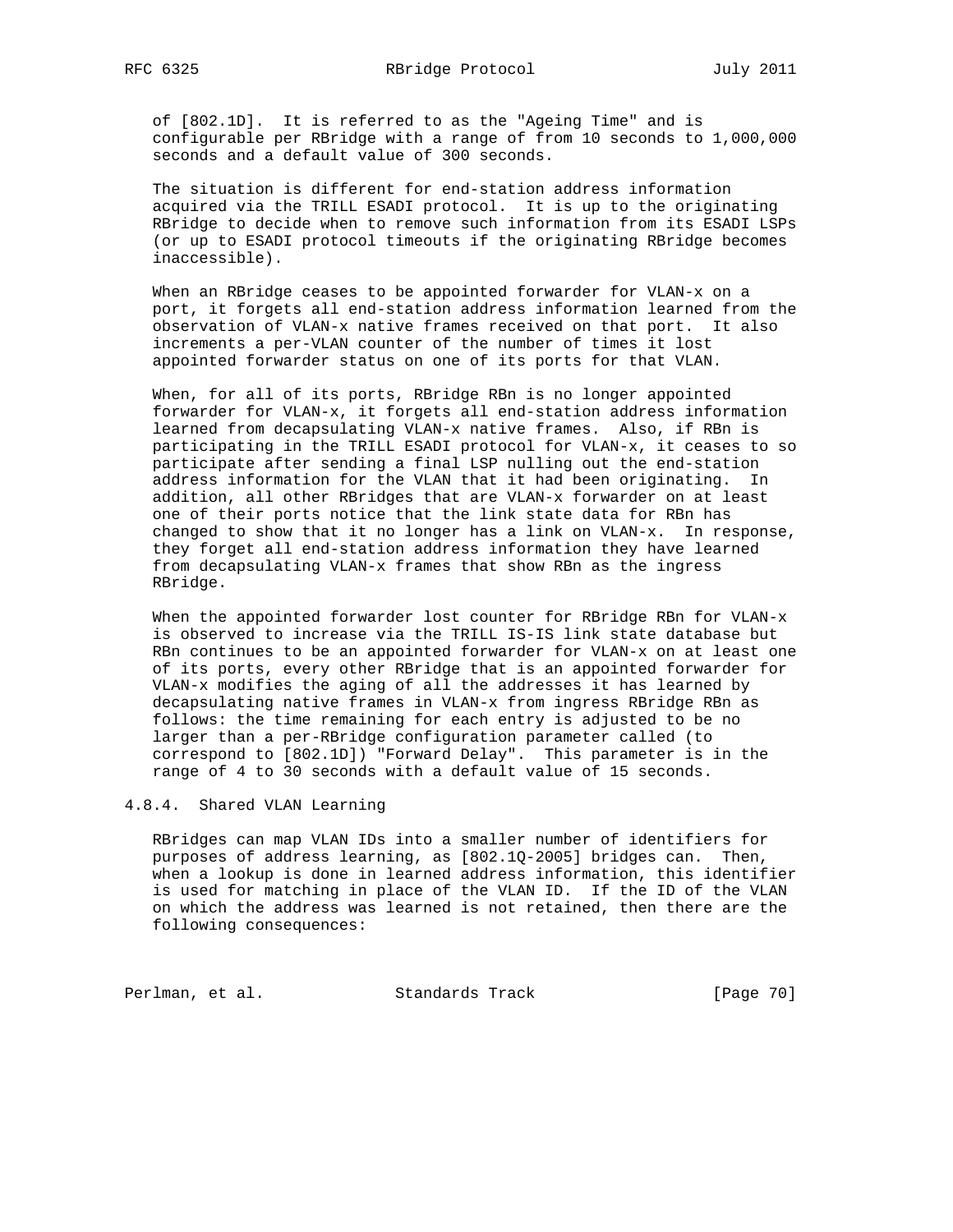- o The RBridge no longer has the information needed to participate in the TRILL ESADI protocol for the VLANs whose ID is not being retained.
- o In cases where Section 4.8.3 above requires the discarding of learned address information based on a particular VLAN, when the VLAN ID is not available for entries under a shared VLAN identifier, instead the time remaining for each entry under that shared VLAN identifier is adjusted to be no longer than the RBridge's "Forward Delay".

 Although outside the scope of this specification, there are some Layer 2 features in which a set of VLANs has shared learning, where one of the VLANs is the "primary" and the other VLANs in the group are "secondaries". An example of this is where traffic from different communities is separated using VLAN tags, and yet some resource (such as an IP router or DHCP server) is to be shared by all the communities. A method of implementing this feature is to give a VLAN tag, say, Z, to a link containing the shared resource, and have the other VLANs, say, A, C, and D, be part of the group  $\{$  primary = Z, secondaries = A, C, D  $\}$ . An RBridge, aware of this grouping, attached to one of the secondary VLANs in the group also claims to be attached to the primary VLAN. So an RBridge attached to A would claim to also be attached to Z. An RBridge attached to the primary would claim to be attached to all the VLANs in the group.

 This document does not specify how VLAN groups might be used. Only RBridges that participate in a VLAN group will be configured to know about the VLAN group. However, to detect misconfiguration, an RBridge configured to know about a VLAN group SHOULD report the VLAN group in its LSP.

4.9. RBridge Ports

 Section 4.9.1 below describes the several RBridge port configuration bits, Section 4.9.2 gives a logical port structure in terms of frame processing, and Sections 4.9.3 and 4.9.4 describe the handling of high-level control frames.

4.9.1. RBridge Port Configuration

There are four per-port configuration bits as follows:

 o Disable port bit. When this bit is set, all frames received or to be transmitted are discarded, with the possible exception of some Layer 2 control frames (see Section 1.4) that may be generated and transmitted or received and processed within the port. By default, ports are enabled.

Perlman, et al. Standards Track [Page 71]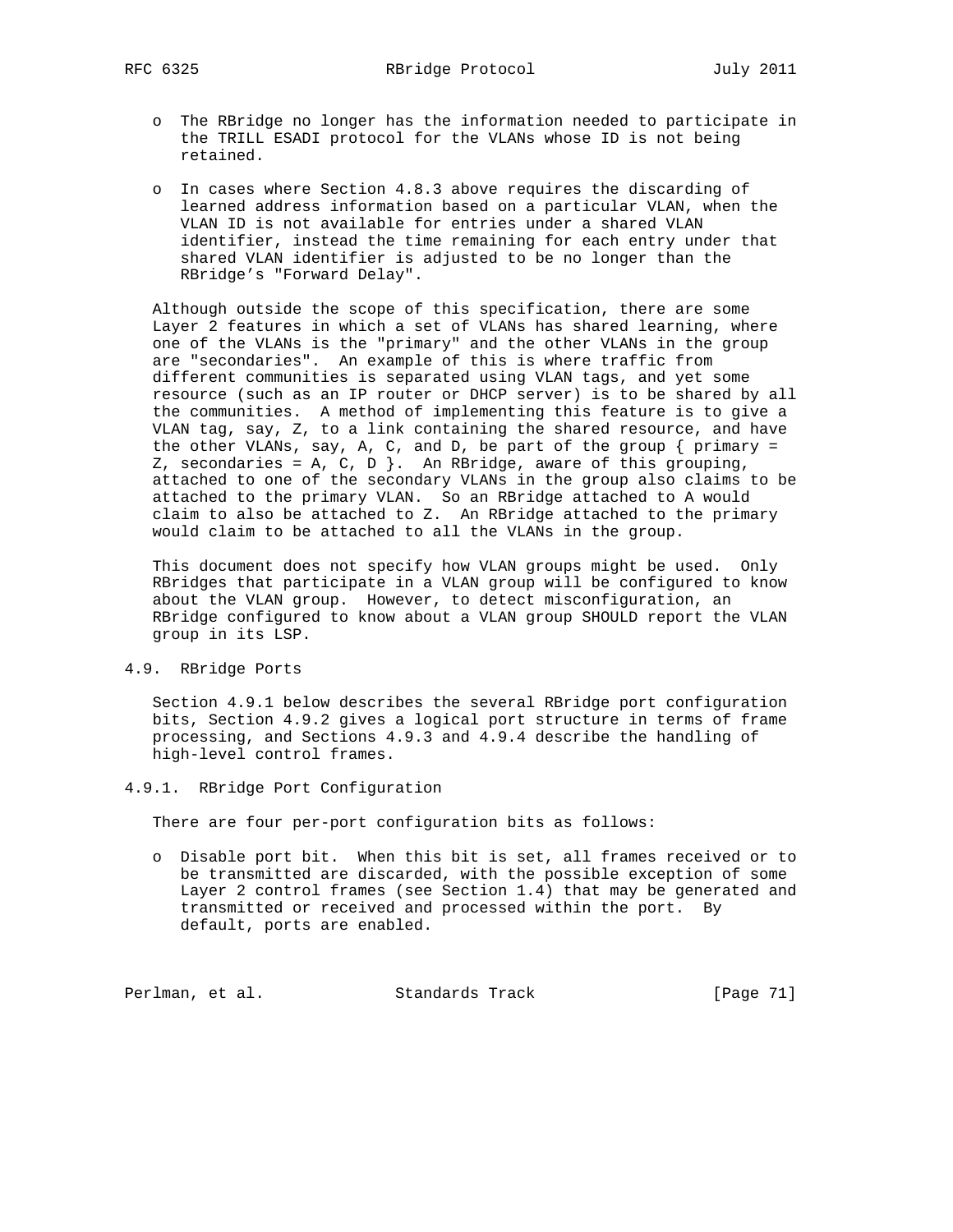o End-station service disable (trunk port) bit. When this bit is set, all native frames received on the port and all native frames that would have been sent on the port are discarded. (See Appendix B.) (Note that, for this document, "native frames" does not include Layer 2 control frames.) By default, ports are not restricted to being trunk ports.

 If a port with end-station service disabled reports, in a TRILL- Hello frame it sends out that port, which VLANs it provides end station support for, it reports that there are none.

 o TRILL traffic disable (access port) bit. If this bit is set, the goal is to avoid sending any TRILL frames, except TRILL-Hello frames, on the port since it is intended only for native end station traffic. By default, ports are not restricted to being access ports. This bit is reported in TRILL-Hello frames. If RB1 is the DRB and has this bit set in its TRILL-Hello, the DRB still appoints VLAN forwarders. However, usually no pseudonode is reported, and none of the inter-RBridge links associated with that link are reported in LSPs.

 If the DRB RB1 does not have this bit set, but neighbor RB2 on the link does have the bit set, then RB1 does not appoint RB2 as appointed forwarder for any VLAN, and none of the RBridges (including the pseudonode) report RB2 as a neighbor in LSPs.

 In some cases even though the DRB has the "access port" flag set, the DRB MAY choose to create a pseudonode for the access port. In this case, the other RBridges report connectivity to the pseudonode in their LSP, but the DRB sets the "overload" flag in the pseudonode LSP.

 o Use P2P Hellos bit. If this bit is set, Hellos sent on this port are IS-IS P2P Hellos. By default TRILL-Hellos are used. See Section 4.2.4.1 for more information on P2P links.

 The dominance relationship of these four configuration bits is as follows, where configuration bits to the left dominate those to the right. That is to say, when any pair of bits is asserted, inconsistencies in behavior they mandate are resolved in favor of behavior mandated by the bit to the left of the other bit in this list.

Disable > P2P > Access > Trunk

Perlman, et al. Standards Track [Page 72]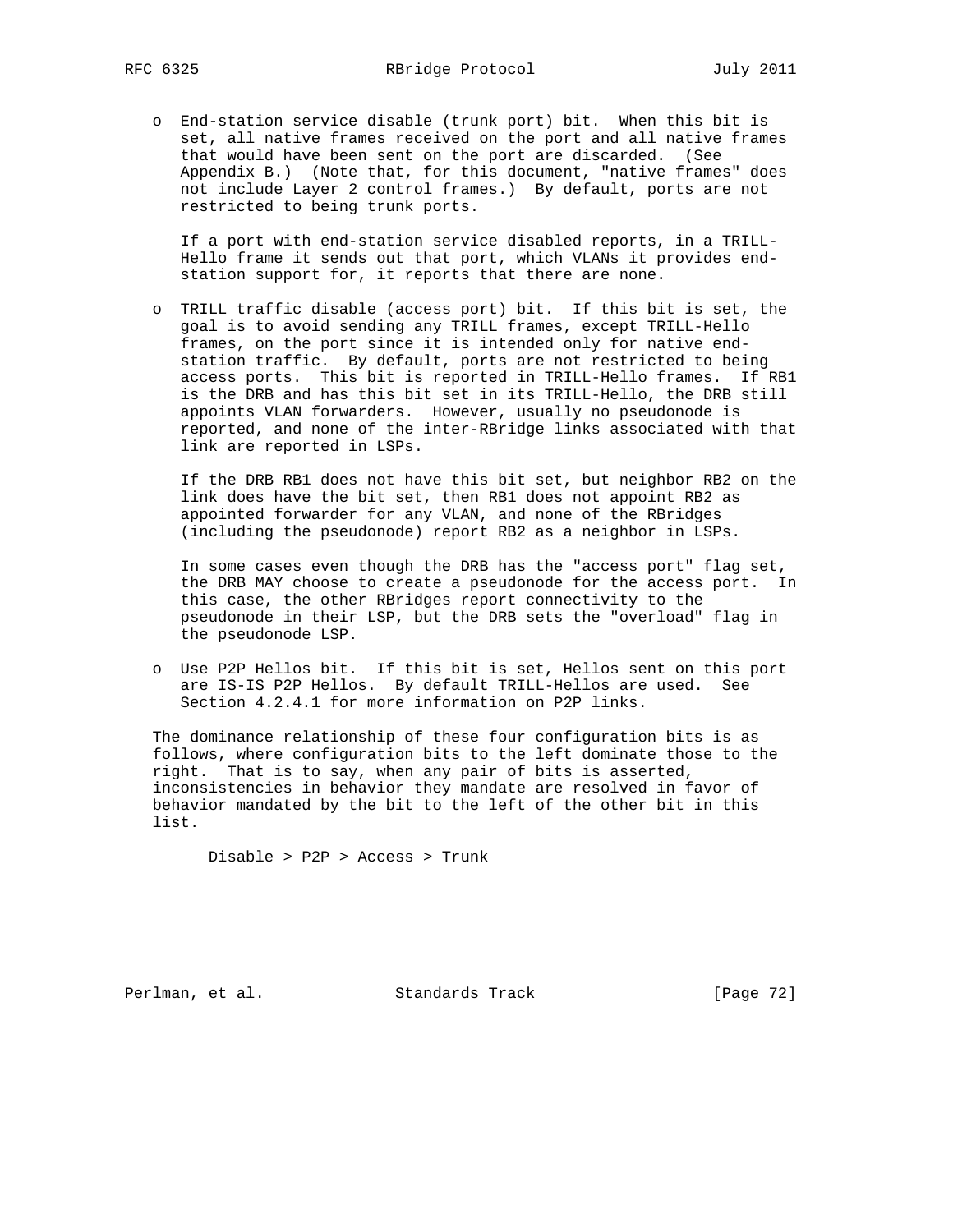# 4.9.2. RBridge Port Structure

 An RBridge port can be modeled as having a lower-level structure similar to that of an [802.1Q-2005] bridge port as shown in Figure 11. In this figure, the double lines represent the general flow of the frames and information while single lines represent information flow only. The dashed lines in connection with VRP (GVRP/MVRP) are to show that VRP support is optional. An actual RBridge port implementation may be structured in any way that provides the correct behavior.

Perlman, et al. Standards Track [Page 73]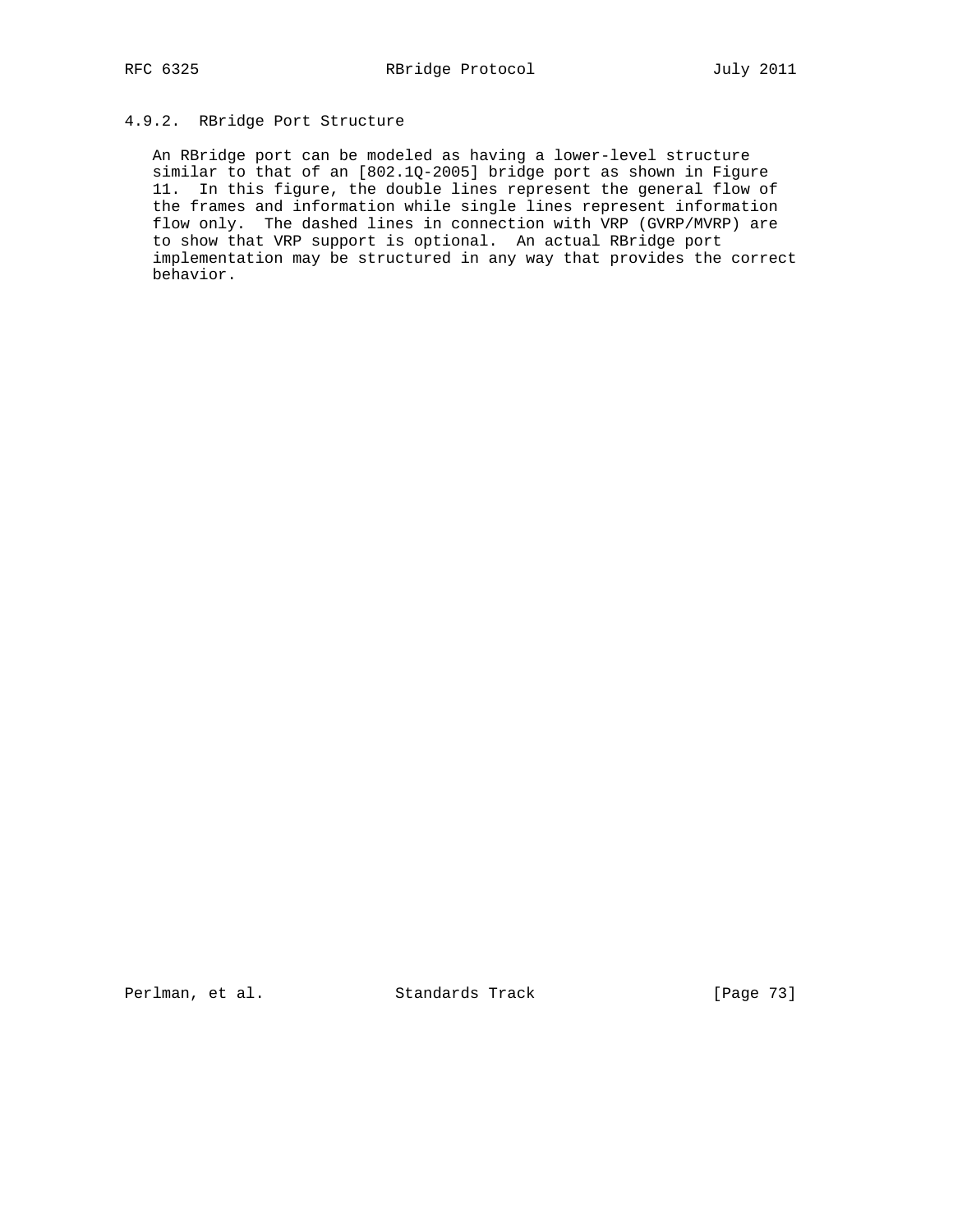

Figure 11: Detailed RBridge Port Model

 Low-level control frames are handled in the lower-level port/link control logic in the same way as in an [802.1Q-2005] bridge port. This can optionally include a variety of 802.1 or link specific protocols such as PAUSE (Annex 31B of [802.3]), link layer discovery [802.1AB], link aggregation [802.1AX], MAC security [802.1AE], or port-based access control [802.1X]. While handled at a low level,

Perlman, et al. Standards Track [Page 74]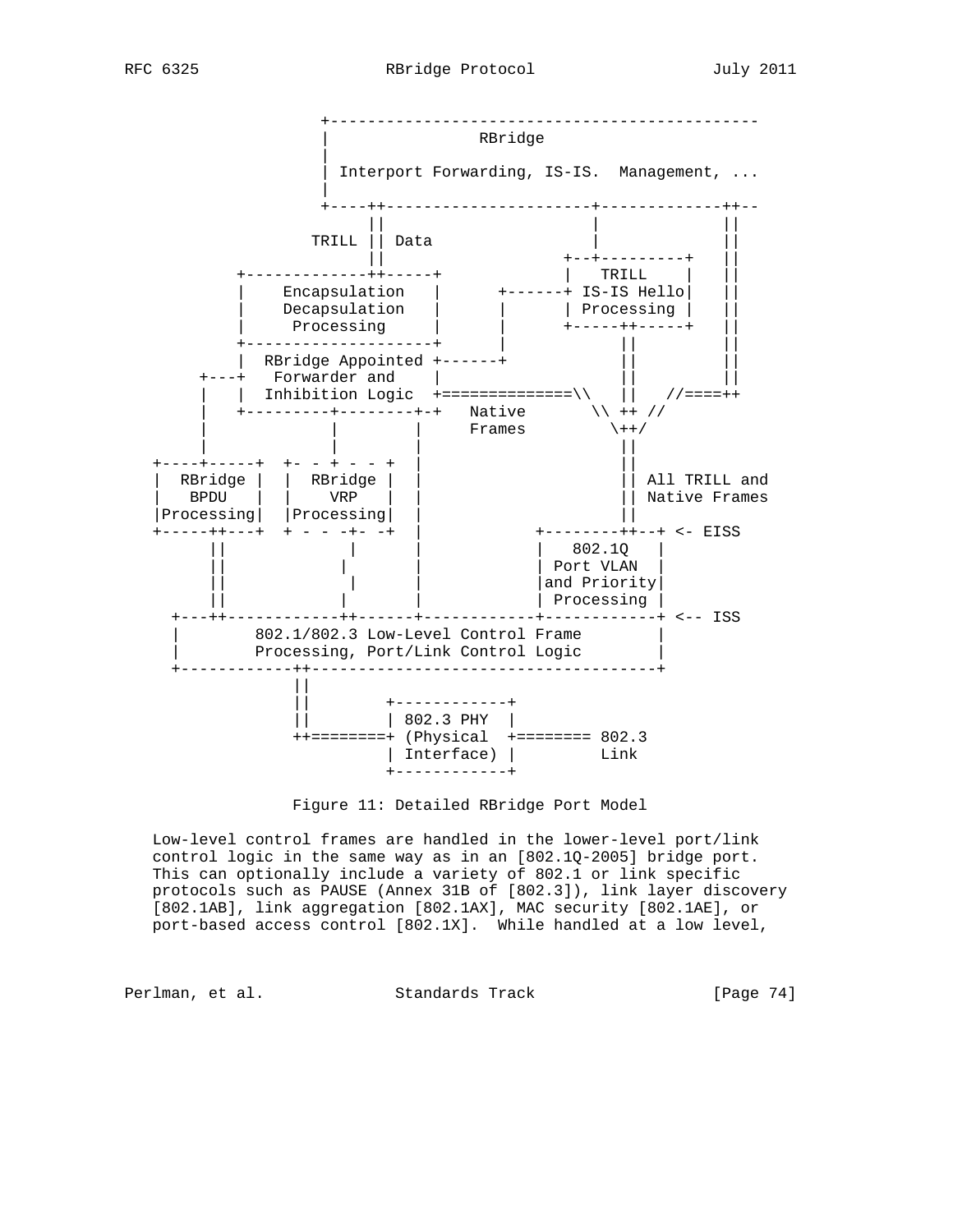these frames may affect higher-level processing. For example, a Layer 2 registration protocol may affect the confidence in learned addresses. The upper interface to this lower-level port control logic corresponds to the Internal Sublayer Service (ISS) in [802.1Q-2005].

 High-level control frames (BPDUs and, if supported, VRP frames) are not VLAN tagged. Although they extend through the ISS interface, they are not subject to port VLAN processing. Behavior on receipt of a VLAN tagged BPDU or VLAN tagged VRP frame is unspecified. If a VRP is not implemented, then all VRP frames are discarded. Handling of BPDUs is described in Section 4.9.3. Handling of VRP frames is described in Section 4.9.4.

 Frames other than Layer 2 control frames, that is, all TRILL and native frames, are subject to port VLAN and priority processing that is the same as for an [802.1Q-2005] bridge. The upper interface to the port VLAN and priority processing corresponds to the Extended Internal Sublayer Service (EISS) in [802.1Q-2005].

 In this model, RBridge port processing below the EISS layer is identical to an [802.1Q-2005] bridge except for (1) the handling of high-level control frames and (2) that the discard of frames that have exceeded the Maximum Transit Delay is not mandatory but MAY be done.

 As described in more detail elsewhere in this document, incoming native frames are only accepted if the RBridge is an uninhibited appointed forwarder for the frame's VLAN, after which they are normally encapsulated and forwarded; outgoing native frames are usually obtained by decapsulation and are only output if the RBridge is an uninhibited appointed forwarder for the frame's VLAN.

 TRILL-Hellos, MTU-probes, and MTU-acks are handled per port and, like all TRILL IS-IS frames, are never forwarded. They can affect the appointed forwarder and inhibition logic as well as the RBridge's LSP.

 Except TRILL-Hellos, MTU-probes, and MTU-acks, all TRILL control as well as TRILL data and ESADI frames are passed up to higher-level RBridge processing on receipt and passed down for transmission on creation or forwarding. Note that these frames are never blocked due to the appointed forwarder and inhibition logic, which affects only native frames, but there are additional filters on some of them such as the Reverse Path Forwarding Check.

Perlman, et al. Standards Track [Page 75]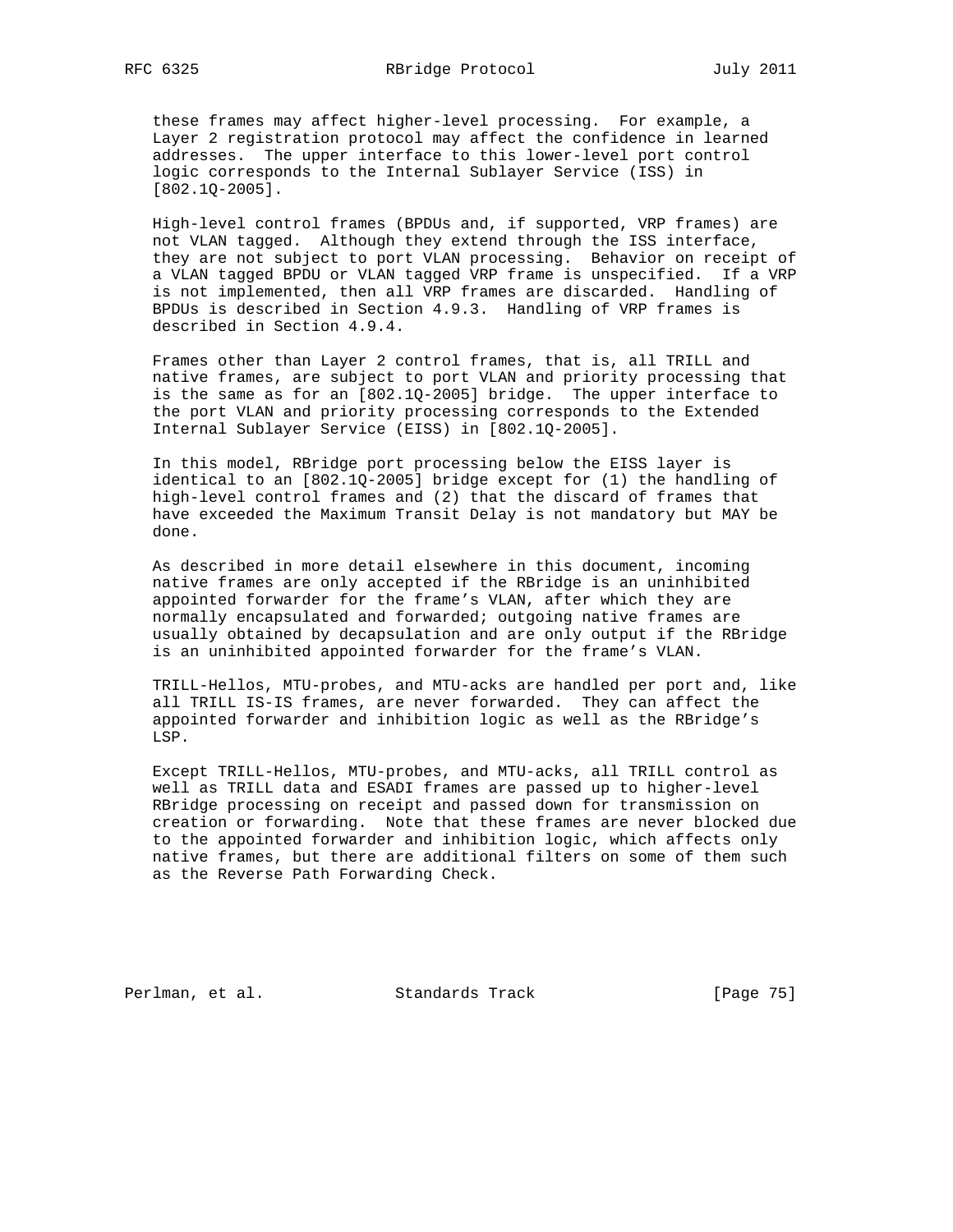# 4.9.3. BPDU Handling

 If RBridge campus topology were static, RBridges would simply be end stations from a bridging perspective, terminating but not otherwise interacting with spanning tree. However, there are reasons for RBridges to listen to and sometimes to transmit BPDUs as described below. Even when RBridges listen to and transmit BPDUs, this is a local RBridge port activity. The ports of a particular RBridge never interact so as to make the RBridge as a whole a spanning tree node.

## 4.9.3.1. Receipt of BPDUs

 Rbridges MUST listen to spanning tree configuration BPDUs received on a port and keep track of the root bridge, if any, on that link. If MSTP is running on the link, this is the CIST root. This information is reported per VLAN by the RBridge in its LSP and may be used as described in Section 4.2.4.3. In addition, the receipt of spanning tree configuration BPDUs is used as an indication that a link is a bridged LAN, which can affect the RBridge transmission of BPDUs.

 An RBridge MUST NOT encapsulate or forward any BPDU frame it receives.

 RBridges discard any topology change BPDUs they receive, but note Section 4.9.3.3.

## 4.9.3.2. Root Bridge Changes

 A change in the root bridge seen in the spanning tree BPDUs received at an RBridge port may indicate a change in bridged LAN topology, including the possibility of the merger of two bridged LANs or the like, without any physical indication at the port. During topology transients, bridges may go into pre-forwarding states that block TRILL-Hello frames. For these reasons, when an RBridge sees a root bridge change on a port for which it is appointed forwarder for one or more VLANs, it is inhibited for a period of time between zero and 30 seconds. (An inhibited appointed forwarder discards all native frames received from or that it would otherwise have sent to the link.) This time period is configurable per port and defaults to 30 seconds.

 For example, consider two bridged LANs carrying multiple VLANs, each with various RBridge appointed forwarders. Should they become merged, due to a cable being plugged in or the like, those RBridges attached to the original bridged LAN with the lower priority root will see a root bridge change while those attached to the other original bridged LAN will not. Thus, all appointed forwarders in the

Perlman, et al. Standards Track [Page 76]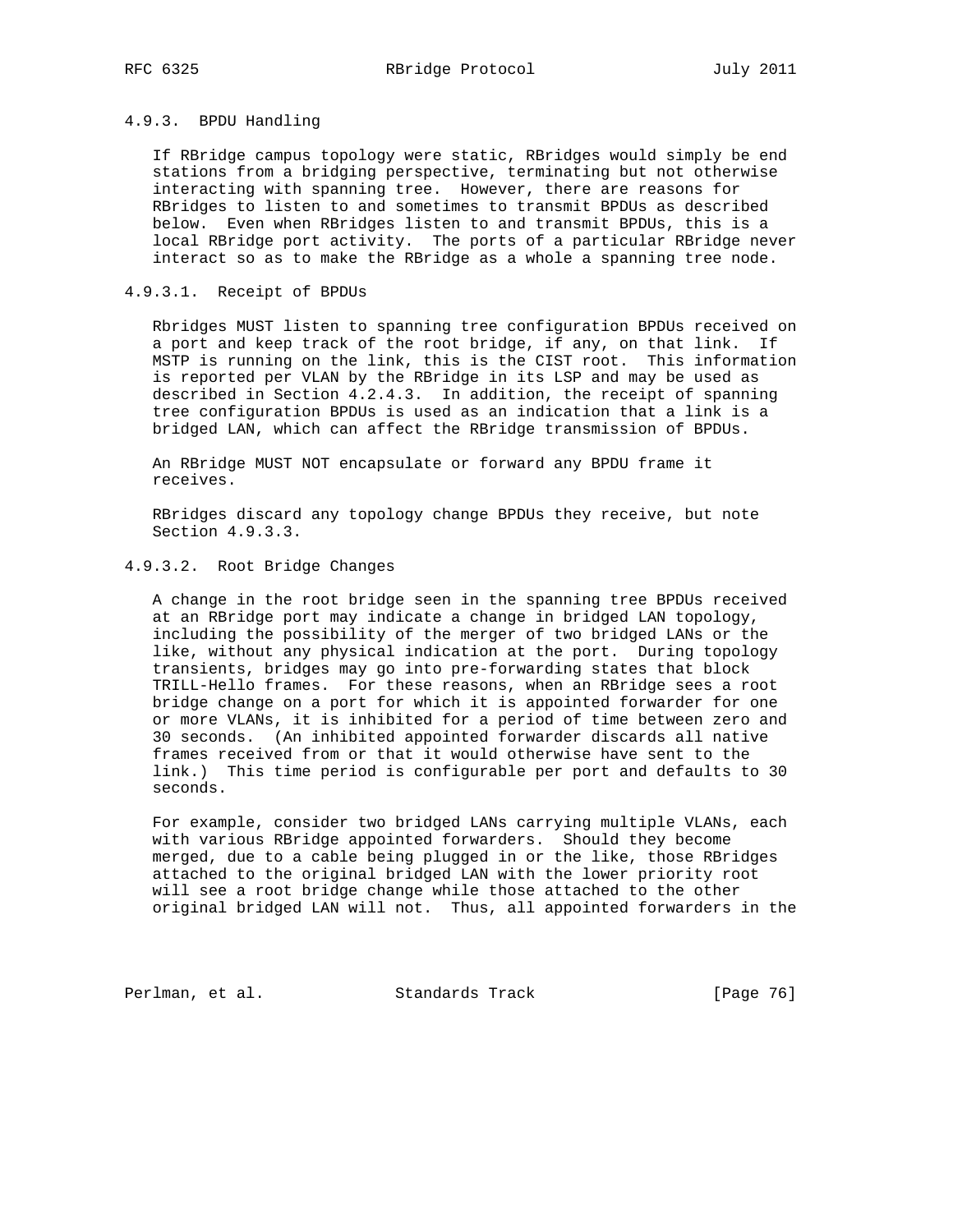lower priority set will be inhibited for a time period while things are sorted out by BPDUs within the merged bridged LAN and TRILL-Hello frames between the RBridges involved.

4.9.3.3. Transmission of BPDUs

 When an RBridge ceases to be appointed forwarder for one or more VLANs out a particular port, it SHOULD, as long as it continues to receive spanning tree BPDUs on that port, send topology change BPDUs until it sees the topology change acknowledged in a spanning tree configuration BPDU.

 RBridges MAY support a capability for sending spanning tree BPDUs for the purpose of attempting to force a bridged LAN to partition as discussed in Appendix A.3.3.

4.9.4. Dynamic VLAN Registration

 Dynamic VLAN registration provides a means for bridges (and less commonly end stations) to request that VLANs be enabled or disabled on ports leading to the requestor. This is done by VLAN registration protocol (VRP) frames: GVRP or MVRP. RBridges MAY implement GVRP and/or MVRP as described below.

 VRP frames are never encapsulated as TRILL frames between RBridges or forwarded in native form by an RBridge. If an RBridge does not implement a VRP, it discards any VRP frames received and sends none.

 RBridge ports may have dynamically enabled VLANs. If an RBridge supports a VRP, the actual enablement of dynamic VLANs is determined by GVRP/MVRP frames received at the port as it would be for an [802.1Q-2005] / [802.1ak] bridge.

 An RBridge that supports a VRP sends GVRP/MVRP frames as an [802.1Q-2005] / [802.1ak] bridge would send on each port that is not configured as an RBridge trunk port or P2P port. For this purpose, it sends VRP frames to request traffic in the VLANs for which it is appointed forwarder and in the Designated VLAN, unless the Designated VLAN is disabled on the port, and to not request traffic in any other VLAN.

5. RBridge Parameters

 This section lists parameters for RBridges. It is expected that the TRILL MIB will include many of the items listed in this section plus additional Rbridge status and data including traffic and error counts.

Perlman, et al. Standards Track [Page 77]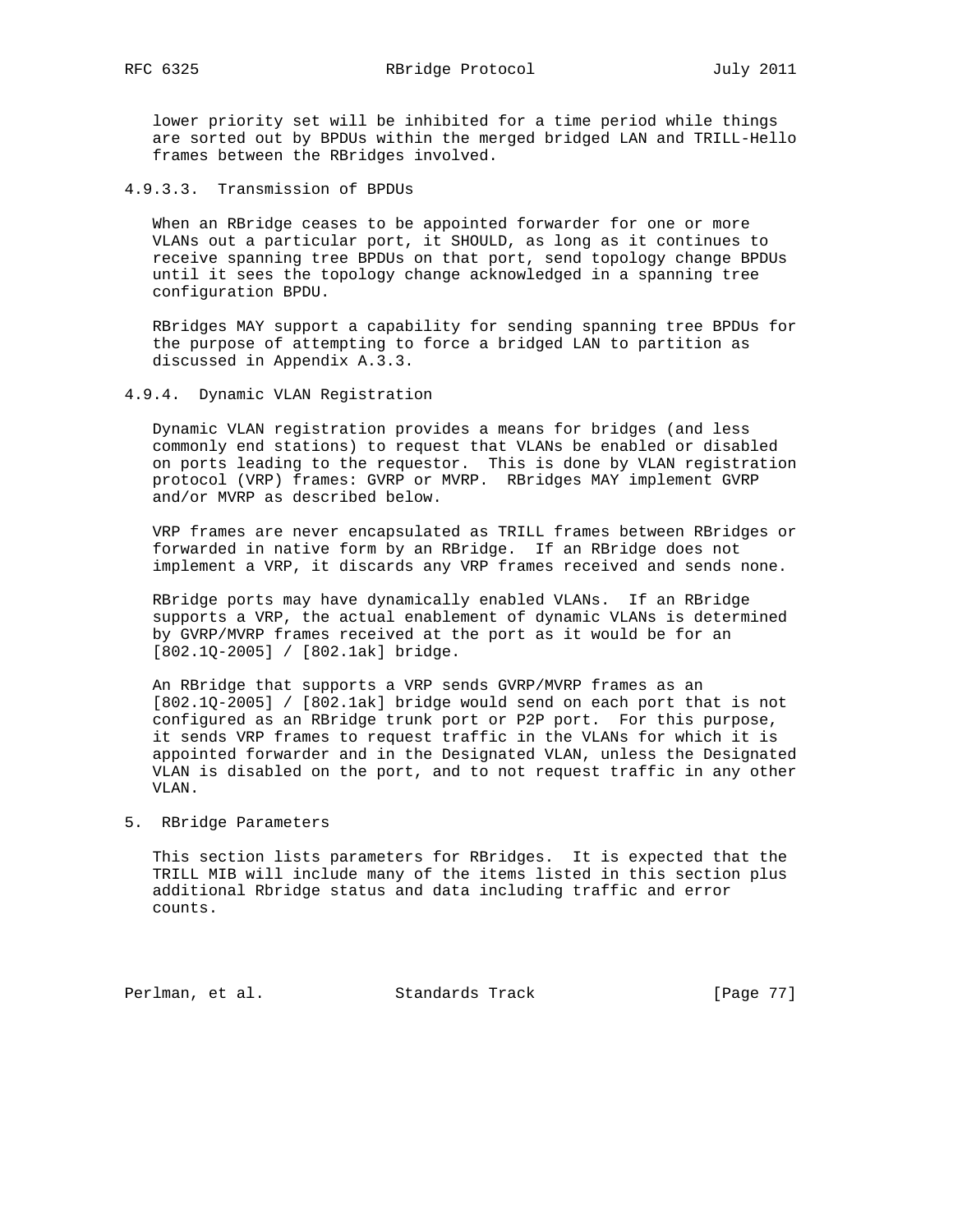The default value and range are given for parameters added by TRILL. Where a parameter is defined as a 16-bit unsigned integer and an explicit maximum is not given, that maximum is 2\*\*16-1. For parameters imported from [802.1Q-2005], [802.1D], or IS-IS [ISO10589] [RFC1195], see those standards for default and range if not given here.

## 5.1. Per RBridge

The following parameters occur per RBridge:

- o Number of nicknames, which defaults to 1 and may be configured in the range of 1 to 256.
- o The desired number of distribution trees to be calculated by every RBridge in the campus and a desired number of distribution trees for the advertising RBridge to use, both of which are unsigned 16-bit integers that default to 1 (see Section 4.5).
- o The maximum number of distribution trees the RBridge can compute. This is a 16-bit unsigned integer that is implementation and environment dependent and not subject to management configuration.
- o Two lists of nicknames, one designating the distribution trees to be computed and one designating distribution trees to be used as discussed in Section 4.5. By default, these lists are empty.
- o The parameters Ageing Timer and Forward Delay with the default and range specified in [802.1Q-2005].
- o Two unsigned octets that are, respectively, the confidence in { MAC, VLAN, local port } triples learned from locally received native frames and the confidence in { MAC, VLAN, remote RBridge } triples learned from decapsulating frames. These each default to 0x20 and may each be configured to values from 0x00 to 0xFE.
- o The desired minimum acceptable inter-RBridge link MTU for the campus, that is, originatingLSPBufferSize. This is a 16-bit unsigned integer number of octets that defaults to 1470 bytes, which is the minimum valid value. Any lower value being advertised by an RBridge is ignored.
- o The number of failed MTU-probes before the RBridge concludes that a particular MTU is not supported, which defaults to 3 and may be configured between 1 and 255.

Perlman, et al. Standards Track [Page 78]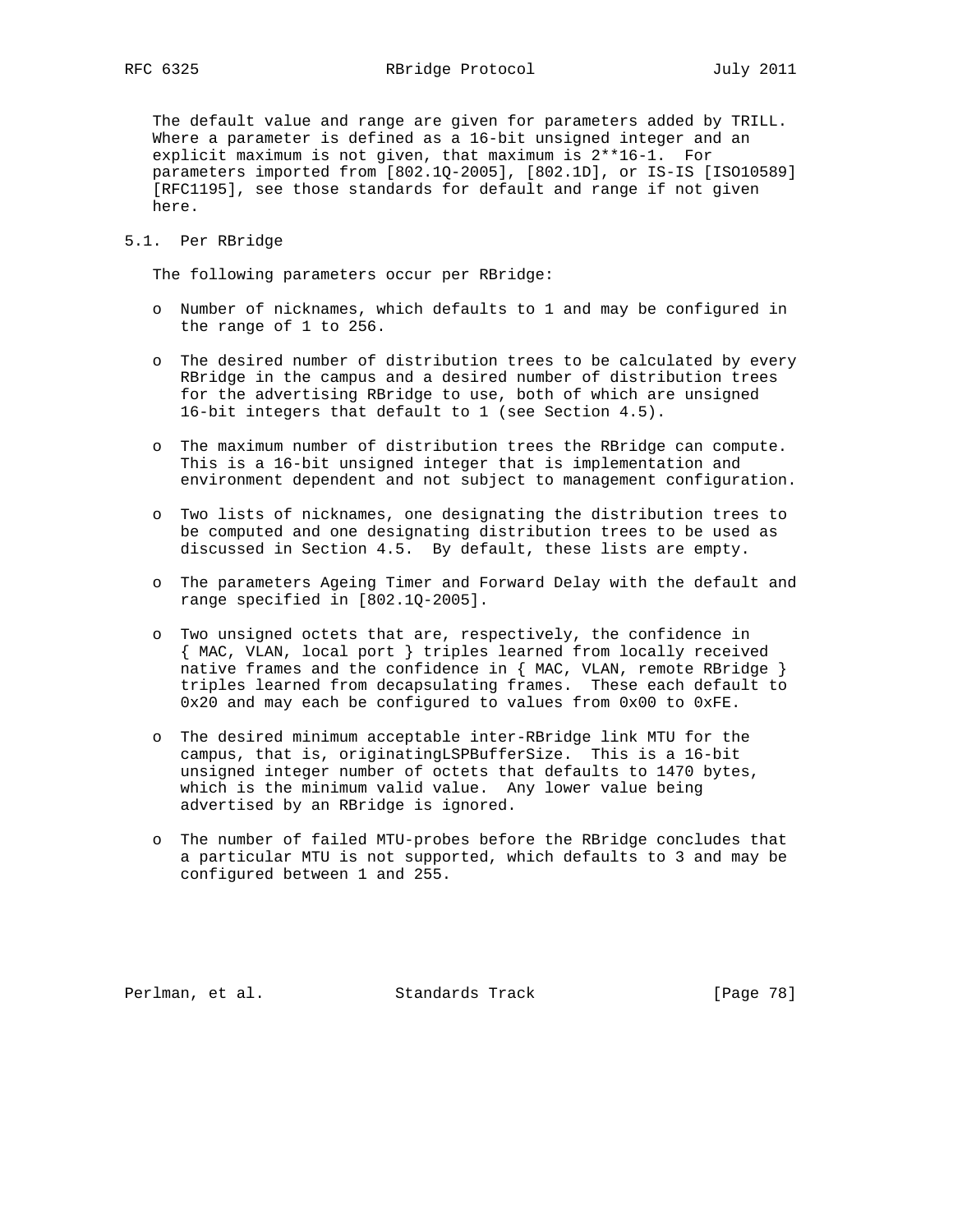Static end-station address information and confidence in such end station information statically configured can also be configured with a default confidence of 0xFF and range of 0x00 to 0xFF. By default, there is no such static address information. The quantity of such information that can be configured is implementation dependent.

### 5.2. Per Nickname Per RBridge

 The following is configuration information per nickname at each RBridge:

- o Priority to hold the nickname, which defaults to 0x40 if no specific value has been configured or 0xC0 if it is configured (see Section 3.7.3).
- o Nickname priority to be selected as a distribution tree root, a 16-bit unsigned integer that defaults to 0x8000.
- o Nickname value, an unsigned 16-bit quantity that defaults to the configured value if configured, else to the last value held if the RBridge coming up after a reboot and that value is remembered, else to a random value; however, in all cases the reserved values 0x0000 and 0xFFC0 through 0xFFFF are excluded (see Section 3.7.3).
- 5.3. Per Port Per RBridge

An RBridge has the following per-port configuration parameters:

- o The same parameters as an [802.1Q-2005] port in terms of C-VLAN IDs. In addition, there is an Announcing VLANs set that defaults to the enabled VLANs on the port (see Section 4.4.3) and ranges from the null set to the set of all legal VLAN IDs.
- o The same parameters as an [802.1Q-2005] port in terms of frame priority code point mapping (see [802.1Q-2005]).
- o The inhibition time for the port when it observed a change in the root bridge of an attached bridged LAN. This is in units of seconds, defaults to 30, and can be configured to any value from 0 to 30.
- o The Desired Designated VLAN that the RBridge will advertise in its TRILL Hellos if it is the DRB for the link via that port. This defaults to the lowest VLAN ID enabled on the port and may be configured to any valid VLAN ID that is enabled on the port (0x001 through 0xFFE).

Perlman, et al. Standards Track [Page 79]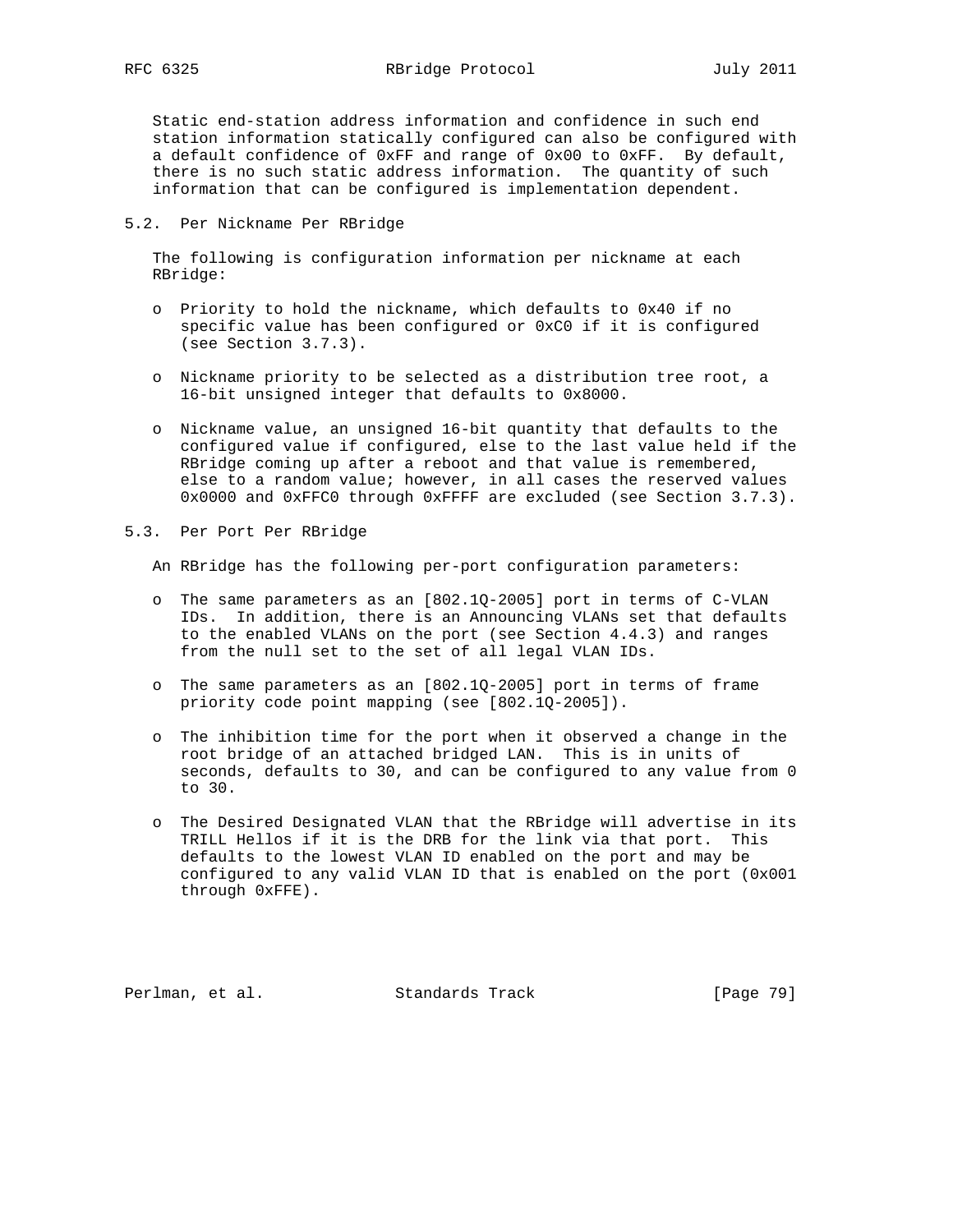- o Four per-port configuration bits: disable port (default 0 == enabled), disable end-station service (trunk, default 0 == enabled), access port (default 0 == not restricted to being an access port), and use P2P Hellos (default 0 == use TRILL Hellos). (See Section 4.9.1.)
- o One bit per port such that, if the bit is set, it disables learning { MAC address, VLAN, port } triples from locally received native frames on the port. Default value is  $0 =$  learning enabled.
- o The priority of the RBridge to be DRB and its Holding Time via that port with defaults and range as specified in IS-IS [ISO10589] [RFC1195].
- o A bit that, when set, enables the receipt of TRILL-encapsulated frames from an Outer.MacSA with which the RBridges does not have an IS-IS adjacency. Default value is 0 == disabled.
- o Configuration for the optional send-BPDUs solution to the wiring closet topology problem as described in Appendix A.3.3. Default Bridge Address is the System ID of the RBridge with the lowest System ID. If RB1 and RB2 are part of a wiring closet topology, both need to be configured to know about this, and know the ID that should be used in the spanning tree protocol on the specified port.
- 5.4. Per VLAN Per RBridge

An RBridge has the following per-VLAN configuration parameters:

- o Per-VLAN ESADI protocol participation flag, 7-bit priority, and Holding Time. Default participation flag is 0 == not participating. Default and range of priority and Holding Time as specified in IS-IS [ISO10589] [RFC1195].
- o One bit per VLAN that, if set, disables learning { MAC address, VLAN, remote RBridge } triples from frames decapsulated in the VLAN. Defaults to 0 == learning enabled.
- 6. Security Considerations

 Layer 2 bridging is not inherently secure. It is, for example, subject to spoofing of source addresses and bridging control messages. A goal for TRILL is that RBridges do not add new issues beyond those existing in current bridging technology.

Perlman, et al. Standards Track [Page 80]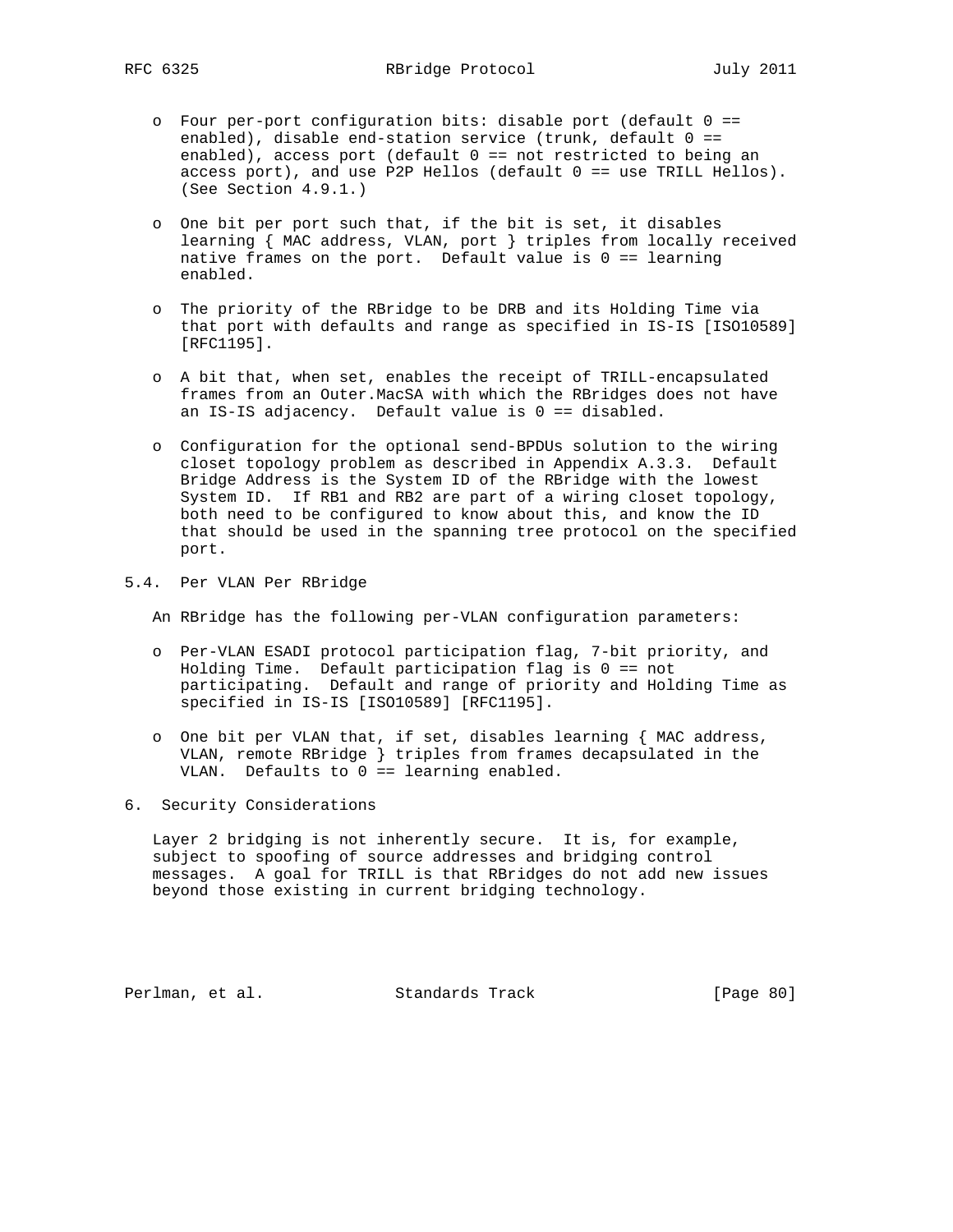Countermeasures are available such as to configure the TRILL IS-IS and ESADI protocols to use IS-IS security [RFC5304] [RFC5310] and ignore unauthenticated TRILL control and ESADI frames received. RBridges using IS-IS security will need configuration.

 IEEE 802.1 port admission and link security mechanisms, such as [802.1X] and [802.1AE], can also be used. These are best thought of as being implemented below TRILL (see Section 4.9.2) and are outside the scope of TRILL (just as they are generally out of scope for bridging standards [802.1D] and 802.1Q); however, TRILL can make use of secure registration through the confidence level communicated in the optional TRILL ESADI protocol (see Section 4.8).

 TRILL encapsulates native frames inside the RBridge campus while they are in transit between ingress RBridge and egress RBridge(s) as described in Sections 2.3 and 4.1. Thus, TRILL ignorant devices with firewall features that cannot be detected by RBridges as end stations will generally not be able to inspect the content of such frames for security checking purposes. This may render them ineffective. Layer 3 routers and hosts appear to RBridges to be end stations, and native frames will be decapsulated before being sent to such devices. Thus, they will not see the TRILL Ethertype. Firewall devices that do not appear to an RBridge to be an end station, for example, bridges with co-located firewalls, should be modified to understand TRILL encapsulation.

 RBridges do not prevent nodes from impersonating other nodes, for instance, by issuing bogus ARP/ND replies. However, RBridges do not interfere with any schemes that would secure neighbor discovery.

## 6.1. VLAN Security Considerations

 TRILL supports VLANs. These provide logical separation of traffic, but care should be taken in using VLANs for security purposes. To have reasonable assurance of such separation, all the RBridges and links (including bridged LANs) in a campus must be secured and configured so as to prohibit end stations from using dynamic VLAN registration frames or otherwise gaining access to any VLAN carrying traffic for which they are not authorized to read and/or inject.

 Furthermore, if VLANs were used to keep some information off links where it might be observed in a bridged LAN, this will no longer work, in general, when bridges are replaced with RBridges; with encapsulation and a different outer VLAN tag, the data will travel the least cost transit path regardless of VLAN. Appropriate counter measures are to use end-to-end encryption or an appropriate TRILL security option should one be specified.

Perlman, et al. Standards Track [Page 81]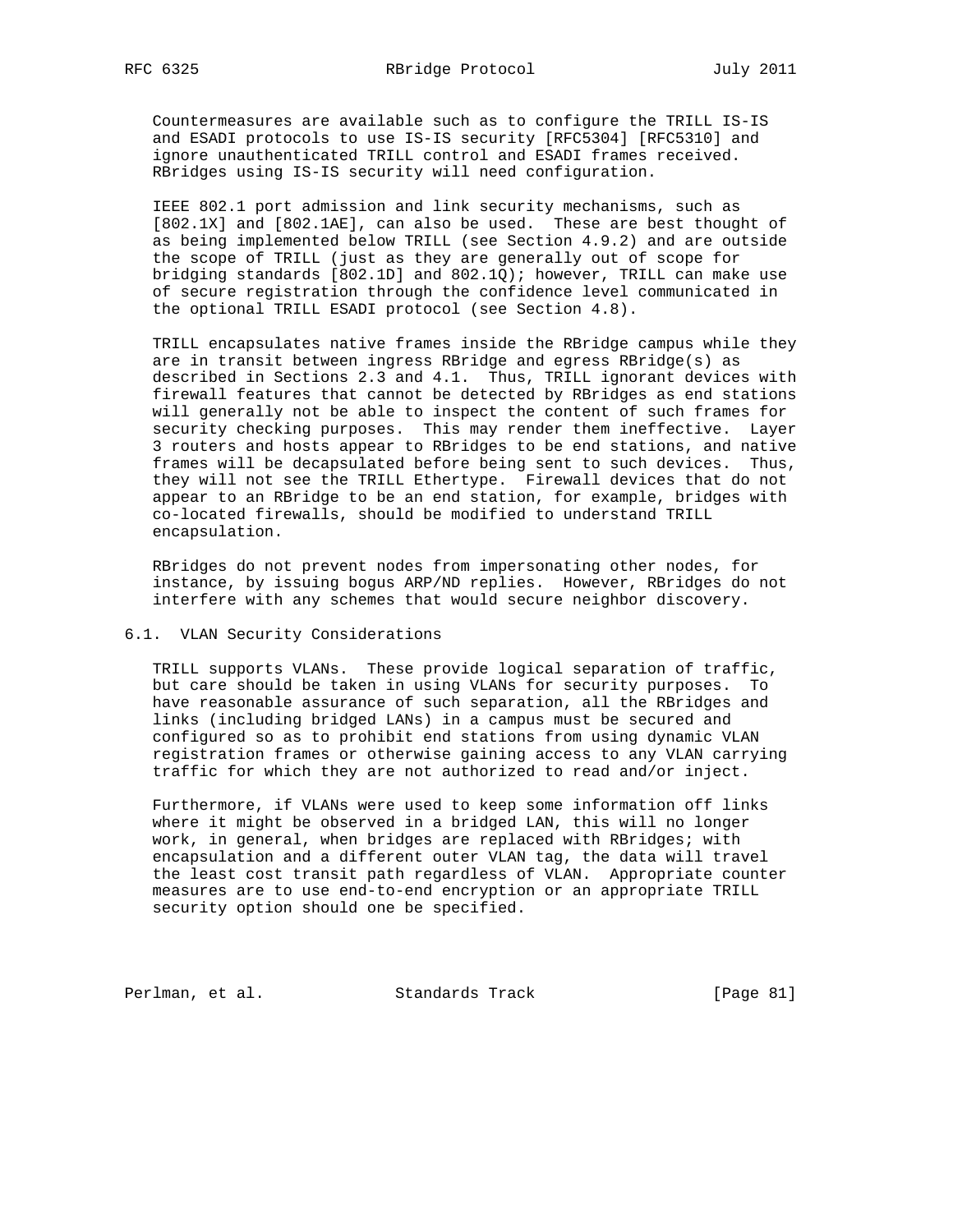# 6.2. BPDU/Hello Denial-of-Service Considerations

 The TRILL protocol requires that an appointed forwarder at an RBridge port be temporarily inhibited if it sees a TRILL-Hello from another RBridge claiming to be the appointed forwarder for the same VLAN or sees a root bridge change out that port. Thus, it would seem that forged BPDUs showing repeated root bridge changes and forged TRILL- Hello frames with the Appointed Forwarder flag set could represent a significant denial-of-service attack. However, the situation is not as bad as it seems.

 The best defense against forged TRILL-Hello frames or other IS-IS messages is the use of IS-IS security [RFC5304] [RFC5310]. Rogue end stations would not normally have access to the required IS-IS keying material needed to forge authenticatible messages.

 Authentication similar to IS-IS security is usually unavailable for BPDUs. However, it is also the case that in typical modern wired LANs, all the links are point-to-point. If you have an all-RBridged point-to-point campus, then the worst that an end-station can do by forging BPDUs or TRILL-Hello frames is to deny itself service. This could be either through falsely inhibiting the forwarding of native frames by the RBridge to which it is connected or by falsely activating the optional decapsulation check (see Section 4.2.4.3).

 However, when an RBridge campus contains bridged LANs, those bridged LANs appear to any connected RBridges to be multi-access links. The forging of BPDUs by an end-station attached to such a bridged LAN could affect service to other end-stations attached to the same bridged LAN. Note that bridges never forward BPDUs but process them, although this processing may result in the issuance of further BPDUs. Thus, for an end-station to forge BPDUs to cause continuing changes in the root bridge as seen by an RBridge through intervening bridges would typically require it to cause root bridge thrashing throughout the bridged LAN that would be disruptive even in the absence of RBridges.

 Some bridges can be configured to not send BPDUs and/or to ignore BPDUs on particular ports, and RBridges can be configured not to inhibit appointed forwarding on a port due to root bridge changes; however, such configuration should be used with caution as it can be unsafe.

7. Assignment Considerations

 This section discuses IANA and IEEE 802 assignment considerations. See [RFC5226].

Perlman, et al. Standards Track [Page 82]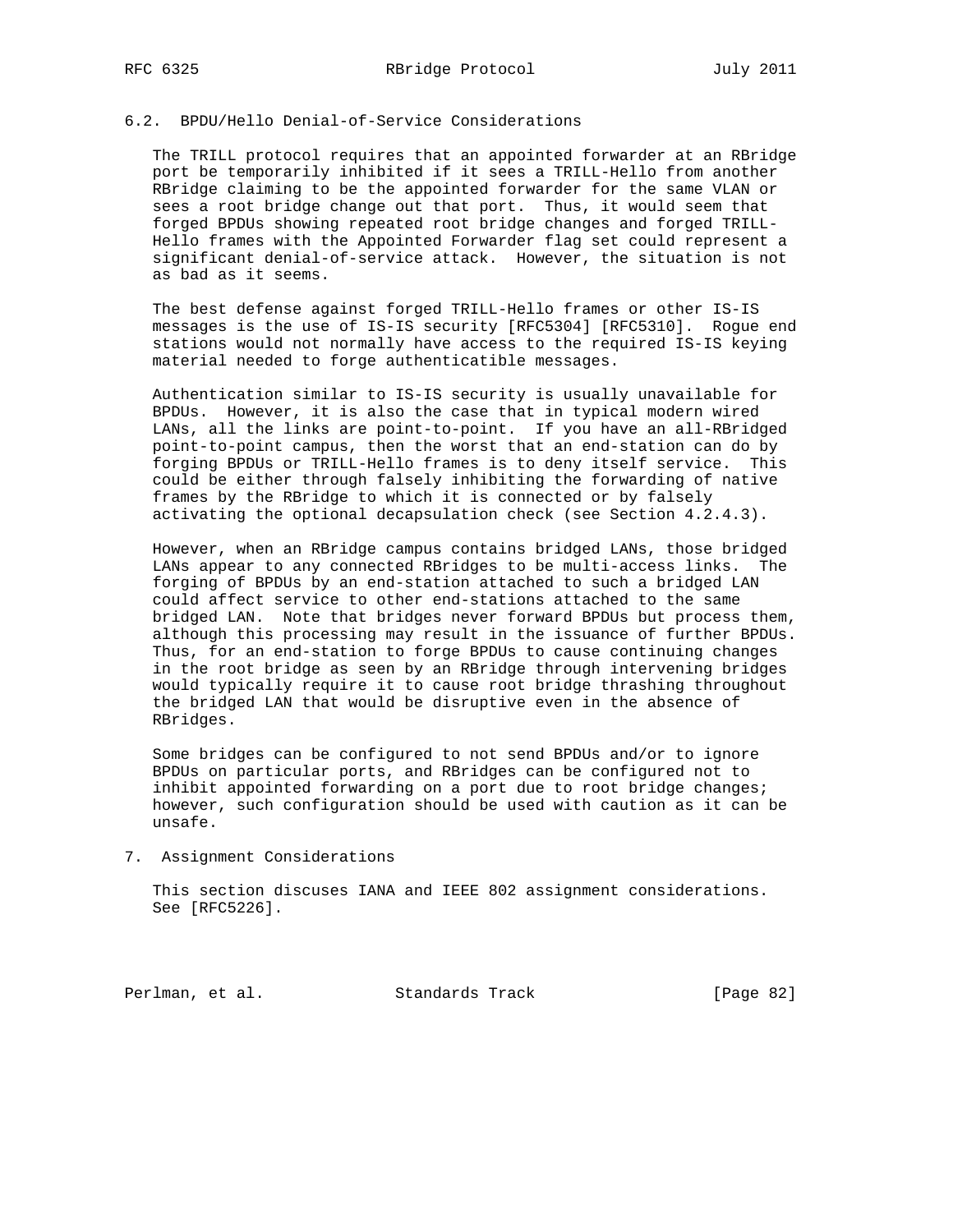# 7.1. IANA Considerations

 A new IANA registry has been created for TRILL Parameters with two subregistries as below.

 The initial contents of the TRILL Nicknames subregistry are as follows:

 0x0000 Reserved to indicate no nickname specified 0x0001-0xFFBF Dynamically allocated by the RBridges within each RBridge campus 0xFFC0-0xFFFE Available for allocation by RFC Required (single value) or IETF Review (single or multiple values) 0xFFFF Permanently reserved

 The initial contents of the TRILL Multicast Address subregistry are as follows:

 01-80-C2-00-00-40 Assigned as All-RBridges 01-80-C2-00-00-41 Assigned as All-IS-IS-RBridges 01-80-C2-00-00-42 Assigned as All-ESADI-RBridges 01-80-C2-00-00-43 to 01-80-C2-00-00-4F Available for allocation by IETF Review

7.2. IEEE Registration Authority Considerations

 The Ethertype 0x22F3 is assigned by the IEEE Registration Authority to the TRILL Protocol.

 The Ethertype 0x22F4 is assigned by the IEEE Registration Authority for L2-IS-IS.

 The block of 16 multicast MAC addresses from <01-80-C2-00-00-40> to <01-80-C2-00-00-4F> is assigned by the IEEE Registration Authority for IETF TRILL protocol use.

- 8. Normative References
	- [802.1ak] "IEEE Standard for Local and metropolitan area networks / Virtual Bridged Local Area Networks / Multiple Registration Protocol", IEEE Standard 802.1ak-2007, 22 June 2007.
	- [802.1D] "IEEE Standard for Local and metropolitan area networks / Media Access Control (MAC) Bridges", 802.1D-2004, 9 June 2004.

Perlman, et al. Standards Track [Page 83]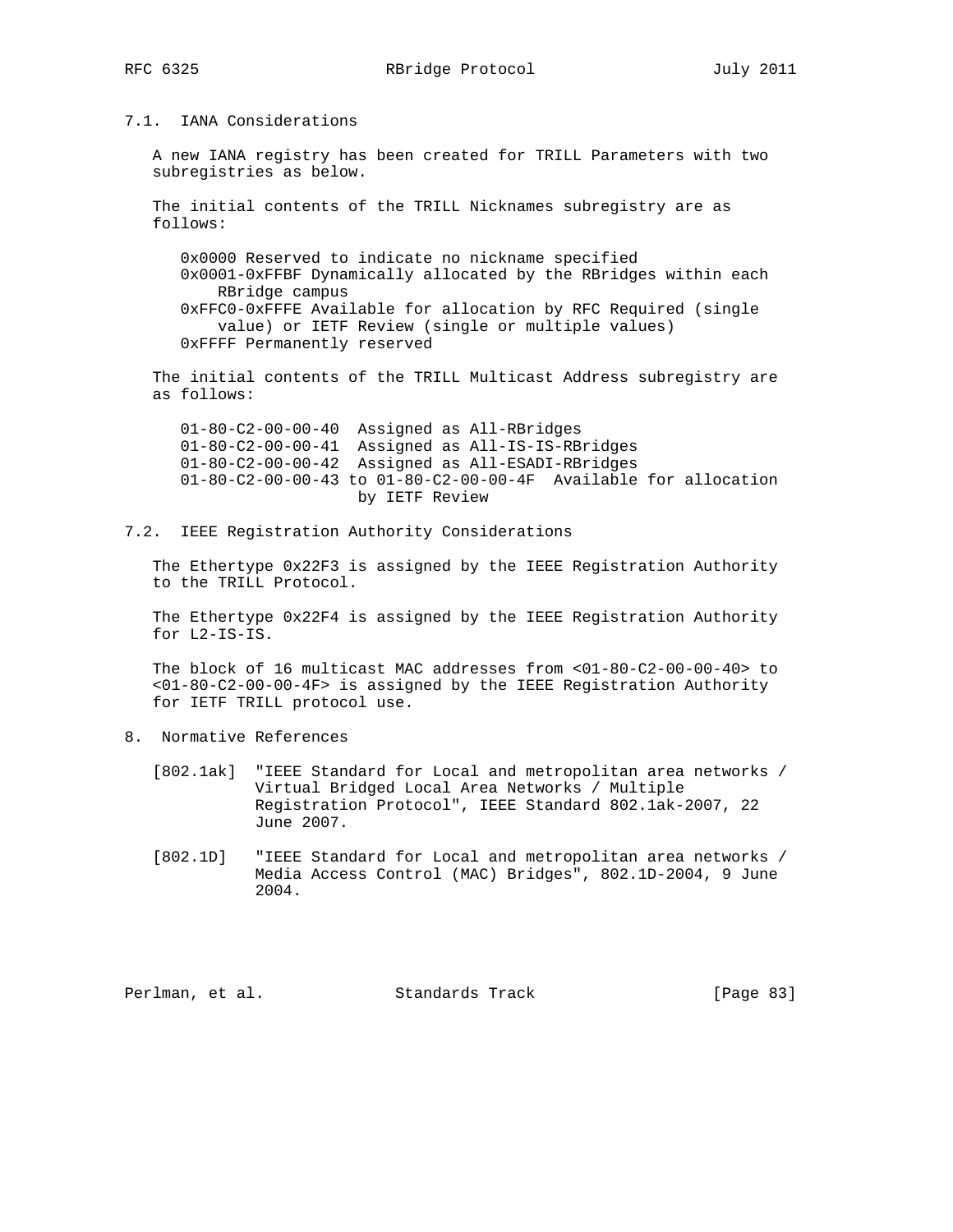[802.1Q-2005] "IEEE Standard for Local and metropolitan area networks / Virtual Bridged Local Area Networks", 802.1Q-2005, 19 May 2006.

- [802.3] "IEEE Standard for Information technology / Telecommunications and information exchange between systems / Local and metropolitan area networks / Specific requirements Part 3: Carrier sense multiple access with collision detection (CSMA/CD) access method and physical layer specifications", 802.3-2008, 26 December 2008.
- [ISO10589] ISO/IEC, "Intermediate system to Intermediate system routeing information exchange protocol for use in conjunction with the Protocol for providing the Connectionless-mode Network Service (ISO 8473)", ISO/IEC 10589:2002.
- [RFC1112] Deering, S., "Host extensions for IP multicasting", STD 5, RFC 1112, August 1989.
- [RFC1195] Callon, R., "Use of OSI IS-IS for routing in TCP/IP and dual environments", RFC 1195, December 1990.
- [RFC2119] Bradner, S., "Key words for use in RFCs to Indicate Requirement Levels", BCP 14, RFC 2119, March 1997.
- [RFC2464] Crawford, M., "Transmission of IPv6 Packets over Ethernet Networks", RFC 2464, December 1998.
- [RFC2710] Deering, S., Fenner, W., and B. Haberman, "Multicast Listener Discovery (MLD) for IPv6", RFC 2710, October 1999.
- [RFC3376] Cain, B., Deering, S., Kouvelas, I., Fenner, B., and A. Thyagarajan, "Internet Group Management Protocol, Version 3", RFC 3376, October 2002.
- [RFC3417] Presuhn, R., Ed., "Transport Mappings for the Simple Network Management Protocol (SNMP)", STD 62, RFC 3417, December 2002.
- [RFC3419] Daniele, M. and J. Schoenwaelder, "Textual Conventions for Transport Addresses", RFC 3419, December 2002.
- [RFC4286] Haberman, B. and J. Martin, "Multicast Router Discovery", RFC 4286, December 2005.

Perlman, et al. Standards Track [Page 84]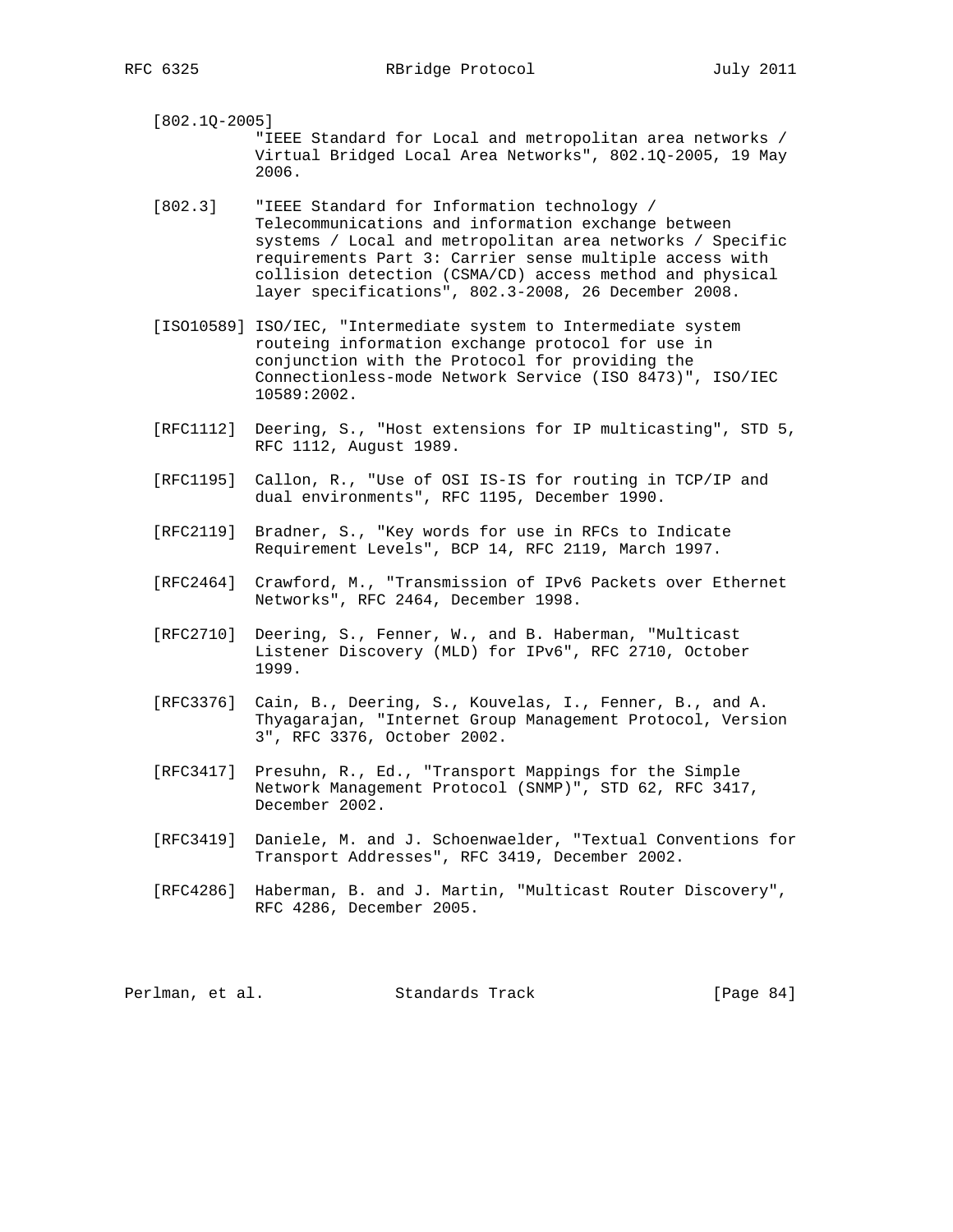RFC 6325 RBridge Protocol July 2011

- [RFC5226] Narten, T. and H. Alvestrand, "Guidelines for Writing an IANA Considerations Section in RFCs", BCP 26, RFC 5226, May 2008.
- [RFC5303] Katz, D., Saluja, R., and D. Eastlake 3rd, "Three-Way Handshake for IS-IS Point-to-Point Adjacencies", RFC 5303, October 2008.
- [RFC5305] Li, T. and H. Smit, "IS-IS Extensions for Traffic Engineering", RFC 5305, October 2008.
- [RFC6165] Banerjee, A. and D. Ward, "Extensions to IS-IS for Layer-2 Systems", RFC 6165, April 2011.
- [RFC6326] Eastlake, D., Banerjee, A., Dutt, D., Perlman, R., and A. Ghanwani, "Transparent Interconnection of Lots of Links (TRILL) Use of IS-IS", RFC 6326, July 2011.
- 9. Informative References
	- [802.1AB] "IEEE Standard for Local and Metropolitan Networks / Station and Media Access Control Connectivity Discovery", 802.1AB-2009, 17 September 2009.
	- [802.1ad] "IEEE Standard for and metropolitan area networks / Virtual Bridged Local Area Networks / Provider Bridges", 802.1ad-2005, 26 May 2005.
	- [802.1ah] "IEEE Standard for Local and Metropolitan Area Networks / Virtual Bridged Local Area Networks / Provider Backbone Bridges", 802.1ah-2008, 1 January 2008.
	- [802.1aj] Virtual Bridged Local Area Networks / Two-Port Media Access Control (MAC) Relay, 802.1aj Draft 4.2, 24 September 2009.
	- [802.1AE] "IEEE Standard for Local and metropolitan area networks / Media Access Control (MAC) Security", 802.1AE-2006, 18 August 2006.
	- [802.1AX] "IEEE Standard for Local and metropolitan area networks / Link Aggregation", 802.1AX-2008, 1 January 2008.
	- [802.1X] "IEEE Standard for Local and metropolitan area networks / Port Based Network Access Control", 802.1X-REV Draft 2.9, 3 September 2008.

Perlman, et al. Standards Track [Page 85]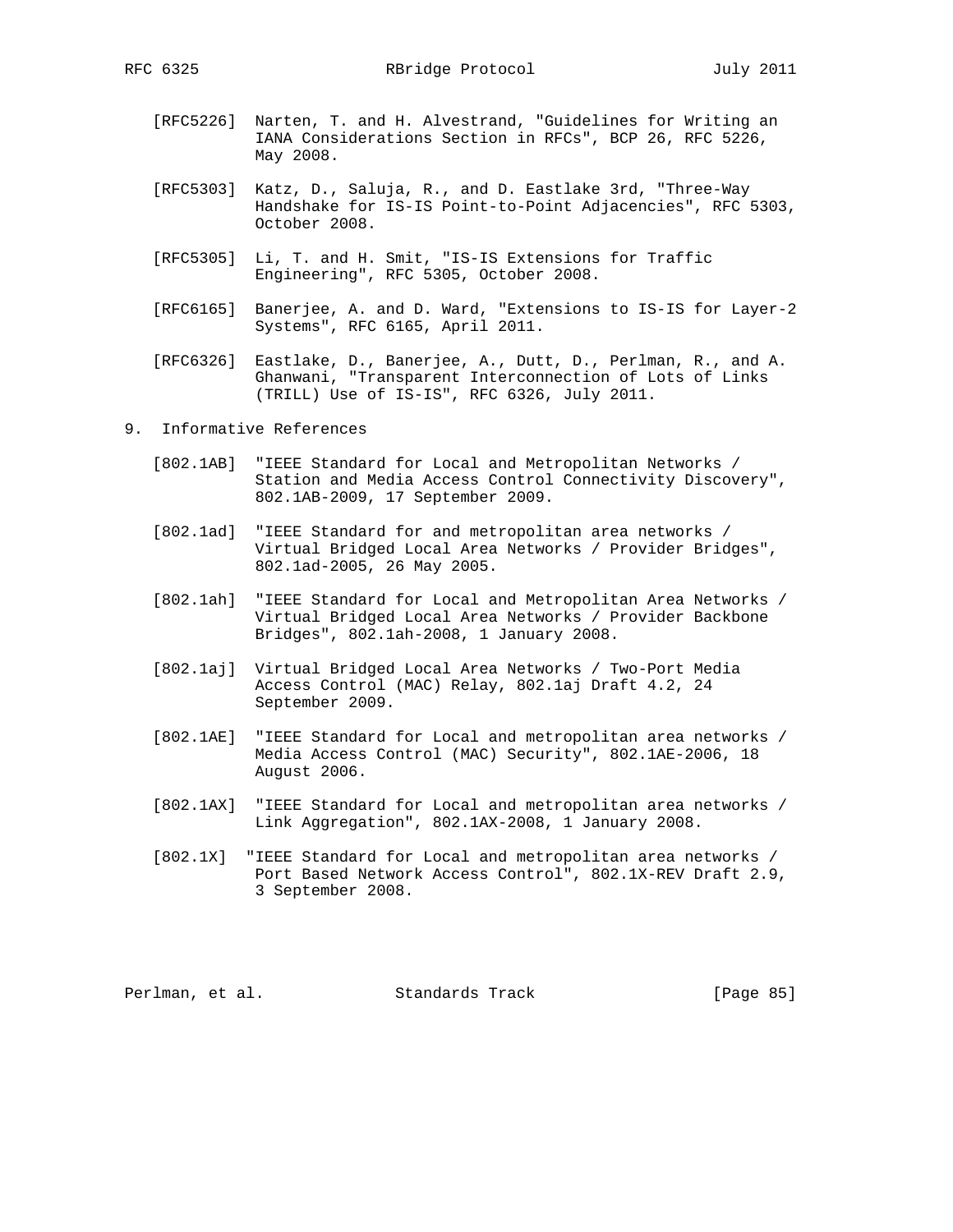[RBridges] Perlman, R., "RBridges: Transparent Routing", Proc. Infocom 2005, March 2004.

- [RFC1661] Simpson, W., Ed., "The Point-to-Point Protocol (PPP)", STD 51, RFC 1661, July 1994.
- [RFC3411] Harrington, D., Presuhn, R., and B. Wijnen, "An Architecture for Describing Simple Network Management Protocol (SNMP) Management Frameworks", STD 62, RFC 3411, December 2002.
- [RFC4086] Eastlake 3rd, D., Schiller, J., and S. Crocker, "Randomness Requirements for Security", BCP 106, RFC 4086, June 2005.
- [RFC4541] Christensen, M., Kimball, K., and F. Solensky, "Considerations for Internet Group Management Protocol (IGMP) and Multicast Listener Discovery (MLD) Snooping Switches", RFC 4541, May 2006.
- [RFC4789] Schoenwaelder, J. and T. Jeffree, "Simple Network Management Protocol (SNMP) over IEEE 802 Networks", RFC 4789, November 2006.
- [RFC5304] Li, T. and R. Atkinson, "IS-IS Cryptographic Authentication", RFC 5304, October 2008.
- [RFC5310] Bhatia, M., Manral, V., Li, T., Atkinson, R., White, R., and M. Fanto, "IS-IS Generic Cryptographic Authentication", RFC 5310, February 2009.
- [RFC5342] Eastlake 3rd, D., "IANA Considerations and IETF Protocol Usage for IEEE 802 Parameters", BCP 141, RFC 5342, September 2008.
- [RFC5556] Touch, J. and R. Perlman, "Transparent Interconnection of Lots of Links (TRILL): Problem and Applicability Statement", RFC 5556, May 2009.
- [RP1999] Perlman, R., "Interconnection: Bridges, Routers, Switches, and Internetworking Protocols, 2nd Edition", Addison Wesley Longman, Chapter 3, 1999.

 [VLAN-MAPPING] Perlman, R., Dutt, D., Banerjee, A., Rijhsinghani, A., and D. Eastlake 3rd, "RBridges: Campus VLAN and Priority Regions", Work in Progress, April 2011.

Perlman, et al. Standards Track [Page 86]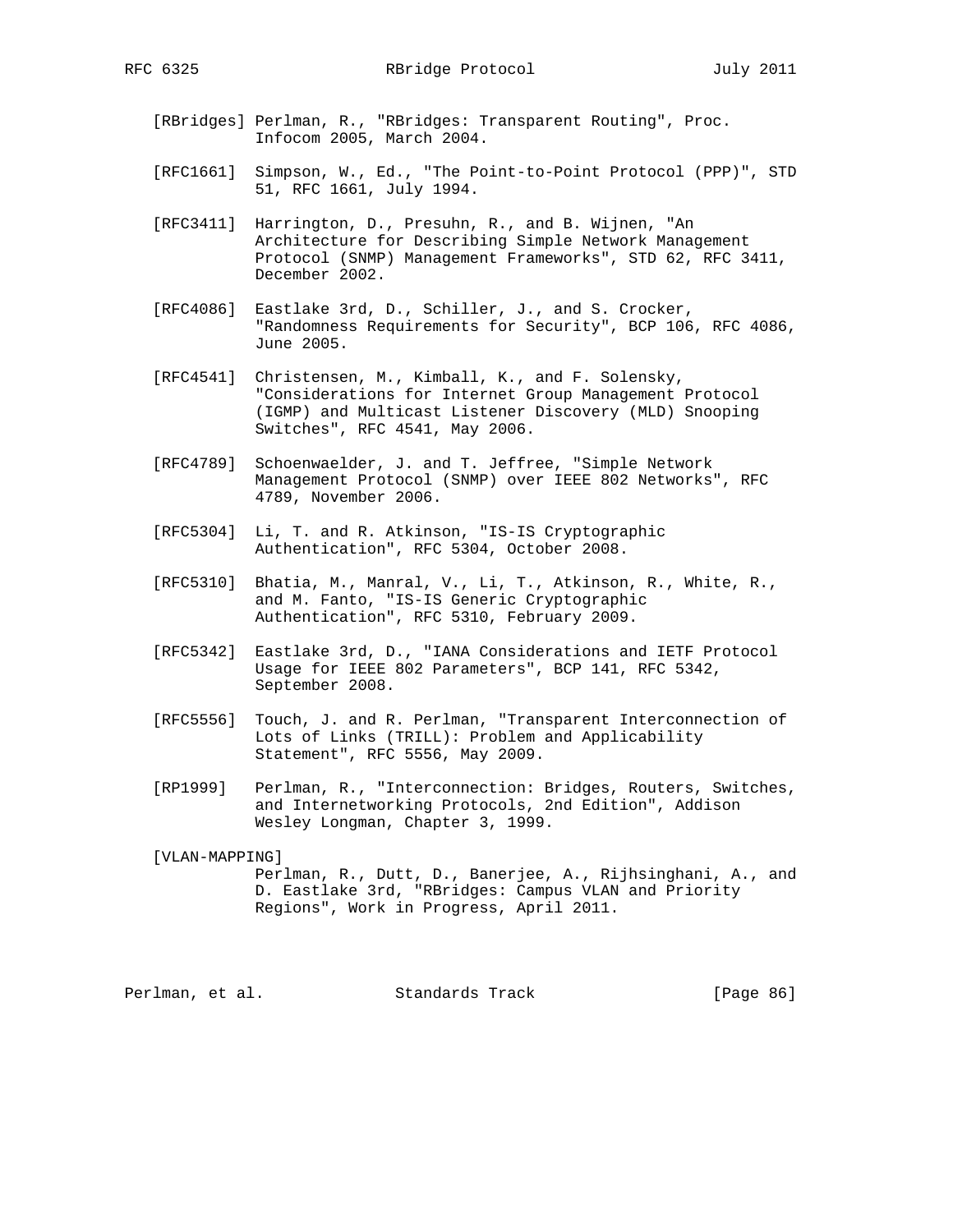Appendix A. Incremental Deployment Considerations

 Some aspects of partial RBridge deployment are described below for link cost determination (Appendix A.1) and possible congestion due to appointed forwarder bottlenecks (Appendix A.2). A particular example of a problem related to the TRILL use of a single appointed forwarder per link per VLAN (the "wiring closet topology") is explored in detail in Appendix A.3.

## A.1. Link Cost Determination

 With an RBridged campus having no bridges or repeaters on the links between RBridges, the RBridges can accurately determine the number of physical hops involved in a path and the line speed of each hop, assuming this is reported by their port logic. With intervening devices, this is no longer possible. For example, as shown in Figure 12, the two bridges B1 and B2 can completely hide a slow link so that both Rbridges RB1 and RB2 incorrectly believe the link is faster.

|  |  | Fast     Slow     Fast                         |
|--|--|------------------------------------------------|
|  |  | RB1 +--------+ B1 +--------+ B2 +--------+ RB2 |
|  |  | Link     Link     Link                         |
|  |  | +----+ +----+ +----+                           |

Figure 12: Link Cost of a Bridged Link

 Even in the case of a single intervening bridge, two RBridges may know they are connected but each sees the link as a different speed from how it is seen by the other.

 However, this problem is not unique to RBridges. Bridges can encounter similar situations due to links hidden by repeaters, and routers can encounter similar situations due to links hidden by bridges, repeaters, or Rbridges.

# A.2. Appointed Forwarders and Bridged LANs

 With partial RBridge deployment, the RBridges may partition a bridged LAN into a relatively small number of relatively large remnant bridged LANs, or possibly not partition it at all so a single bridged LAN remains. Such configuration can result in the following problem:

 The requirement that native frames enter and leave a link via the link's appointed forwarder for the VLAN of the frame can cause congestion or suboptimal routing. (Similar problems can occur within a bridged LAN due to the spanning tree algorithm.) The extent to which such a problem will occur is highly dependent on the network

Perlman, et al. Standards Track [Page 87]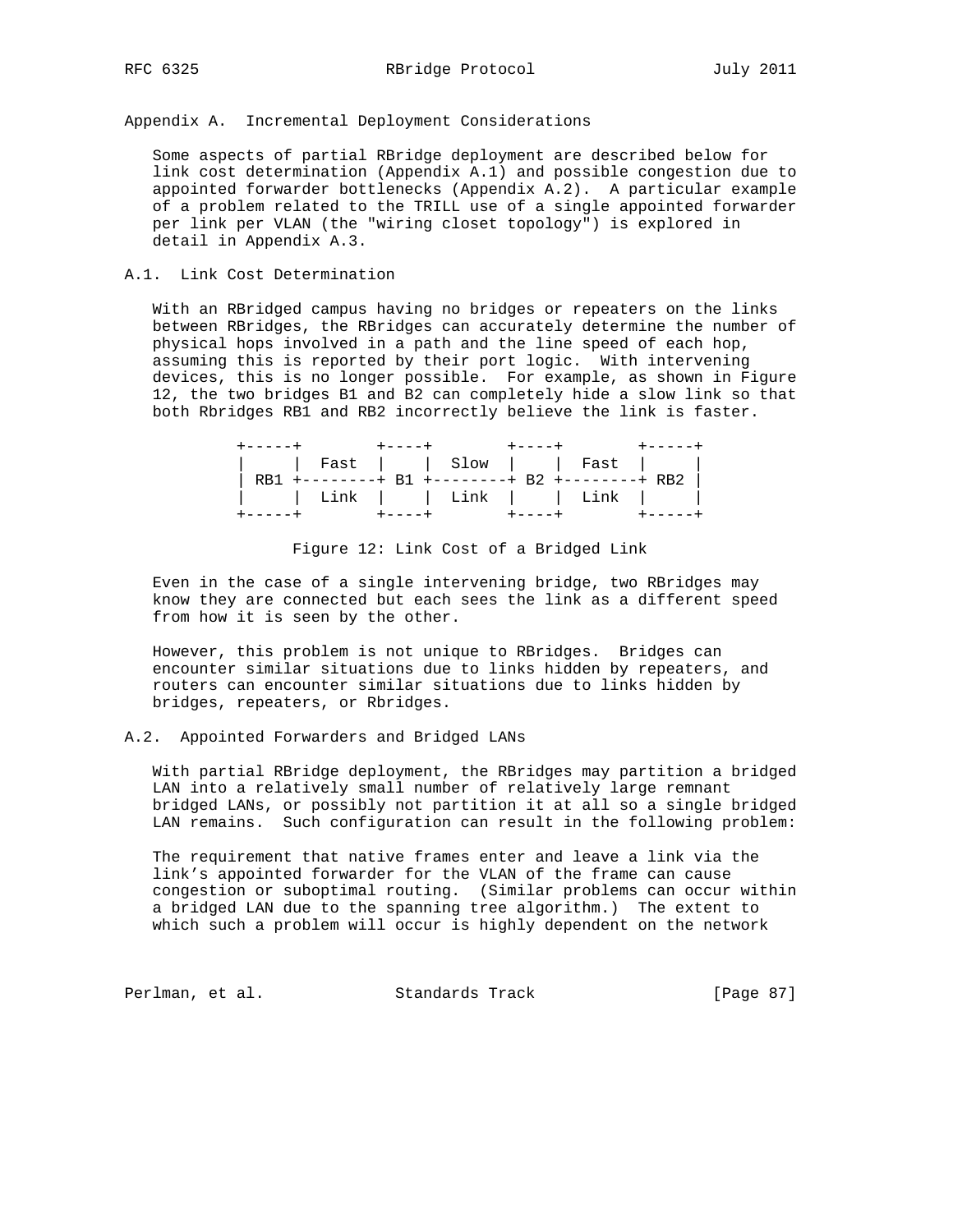topology. For example, if a bridged LAN had a star-like structure with core bridges that connected only to other bridges and peripheral bridges that connected to end stations and are connected to core bridges, the replacement of all of the core bridges by RBridges without replacing the peripheral bridges would generally improve performance without inducing appointed forwarder congestion.

 Solutions to this problem are discussed below and a particular example explored in Appendix A.3.

 Inserting RBridges so that all the bridged portions of the LAN stay connected to each other and have multiple RBridge connections is generally the least efficient arrangement.

 There are four techniques that may help if the problem above occurs and that can, to some extent, be used in combination:

- 1. Replace more IEEE 802.1 customer bridges with RBridges so as to minimize the size of the remnant bridged LANs between RBridges. This requires no configuration of the RBridges unless the bridges they replace required configuration.
- 2. Re-arrange network topology to minimize the problem. If the bridges and RBridges involved are configured, this may require changes in their configuration.
- 3. Configure the RBridges and bridges so that end stations on a remnant bridged LAN are separated into different VLANs that have different appointed forwarders. If the end stations were already assigned to different VLANs, this is straightforward (see Section 4.2.4.2). If the end stations were on the same VLAN and have to be split into different VLANs, this technique may lead to connectivity problems between end stations.
- 4. Configure the RBridges such that their ports that are connected to the bridged LAN send spanning tree configuration BPDUs (see Section A.3.3) in such a way as to force the partition of the bridged LAN. (Note: A spanning tree is never formed through an RBridge but always terminates at RBridge ports.) To use this technique, the RBridges must support this optional feature, and would need to be configured to use it, but the bridges involved would rarely have to be configured. This technique makes the bridged LAN unavailable for TRILL through traffic because the bridged LAN partitions.

 Conversely to item 3 above, there may be bridged LANs that use VLANs, or use more VLANs than would otherwise be necessary, to support the Multiple Spanning Tree Protocol or otherwise reduce the congestion

Perlman, et al. Standards Track [Page 88]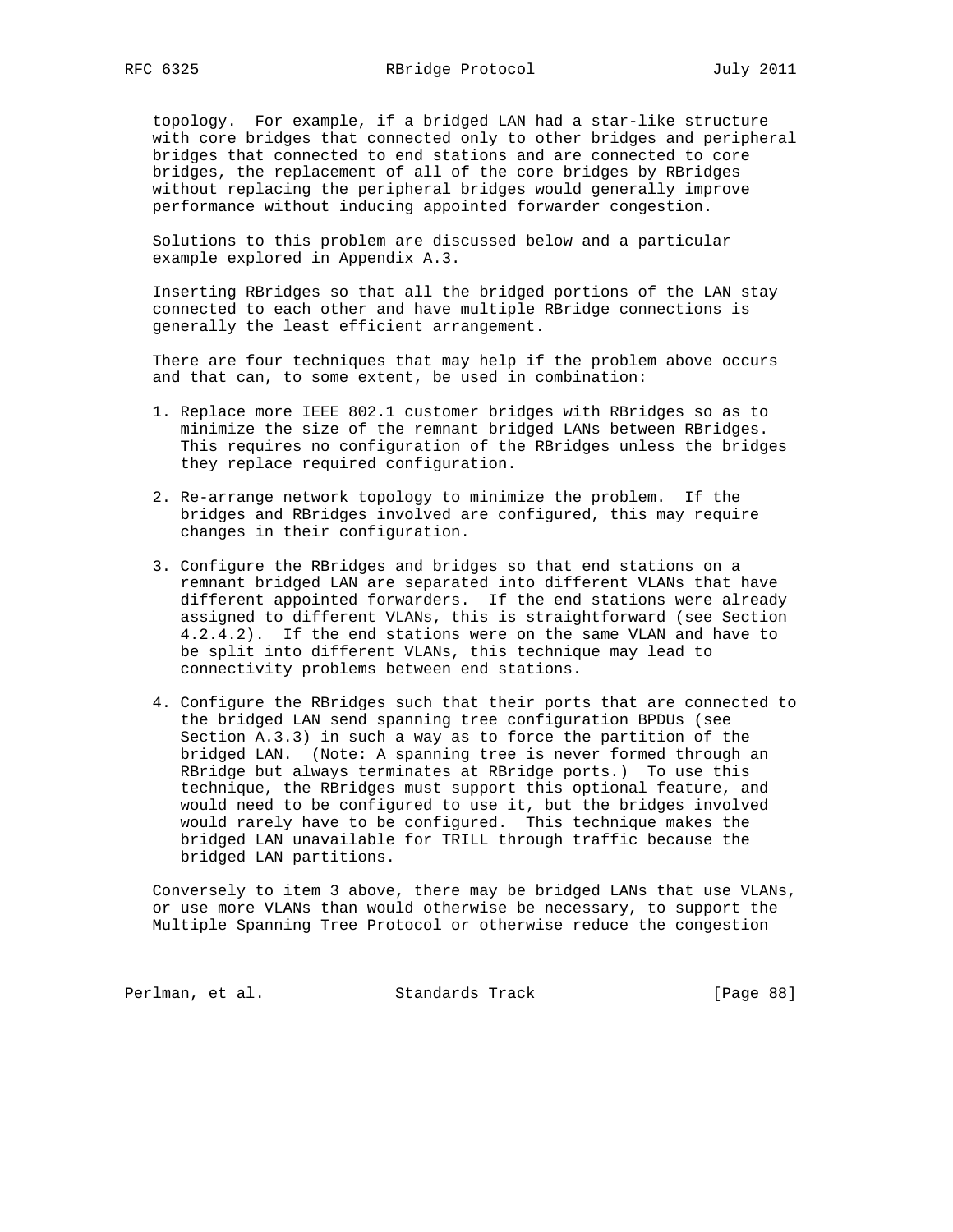that can be caused by a single spanning tree. Replacing the IEEE 802.1 bridges in such LANs with RBridges may enable a reduction in or elimination of VLANs and configuration complexity.

A.3. Wiring Closet Topology

 If 802.1 bridges are present and RBridges are not properly configured, the bridge spanning tree or the DRB may make inappropriate decisions. Below is a specific example of the more general problem that can occur when a bridged LAN is connected to multiple RBridges.

 In cases where there are two (or more) groups of end nodes, each attached to a bridge (say, B1 and B2), and each bridge is attached to an RBridge (say, RB1 and RB2, respectively), with an additional link connecting B1 and B2 (see Figure 13), it may be desirable to have the B1-B2 link only as a backup in case one of RB1 or RB2 or one of the links B1-RB1 or B2-RB2 fails.



## Figure 13: Wiring Closet Topology

 For example, B1 and B2 may be in a wiring closet and it may be easy to provide a short, high-bandwidth, low-cost link between them while RB1 and RB2 are at a distant data center such that the RB1-B1 and RB2-B2 links are slower and more expensive.

 Default behavior might be that one of RB1 or RB2 (say, RB1) would become DRB for the bridged LAN including B1 and B2 and appoint itself forwarder for the VLANs on that bridged LAN. As a result, RB1 would forward all traffic to/from the link, so end nodes attached to B2

Perlman, et al. Standards Track [Page 89]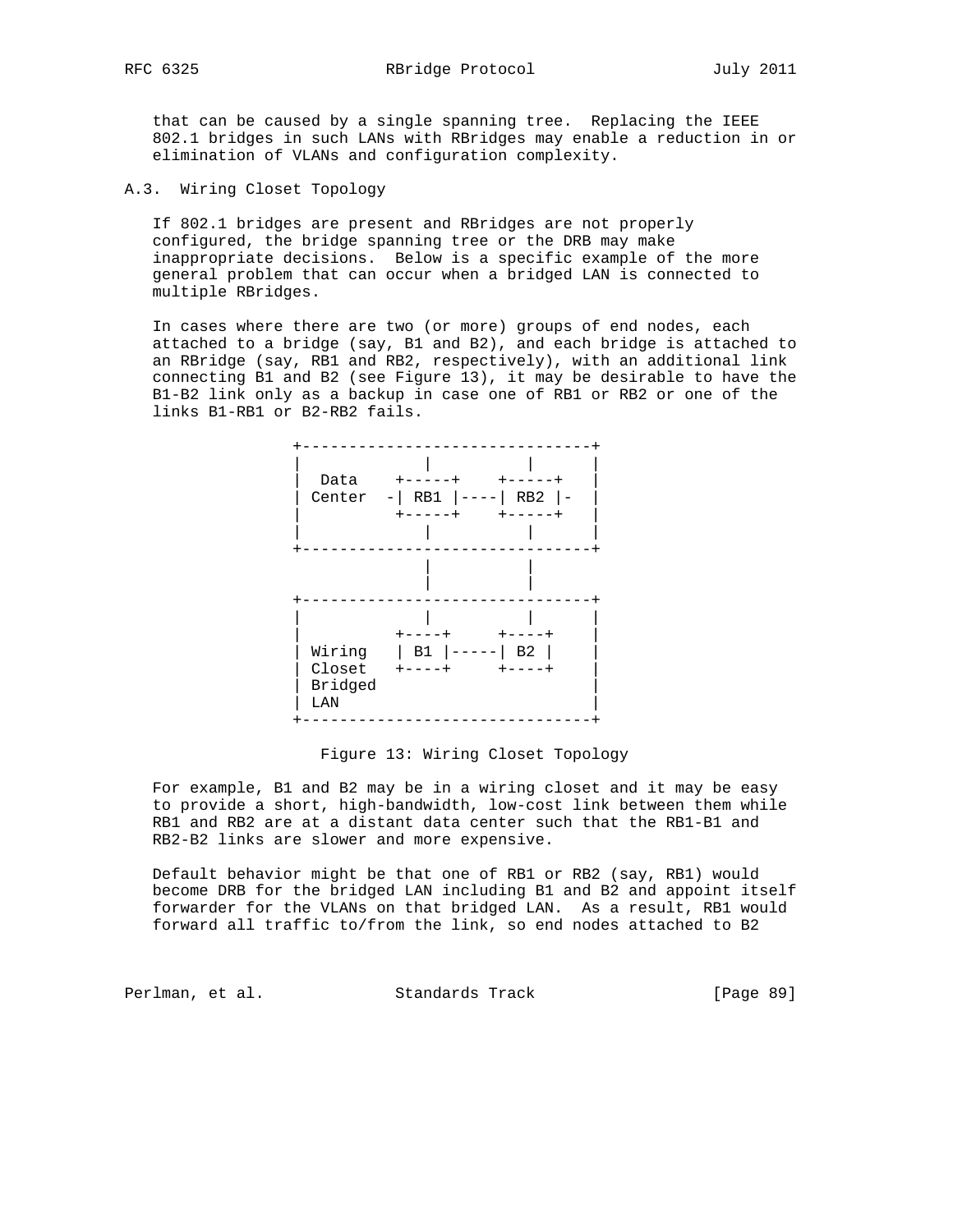would be connected to the campus via the path B2-B1-RB1, rather than the desired B2-RB2. This wastes the bandwidth of the B2-RB2 path and cuts available bandwidth between the end stations and the data center in half. The desired behavior would be to make use of both the RB1-B1 and RB2-B2 links.

Three solutions to this problem are described below.

A.3.1. The RBridge Solution

 Of course, if B1 and B2 are replaced with RBridges, the right thing will happen without configuration (other than VLAN support), but this may not be immediately practical if bridges are being incrementally replaced by RBridges.

### A.3.2. The VLAN Solution

 If the end stations attached to B1 and B2 are already divided among a number of VLANs, RB1 and RB2 could be configured so that whichever becomes DRB for this link will appoint itself forwarder for some of these VLANs and appoint the other RBridge for the remaining VLANs. Should either of the RBridges fail or become disconnected, the other will have only itself to appoint as forwarder for all the VLANs.

 If the end stations are all on a single VLAN, then it would be necessary to assign them between at least two VLANs to use this solution. This may lead to connectivity problems that might require further measures to rectify.

## A.3.3. The Spanning Tree Solution

 Another solution is to configure the relevant ports on RB1 and RB2 to be part of a "wiring closet group", with a configured per-RBridge port "Bridge Address" Bx (which may be RB1 or RB2's System ID). Both RB1 and RB2 emit spanning tree BPDUs on their configured ports as highest priority root Bx. This causes the spanning tree to logically partition the bridged LAN as desired by blocking the B1-B2 link at one end or the other (unless one of the bridges is configured to also have highest priority and has a lower ID, which we consider to be a misconfiguration). With the B1-B2 link blocked, RB1 and RB2 cannot see each other's TRILL-Hellos via that link and each acts as Designated RBridge and appointed forwarder for its respective partition. Of course, with this partition, no TRILL through traffic can flow through the RB1-B1-B2-RB2 path.

 In the spanning tree configuration BPDU, the Root is "Bx" with highest priority, cost to Root is 0, Designated Bridge ID is "RB1" when RB1 transmits and "RB2" when RB2 transmits, and port ID is a

Perlman, et al. Standards Track [Page 90]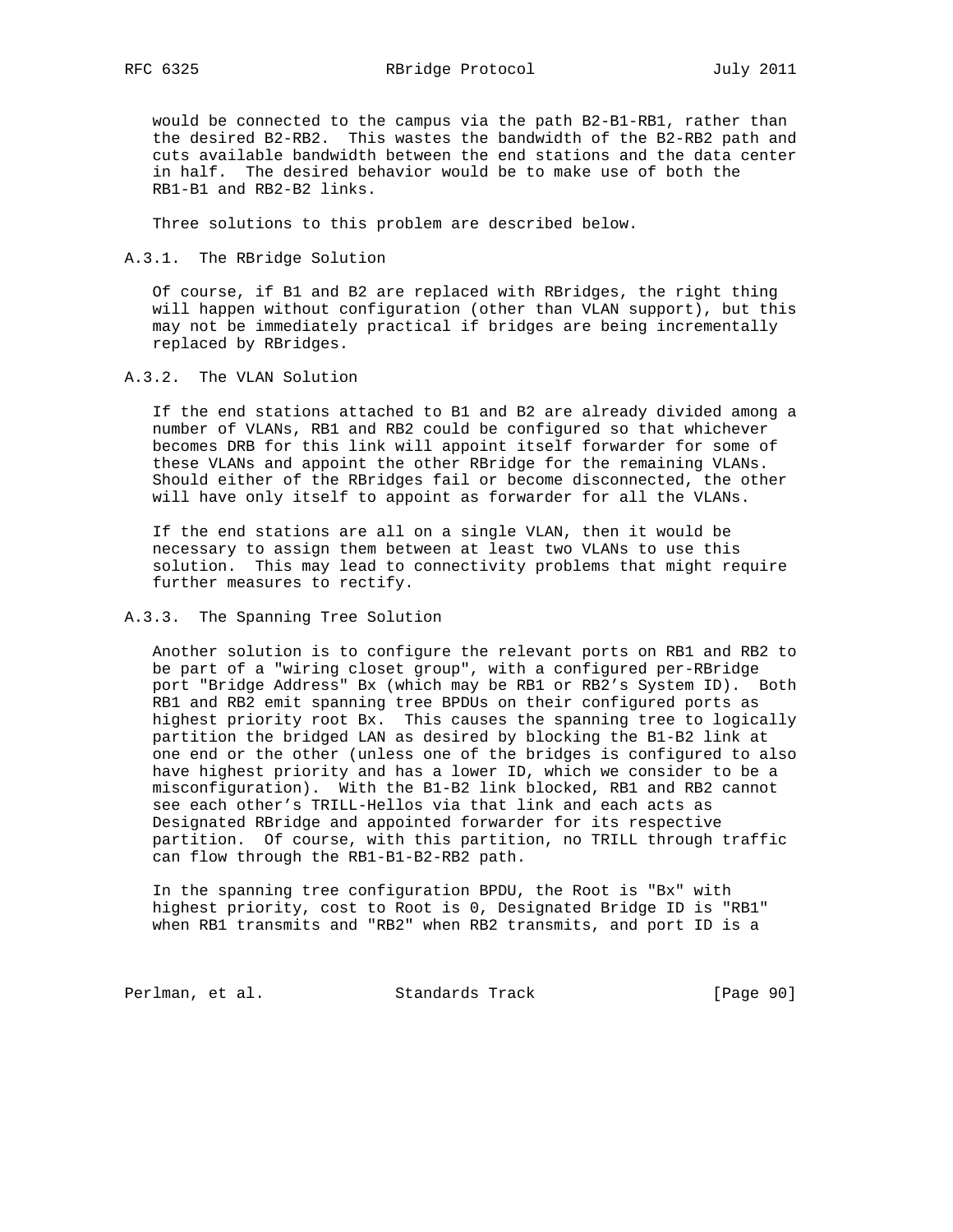value chosen independently by each of RB1 and RB2 to distinguish each of its own ports. The topology change flag is zero, and the topology change acknowledgement flag is set if and only if a topology change BPDU has been received on the port since the last configuration BPDU was transmitted on the port. (If RB1 and RB2 were actually bridges on the same shared medium with no bridges between them, the result would be that the one with the larger ID sees "better" BPDUs (because of the tiebreaker on the third field: the ID of the transmitting bridge), and would turn off its port.)

 Should either RB1 or the RB1-B1 link or RB2 or the RB2-B2 link fail, the spanning tree algorithm will stop seeing one of the RBx roots and will unblock the B1-B2 link maintaining connectivity of all the end stations with the data center.

 If the link RB1-B1-B2-RB2 is on the cut set of the campus and RB2 and RB1 have been configured to believe they are part of a wiring closet group, the campus becomes partitioned as the link is blocked.

A.3.4. Comparison of Solutions

 Replacing all 802.1 customer bridges with RBridges is usually the best solution with the least amount of configuration required, possibly none.

 The VLAN solution works well with a relatively small amount of configuration if the end stations are already divided among a number of VLANs. If they are not, it becomes more complex and problematic.

 The spanning tree solution does quite well in this particular case. But it depends on both RB1 and RB2 having implemented the optional feature of being able to configure a port to emit spanning tree BPDUs as described in Appendix A.3.3 above. It also makes the bridged LAN whose partition is being forced unavailable for through traffic. Finally, while in this specific example it neatly breaks the link between the two bridges B1 and B2, if there were a more complex bridged LAN, instead of exactly two bridges, there is no guarantee that it would partition into roughly equal pieces. In such a case, you might end up with a highly unbalanced load on the RB1-B1 link and the RB2-B2 link although this is still better than using only one of these links exclusively.

Perlman, et al. Standards Track [Page 91]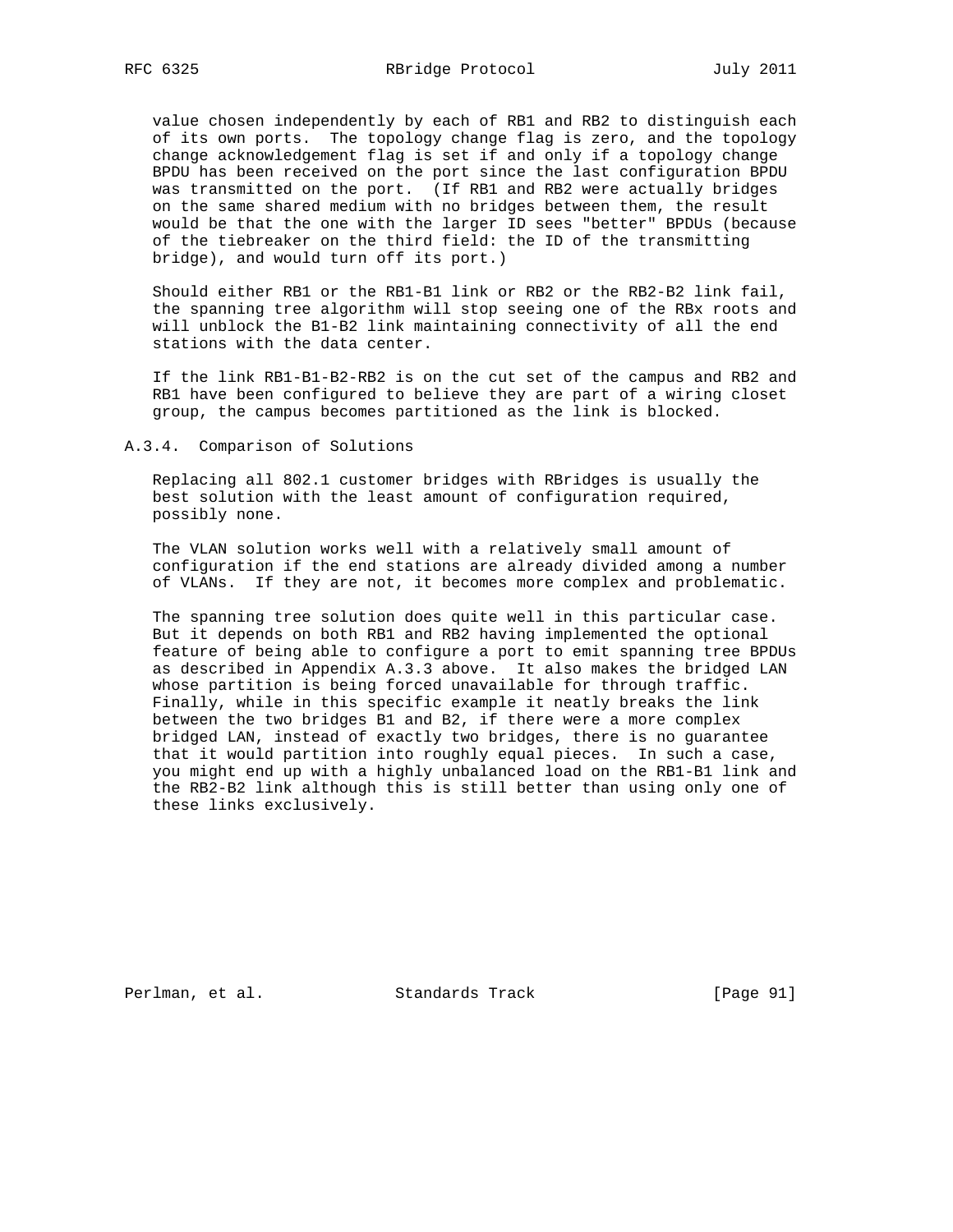Appendix B. Trunk and Access Port Configuration

 Many modern bridged LANs are organized into a core and access model, The core bridges have only point-to-point links to other bridges while the access bridges connect to end stations, core bridges, and possibly other access bridges. It seems likely that some RBridge campuses will be organized in a similar fashion.

 An RBridge port can be configured as a trunk port, that is, a link to another RBridge or RBridges, by configuring it to disable end-station support. There is no reason for such a port to have more than one VLAN enabled and in its Announcing Set on the port. Of course, the RBridge (or RBridges) to which it is connected must have the same VLAN enabled. There is no reason for this VLAN to be other than the default VLAN 1 unless the link is actually over carrier Ethernet or other facilities that only provide some other specific VLAN or the like. Such configuration minimizes wasted TRILL-Hellos and eliminates useless decapsulation and transmission of multi destination traffic in native form onto the link (see Sections 4.2.4 and 4.9.1).

 An RBridge access port would be expected to lead to a link with end stations and possibly one or more bridges. Such a link might also have more than one RBridge connected to it to provide more reliable service to the end stations. It would be a goal to minimize or eliminate transit traffic on such a link as it is intended for end station native traffic. This can be accomplished by turning on the access port configuration bit for the RBridge port or ports connected to the link as further detailed in Section 4.9.1.

 When designing RBridge configuration user interfaces, consideration should be given to making it convenient to configure ports as trunk and access ports.

Appendix C. Multipathing

 Rbridges support multipathing of both known unicast and multi destination traffic. Implementation of multipathing is optional.

 Multi-destination traffic can be multipathed by using different distribution tree roots for different frames. For example, assume that in Figure 14 end stations attached to RBy are the source of various multicast streams each of which has multiple listeners attached to various of RB1 through RB9. Assuming equal bandwidth links, a distribution tree rooted at RBy will predominantly use the vertical links among RB1 through RB9 while one rooted at RBz will predominantly use the horizontal. If RBy chooses its nickname as the distribution tree root for half of this traffic and an RBz nickname

Perlman, et al. Standards Track [Page 92]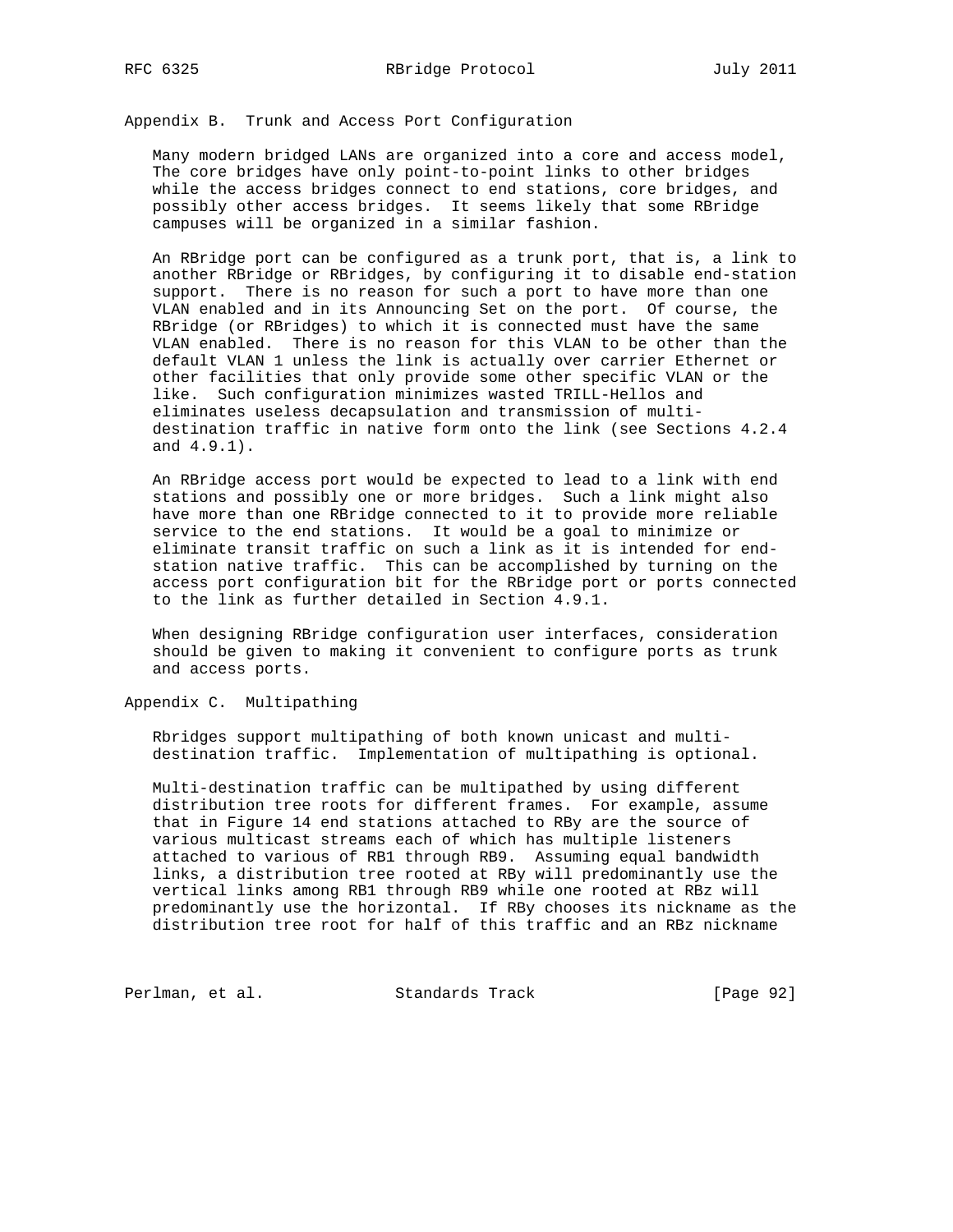as the root for the other half, it may be able to substantially increase the aggregate bandwidth by making use of both the vertical and horizontal links among RB1 through RB9.

 Since the distribution trees an RBridge must calculate are the same for all RBridges and transit RBridges MUST respect the tree root specified by the ingress RBridge, a campus will operate correctly with a mix of RBridges some of which use different roots for different multi-destination frames they ingress and some of which use a single root for all such frames.



Figure 14: Multi-Destination Multipath

 Known unicast Equal Cost Multipathing (ECMP) can occur at an RBridge if, instead of using a tiebreaker criterion when building SPF paths, information is retained about ports through which equal cost paths are available. Different unicast frames can then be sent through those different ports and will be forwarded by equal cost paths. For example, in Figure 15, which shows only RBridges and omits any bridges present, there are three equal cost paths between RB1 and RB2 and two equal cost paths between RB2 and RB5. Thus, for traffic transiting this part of the campus from left to right, RB1 may be able to perform three way ECMP and RB2 may be able to perform two-way ECMP.

 A transit RBridge receiving a known unicast frame forwards it towards the egress RBridge and is not concerned with whether it believes itself to be on any particular path from the ingress RBridge or a

Perlman, et al. Standards Track [Page 93]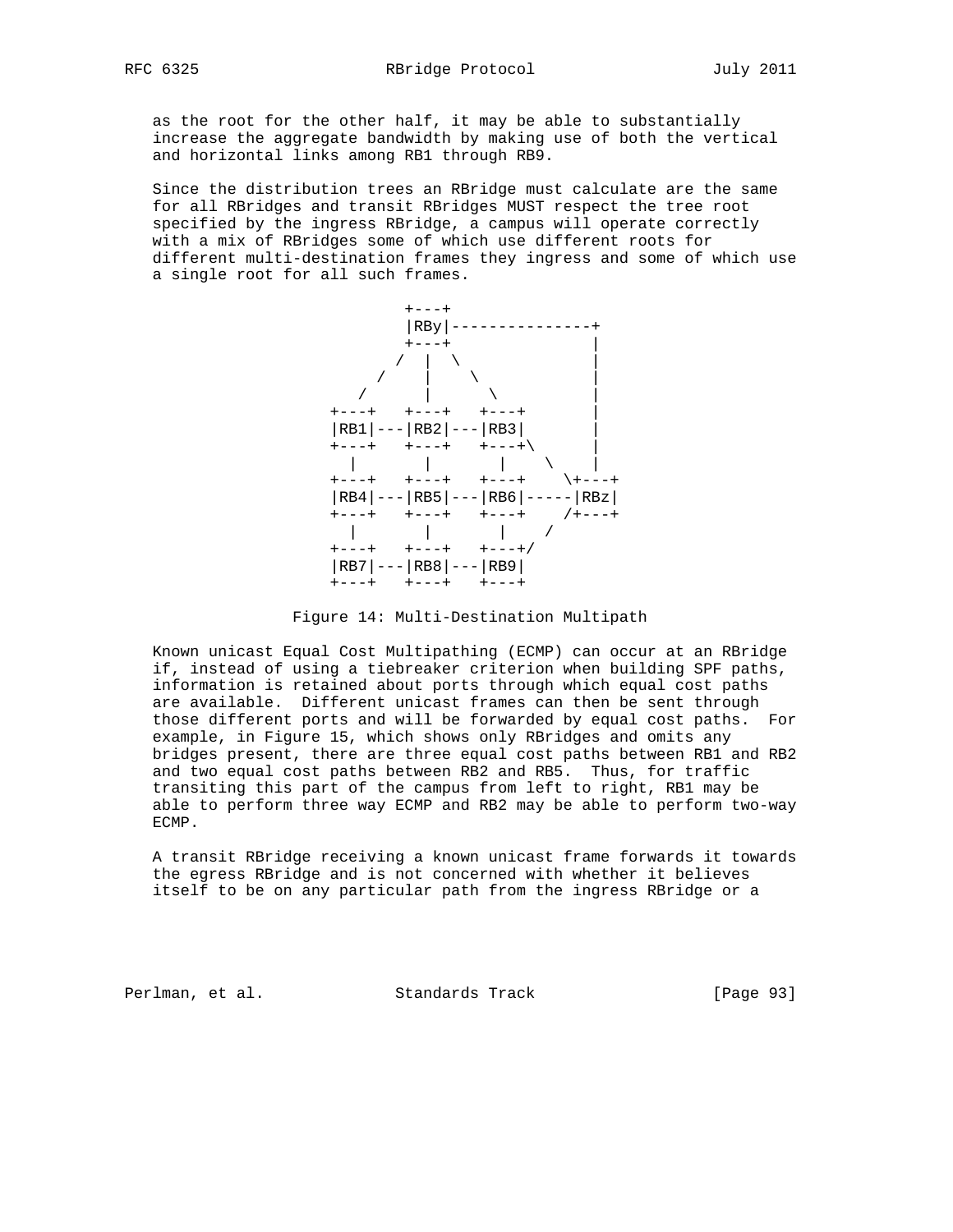previous transit RBridge. Thus, a campus will operate correctly with a mix of RBridges some of which implement ECMP and some of which do not.

 There are actually three possibilities for the parallel paths between RB1 and RB2 as follows:

- 1. If two or three of these paths have pseudonodes, then all three will be distinctly visible in the campus-wide link state and ECMP as described above is applicable.
- 2. If the paths use P2P Hellos or otherwise do not have pseudonodes, these three paths would appear as a single adjacency in the link state. In this case, multipathing across them would be an entirely local matter for RB1 and RB2. It can be freely done for known unicast frames but not for multi-destination frames as described in Section 4.5.2.
- 3. If and only if the three paths between RB1 and RB2 are single hop equal bandwidth links with no intervening bridges, then it would be permissible to combine them into one logical link through the [802.1AX] "link aggregation" feature. Rbridges MAY implement link aggregation since that feature operates below TRILL (see Section 4.9.2).



### Figure 15: Known Unicast Multipath

 When multipathing is used, frames that follow different paths will be subject to different delays and may be re-ordered. While some traffic may be order/delay insensitive, typically most traffic consists of flows of frames where re-ordering within a flow is damaging. How to determine flows or what granularity flows should have is beyond the scope of this document. (This issue is discussed in [802.1AX].)

Perlman, et al. Standards Track [Page 94]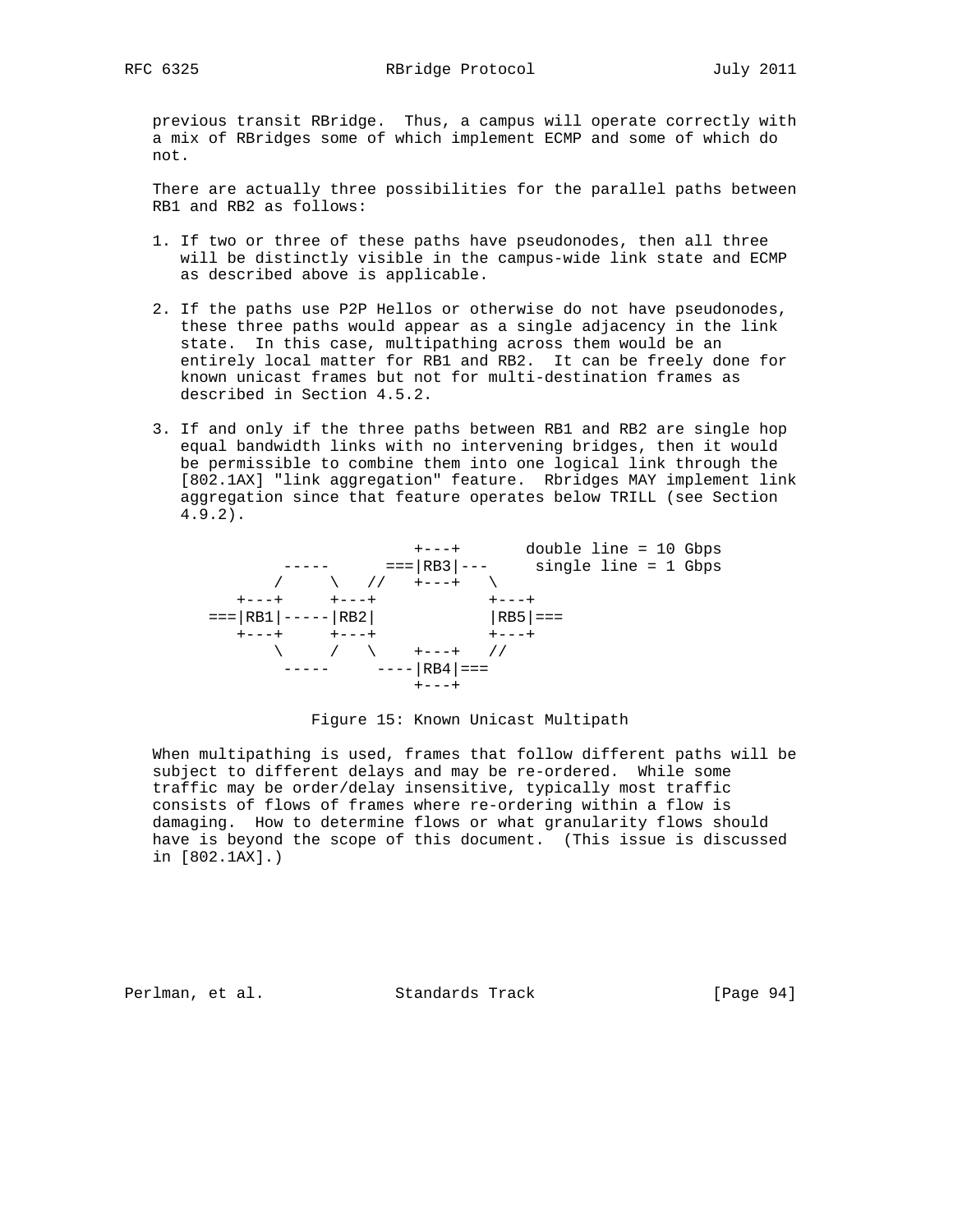Appendix D. Determination of VLAN and Priority

 A high-level, informative summary of how VLAN ID and priority are determined for incoming native frames, omitting some details, is given in the bulleted items below. For more detailed information, see [802.1Q-2005].

- o When an untagged native frame arrives, an unconfigured RBridge associates the default priority zero and the VLAN ID 1 with it. It actually sets the VLAN for the untagged frame to be the "port VLAN ID" associated with that port. The port VLAN ID defaults to VLAN ID 1 but may be configured to be any other VLAN ID. An Rbridge may also be configured on a per-port basis to discard such frames or to associate a different priority code point with them. Determination of the VLAN ID associated with an incoming untagged non-control frame may also be made dependent on the Ethertype or NSAP (referred to in 802.1 as the Protocol) of the arriving frame, the source MAC address, or other local rules.
- o When a priority tagged native frame arrives, an unconfigured RBridge associates with it both the port VLAN ID, which defaults to 1, and the priority code point provided in the priority tag in the frame. An Rbridge may be configured on a per-port basis to discard such frames or to associate them with a different VLAN ID as described in the point immediately above. It may also be configured to map the priority code point provided in the frame by specifying, for each of the eight possible values that might be in the frame, what actual priority code point will be associated with the frame by the RBridge.
- o When a C-tagged (formerly called Q-tagged) native frame arrives, an unconfigured RBridge associates with it the VLAN ID and priority in the C-tag. An RBridge may be configured on a per-port per-VLAN basis to discard such frames. It may also be configured on a per-port basis to map the priority value as specified above for priority tagged frames.

 In 802.1, the process of associating a priority code point with a frame, including mapping a priority provided in the frame to another priority, is referred to as priority "regeneration".

Appendix E. Support of IEEE 802.1Q-2005 Amendments

 This informational appendix briefly comments on RBridge support for completed and in-process amendments to IEEE [802.1Q-2005]. There is no assurance that existing RBridge protocol specifications or existing bridges will support not yet specified future [802.1Q-2005] amendments just as there is no assurance that existing bridge

Perlman, et al. Standards Track [Page 95]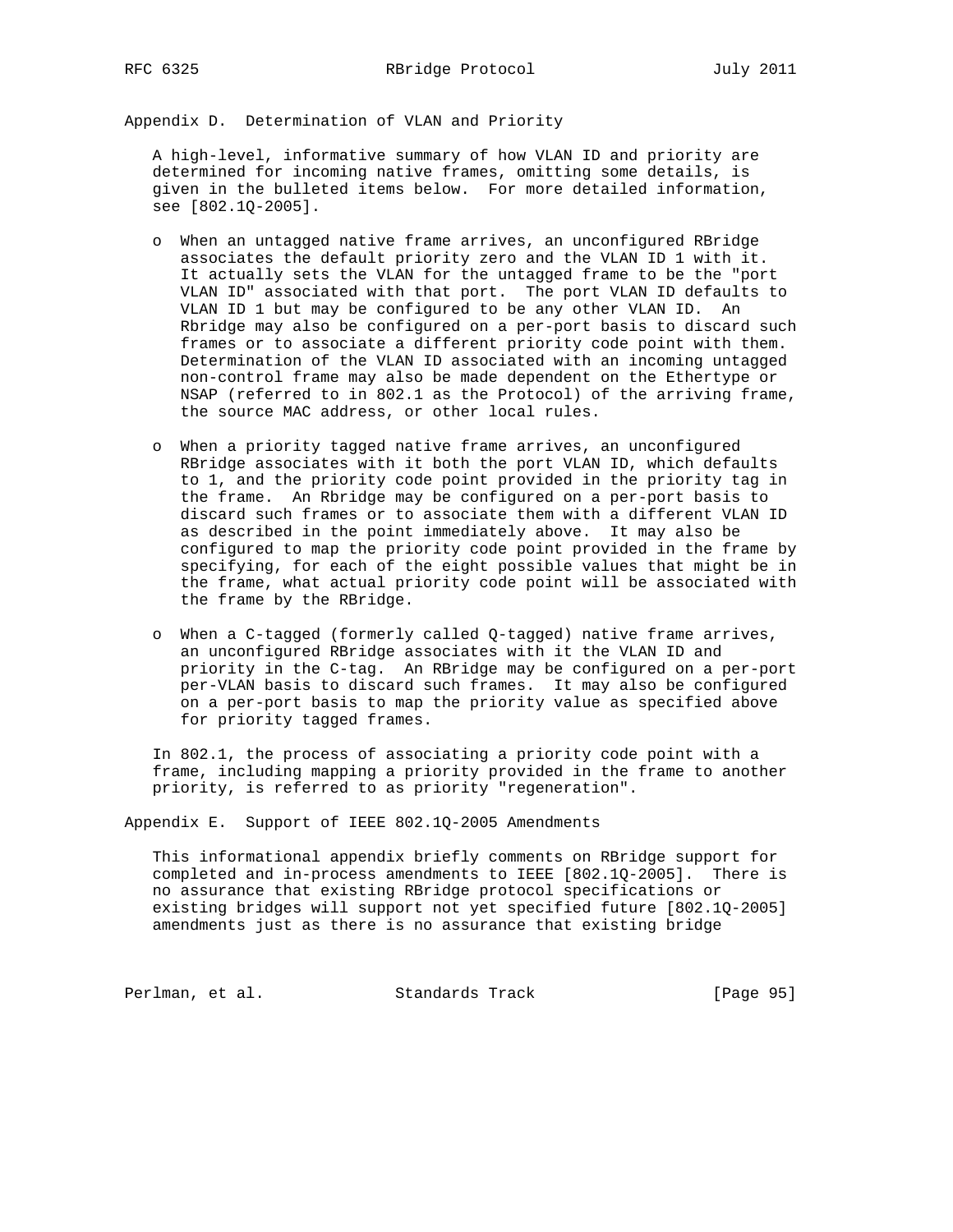protocol specifications or existing RBridges will support not yet specified future TRILL amendments.

 The information below is frozen as of 25 October 2009. For the latest status, see the IEEE 802.1 working group (http://grouper.ieee.org/groups/802/1/).

- E.1. Completed Amendments
	- 802.1ad-2005 Provider Bridges Sometimes called "Q-in-Q", because VLAN tags used to be called "Q-tags", 802.1ad specifies Provider Bridges that tunnel customer bridge traffic within service VLAN tags (S-tags). If the customer LAN is an RBridge campus, that traffic will be bridged by Provider Bridges. Customer bridge features involving Provider Bridge awareness, such as the ability to configure a customer bridge port to add an S-tag to a frame before sending it to a Provider Bridge, are below the EISS layer and can be supported in RBridge ports without modification to the TRILL protocol.
	- 802.1ag-2007 Connectivity Fault Management (CFM) This 802.1 feature is at least in part dependent on the symmetric path and other characteristics of spanning tree. The comments provided to the IETF TRILL working group by the IEEE 802.1 working group stated that "TRILL weakens the applicability of CFM".
	- 802.1ak-2007 Multiple Registration Protocol Supported to the extent described in Section 4.9.4.
	- 802.1ah-2008 Provider Backbone Bridges Sometimes called "MAC-in- MAC", 802.1ah provides for Provider Backbone Bridges that tunnel customer bridge traffic within different outer MAC addresses and using a tag (the "I-tag") to preserve the original MAC addresses and signal other information. If the customer LAN is an RBridge campus, that traffic will be bridged by Provider Backbone Bridges. Customer bridge features involving Provider Backbone Bridge awareness, such as the ability to configure a customer bridge port to add an I-tag to a frame before sending it to a Provider Backbone Bridge, are below the EISS layer and can be supported in RBridge ports without modification to the TRILL protocol.
	- 802.1Qaw-2009 Management of Data-Driven and Data-Dependent Connectivity Fault - Amendment building on 802.1ag. See comments on 802.1ag-2007 above.

Perlman, et al. Standards Track [Page 96]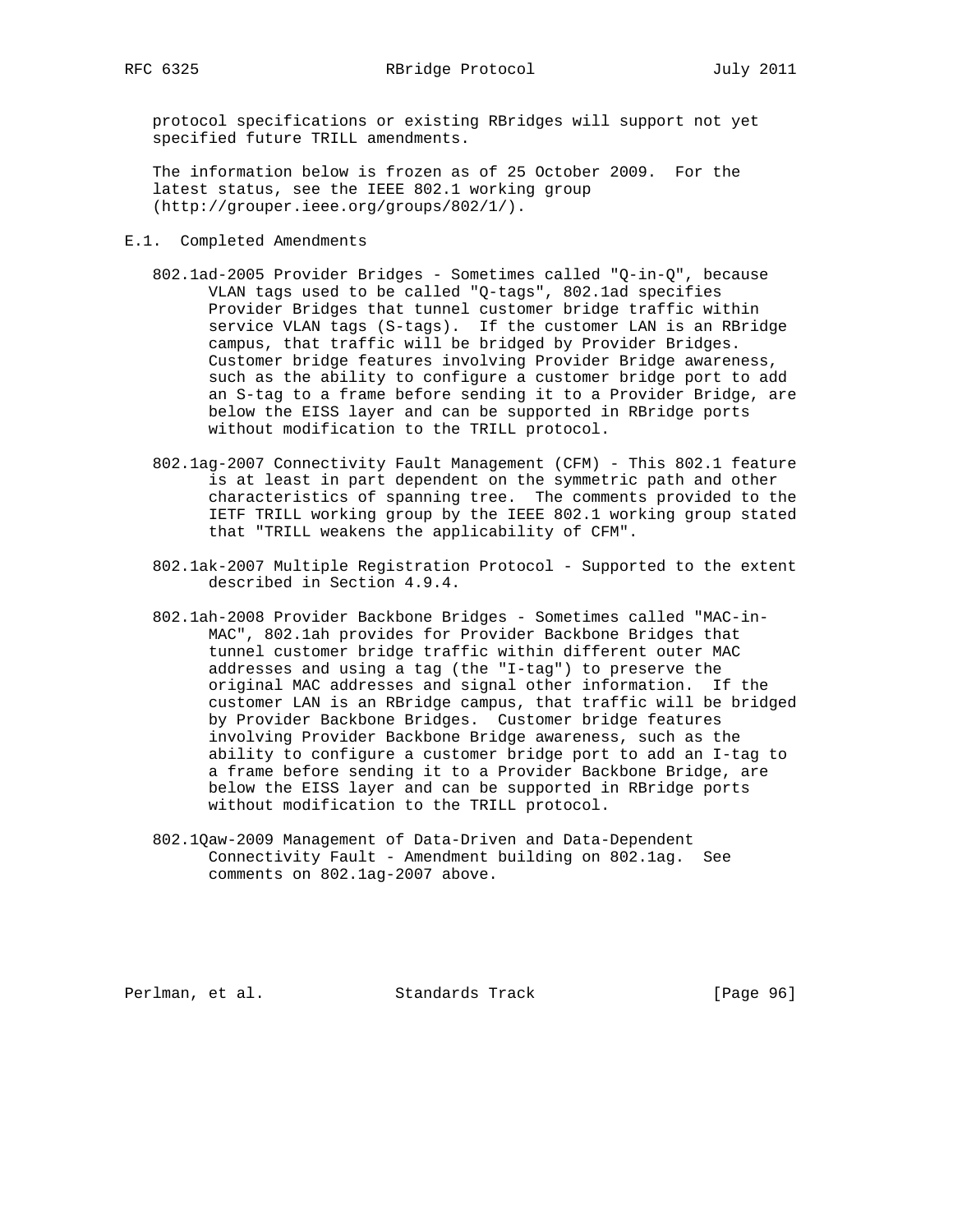- 802.1Qay-2009 Provider Backbone Bridge Traffic Engineering Amendment building on 802.1ah to configure traffic engineered routing. See comments on 802.1ah-2008 above.
- E.2. In-Process Amendments

 The following are amendments to IEEE [802.1Q-2005] that are in process. As such, the brief comments below are based on drafts and may be incorrect for later versions or any final amendment.

- 802.1aj Two-port MAC Relay [802.1aj] This amendment specifies a MAC relay that will be transparent to RBridges. RBridges are compatible with IEEE 802.1aj devices as currently specified, in the same sense that IEEE 802.1Q-2005 bridges are compatible with such devices.
- 802.1aq Shortest Path Bridging This amendment provides for improved routing in bridged LANs.
- 802.1Qat Stream Reservation Protocol Modification to 802.1Q to support the 802.1 Timing and Synchronization. This protocol reserves resources for streams at supporting bridges.
- 802.1Qau Congestion Notification It currently appears that modifications to RBridge behavior above the EISS level would be needed to support this amendment. Such modifications are beyond the scope of this document.
- 802.1Qav Forwarding and Queuing Enhancements for Time-Sensitive Streams - Modification to 802.1Q to support the 802.1 Timing and Synchronization protocol. This amendment specifies methods to support the resource reservations made through the 802.1Qat protocol (see above).
- 802.1Qaz Enhanced Transmission Selection It appears that this amendment will be below the EISS layer and can be supported in RBridge ports without modification to the TRILL protocol.
- 802.1Qbb Priority-based Flow Control Commonly called "per-priority pause", it appears that this amendment will be below the EISS layer and can be supported in RBridge ports without modification to the TRILL protocol.
- 802.1bc Remote Customer Service Interfaces. This is an extension to 802.1Q provider bridging. See 802.1ad-2005 above.

Perlman, et al. Standards Track [Page 97]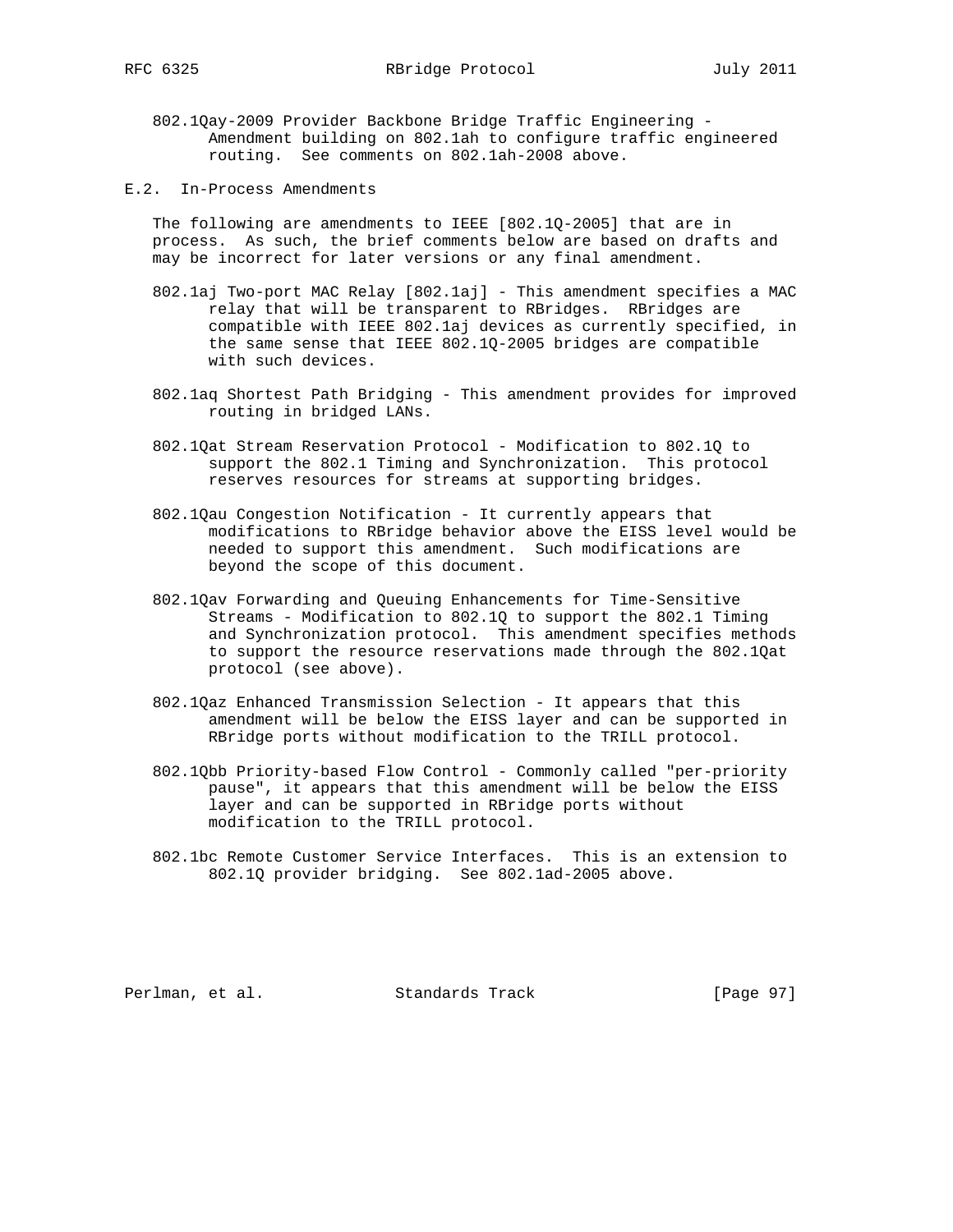- 802.1Qbe Multiple Backbone Service Instance Identifier (I-SID) Registration Protocol (MIRP). This is an extension to 802.1Q provider backbone bridging. See 802.1ah-2008 above.
- 802.1Qbf Provider Backbone Bridge Traffic Engineering (PBB-TE) Infrastructure Segment Protection. This amendment extends 802.1Q to support certain types of failover between provider backbone bridges. See 802.1ah-2008 above.

Appendix F. Acknowledgements

 Many people have contributed to this design, including the following, in alphabetic order:

 Bernard Aboba, Alia Atlas, Ayan Banerjee, Caitlin Bestler, Suresh Boddapati, David Michael Bond, Stewart Bryant, Ross Callon, James Carlson, Pasi Eronen, Dino Farinacci, Adrian Farrell, Don Fedyk, Bill Fenner, Eric Gray, Sujay Gupta, Joel Halpern, Andrew Lange, Acee Lindem, Vishwas Manral, Peter McCann, Israel Meilik, David Melman, Nandakumar Natarajan, Erik Nordmark, Jeff Pickering, Tim Polk, Dan Romascanu, Sanjay Sane, Pekka Savola, Matthew R. Thomas, Joe Touch, Mark Townsley, Kate Zebrose.

Perlman, et al. Standards Track [Page 98]